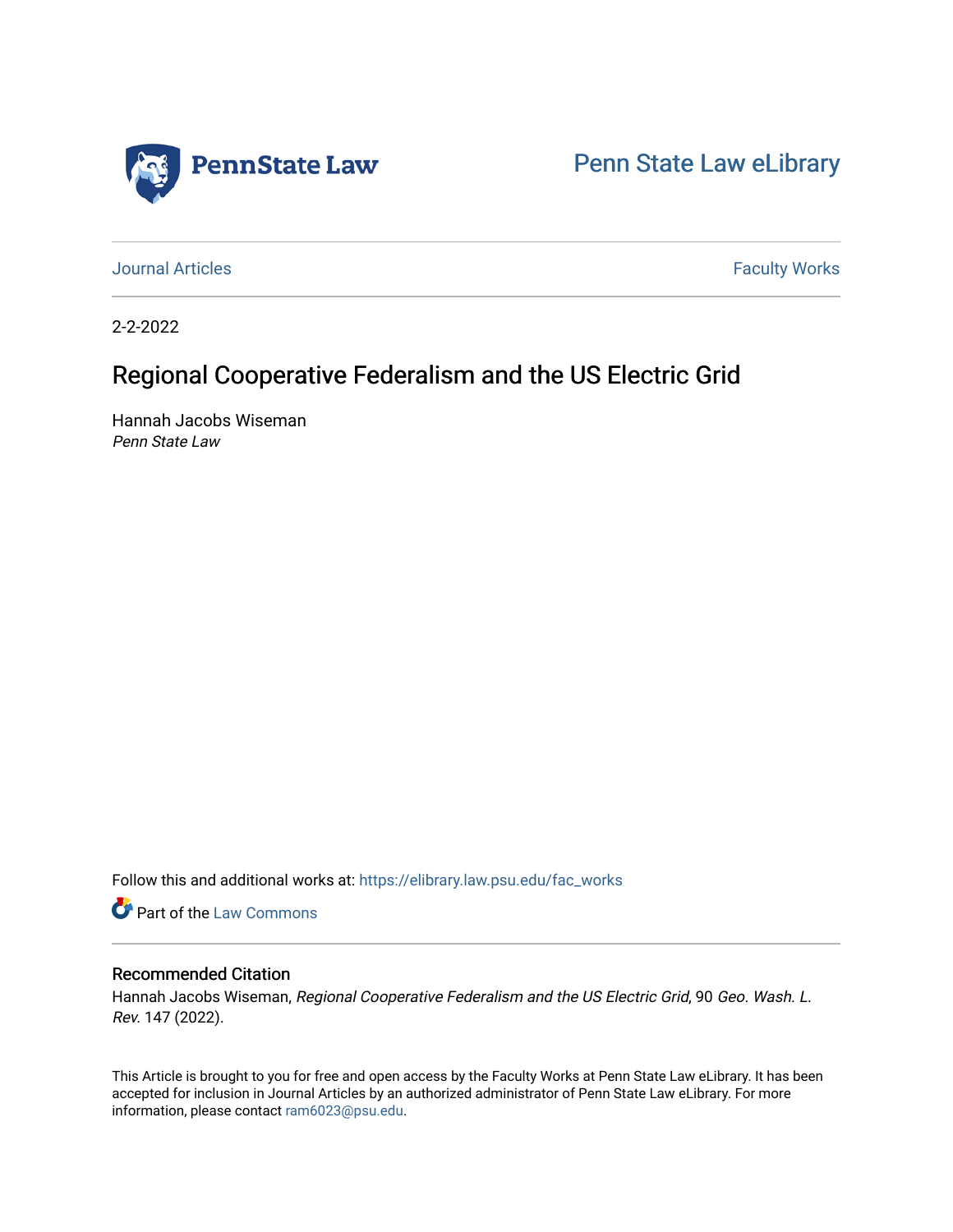# Regional Cooperative Federalism and the U.S. Electric Grid

#### *Hannah J. Wiseman*\*

#### **ABSTRACT**

*The U.S. Constitution makes no direct mention of regional governing entities, yet they are an entrenched part of our federalist system. In the area of electric grid governance, the federal government enlists independent, private entities called regional transmission organizations ("RTOs") to implement federal policy and achieve state energy goals. RTOs are the most prominent form of regional cooperative federalism, and other policy spheres, such as opioid control, also incorporate a similar regional approach. These types of regional governance structures are a twist on the classic form of cooperative federalism, in which the federal government relies upon individual states to achieve federal mandates.*

*The regionally governed electric grid is a critical policy area. The availability of reliable electricity directly drives economic and human health outcomes, and populating the grid with clean sources of electricity while maintaining grid reliability is urgent. The use of regional cooperative federalism in this area therefore calls for a fresh look at federalism principles. Many RTOs are geographically massive; the largest RTO covers all or part of the territories of fifteen states. In many ways, RTOs better serve the core federalism principles ascribed to more decentralized governmental control, including policy experimentation and innovation, efficiency, and accountability to stakeholders. Some RTOs have been particularly innovative in formulating new policies to address changing circumstances, such as demand for more renewable energy. But in the accountability sphere, other RTOs have struggled to address stakeholder needs.*

*Regional cooperative federalism will be increasingly important in a world of complex policy issues that spill beyond local and state lines yet require locally tailored solutions. This Article constructs a normative framework for analyzing the successes and failures of this underrecognized approach, using the attributes of federalism as guideposts, and suggests a path forward for productively expanding and improving this governance form.*

**February 2022 Vol. 90 No. 1**

<sup>\*</sup> Professor of Law, Penn State Law; Professor and Wilson Faculty Fellow in the College of Earth and Mineral Sciences; Institutes of Energy and the Environment Co-funded Faculty, Penn State University, University Park. The author is grateful to Deborah Sier for valuable research assistance support for this paper. The author thanks RTOGov for financially supporting this project and the participants in an RTOGov workshop for their comments on an earlier, very different draft of this paper. The author is also grateful to Karen Fisher-Vanden and other participants in the Energy and Environmental Economics and Policy Seminar at Penn State, as well as Seth Blumsack, Kate Konschnik, Dave Owen, Dan Walters, and Shelley Welton for their comments. All errors and omissions are my own.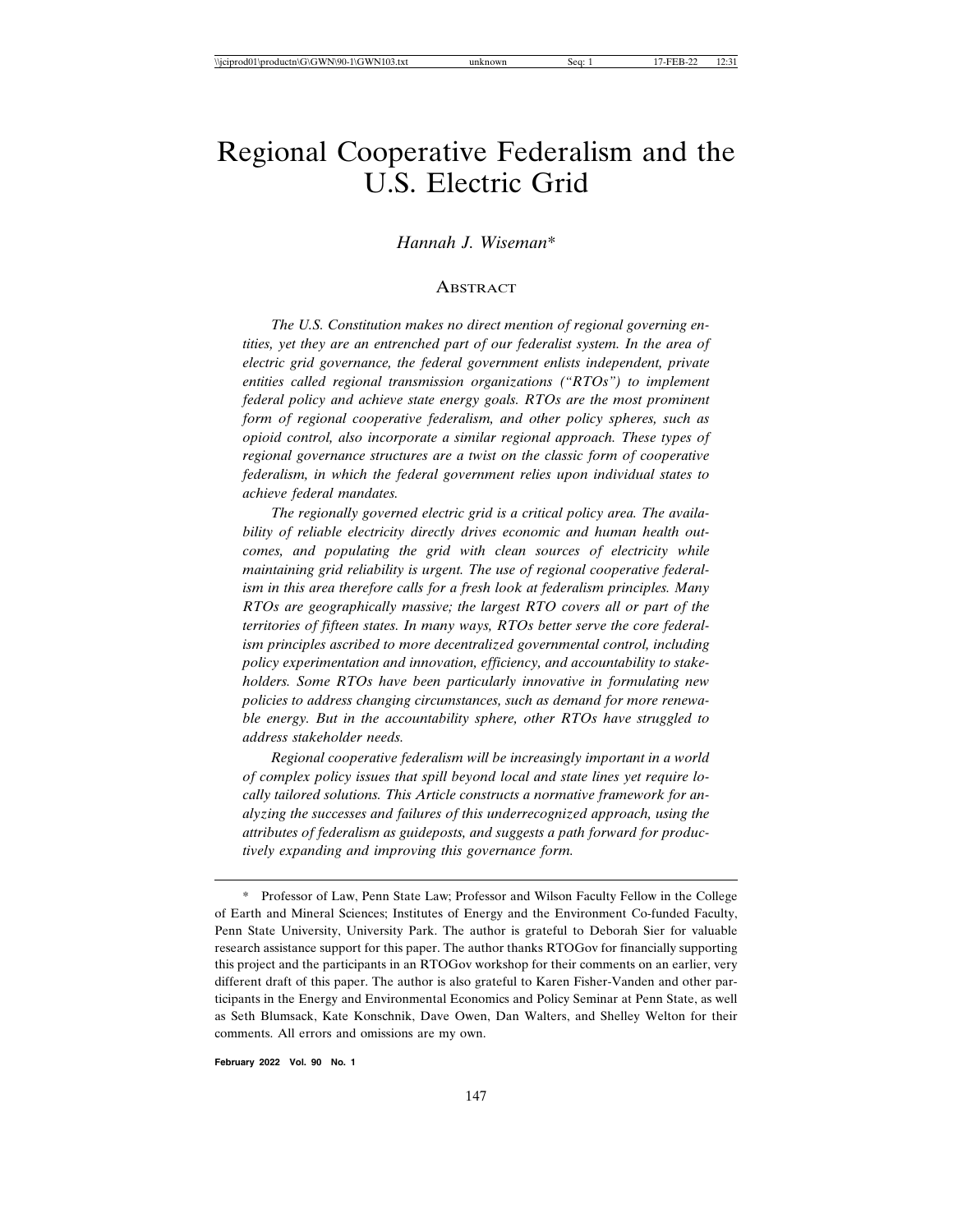## TABLE OF CONTENTS

|      |                                                                                | 149 |
|------|--------------------------------------------------------------------------------|-----|
| L.   | A REGIONAL GOVERNANCE FRAMEWORK                                                | 159 |
|      | A. Federal, State, and Local Regionalism                                       | 162 |
|      | Regional Cooperative Federalism<br>В.                                          | 163 |
|      | Choosing Among Regional Governance Forms<br>$\mathcal{C}$ .                    | 169 |
| II.  | FUNCTIONAL FEDERALISM: ACHIEVING THE VALUES OF                                 |     |
|      | FEDERALISM BEYOND GEOPOLITICAL LINES                                           | 171 |
|      |                                                                                | 173 |
|      | Experimentation and Innovation<br>В.                                           | 174 |
|      | Spurring Policy Risk Taking and<br>1.                                          |     |
|      | Coordinating Experiments                                                       | 176 |
|      | Innovative Measures for Integrating<br>a.                                      |     |
|      | Renewable Energy                                                               | 176 |
|      | Maintaining Grid Reliability in the Face of<br>b.                              |     |
|      |                                                                                | 186 |
|      | Enhancing "Real" Policy Experiments<br>2.                                      | 192 |
|      | Avoiding the Externalities of<br>3.                                            |     |
|      | Uncoordinated Experimentation                                                  | 193 |
|      | $C_{\cdot}$                                                                    | 195 |
|      | Diverse Governance Packages for Footvoters<br>1.                               | 196 |
|      | Regional Footvoting<br>$\mathfrak{a}.$                                         | 197 |
|      | Federal Control and Varied Regional<br>b.                                      |     |
|      | Governance Models                                                              | 200 |
|      | Reducing the Overhead of Governance<br>2.                                      | 203 |
|      |                                                                                | 204 |
|      | 1.                                                                             | 205 |
|      | 2.                                                                             | 208 |
|      | A Note on Private Regional<br>E.                                               |     |
|      | Cooperative Governance                                                         | 213 |
| III. | IMPROVING AND EXPANDING THE BENEFITS OF                                        |     |
|      | REGIONAL COOPERATIVE FEDERALISM                                                | 214 |
|      | A. Enhancing Innovation and Experimentation                                    | 215 |
|      | <b>Expanding Governance Options for Constituents and</b><br>В.                 |     |
|      |                                                                                | 216 |
|      | Enhancing Accountability Through Improved<br>$\mathcal{C}$ .                   |     |
|      | Decision-Making Processes                                                      | 217 |
|      | D. Transferring the Regional Cooperative Federalism<br>Model to Other Contexts |     |
| IV.  | <b>OVERCOMING LEGAL IMPEDIMENTS TO</b>                                         | 219 |
|      |                                                                                | 225 |
|      | REGIONAL APPROACHES                                                            |     |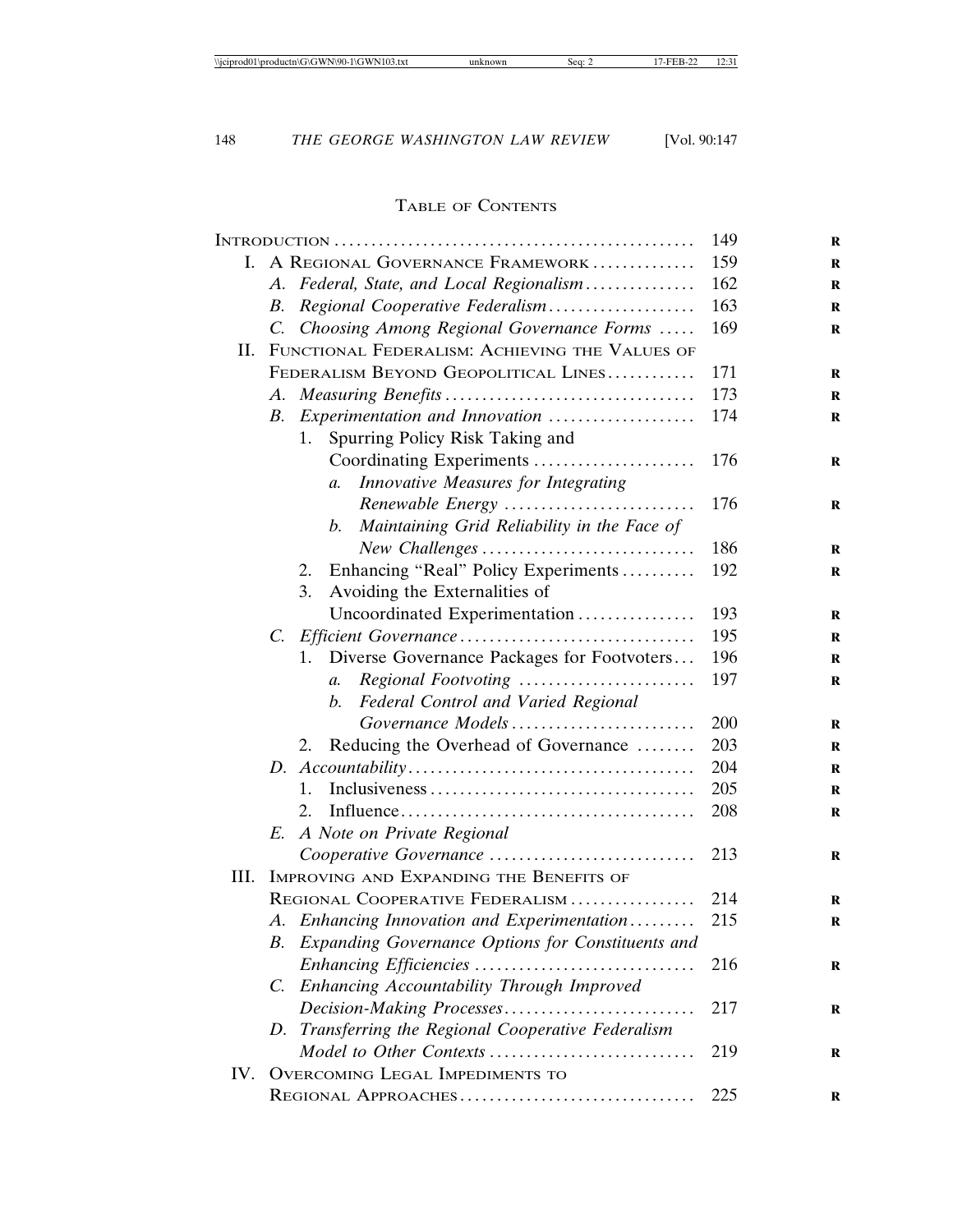| 1. The Status of the Nondelegation Doctrine 226 |
|-------------------------------------------------|
| 2. Nondelegation and Regional "Agencies"  228   |
|                                                 |
|                                                 |
|                                                 |

#### **INTRODUCTION**

The allocation of authority among different levels of government rarely occurs on a blank slate. Indeed, the Founders faced entrenched interests in the form of states with individual constitutions and semiautonomous control.<sup>1</sup> The prospect of forming a federal government that would directly and solely control individual constituents was null.2 Nor were the states likely to accede to an arrangement whereby they would act as mere administrative units of the federal government.3 The states, therefore, played a predictably prominent role in the constitutional drafting debates, and obtained an important sovereign status within the nascent U.S. federalist system.4

Regional institutions, too, operated at the time of the Founding and were contemplated by the Framers.<sup>5</sup> The Compact Clause, written

2 This was a product of the Framers' concerns about avoiding the perpetuation of an English-style monarchy and their acute awareness of the need to balance state sovereignty with greater national control. *See* RICHARD BEEMAN, PLAIN, HONEST MEN: THE MAKING OF THE AMERICAN CONSTITUTION 122 (2009).

3 *See, e.g.*, John C. Yoo, *The Judicial Safeguards of Federalism*, 70 S. CAL. L. REV. 1311, 1313 (1997) (observing that when the Framers drafted the Constitution, "[s]tates were much more than mere field offices of the national government; nor were they simply the instruments of decentralized administration").

4 *See* Maggs, *supra* note 1, at 781. The states' sovereign authority under the Constitution **R** was, however, weaker than it had been under the Articles of Confederation. BEEMAN, *supra* note 2, at 99–199 (describing a view among the Founders that the Articles of Confederation had **R** been insufficient in providing for "common defence [sic], security of liberty, and general welfare" and that "no . . . treaties among the whole or part of the States, as individual Sovereignties, would be sufficient" in remedying the Articles' deficiencies).

5 *See, e.g.*, Duncan B. Hollis, *Unpacking the Compact Clause*, 88 TEX. L. REV. 741, 760

<sup>1</sup> *See, e.g.*, Cohens v. Virginia, 19 U.S. (6 Wheat.) 264, 416 (1821) ("The framers of the constitution would naturally examine the state of things existing at the time, and their work sufficiently attests that they did so."); THE FEDERALIST NO. 44, at 235–36 (James Madison) (George W. Carey & James McClellan eds., 2001) (discussing the need for the Constitution's Supremacy Clause by expounding the problems that would have ensued if "the supremacy of the state constitutions had been left complete"); THE FEDERALIST NO. 47, at 252–55 (James Madison) (George W. Carey & James McClellan eds., 2001) (examining the separation of executive, judicial, and legislative power under various state constitutions in defending the structure of the U.S. Constitution); Gregory E. Maggs, *A Guide and Index for Finding Evidence of the Original Meaning of the U.S. Constitution in Early State Constitutions and Declarations of Rights*, 98 N.C. L. REV. 779, 781 (2020) (observing that state constitutions "proved very influential in the formation of the United States Constitution").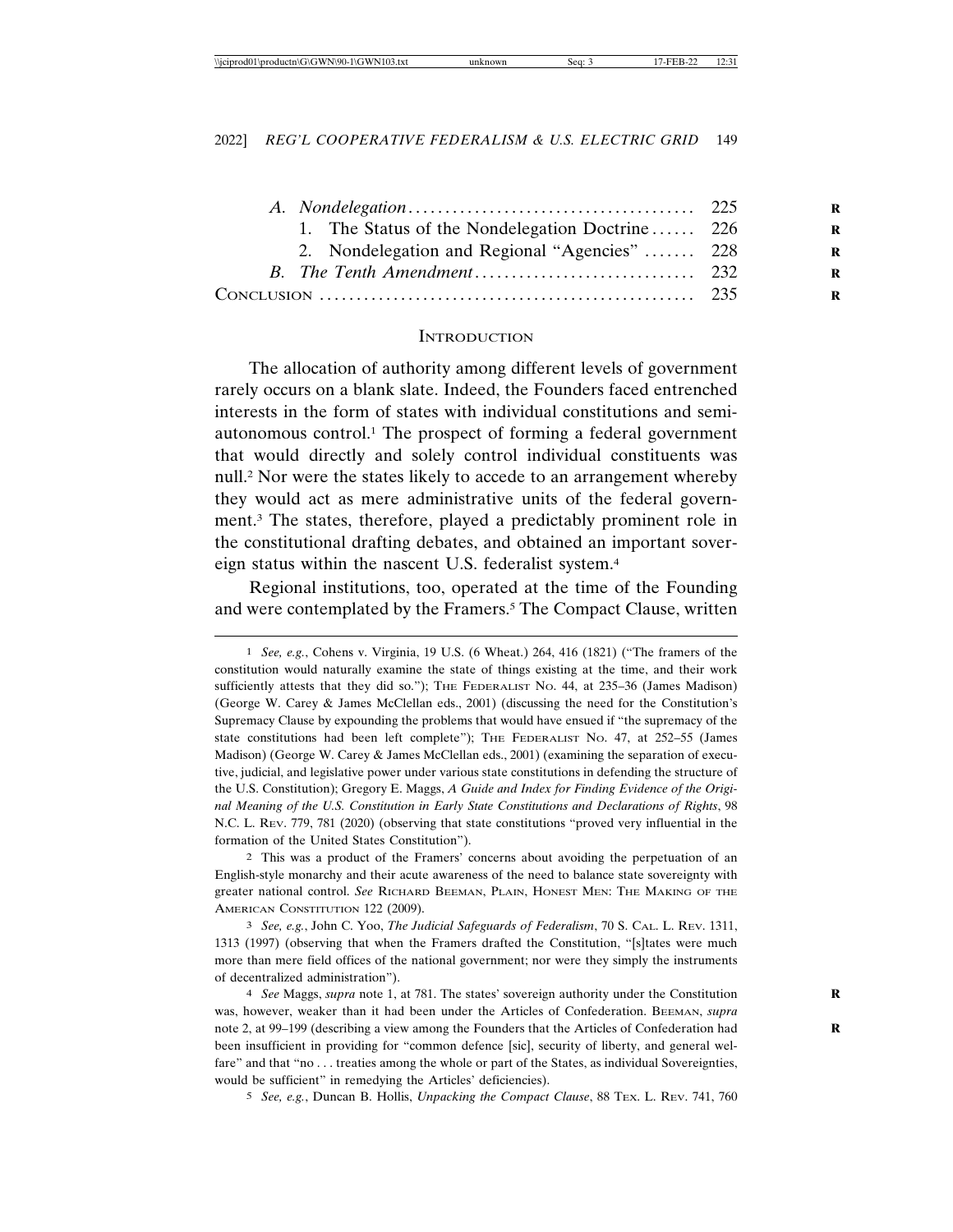in part to address state coordination that had occurred prior to 1787,<sup>6</sup> requires congressional consent for states to reach an "Agreement or Compact."7 This incorporation of regionalism within the very structure of American government makes clear that there is more to federalism than the federal government and states.8 The historical context surrounding the Compact Clause suggests a recognition among the Framers that in some cases, states would continue to band together to address policy issues that arose between the state and federal levels.<sup>9</sup> What the drafters of our Constitution did not foresee, however, were the complex forms of regionalism that would later develop. And indeed, courts have since allowed extensive regional collaboration without the need for congressional approval pursuant to the Compact Clause.10

Since the Founding, legal doctrine and scholarship have recognized a variety of new combinations of jurisdictional authority—many of them regional. For example, states implement federal policy

6 R.H. Leach, *Interstate Compacts and American Federalism*, 2 AUSTRALIAN J. POL. & HIST. 196, 196 (1957) (explaining that the Founders added the Compact Clause to the Constitution because they "recognized the existence of the practice" of interstate compacts at the time of the Founding).

7 U.S. CONST. art. I, § 10, cl. 3.

8 There was apparently no discussion of the Compact Clause at the Constitutional Convention. Abraham C. Weinfeld, *What Did the Framers of the Federal Constitution Mean by "Agreements or Compacts"?*, 3 U. CHI. L. REV. 453, 454 (1936). Yet scholars and courts have concluded that the Framers had specific intent with respect to this Clause—notably, to allow for the peaceful resolution of disputes among states, as had occurred prior to the Founding. *See, e.g.*, Rhode Island v. Massachusetts, 37 U.S. (12 Pet.) 657, 725–26 (1838) (describing the background of the Compact Clause and explaining that it was intended "to guard against the derangement of [states'] federal relations with the other states of the Union"); Felix Frankfurter & James M. Landis, *The Compact Clause of the Constitution—A Study in Interstate Adjustments*, 34 YALE L.J. 685, 692 (1925) (suggesting that the Compact Clause recognized the "[n]egotiation between the contending colonies" over previous border disputes).

9 *See supra* note 55. **R**

10 *See* Hollis, *supra* note 5, at 743 (noting that the Supreme Court has allowed "the states **R** to conclude whole categories of agreements with no congressional consent whatsoever"); U.S. Steel Corp. v. Multistate Tax Comm'n, 434 U.S. 452, 473 (1978) (requiring congressional approval under the Compact Clause only for interstate agreements that enhance "state power *quoad* the National Government").

<sup>(2010) (</sup>noting the existence of "four interstate boundary agreements" under the Articles of Confederation that followed from a long tradition of British colonies entering into "intercolonial agreements to settle conflicting territorial claims under their respective charters"). There were also proposals at the Constitutional Convention for more widespread regionalism, including one by Edmund Randolph under which the executive branch would have been comprised of three members, each representing one part of the country. *See* Jessica Bulman-Pozen, *Our Regionalism*, 166 U. PA. L. REV. 377, 379 n.6 (2018) (citing James Madison, *Proceedings of Committee of the Whole House, May 30–June 19*, *in* 1 THE RECORDS OF THE FEDERAL CONVENTION OF 1787, at 88 (Max Farrand ed., 1911)).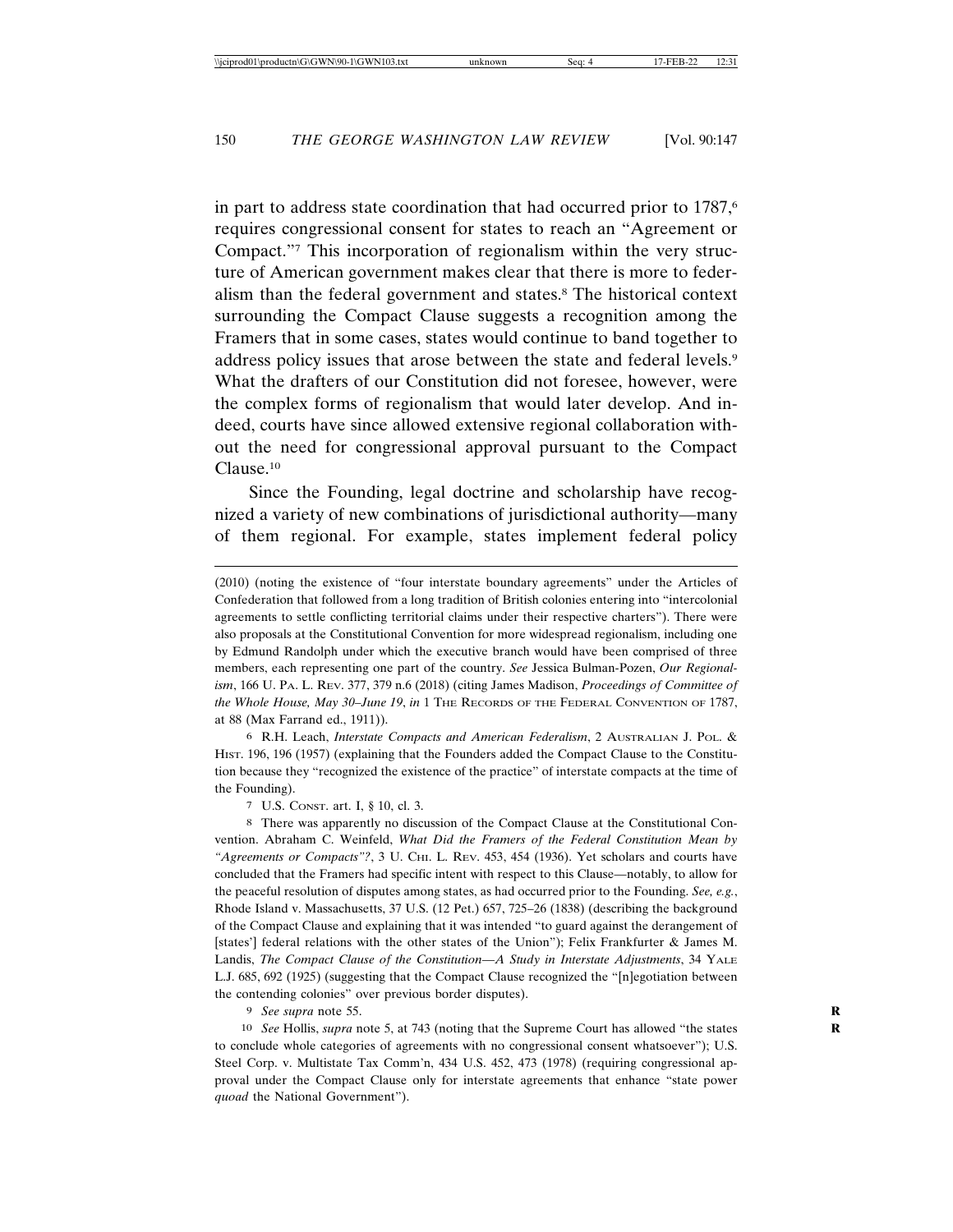through what is now known as cooperative federalism, the federal government operates regional and local offices, and state and federal actors serve coequally on certain regional commissions.11 But through a largely unrecognized form of governance, the federal government also enlists nonfederal regional entities to carry out its policies.12 The major recent scholarship exploring regional governance in the United States largely omits mention of the most widespread use of regional cooperative federalism: regional transmission organizations ("RTOs"), which govern much of the U.S. electric grid.13 In 2021,

12 *See infra* Section I.B.

13 RTOs and independent system operators ("ISOs") are essentially the same types of entities, although they were formed under different Federal Energy Regulatory Commission ("FERC") orders. *Compare* Regional Transmission Organizations, 65 Fed. Reg. 810 (Jan. 6, 2000) (codified at 18 C.F.R. pt. 35) (authorizing and encouraging the formation of RTOs), *with* Promoting Wholesale Competition Through Open Access Non-Discriminatory Transmission Services by Public Utilities; Recovery of Stranded Costs by Public Utilities and Transmitting Utilities, 61 Fed. Reg. 21,540 (May 10, 1996) (codified at 18 C.F.R. pt. 35, 385) (authorizing and encouraging the formation of ISOs). This Article refers to RTOs and ISOs interchangeably. For the focus of the regionalism literature and its omission of RTOs, see, for example, Bulman-Pozen, *supra* note 5, at 415–27 (describing states working together through regional compacts and less formal mechanisms, and federal agencies operating at the regional level); Yishai Blank & Issi Rosen-Zvi, *Reviving Federal Regions*, 70 STAN. L. REV. 1895, 1899, 1920 (2018) (describing "[m]ore than one hundred" federal agencies with regional offices and briefly noting other regional configurations); Owen, *supra* note 11 (exploring in depth federal agencies' use of regional offices); Florestano, *supra* note 11 (discussing compacts among states); Frankfurter & **R** Landis, *supra* note 8 (same). The one exception of which the author is aware is Owen & Wise-

<sup>11</sup> For a discussion of states implementing federal policy, see, for example, David E. Adelman & Kirsten H. Engel, *Adaptive Federalism: The Case Against Reallocating Environmental Regulatory Authority*, 92 MINN. L. REV. 1796, 1811–13 (2008) (defining cooperative federalism approaches and comparing those approaches with other forms of federalism), and William W. Buzbee, *Federal Floors, Ceilings, and the Benefits of Federalism's Institutional Diversity*, *in* PRE-EMPTION CHOICE 98 (William W. Buzbee ed., 2009) (exploring and critiquing cooperative federalism). For a discussion of dispersed federal governance, see generally Dave Owen, *Regional Federal Administration*, 63 UCLA L. REV. 58 (2016) (analyzing the dispersion of federal authority within the U.S. Army Corps of Engineers with respect to the Corps' regional field offices), and Hannah J. Wiseman & Dave Owen, *Federal Laboratories of Democracy*, 52 U.C. DAVIS L. REV. 1119 (2018) [hereinafter Wiseman & Owen, *Federal Laboratories of Democracy*] (analyzing experimentation by regional branches of federal agencies). For a discussion of different forms of regionalism arrangements, see generally, Frankfurter & Landis, *supra* note 8, at **R** 695–754 (exploring interstate compacts and other forms of regional governance); Patricia S. Florestano, *Past and Present Utilization of Interstate Compacts in the United States*, 24 PUBLIUS 13 (1994) (exploring interstate compacts); Bulman-Pozen, *supra* note 5, at 384–94 (identifying **R** and analyzing three forms of regionalism—interstate collaborations, federal administrative divisions, and joint federal-state organizations); Owen, *supra*, at 113–16 (exploring how the existence of regional offices of federal agencies creates opportunities for regional governance efforts between federal, state, and local governmental entities); Dave Owen & Hannah J. Wiseman, *Coequal Federalism and Federal-State Agencies*, 55 GA. L. REV. 287 (2020) [hereinafter Owen & Wiseman, *Coequal Federalism*] (exploring the practice and promise of joint federal-state action through independent regional agencies).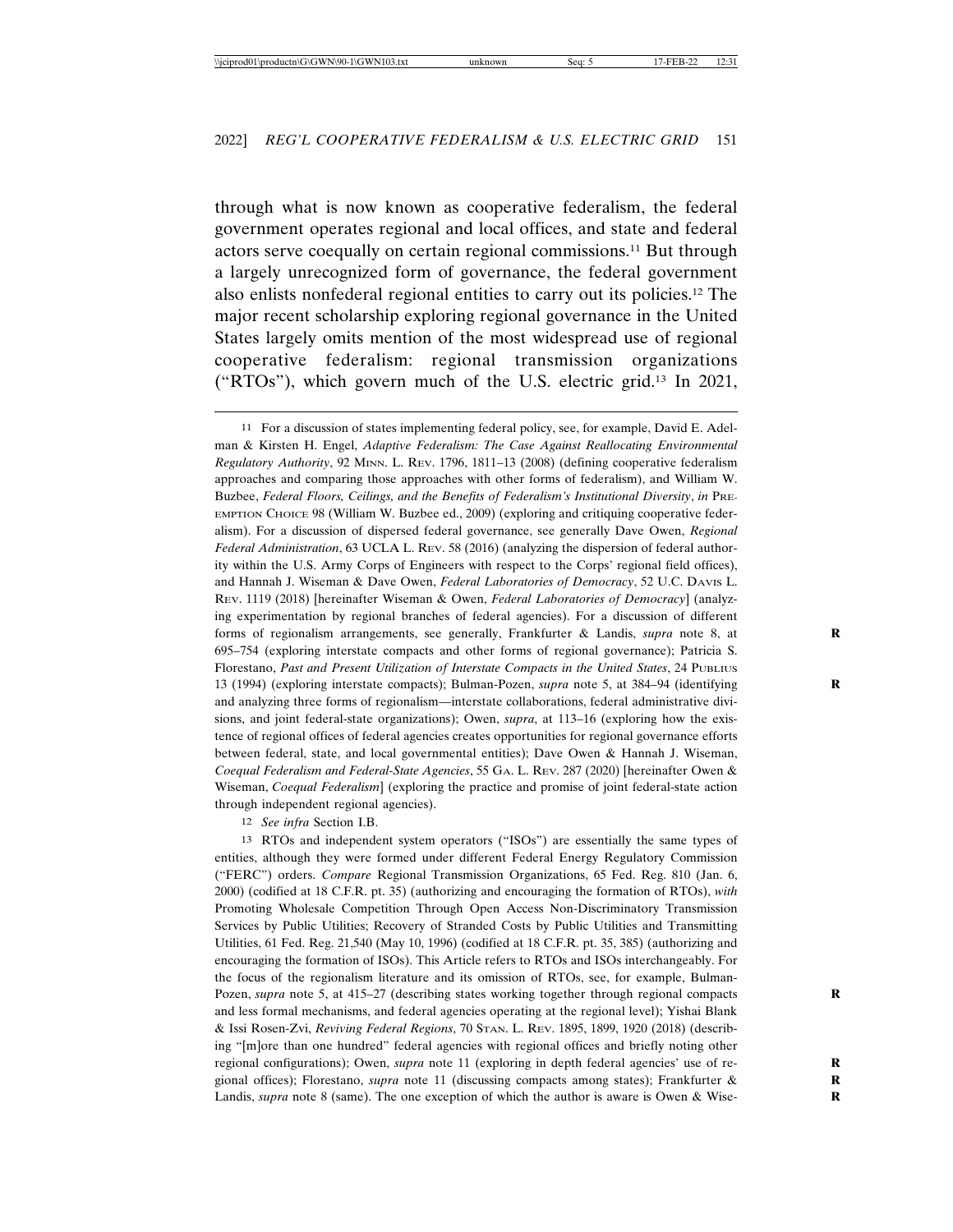RTOs entered common parlance, as millions of Texans and residents in neighboring southern states were left in the dark and cold during the cold snap.14 Much of the state and national blame for this catastrophe fell—whether fairly or not—on the Electric Reliability Council of Texas ("ERCOT"), which is an RTO.15

In many respects, regional cooperative federalism—on display most prominently in the RTO context—matches the core values of federalism more closely than state-led policy or traditional cooperative federalism, in which states implement federal law.16 Many federalism accounts point to policy experimentation and innovation by states as a key virtue.17 Yet experimentation by states, even with federal direction through a cooperative regime, can be haphazard, and state

14 *See, e.g.*, Ike Brannon, *Will the Southeast Import the Texas Energy Model?*, FORBES (Feb. 19, 2021, 11:30 AM), https://www.forbes.com/sites/ikebrannon/2021/02/19/will-the-south east-import-the-texas-energy-model/?sh=5be4bf8be18a [https://perma.cc/Z36D-4T34] (discussing RTOs in the context of the February 2021 Texas cold snap crisis).

15 *See, e.g.*, Bob Sechler, *Grid Pricing Glitch May Have Played Role in Texas Electricity Shortage*, AUSTIN AM.-STATESMAN (Feb. 27, 2021, 9:17 AM), https://www.statesman.com/story/ business/2021/02/26/ercot-grid-pricing-glitch-texas-electricity-shortage/6837201002/ [https:// perma.cc/4E5G-UD69] (noting Texas Senate hearings in which senators focused on problems with ERCOT's electricity pricing model, which failed to create high enough prices to incentivize available peak generators to come online during the outage); Reese Oxner, Mitchell Ferman  $\&$ Julián Aguilar, *Catastrophic Texas Power Outages Prompt Finger Pointing and Blame Shifting at Legislative Hearings*, TEX. TRIB. (Feb. 26, 2021), https://www.texastribune.org/2021/02/25/texashouse-senate-ercot/ [https://perma.cc/4Q9K-QC66] ("There's this very carefully curated discussion of blame by the governor that always speaks to ERCOT . . . ." (quoting Rafael Anchía, Tex. House of Rep.)). Other RTOs that cover single states are the California Independent System Operator ("CAISO") and the New York Independent System Operator ("NYISO"). *See RTOs and ISOs*, FERC (Apr. 15, 2021), https://www.ferc.gov/electric/power-sales-and-markets/rtosand-isos [https://perma.cc/J2MW-Q8MS] (showing CAISO's and NYISO's territories on a larger map). They are "regional" because they control the grid in a relatively large geographic area with diverse generation sources; it just so happens that the large geographic area falls within the political boundaries of one state. For further discussion of the 2021 cold snap in Texas, as well as analysis of how multistate RTO policies might have impacted the crisis, see *infra* Section II.B.1.b.

16 This Article employs the values of federalism, such as enhancing policy innovation and experimentation, improving efficiency, and enhancing accountability, as normative metrics because they serve as a direct means of contrasting regional cooperative federalism with other federalism approaches. Other scholars have used broader metrics, including these and other federalism values, for assessing the merits of other types of regionalism. *See, e.g.*, Blank & Rosen-Zvi, *supra* note 13, at 1944–66 (framing a long list of merits and drawbacks of regional units of **R** the federal government, some of which overlap with the federalism values explored here).

17 *See, e.g.*, Ann Althouse, *Vanguard States, Laggard States: Federalism and Constitutional Rights*, 152 U. PA. L. REV. 1745, 1750–76 (2004) (discussing Justice Brandeis's vision of states as laboratories and the subsequent application of this vision by the Supreme Court and legal schol-

man, *Coequal Federalism*, *supra* note 11, at 326 (citing Hannah J. Wiseman & Hari M. Osofsky, **R** *Regional Energy Governance and U.S. Carbon Emissions*, 43 ECOLOGY L.Q. 143, 184–88 (2016)) (noting RTOs and the potential promise of a regional approach for transmission siting).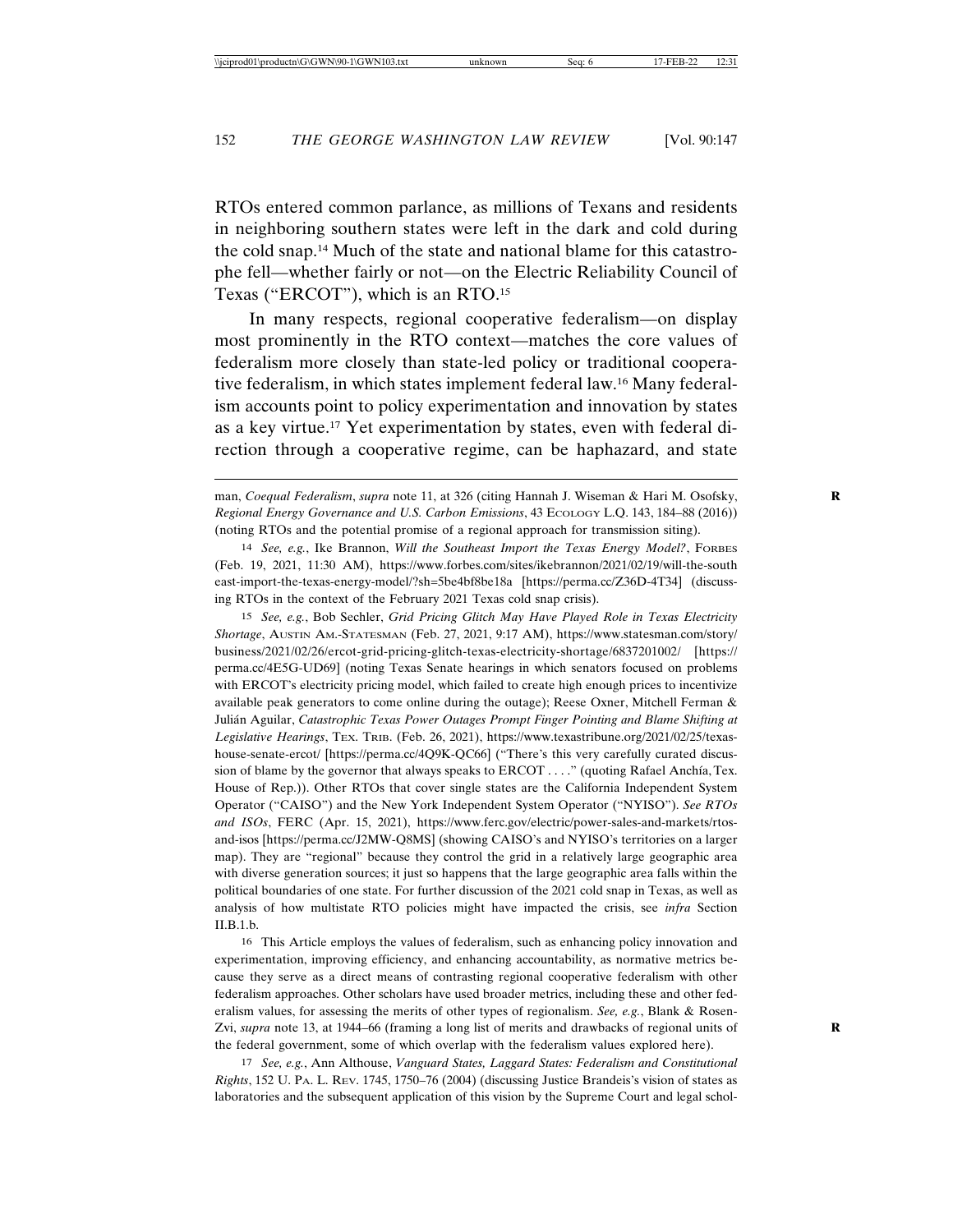governments are often loath to take the risk of innovating.18 Implementation of federal policy by an actor situated between the federal government and states allows for coordinated experimentation toward a more clearly defined federal goal.19 This regional implementation can support *more* innovation than might otherwise occur by states acting on their own or implementing federal directives. This is because both the individual members of regional entities—states and (in some cases) private entities—and the federal government sometimes all push for innovative policies, providing top-down and bottom-up impetus for policy change.<sup>20</sup>

Regional bodies' coordination of policies among states has also supported state based innovation, thus compounding their effects.<sup>21</sup> Further, regional cooperative federalism addresses the negative spillover effects of state-by-state experimentation.<sup>22</sup> But within such ar-

19 *See infra* Section II.B.

20 *See infra* Section II.B.1.a (describing FERC's encouragement of RTOs to develop "innovative" policies and contrasting this innovative push with traditional cooperative federalism approaches). In three of the four RTOs that cover more than one state, states are nonvoting members and are relegated to attempting to influence RTO decisions through the courts and as nonvoting stakeholders. *See also* CHRISTOPHER A. PARENT, KATHERINE S. FISHER, WILLIAM R. COTTON & CALI C. CLARK, GOVERNANCE STRUCTURE AND PRACTICES IN THE FERC-JURISDIC-TIONAL ISOS/RTOS (2021), https://yq5v214uei4489eww27gbgsu-wpengine.netdna-ssl.com/wpcontent/uploads/2021/02/ISO-RTOGovernanceStructureandPractices\_19Feb2021.pdf [https:// perma.cc/MMB5-F8ZB] (showing that states are voting members only in the Midcontinent ISO ("MISO")); Shelley Welton, *Rethinking Grid Governance for the Climate Change Era*, 109 CA-LIF. L. REV. 209, 258, 268 (2021) (noting that "states have been left with merely an advisory role in RTO policy-making in most regions," but noting that MISO gives states membership and a substantial voting bloc); CHRISTINA SIMEONE, PJM GOVERNANCE: CAN REFORMS IMPROVE OUTCOMES? 26 (2017), https://www.pjm.com/-/media/committees-groups/forums/stakeholderprocess/2017/20170724-stakeholder/20170724-kleinman-center-paper-pjm-governance-re-

forms.ashx [https://perma.cc/2GJG-U8XH] (noting the limits on state participation in one RTO, the PJM Interconnection LLC ("PJM")); *cf.* JENNIFER CHEN & GABRIELLE MURNAN, NICHOLAS INST. FOR ENV'T POL'Y SOLS., DUKE UNIV., STATE PARTICIPATION IN RESOURCE ADEQUACY DECISIONS IN MULTISTATE REGIONAL TRANSMISSION ORGANIZATIONS 6 (2019), https://nicholasinstitute.duke.edu/sites/default/files/publications/

state\_participation\_in\_resource\_adequacy\_decisions\_web.pdf [https://perma.cc/CEZ9-SSXG] ("Every multistate RTO has a Regional State Committee (RSC) that provides the collective input of the states on RTO proposals.").

21 The best planning and building of transmission lines for wind energy has occurred within midwestern RTOs, where most states have requirements for renewable energy generation. *See infra* notes 179–82 and accompanying text.

22 *See infra* Section II.B.3. This is perhaps best highlighted by the challenge of addressing

ars); Wiseman & Owen, *Federal Laboratories of Democracy*, *supra* note 11, at 1121 (cataloging common assumptions about federalism and experimentation).

<sup>18</sup> *See* Susan Rose-Ackerman, *Risk Taking and Reelection: Does Federalism Promote Innovation?*, 9 J. LEGAL STUD. 593, 610–11 (1980); Brian Galle & Joseph Leahy, *Laboratories of Democracy? Policy Innovation in Decentralized Governments*, 58 EMORY L.J. 1333, 1351, 1355 (2009).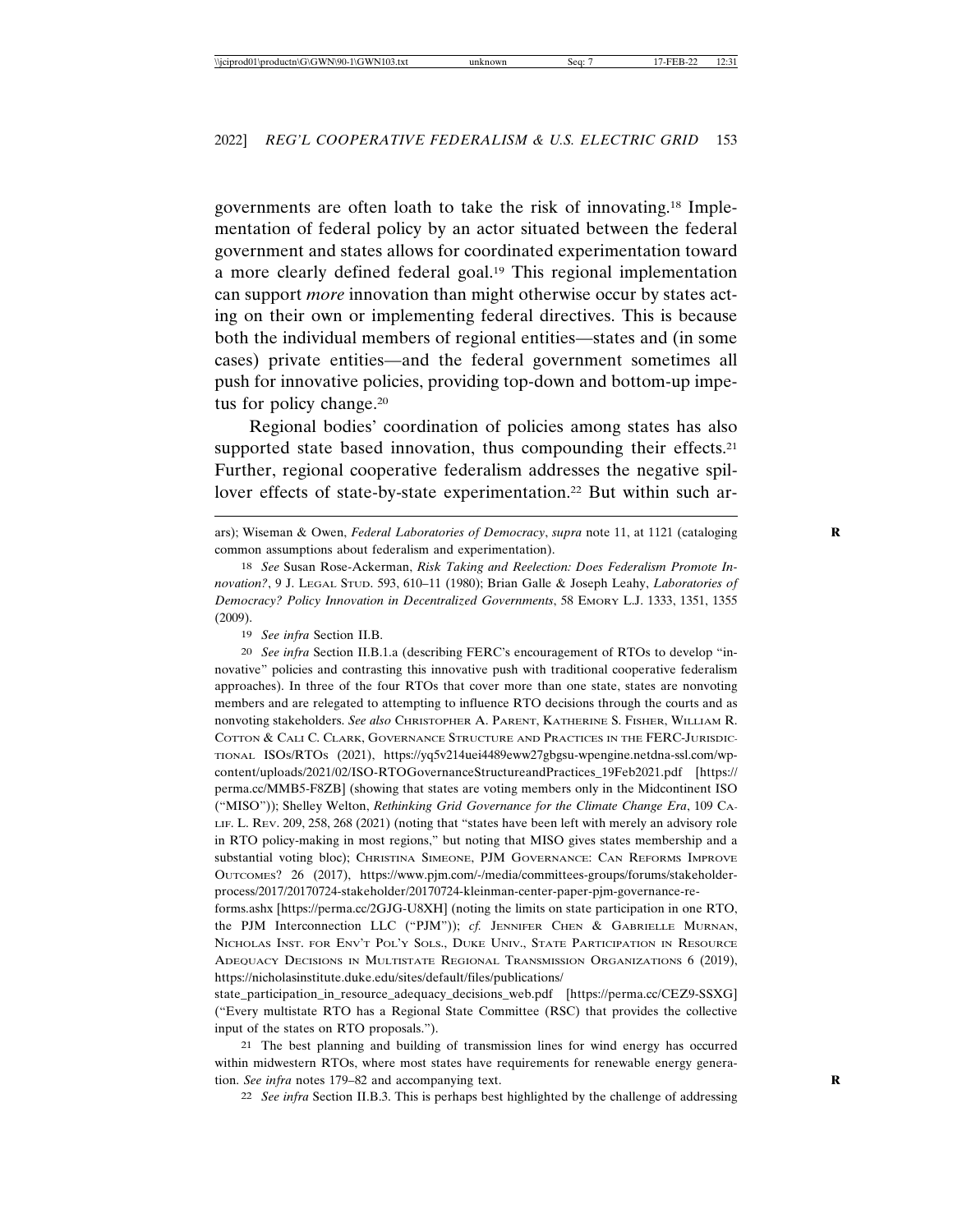rangements, the federal government, states, and private interests sometimes hamper innovative regional efforts due to conflicting goals that are difficult to reconcile.23 And clear challenges of integrating innovative policies to address important goals, such as the expansion of renewable generation and maintenance of grid reliability—i.e., the ability to keep the electric grid operational—remain, as evidenced by the events in Texas in 2021.24

Beyond supporting innovation and experimentation, regional cooperative federalism encompasses another oft touted virtue of federalism—the efficiency accomplished when smaller governments closer to constituents offer varied policies.25 State lines are artificial political dividers. Many neighboring states share benefits and challenges with respect to physical features, climate, and political culture.26 Allowing regional entities to address national issues with an eye to the peculiar local instantiations of these issues can better address the demands of constituents for governmental goods and services within those regions. Indeed, in the transmission grid context, some RTOs have spurred the construction of major new transmission networks that support renewable energy, in an era in which building interstate transmission infrastructure is critical yet exceedingly difficult.27 And through another

24 *See generally* HOBBY SCH. OF PUB. AFFS., UNIV. OF HOUS., THE WINTER STORM OF 2021, at 1 (2021), https://uh.edu/hobby/winter2021/storm.pdf [https://perma.cc/TZ83-3KWJ] (describing the events); ENERGY INST., THE UNIV. OF TEX. AT AUSTIN, THE TIMELINE AND EVENTS OF THE FEBRUARY 2021 TEXAS ELECTRIC GRID BLACKOUTS (2021), https://energy.utexas.edu/sites/default/files/UTAustin%20%282021%29%20EventsFebruary2021Texas Blackout%2020210714.pdf [https://perma.cc/4EGP-9MFA] (same).

25 *See infra* Section II.C.

26 *See, e.g.*, Peter J. Rentfrow, Samuel D. Gosling, Markus Jokela, David J. Stillwell, Michal Kosinski & Jeff Potter, *Divided We Stand: Three Psychological Regions of the United States and Their Political, Economic, Social, and Health Correlates*, 105 J. PERSONALITY & SOC. PSYCH. 996, 996–98 (2013) (exploring how regions within the United States are "characterized in terms of the political, economic, social, and health characteristics that are shared by neighboring states"); Bulman-Pozen, *supra* note 5, at 380 n.12 (collecting sources exploring "regional culture, **R** identity, and psychology" within the United States).

27 *See infra* notes 169, 231, and accompanying text (describing the cost savings associated **R** with MISO's "Multi-Value Projects" ("MVPs") that resulted in the construction of new interstate transmission infrastructure); *see also, e.g.*, MISO, REGIONALLY COST ALLOCATED PROJECT REPORTING ANALYSIS (2021), https://cdn.misoenergy.org/MVP%20Dashboard%20Q3%2020 21117055.pdf [https://perma.cc/5LPJ-Y269] (showing seventeen completed MVPs as of the third quarter of 2021); Ill. Com. Comm'n v. FERC, 721 F.3d 764, 771–72 (7th Cir. 2013) (describing MISO MVPs, which were designed in part to allow for the construction of more wind energy

interstate air pollution under the Clean Air Act, 42 U.S.C. §§ 7401–7671q, which relies on traditional cooperative federalism. *See infra* notes 41, 67, and accompanying text. **R**

<sup>23</sup> One example of this is FERC's Minimum Offer Price Rule, which resulted from the divergence of policy priorities among the federal government, an RTO, and the states that RTO served. See infra notes 306–08 and accompanying text.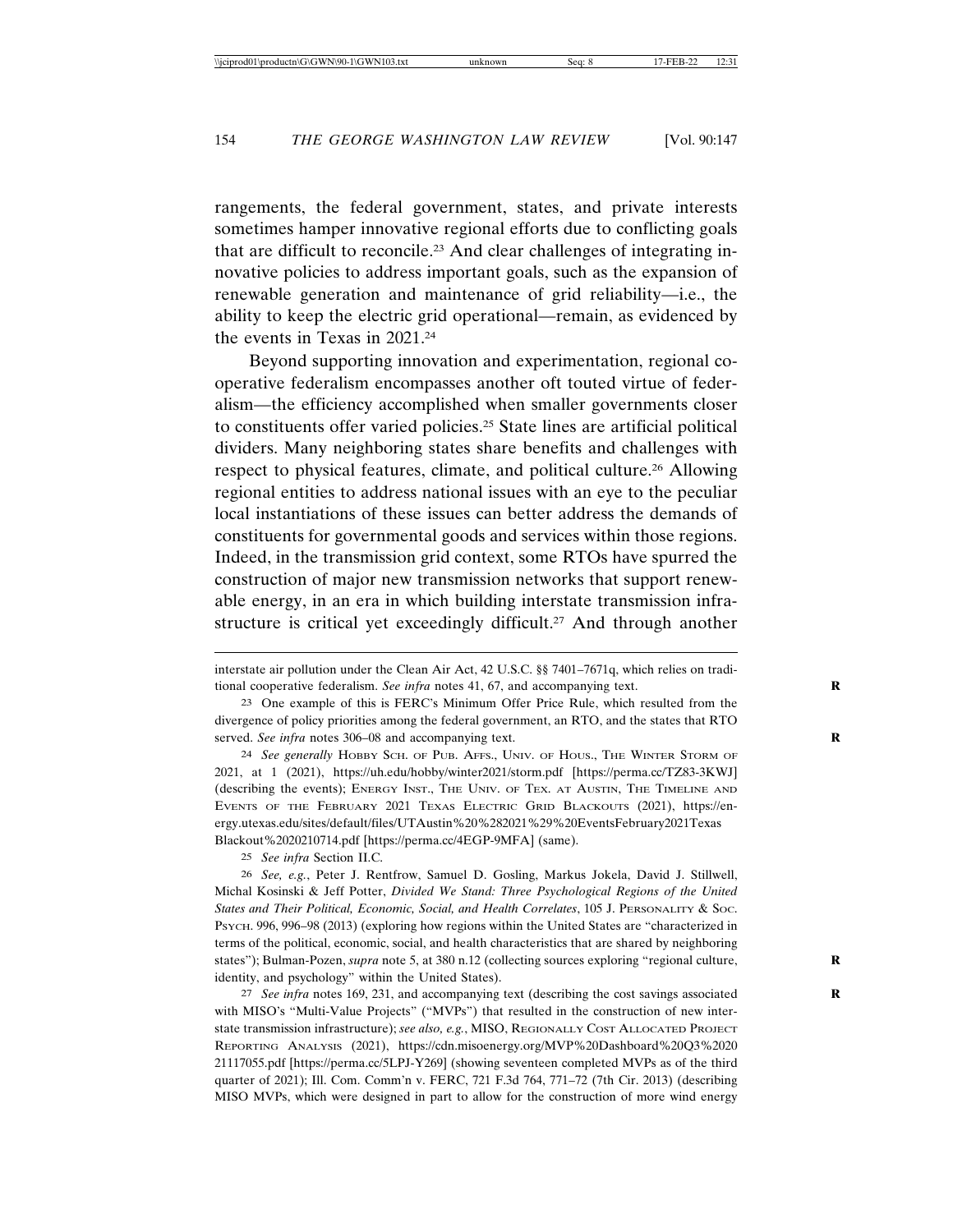type of efficiency—administrative efficiency—regional cooperative federalism makes the process of governing less costly by centralizing employee training and providing a coordinated planning and decisionmaking system at the subfederal level.<sup>28</sup>

A final, frequently cited attribute of traditional federalism is accountability—governments' responsiveness to stakeholders.29 Here, too, regional cooperative federalism offers some advantages over traditional or cooperative federalism.30 One might assume that individual states implementing federal policy will better respond to and incorporate constituents' concerns. But regional institutions some-

28 *See infra* notes 265–68 and accompanying text.

29 For the panoply of definitions of accountability, see, for example, Edward Rubin, *The Myth of Accountability and the Anti-Administrative Impulse*, 103 MICH. L. REV. 2073, 2073 (2005) ("Accountability can be roughly defined as the ability of one actor to demand an explanation or justification of another actor for its actions and to reward or punish that second actor on the basis of its performance or its explanation."). *See also* Lisa Schultz Bressman, *Beyond Accountability: Arbitrariness and Legitimacy in the Administrative State*, 78 N.Y.U. L. REV. 461, 499 (2003) (arguing that accountability "requires elected officials to make policy decisions because they are subject to the check of the people if they do not discharge their duties in a sufficiently public-regarding and otherwise rational, predictable, and fair manner").

30 Many have rejected "accountability" as a useful or well-defined value, but federalism commentators nonetheless repeatedly cite to this value. For critiques of the usefulness of accountability as a metric, see, for example, Daryl J. Levinson, *Making Government Pay: Markets, Politics, and the Allocation of Constitutional Costs*, 67 U. CHI. L. REV. 345, 360–61 (2000) (describing critiques that portray the conception of accountability as a virtue of federalism as "theoretically simplistic and empirically dubious" and analyzing the merits of such critiques); Peter M. Shane, *Political Accountability in a System of Checks and Balances: The Case of Presidential Review of Rulemaking*, 48 ARK. L. REV. 161, 197–209 (1995) (doubting that accountability can "be used as a structural mechanism aimed at achieving direct responsiveness to public opinion" in the context of executive branch decision making); M. Elizabeth Magill, *The Real Separation in Separation of Powers Law*, 86 VA. L. REV. 1127, 1181 (2000) (arguing that "accountability" is not "a value that stands on its own" in the context of separation of powers law). For accounts connecting federalism to accountability, see, for example, Printz v. United States, 521 U.S. 898, 929–30 (1997) (concluding that allowing the federal government to commandeer state officials diminishes the accountability of federal or state officials); Deborah Jones Merritt, *Three Faces of Federalism: Finding a Formula for the Future*, 47 VAND. L. REV. 1563, 1580 & n.65 (1994) (concluding that federal commandeering of the states "confuses the lines of political accountability").

throughout the Midwest); *cf.* DAVID HURLBUT, NAT'L RENEWABLE ENERGY LAB'Y, STATE CLEAN ENERGY PRACTICES: RENEWABLE PORTFOLIO STANDARDS 2–3, 14 (2008), https:// www.nrel.gov/docs/fy08osti/43512.pdf [https://perma.cc/7FQP-FTTB] (describing adequate transmission capacity as an essential element for states to impose successful renewable portfolio standards ("RPS") and concluding that "[t]he effectiveness of an RPS in any particular state often depends on regional coordination"). *But see* Danny Cullenward & Shelley Welton, *The Quiet Undoing: How Regional Electricity Market Reforms Threaten State Clean Energy Goals*, 36 YALE. J. ON REGUL. BULL. 106, 113–19 (2019) (describing PJM's and ISO New England's problematic proposals to restructure capacity markets, which would make it more difficult for states to achieve renewable energy generation mandates); Welton, *supra* note 20, at 246-48, 258 (arguing that RTOs have impeded efforts to promote clean energy).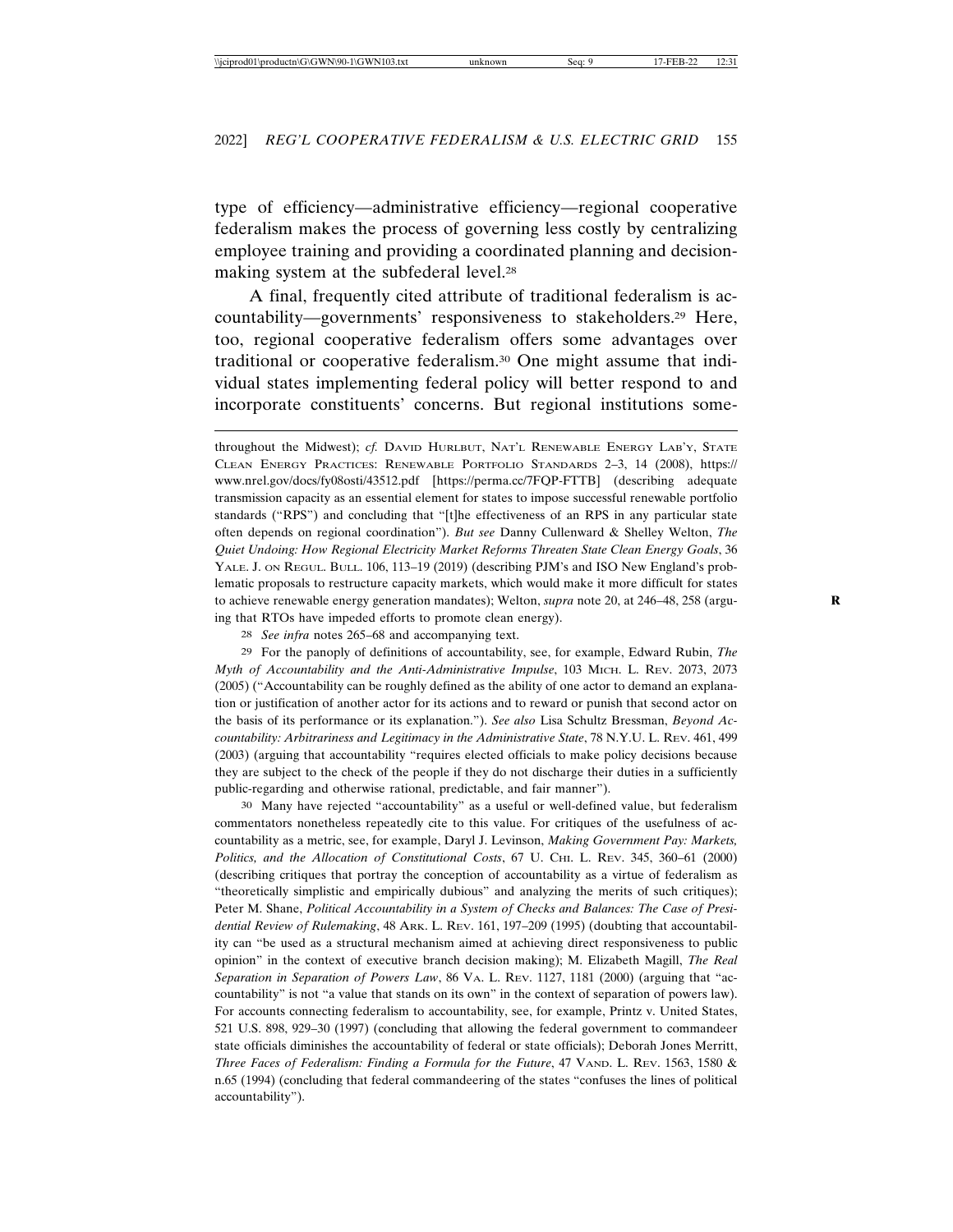times create unusual collaborations among stakeholders who do not typically group together, thus upending traditional political economic dynamics and opening up new policy dialogues that are more responsive to diverse stakeholder demands.<sup>31</sup> Yet regional cooperative federalism also has substantial limitations with respect to accountability. This is particularly the case for RTOs, which are *private* organizations comprised entirely of private members performing a public governance role.32 Several scholars and interest groups have critiqued RTOs for inadequate attention to the demands of the public at large and certain minority stakeholders.33 Indeed, the fact that states—which are forging ahead with aggressive clean energy goals—are not even members of most RTOs potentially presents a major accountability problem.34 Regional cooperative governance does not have to involve an independent private entity.35 But the fact that the major example of this governance form involves *corporations* that make critical governance decisions—and do so beneath somewhat limited agency review36—requires close attention to these accountability limitations.

In light of the overall promise of regional cooperative federalism, Congress and agencies should consider this governance form when designing statutes and regimes for implementing them. Indeed, in the

33 *See, e.g.*, Welton, *supra* note 20, at 258 ("States are largely powerless within RTO gov- **R** ernance processes to do anything about the fact that RTOs are undermining their lawful state policies . . . ."); Michael H. Dworkin & Rachel Aslin Goldwasser, *Ensuring Consideration of the Public Interest in the Governance and Accountability of Regional Transmission Organizations*, 28 ENERGY L.J. 543, 546 (2007) ("[T]he administration of wholesale markets and transmission should routinely consider the larger public interest . . . .").

34 *See* sources cited *supra* note 20; *infra* Section III.C (exploring ways in which RTOs can **R** improve accountability to the public). State membership is not a necessary prerequisite to RTOs' representing state goals, however. MISO—an RTO in which states are not voting members—has arguably done the most to support state-based renewable energy goals. *See MISO Region Engagement*, MISO, https://www.misoenergy.org/stakeholder-engagement/miso-engagement/ [https://perma.cc/G2PU-BTCB ] (showing "state regulatory entities" as nonmember sectors). For discussion of MISO's successful multi-value transmission projects to support renewable energy, see *infra* notes 180–82 and accompanying text. **R**

35 *See infra* Section I.B (describing some purely public forms of regional cooperative federalism).

36 For a discussion of the legal developments that have limited FERC's review of RTO decisions, see Welton, *supra* note 20, at 232-37.

<sup>31</sup> *See infra* Section II.D. (exploring how RTOs bring diverse groups of constituents together through member and stakeholder participation in RTO decision making); *see also, e.g.*, Stephanie Lenhart, Natalie Nelson-Marsh, Elizabeth J. Wilson & David Solan, *Electricity Governance and the Western Energy Imbalance Market in the United States: The Necessity of Interorganizational Collaboration*, 19 ENERGY RSCH. & SOC. SCI. 94, 95 (2016).

<sup>32</sup> *See, e.g.*, *infra* notes 276–82 and accompanying text (discussing private RTO member- **R** ship and stakeholder groups); Welton, *supra* note 20, at 233 (observing that RTOs functionally "operate as policy-making bodies").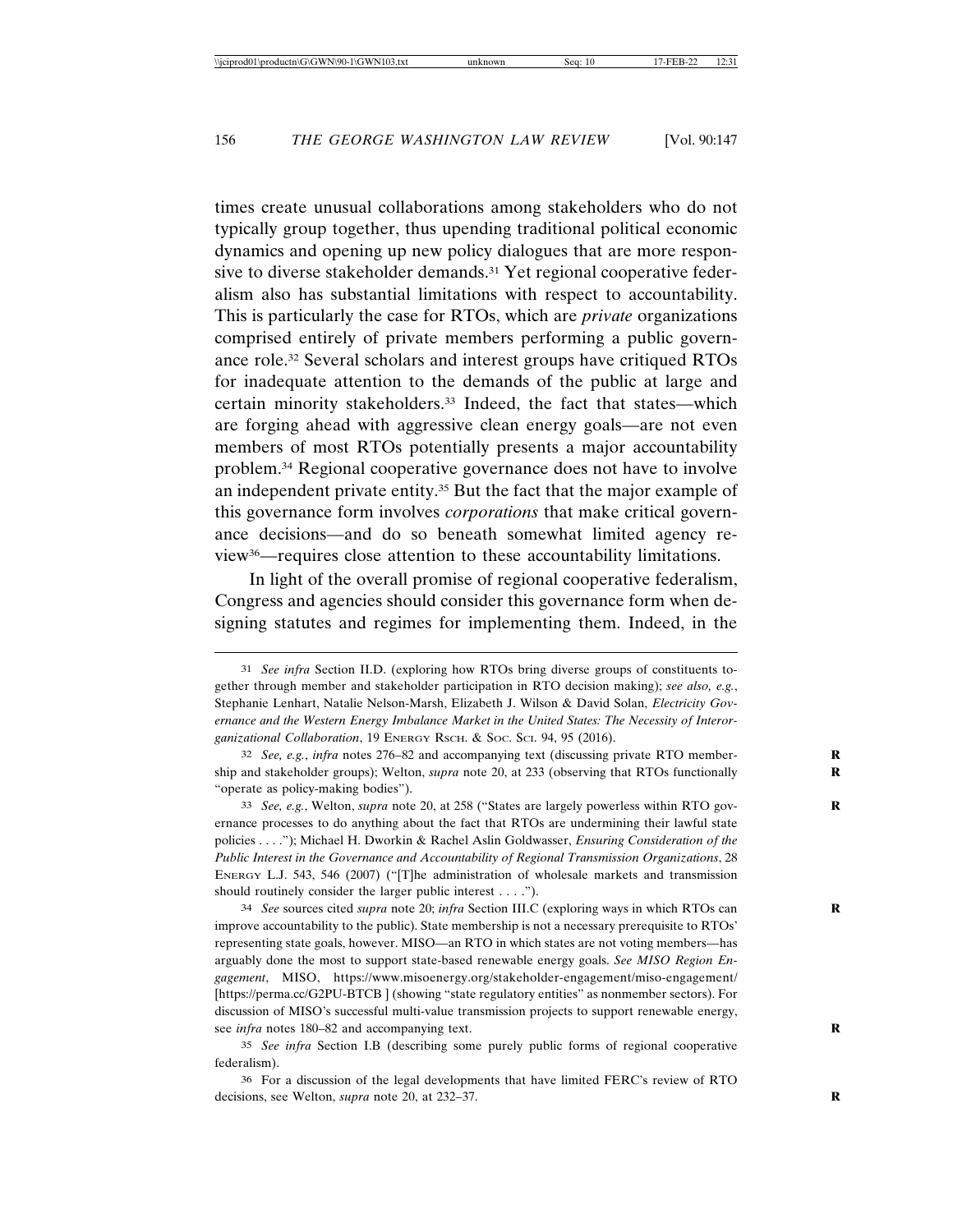midst of the COVID-19 global pandemic, numerous states hastily formed regional agreements and councils to address economic reopening efforts.37 But these efforts would likely be far more effective if guided by the unifying voice of a federal agency, or if they at least involved federal agency review and input. Health experts have repeatedly called for a more uniform response to COVID-19,<sup>38</sup> and these calls appear to be based at least partially on the fact that the disease can spread quickly across political boundaries. As early as 1893, the Supreme Court recognized the fundamental importance of regional compacts for addressing highly contagious and deadly diseases, holding that these types of compacts do not need congressional preapproval under the Constitution.39 But a federal-regional response to COVID-19 would better allow states to address their shared economic and social challenges in the context of the pandemic while also incorporating important uniform, scientifically informed federal guidelines.

Some existing regimes might also merit modification to encompass aspects of regional cooperative federalism. Take the case of the Clean Air Act, $40$  in which states individually tasked with achieving national air quality mandates consistently send pollution to other states,

tions.html?campaign\_id=9&emc=edit\_nn\_20201119&instance\_id=24248&nl=the-morn-

<sup>37</sup> *See* Press Release, Andrew M. Cuomo, Governor, New York, Governor Cuomo, Governor Murphy, Governor Lamont, Governor Wolf, Governor Carney, Governor Raimondo Announce Multi-State Council to Get People Back to Work and Restore the Economy (Apr. 13, 2020), https://www.governor.ny.gov/news/governor-cuomo-governor-murphy-governor-lamontgovernor-wolf-governor-carney-governor-raimondo [https://perma.cc/4D6A-Q6WK]; Press Release, Gretchen Whitmer, Governor, Michigan, Midwest Governors Announce Partnership to Reopen Regional Economy (Apr. 16, 2020), https://www.michigan.gov/whitmer/0,9309,7-387- 90499\_90640-526088—,00.html [https://perma.cc/T7R6-Q2QZ]; Press Release, Gavin Newsom, Governor, California, Colorado & Nevada Join California, Oregon & Washington in Western States Pact (Apr. 27, 2020), https://www.gov.ca.gov/2020/04/27/colorado-nevada-join-californiaoregon-washington-in-western-states-pact/ [https://perma.cc/AF7B-FLSU].

<sup>38</sup> Lauren Leatherby & Rich Harris, *States that Imposed Few Restrictions Now Have the Worst Outbreaks*, N.Y. TIMES (Nov. 18, 2020), https://www.nytimes.com/interactive/2020/11/18/ us/covid-state-restric-

ing&regi\_id=61655712&segment\_id=44896&te=1&user\_id=2c3a17e3f84f0be8ebfbf96b5b298eda [https://perma.cc/GFT5-RBVU] ("One of the biggest problems in the United States so far has been the lack of a coherent, cohesive national response, said Wafaa El-Sadr, an epidemiologist at Columbia University. 'It's been piecemeal,' Dr. El-Sadr said. 'It's been largely delegated to a subnational level, to the states, for example, and municipalities to figure it out themselves.'").

<sup>39</sup> Virginia v. Tennessee, 148 U.S. 503, 518 (1893) ("[I]n case of threatened invasion of cholera, plague, or other causes of sickness and death, it would be the height of absurdity to hold that the threatened States could not unite in providing means to prevent and repel the invasion of the pestilence, without obtaining the consent of Congress, which might not be at the time in session.").

<sup>40</sup> 42 U.S.C. §§ 7401–7671q.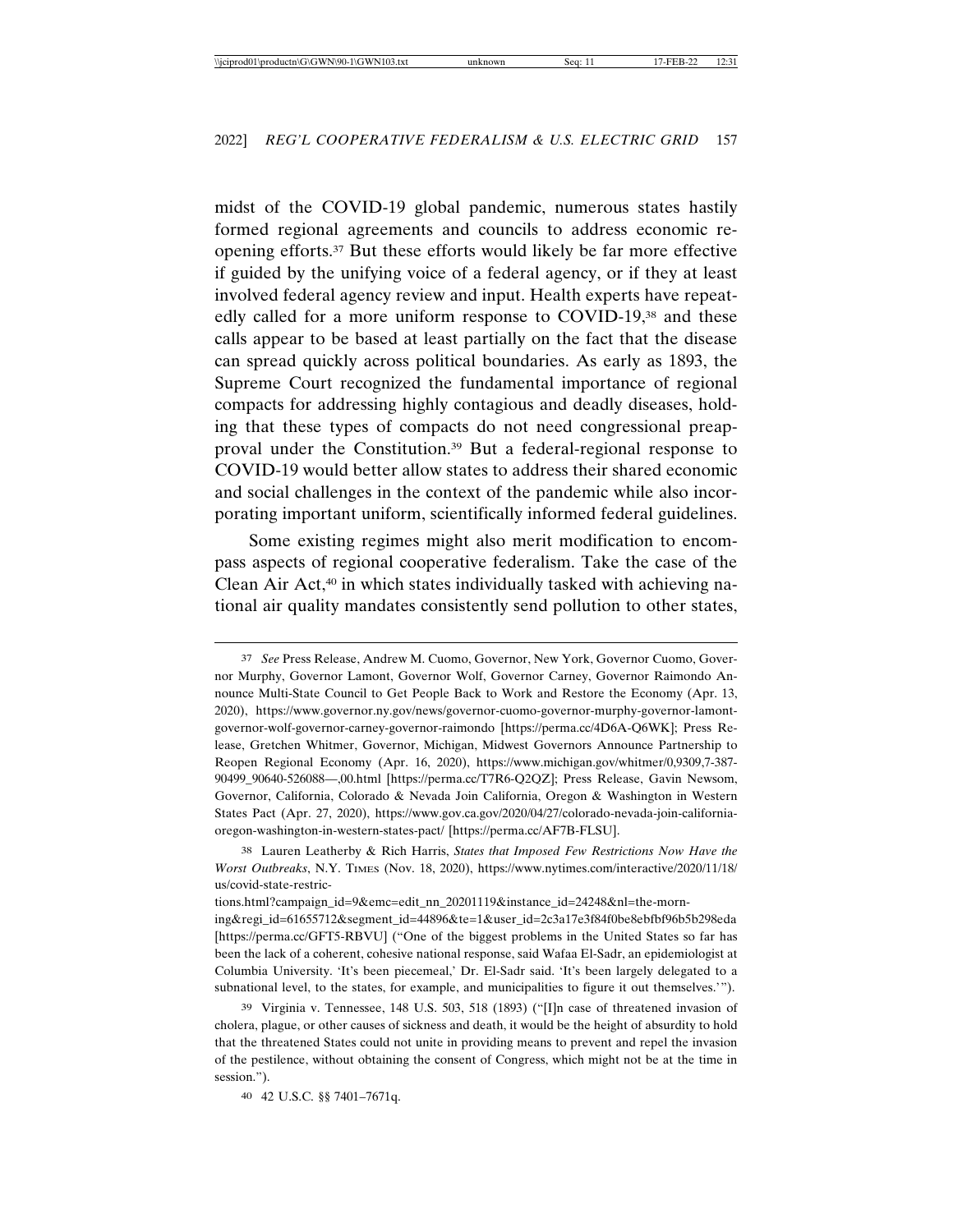causing those states to violate the Act.41 The result has been the expost formation of somewhat haphazard regional efforts to address cross-state air pollution, with decades of litigation and unresolved disputes among the states.42

Despite its promise in some policy areas and its prominence in the energy space, regional cooperative federalism lacks an adequate framework for normative analysis. This Article constructs a framework using three central attributes of federalism—policy innovation and experimentation, governmental efficiency, and accountability—as guideposts. It then analyzes the strengths and weaknesses of regional cooperative federalism within this framework using examples from the electric grid governance context, where regional cooperative federalism is most prominent.

In undertaking these objectives, this Article proceeds as follows. Part I situates regional cooperative federalism within the U.S. federalist system and the existing regionalism literature. This Part uses the RTO example to define the contours of this underexplored governance approach. Part II then examines how regional cooperative federalism achieves and constrains three of the core values ascribed to traditional federalism—innovation, efficiency, and accountability. Part III explores alternative approaches that could address some of the weaknesses of regional cooperative federalism beneath these three metrics. Finally, Part IV explores potential legal impediments to the regional cooperative approach. The nondelegation doctrine is one concern, particularly in light of a reshuffled Supreme Court that has hinted at a willingness to apply this largely forgotten principle.<sup>43</sup> But

<sup>41</sup> *See, e.g.*, *Clean Air Act Section 126 Petitions*, HARV. ENV'T & ENERGY L. PROGRAM (Jan. 22, 2020), https://eelp.law.harvard.edu/2020/01/clean-air-act-section-126-petitions/ [https:// perma.cc/FX6A-47HU] (cataloging numerous petitions regarding interstate pollution problems).

<sup>42</sup> *See, e.g.*, *Clean Air Act—Cost Considerations—*EPA v. EME Homer City Generation, L.P., 128 HARV. L. REV. 351, 352–53 (2014) (describing and cataloging the D.C. Circuit's repeated rejection of the EPA's and states' efforts to address interstate air pollution). The federal government has, however, created some exceptions to this generally haphazard response. Congress initiated a ground level ozone trading program, which, under the guidance of a regional organization called the Ozone Transport Commission, has resulted in a somewhat successful regional cap and trade program to address interstate smog pollution. *See* 42 U.S.C. § 7511c(a) (forming an ozone transport region, comprised of northeastern and mid-Atlantic states and Washington, D.C.); OZONE TRANSPORT COMM'N, EPA, NOX BUDGET PROGRAM 1999–2002 PROGRESS REPORT (2003), https://nepis.epa.gov/Exe/ZyPURL.cgi?Dockey=P1002LY4.txt [https://perma.cc/55TG-SJCL] (describing the Commission and its facilitation of the regional cap and trade program). This ground level ozone cap and trade program was modeled off the EPA's successful acid rain trading program, but that effort was national, not regional. *See id.*

<sup>43</sup> *See* Gundy v. United States, 139 S. Ct. 2116, 2131 (2019) (Gorsuch, J., dissenting) (arguing that a federal child sex offender statute impermissibly delegated congressional authority to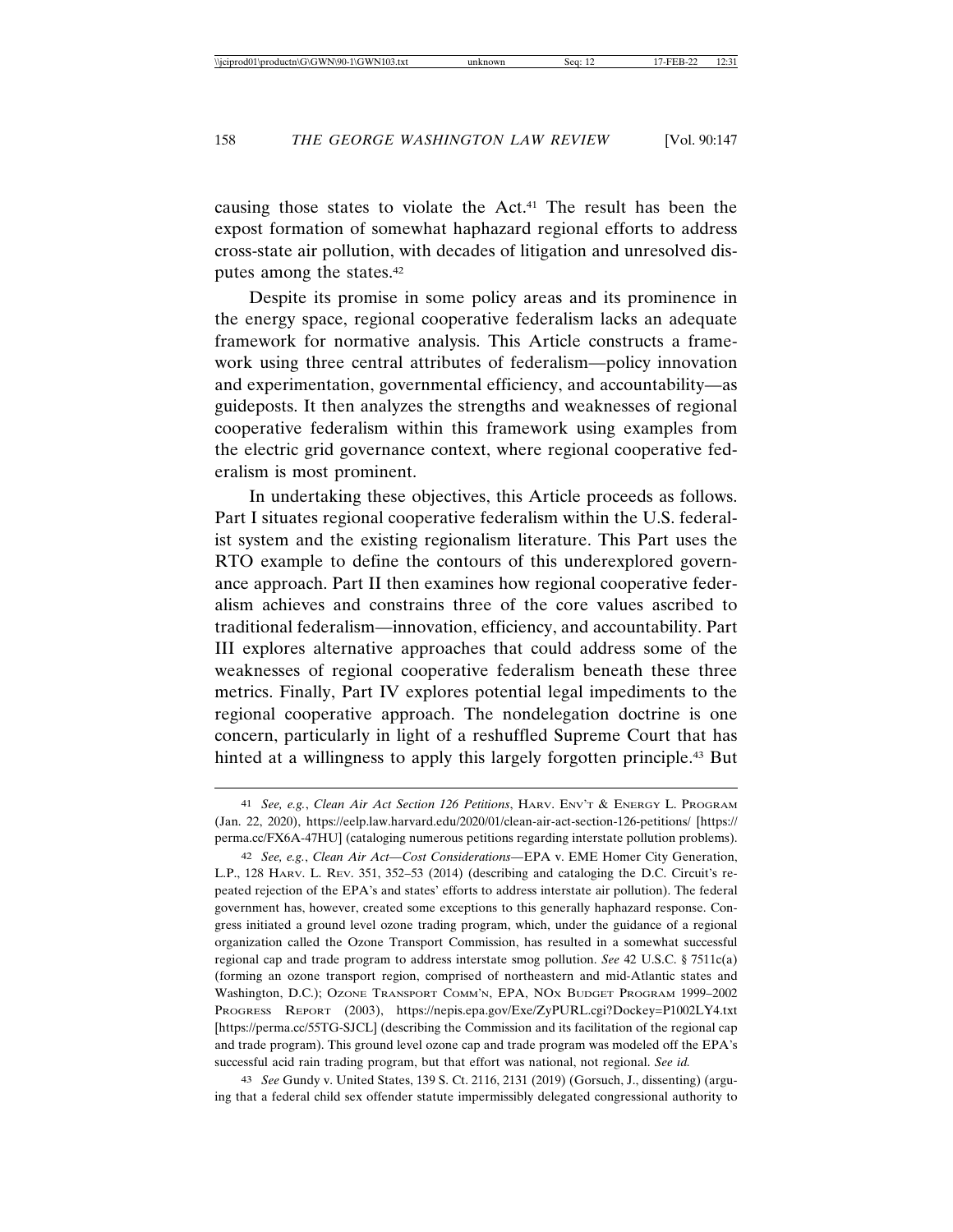RTOs are likely to survive even a relatively rigorous application of the doctrine and other challenges, such as those rooted in the Tenth Amendment.<sup>44</sup>

The nationwide experiment in grid governance offers an important window of opportunity to compare the successes and failures of regional cooperative federalism with alternative governance structures. RTO governance of the electric grid is the most widely used form of regionalism—affecting the provision of electricity to approximately two-thirds of the U.S. population<sup>45</sup>—and this policy area is a critical one. The availability of electricity is directly tied to economic growth and human wellbeing.46 Lessons about the merits of regional cooperative federalism in the electric grid context will be increasingly important in the many policy areas with effects that are simultaneously local, state, regional, and national, such as COVID-19 and the ongoing opioid crisis.47 These types of policy areas call for a multilevel approach that accommodates distinct localized needs while also addressing spillovers from a top-down perspective.

### I. A REGIONAL GOVERNANCE FRAMEWORK

Regional governance, broadly defined, is a governmental approach in which an institution addresses policy issues that are common

44 *See infra* Part IV.

45 *Electric Power Markets*, FERC (July 10, 2021), https://www.ferc.gov/electric-power-markets [https://perma.cc/FN8X-QXCH] (noting that "two-thirds of the nation's electricity load is served in RTO regions").

46 An unreliable grid can cause billions of dollars in economic damage and higher death rates. *See, e.g.*, U.S.–CAN. POWER SYS. OUTAGE TASK FORCE, FINAL REPORT ON THE AUGUST 14, 2003 BLACKOUT IN THE UNITED STATES AND CANADA: CAUSES AND RECOMMENDATIONS 1 (2004), https://www3.epa.gov/region1/npdes/merrimackstation/pdfs/ar/AR-1165.pdf [https:// perma.cc/E8JH-Q2QK] (noting between \$4 billion and \$10 billion in economic costs associated with the 2003 blackout that extended through parts of the United States and Canada); G. Brooke Anderson & Michelle L. Bell, *Lights Out: Impact of the August 2003 Power Outage on Mortality in New York, NY*, 23 EPIDEMIOLOGY 189, 191 (2012) (concluding that "power outages can immediately and severely harm human health" and noting increased mortality in New York caused by the 2003 blackout).

47 *See* sources cited *supra* note 37 and accompanying text (describing loosely coordinated **R** regional action on COVID-19 issues); *see infra* notes 72–78 and accompanying text (describing a **R** regional governance approach that has been used in response to opioid trafficking).

<sup>&</sup>quot;a single executive branch official" such that this official could effectively "write his own criminal code"). Of course, the Justices who have indicated a desire to revive the nondelegation doctrine are likely less concerned about delegation to private entities such as RTOs than they would be about delegation to actual public regional agencies. *Cf., e.g.*, Jon D. Michaels, *Privatization's* Pretensions, 77 U. CHI. L. REV. 717, 718-19 (2010) (arguing that policymakers have privatized numerous government functions not just for efficiency, but also to alter policies in substantive ways).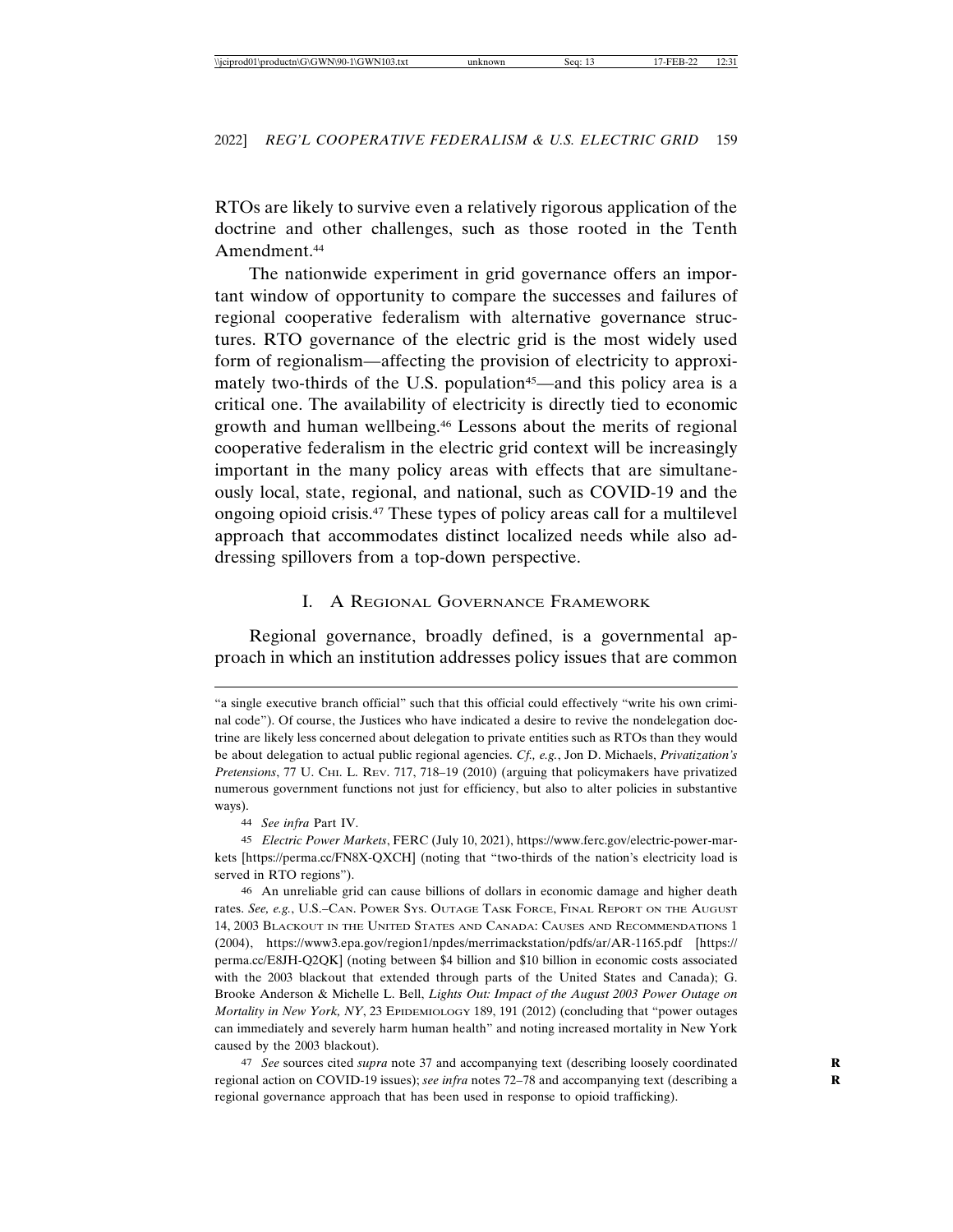to multiple geopolitical units of government, or that cross boundary lines between the units.<sup>48</sup> The regional governing body itself can include a collection of representatives from these geopolitical units, a federal agency that operates outside of the nation's capital, or an independently formed government that operates between the state and federal levels—or between the local and state levels, in the case of counties or municipalities that form intrastate regional governing organizations. Some regional governance is quite informal, with states creating uniform law commissions that recommend adoption of similar rules;<sup>49</sup> other regional governance arrangements can, subject to some limitations, produce mandates that carry the full force of law.

A long running regionalism literature has explored these many governance forms.50 But this literature largely overlooks regional cooperative federalism, in which regional entities implement federal policy and, in the case of RTOs, also address bottom-up demands from private entities, local governments, and states.51 The Table below summarizes the many types of regional governance arrangements described here.

<sup>48</sup> *See, e.g.*, Bulman-Pozen, *supra* note 5, at 383 (describing regional governance as a sys- **R** tem that "departs from established state and federal jurisdictional lines to form a suprastate yet subnational area" and that involves "a subnational area encompassing all or part of multiple states"). Although counties address issues common to municipalities, this Article's definition of regionalism excludes them.

<sup>49</sup> *Id.* at 387–88 (describing these types of regionalism arrangements).

<sup>50</sup> *See* sources cited *supra* note 13 (summarizing the literature). **R**

<sup>51</sup> For example, many stakeholders have demanded more RTO recognition of state renewable energy policies, and some RTOs have positively responded. See infra notes 160–61 and accompanying text (describing MISO's multi-value transmission planning project). Others, however, have impeded these state policies in problematic ways. *See* Welton, *supra* note 20, at 248–52.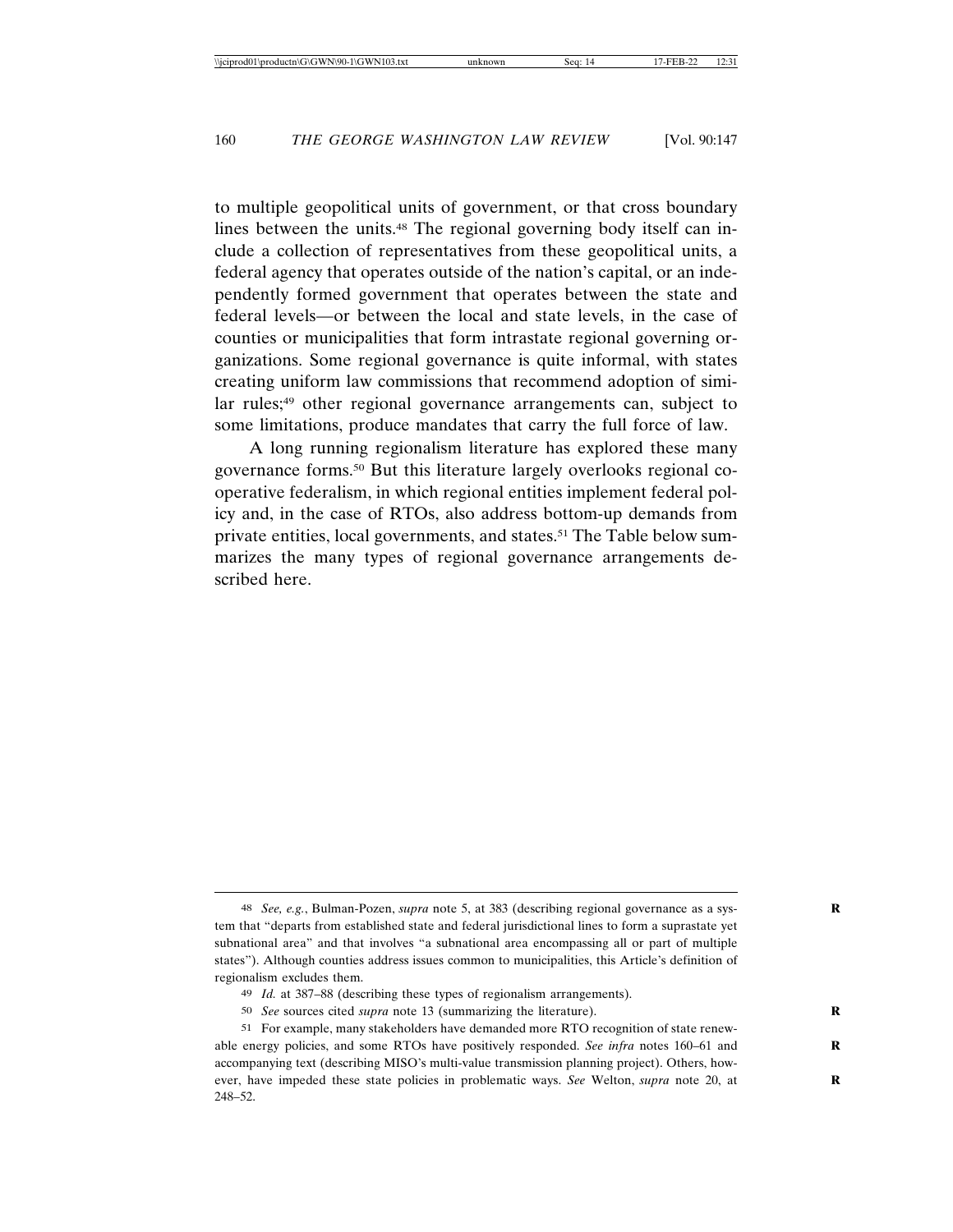|                    | <b>Regional federal</b><br>administration $52$                                                                                                                                                        | Horizontal col-<br>laboration $53$                                                                                                      | <b>Joint federal-</b><br>state govern-<br>ance <sup>54</sup>                                                                 | <b>Regional coop-</b><br>erative federal-<br>ism                                                                                                                                       |
|--------------------|-------------------------------------------------------------------------------------------------------------------------------------------------------------------------------------------------------|-----------------------------------------------------------------------------------------------------------------------------------------|------------------------------------------------------------------------------------------------------------------------------|----------------------------------------------------------------------------------------------------------------------------------------------------------------------------------------|
| <b>Description</b> | The federal gov-<br>ernment imple-<br>ments its policies<br>through regional<br>offices populated<br>with federal em-<br>ployees.                                                                     | States or local<br>governments,<br>or both, join to<br>govern a par-<br>ticular policy<br>area largely<br>free of federal<br>oversight. | Independent<br>regional agen-<br>cies comprised<br>of representa-<br>tives from the<br>state and feder-<br>al levels govern. | The federal<br>government<br>enables the for-<br>mation of inde-<br>pendent region-<br>al agencies that<br>carry out federal<br>directives and<br>respond to state<br>and local needs. |
| <b>Examples</b>    | Environmental<br>Protection Agen-<br>cy, Army Corps<br>of Engineers,<br>federal circuit<br>courts, Federal<br>Reserve Banks,<br>North American<br>Electric Reliabil-<br>ity Corporation <sup>55</sup> | Regional de-<br>velopment<br>agencies, cli-<br>mate and<br>COVID-19<br>compacts <sup>56</sup>                                           | River basin<br>commissions,<br>airport authori-<br>ties <sup>57</sup>                                                        | <b>High Intensity</b><br>Drug Traffick-<br>ing Areas, re-<br>gional transmis-<br>sion organiza-<br>tions <sup>58</sup>                                                                 |

FORMS OF U.S. REGIONAL GOVERNANCE

52 Professor Dave Owen coined this term in a 2016 article exploring regionalism and the U.S. Army Corps of Engineers. *See* Owen, *supra* note 11, at 62–64; *see also* Bulman-Pozen, *supra* **R** note 5, at 388–89 (referring to this approach using the term "[f]ederal [a]dministrative [d]ivisions"); Blank & Rosen-Zvi, *supra* note 13, at 1899–1900 (describing this form of governance as involving "federal regions").

53 In describing the prevalence of interstate compacts as a form of regionalism, Professor Jessica Bulman-Pozen calls this approach "[i]nterstate [c]ollaboration." Bulman-Pozen, *supra* note 5, at 384–85. **R**

54 *See* Owen & Wiseman, *Coequal Federalism*, *supra* note 11, at 299–307 (exploring "joint **R** federal-state governance"). Professor Bulman-Pozen describes this as "[j]oint [f]ederal-[s]tate [o]rganization." Bulman-Pozen, *supra* note 5, at 392–93. **R**

55 Circuit courts are not regional divisions of a federal court but are federal entities that operate at the regional level. They should, therefore, fit within a different subcategory of regional federal administration. *See Court Role and Structure*, U.S. CTS., https://www.uscourts.gov/ about-federal-courts/court-role-and-structure [https://perma.cc/HPB8-P8QJ] (describing circuit courts as presiding over "regional circuits" that "sit below the U.S. Supreme Court"). The other examples here involve federal agencies, with home offices in Washington, D.C., that oversee regional branches throughout the United States. *See* Owen, *supra* note 11, at 62–63 (describing **R** the U.S. Army Corps of Engineers as a prominent example of regional federal administration); Blank & Rosen-Zvi, *supra* note 13, at 1899 ("More than one hundred federal departments, agencies, offices, and bureaus . . . operate through a system of regional offices strategically located across the country."); Bulman-Pozen, *supra* note 5, at 389–90 (noting many other examples). The North American Electric Reliability Corporation ("NERC") is a complex example of regional federal administration because NERC is a  $501(c)(3)$  entity, and its standards and enforcement actions all must be approved by the Federal Energy Regulatory Commission. FERC, RELIABIL-ITY PRIMER 34-35 (2020), https://www.ferc.gov/media/2135 [https://perma.cc/U3A3-XPFU]. NERC enlists six regional entities to do much of its work, including enforcing reliability stan-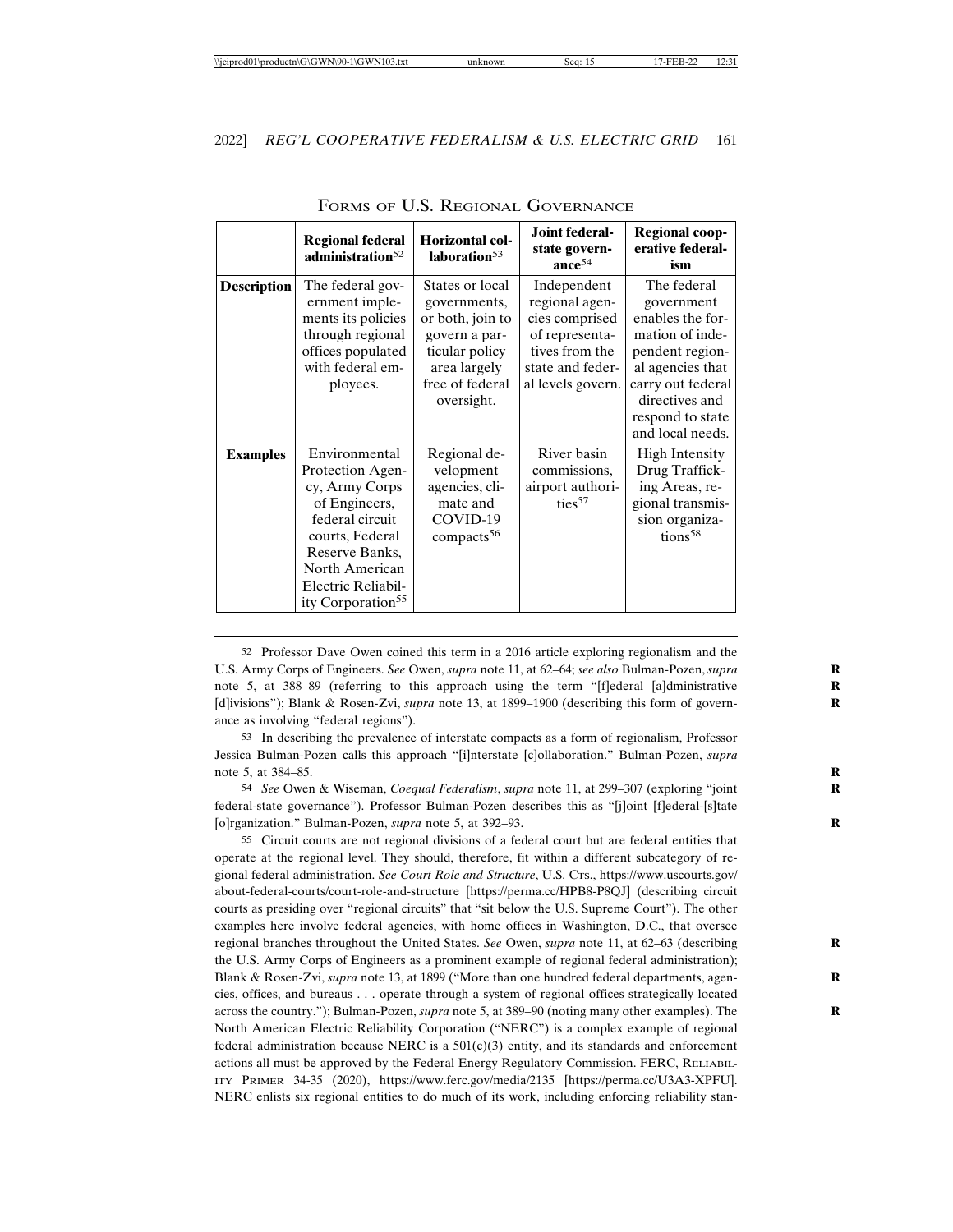### *A. Federal, State, and Local Regionalism*

Most forms of regionalism explored in the literature involve only a single level of government. At the highest level, the federal government simply decentralizes its functions, sending federal agents to farflung parts of the country to govern local or regional affairs.<sup>59</sup> The federal government often accomplishes this decentralization through the creation of regional offices for entities such as the Environmental Protection Agency and the Army Corps of Engineers.<sup>60</sup> In other contexts, the federal government forms independent regional entities that are not merely geographic subunits of a higher-level agency, such as the U.S. Courts of Appeals, Federal Reserve Banks, and regional entities that help to maintain the reliability of the electric grid under North American Electric Reliability Corporation ("NERC") and Federal Energy Regulatory Commission ("FERC") guidance.<sup>61</sup>

At the state or local level, many regional institutions are comprised of collections of political entities that cooperate horizontally at the same level of government. These include, for example, local governments that form Regional Development Corporations to jointly

56 *See* Bulman-Pozen, *supra* note 5, at 385–86 ("[M]ore than 150 interstate compacts are in **R** effect, and the regional form remains dominant." (footnote omitted)); *id.* (noting the topics that interstate compacts cover); sources cited *supra* note 37 (describing regional COVID-19 agreements); *What is the Compact?*, SE. FLA. REG'L CLIMATE CHANGE COMPACT, https://southeastfloridaclimatecompact.org/about-us/what-is-the-compact/ [https://perma.cc/WEL9-N5VW] (describing "a partnership between Broward, Miami-Dade, Monroe, and Palm Beach Counties" that "work[s] collaboratively" on climate change-related matters in Southeast Florida).

57 *See* Owen & Wiseman, *Coequal Federalism*, *supra* note 11, at 293–94; Bulman-Pozen, **R** *supra* note 5, at 392–93. **R**

58 *See infra* Section I.B.

59 *See* Owen, *supra* note 11, at 61 (noting that eighty-five percent of federal officials do not **R** work in Washington, D.C.).

60 *Id.* at 62 n.21.

61 *See supra* note 55. The circuit courts were originally merely subunits of a federal entity—the U.S. Supreme Court. From 1789–1801 and 1802–1869, the circuit courts were comprised only of Supreme Court Justices sitting at the circuit level, with occasional participation by district judges. *The U.S. Circuit Courts and the Federal Judiciary*, FED. JUD. CTR., https:// www.fjc.gov/history/courts/u.s.-circuit-courts-and-federal-judiciary [https://perma.cc/H3DH-DSEG]. For a discussion of Federal Reserve Banks and the potential regional governance categories in which they could reasonably reside (including regional cooperative federalism), see *infra* note 79. For a description of Regional Entities in the electric reliability context, see *supra* note 55.

dards. *ERO Enterprise Regional Entities*, N. AM. ELEC. RELIABILITY CORP., https:// www.nerc.com/AboutNERC/keyplayers/Pages/default.aspx. [https://perma.cc/9LUK-7X5P]. These regional entities are not merely subunits of NERC, however, and have distinct responsibilities relating to specific reliability challenges within their region. *Id.* For further discussion of regional entities, see Hari M. Osofsky & Hannah J. Wiseman, *Hybrid Energy Governance*, 2014 U. ILL. L. REV. 1, 36–37.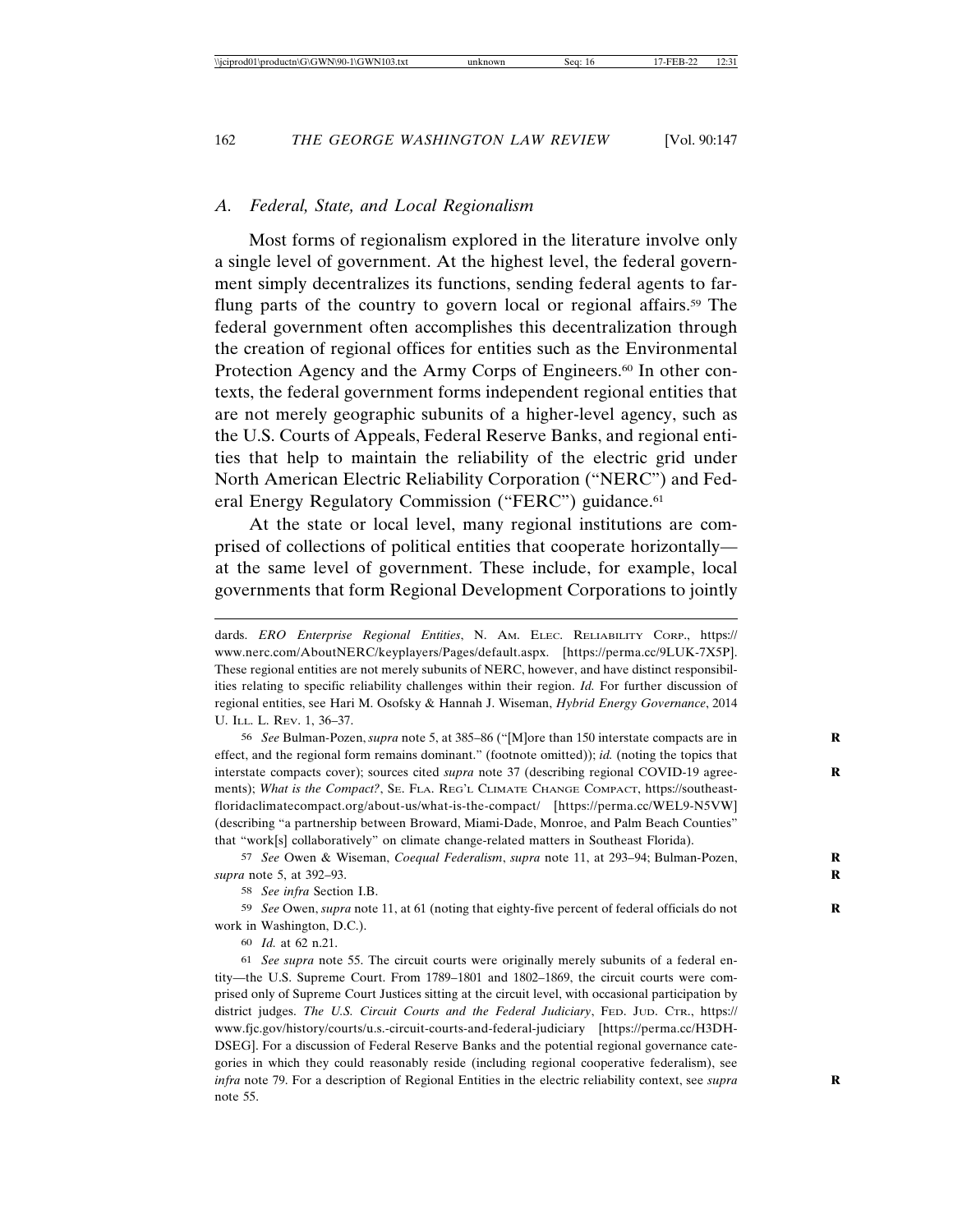tax property and implement economy-enhancing measures.62 States also enter into compacts or similar sister state agreements to address issues ranging from climate change to shared bridges and, more recently, the COVID-19 pandemic.63

In a third form of regionalism, federal and state entities form a separate governing entity at a new level—one that sits between the states and federal government. Federal and state representatives act as equal partners, voting to implement policies that bind both federal and state members.64 This "coequal federalism" is common for rivers that run between several states, and which therefore implicate both state and national interests.65

All of these regional institutions are far more important than most federalism accounts recognize. They involve collections of states and local governments, or federal and state officials, that make decisions in the jurisdictional gray areas between state, local, and federal control, or even independent of this control. Another form of regionalism, which the literature has largely overlooked, involves the federal government enlisting regional entities to carry out its policies while simultaneously addressing the interests of local, state, and private stakeholders, as explored in the following Section.

#### *B. Regional Cooperative Federalism*

In a somewhat novel approach to regionalism—the arrangement at the heart of this Article—the federal government establishes regional entities and sets mandates for those regional entities to implement, thus creating a system of regional cooperative federalism. Under the classic form of cooperative federalism, the federal government establishes a national policy that states must implement. The Clean Air Act<sup>66</sup> is a prominent example. Through this Act, Congress directed the Environmental Protection Agency to set national limits

<sup>62</sup> *See, e.g.*, LEAGUE OF MINN. CITIES, HANDBOOK FOR MINNESOTA CITIES: INTERGOV-ERNMENTAL COOPERATION 1, 8 (2020) (describing the powers and attributes of Regional Development Corporations under Minnesota law).

<sup>63</sup> *See, e.g.*, Florestano, *supra* note 11, at 20 (providing a table compiling these types of **R** modern interstate compacts); sources cited *supra* note 37 (describing states' multilateral efforts in the COVID-19 context).

<sup>64</sup> *See* Owen & Wiseman, *Coequal Federalism*, *supra* note 11, at 293 (explaining that joint **R** federal-state agencies can "issue rules and orders that b[ind] federal and participating-state officials and private actors").

<sup>65</sup> *See id.* at 326–30 (providing in-depth analysis of the Susquehanna and Delaware River Basin Commissions); Bulman-Pozen, *supra* note 5, at 392–94 (describing "hybrid" federal-state **R** entities).

<sup>66</sup> 42 U.S.C. §§ 7401–7671q.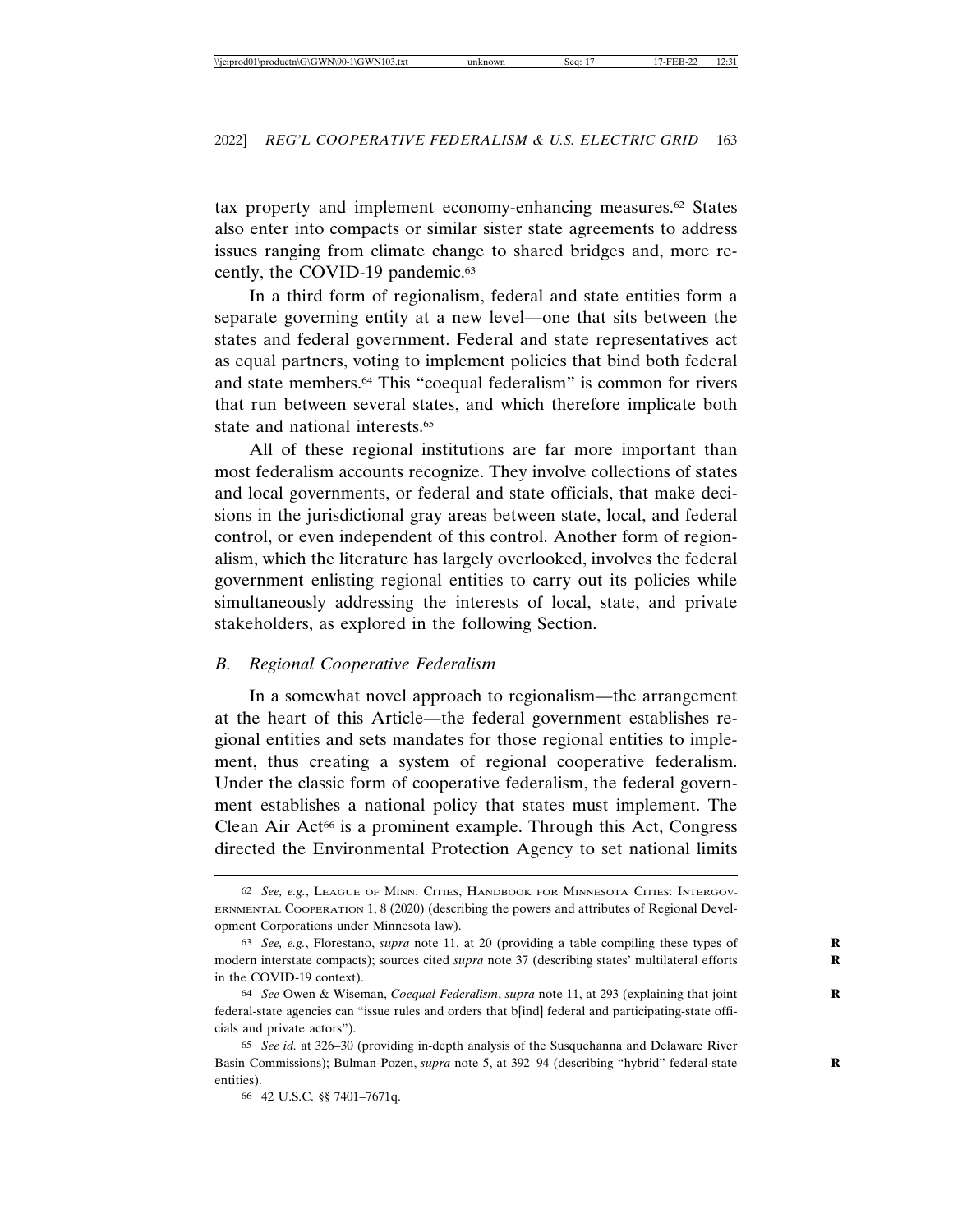on the concentration of pollution in the air and required states to write plans to achieve these limits.<sup>67</sup>

Cooperative federalism does not always involve simple mandates issued by the federal government to states. It can also include arrangements in which the federal government allows states to design their own policy approach such as a state-operated healthcare exchange, within the confines of federal standards, or to alternatively default to a federal approach.68 Some cooperative federalist approaches alternatively involve the federal government working with states and local governments to accomplish a national policy goal, albeit with the federal government setting the conditions of the grants that it dispenses to state and local governments.69

*Regional* cooperative federalism involves the federal government forming or sanctioning the formation of an agency that is not itself a federal branch—unlike regional federal administration. The agency is therefore "independent" from the federal government, although it still must ultimately obtain approval of its actions from a federal agency. This independent agency can be comprised of local, state, and federal entities serving on executive boards—as is the case for High Intensity Drug Trafficking Areas ("HIDTAs")—or of private entities operating as a board of directors or managers, as with RTOs.70 The federal government issues direct orders to the regional agency or approves the actions of this agency, essentially delegating federal work. The agency also spends much of its time responding to demands of the local and state governments within its jurisdictional territory while still hewing to federal requirements.

The HIDTA program was created by Congress and is administered by the U.S. Drug Enforcement Administration and regional ex-

<sup>67</sup> *See* 42 U.S.C. §§ 7410(a), 7411(b); David E. Adelman, *Environmental Federalism When Numbers Matter More than Size*, 32 UCLA J. ENV'T L. & POL'Y 238, 246 & n.26 (2014) (describing the Clean Air Act as a classic form of cooperative federalism and citing authority supporting that proposition).

<sup>68</sup> *See* Abbe R. Gluck, *Intrastatutory Federalism and Statutory Interpretation: State Implementation of Federal Law in Health Reform and Beyond*, 121 YALE L.J. 534, 585–88 (2011) (describing several forms of federal-state relations under the Affordable Care Act, none of which fit neatly within the traditional definition of cooperative federalism but all of which involve federal-state collaboration to implement a statute).

<sup>69</sup> *See infra* notes 71–77 and accompanying text. **R**

<sup>70</sup> *See, e.g.*, *HIDTA*, U.S. DRUG ENF'T ADMIN., https://www.dea.gov/operations/hidta [https://perma.cc/6NFS-8DC9] (describing HIDTA Executive Boards). *See generally* PARENT ET AL., *supra* note 20, at 5–7 (describing RTO governance boards, including their structures and **R** roles).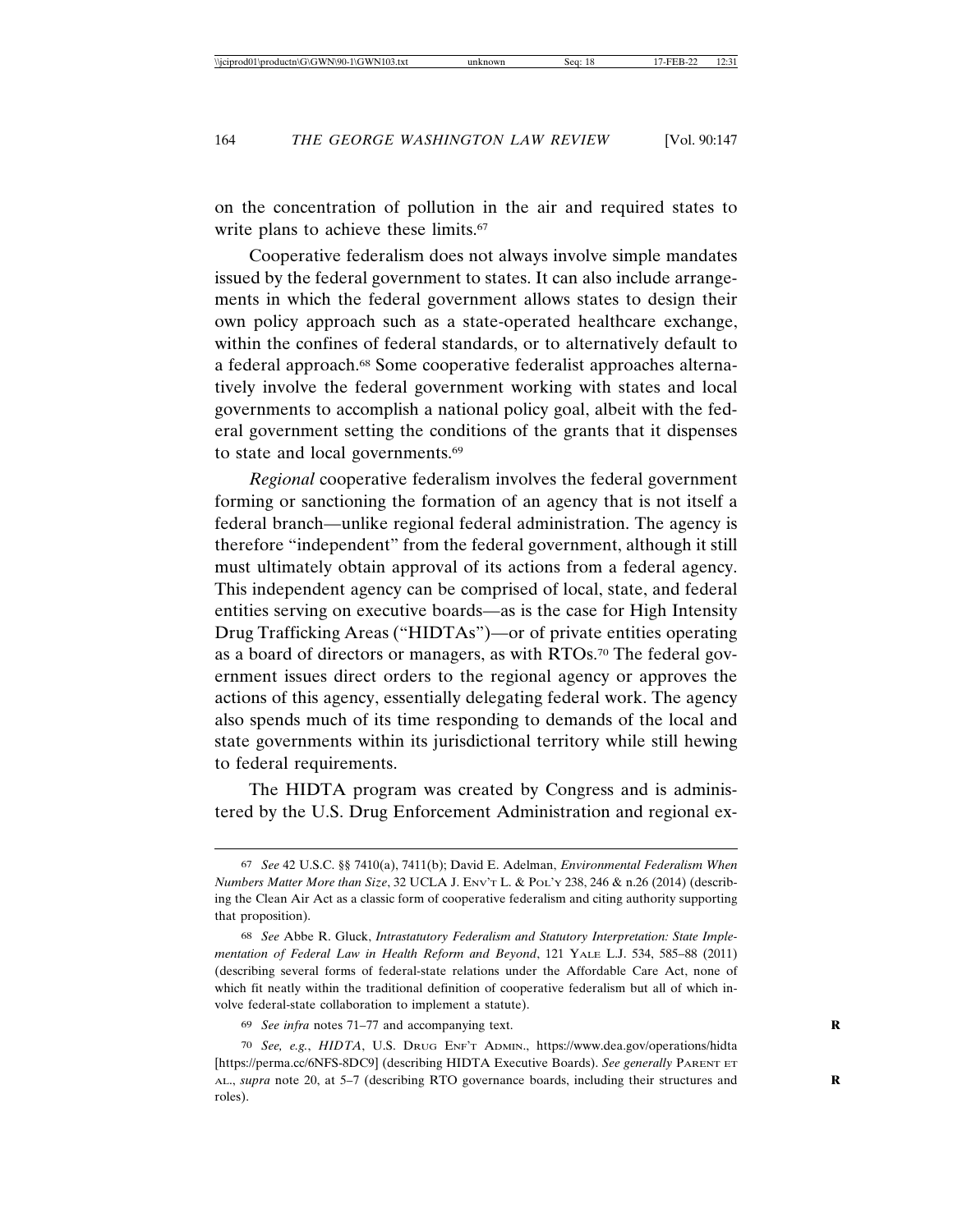ecutive boards.71 The federal government issues top-down directives to a federally approved regional agency comprised of states or local governments and federal officials working together.72 This program allows counties in regions that experience large amounts of drug trafficking to form regional groups called HIDTAs. To establish a HIDTA, "a coalition of law enforcement agencies" from counties located within the proposed HIDTA must petition the federal government for approval.73 The federal government then determines whether the HIDTA may be formed based on four statutory criteria.74 Once established, each HIDTA engages in five main activities: (1) assessing the drug trafficking problem and its effects, such as opioid addiction and deaths; (2) developing a strategy; (3) identifying specific initiatives to carry out the strategy; (4) requesting funding for these initiatives; and (5) reporting on performance.<sup>75</sup> Each HIDTA has "discretion" to select the strategies and initiatives that best address the problems in its region,76 but HIDTAs must meet federally estab-

72 *See HIDTA*, *supra* note 70. **R**

73 EXEC. OFF. OF THE PRESIDENT OF THE U.S., HIGH INTENSITY DRUG TRAFFICKING AR-EAS (HIDTA) PROCESS FOR DESIGNATION—AN OVERVIEW 1 (2019).

74 KRISTIN FINKLEA, CONG. RSCH. SERV., R45188, HIGH INTENSITY DRUG TRAFFICKING AREAS (HIDTA) PROGRAM 2 (2018), https://fas.org/sgp/crs/misc/R45188.pdf [https://perma.cc/ YHK4-2C8Z]. The statutory criteria include the extent to which (1) the proposed area "is a significant center of illegal drug" production and/or trafficking; (2) local "law enforcement agencies have committed resources to respond to the drug trafficking problem in the area"; (3) the drug-related activities are causing harm to the public; and (4) the "allocation of Federal resources is necessary to respond" to the drug trafficking problems in the area. *Id.* (quoting 21 U.S.C. § 1706(d)).

75 *Id.* at 2–4 (describing the HIDTAs and their roles). There are currently thirty-three HIDTAs in operation in the United States. *ONDCP Recognizes Outstanding Counter-Drug Efforts by the High Intensity Drug Trafficking Areas Program*, OFF. NAT'L DRUG CONTROL POL'Y (Feb. 7, 2020), https://trumpwhitehouse.archives.gov/briefings-statements/ondcp-recognizes-outstanding-counter-drug-efforts-high-intensity-drug-trafficking-areas-program/ [https://perma.cc/ K66Y-SQG6].

<sup>71</sup> *See Office of National Drug Control Policy*, THE WHITE HOUSE, https:// www.whitehouse.gov/ondcp/ [https://perma.cc/5CXP-WHMN] (describing the HIDTA program as "support[ing] collaborative Federal, state, local, and tribal law enforcement and public health efforts to . . . disrupt drug trafficking and production"); U.S. DEP'T OF JUST., FY 2019 BUDGET AND PERFORMANCE SUMMARY: DRUG ENFORCEMENT ADMINISTRATION 2, https:// www.justice.gov/jmd/page/file/1033151/download [https://perma.cc/4C6C-ZHL9] (explaining that in 2019, the President transferred control over the HIDTA program from the Office of National Drug Control Policy to the Drug Enforcement Administration); *HIDTA*, *supra* note 70 (observing that Congress established the HIDTA program and that "[a]t the local level, the HIDTAs are directed and guided by Executive Boards composed of an equal number of regional Federal and non-Federal" law enforcement officers).

<sup>76</sup> FINKLEA, *supra* note 74, at 4. **R**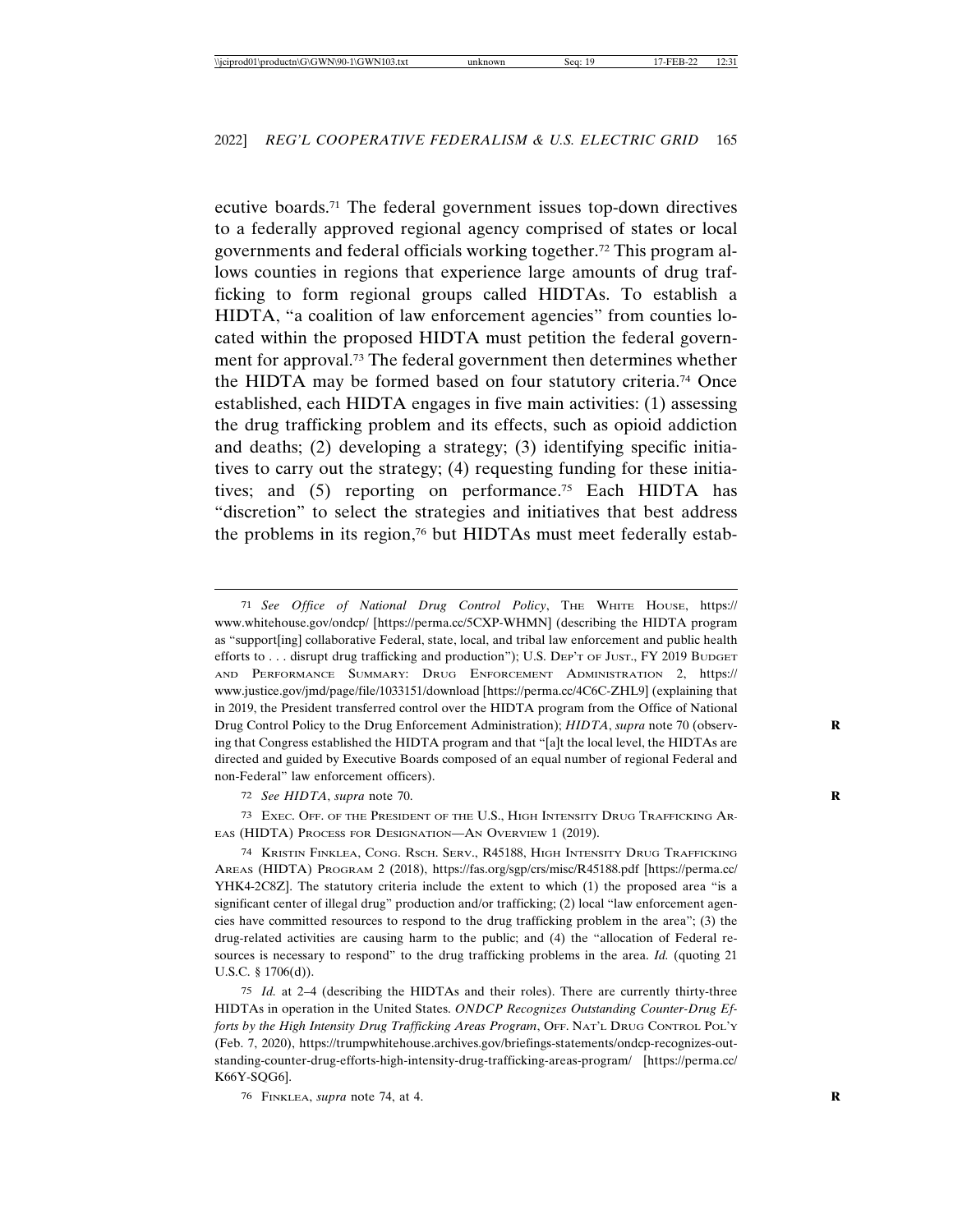lished conditions to receive funding.<sup>77</sup> The federal government also works directly with HIDTAs. For example, federal law enforcement officers assist local and regional police in addressing trafficking, and federal law enforcement officials sit on HIDTA executive boards.78

In another approach to regional cooperative federalism, the federal government delegates responsibilities to subfederal entities, but the subfederal agents are federally sanctioned, independent, and *private* regional institutions rather than groups of state and local governments or independent agencies comprised of federal and local government representatives. Regional transmission organizations that govern the operation of the electric grid appear to be the only example of this public-private form of regional cooperative federalism albeit a prominent example.79 In the grid context, the federal government strongly encourages the formation of RTOs that implement federal policies for the planning and operation of the grid and address state and electric utility demands for grid governance.<sup>80</sup> In order to form, the entities must meet a federally established set of conditions,

79 Although RTOs appear to be the only public-private regional cooperative entity, they need not be. Take the HIDTA example from above. Imagine a scenario in which the federal government authorized the formation of independent opioid control organizations, led by individuals within nongovernmental organizations who are experts in crime control, drug trafficking, addiction, drug treatment, and emergency response. Other governance arrangements come very close to the RTO model, such as the Federal Reserve System's regional Federal Reserve Banks. These banks seem somewhat closer to the federal regional administration model than the regional cooperative federalism model, in that they are in a sense branches of the Federal Reserve Board. *See About the Federal Reserve System*, BD. GOVERNORS FED. RSRV. SYS. (Sept. 10, 2021), https://www.federalreserve.gov/aboutthefed/structure-federal-reserve-system.htm [https:// perma.cc/FW5Y-Y972] (explaining that there are "three salient features" of the Federal Reserve System: "(1) a central governing Board, (2) a decentralized operating structure of 12 Reserve Banks, and (3) a combination of public and private characteristics," but noting that the Reserve Banks are under the direct supervision of the Board of Governors).

80 *See* Promoting Wholesale Competition Through Open Access Non-Discriminatory Transmission Services by Public Utilities; Recovery of Stranded Costs by Public Utilities and Transmitting Utilities, 61 Fed. Reg. 21,540, 21,541, 21,549–50 (May 10, 1996) (to be codified at 18 C.F.R. pt. 35, 385) (reiterating a policy of encouraging the formation of regional entities similar to RTOs and issuing a final rule requiring public utilities to offer services on an open basis with respect to grid access because "consumers are demanding access to lower cost supplies . . . and access to the newer, lower cost generation resources"); Regional Transmission Organizations, 65 Fed. Reg. 810, 831 (Jan. 6, 2000) (to be codified at 18 C.F.R. pt. 35) (stating that FERC, "as a matter of policy, . . . strongly encourage[s] transmission owners to participate voluntarily in RTOs").

<sup>77</sup> *See, e.g.*, *id.* at 9 (explaining that "there are specific restrictions on how HIDTA funding can be used for prevention and treatment activities" and noting other funding specifications).

<sup>78</sup> *See id.* at 4 (noting that "there must be an equal proportion of federal and nonfederal representatives" on a HIDTA Executive Board); U.S. DEP'T OF JUST., *supra* note 71, at 2 **R** ("DEA currently participates in and coordinates with the various HIDTAs.").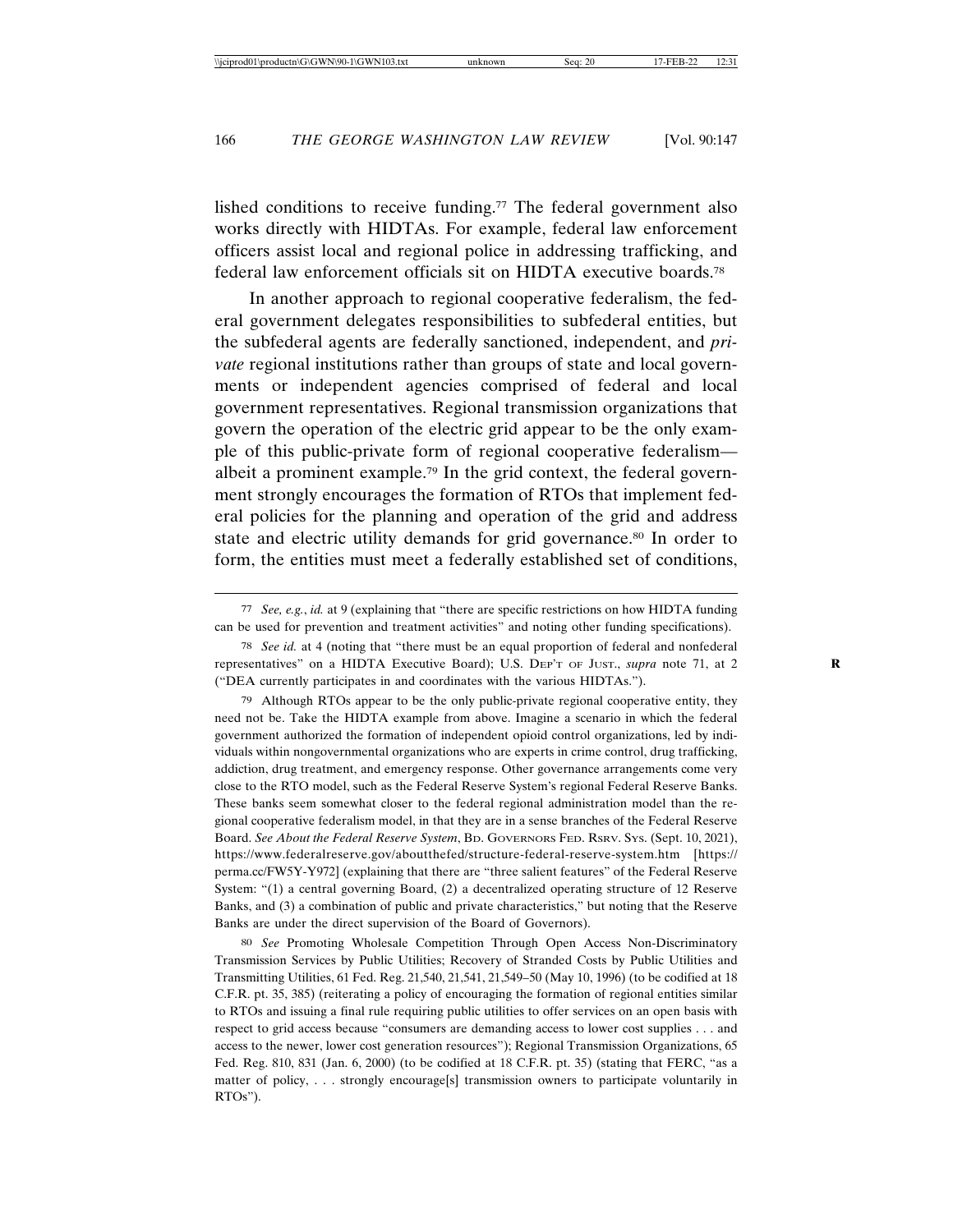and they must carry out specific federal directives.<sup>81</sup> RTOs cover a territory that serves more than two-thirds of U.S. electric customers.82 As required by FERC, they must operate the grid on an open access basis, allowing any generators to use the grid's transmission infrastructure—i.e., electrical wires—on a first-come, first-served basis until space in the wires runs out.<sup>83</sup> They also must ensure that the rates charged for the use of the wires are just and reasonable, and they must regionally plan for the expansion and financing of new wires.<sup>84</sup> In order to carry out these federal policies, FERC issues a variety of orders that apply to RTOs and other grid operators. For example, RTOs and other grid operators must grant nontraditional generators access to the grid and to energy markets enabled by the grid.85

RTOs highlight the extent to which regional cooperative federalism involves an "agency" that simultaneously addresses federal, state, and local policy demands.<sup>86</sup> Indeed, FERC orders require RTOs to address state policies, including, for example, state mandates that a

84 Transmission Planning and Cost Allocation by Transmission Owning and Operating Public Utilities, 76 Fed. Reg. 49,842, 49,842 (Aug. 11, 2011) (to be codified at 18 C.F.R. pt. 35).

85 *See* Wholesale Competition in Regions with Organic Electric Markets, 73 Fed. Reg. 64,100, 64,103 (Oct. 28, 2008) (to be codified at 18 C.F.R. pt. 35) (requiring that demand response resources are granted "participation in organized energy markets" on effectively equal terms as other resources); Demand Response Compensation in Organized Wholesale Energy Markets, 76 Fed. Reg. 16,658, 16,659 (Mar. 24, 2011) (to be codified at 18 C.F.R. pt. 35) (requiring improved compensation for demand response providers). For another example of a directive, see, Interconnection for Wind Energy, 70 Fed. Reg. 34,993, 34,994–96 (June 16, 2005) (to be codified at 18 C.F.R. pt. 35) (requiring transmission line operators to establish uniform criteria for the grid interconnection of large wind energy). Demand response is nontraditional because it is energy nonuse, as opposed to generation, and it can be utilized by grid operators to directly displace generation by incentivizing consumers to use less electricity. *See* Demand Response Compensation in Organized Wholesale Energy Markets, 76 Fed. Reg. at 16,659 n.2 ("Demand response means a reduction in the consumption of electric energy by customers from their expected consumption in response to an increase in the price of electric energy or to incentive payments designed to induce lower consumption of electric energy." (citing 18 C.F.R. § 35.28(b)(4) (2010))); *id.* at 16,659 n.3 ("Demand response resource means a resource capable of providing demand response." (citing 18 C.F.R. § 35.28(b)(5))).

86 RTOs are nonprofit organizations, not agencies, but they function in a manner similar to agencies. *See* Dworkin & Goldwasser, *supra* note 33, at 552–53. Some sources describe them as **R** "quasi-governmental organizations." See, e.g., SIMEONE, *supra* note 20, at 2; Dworkin & Goldwasser, *supra* note 33, at 555–56 (noting that RTOs can be conceived of as "quasi-governmental organizations").

<sup>81</sup> *See infra* notes 83–84 and accompanying text. **R**

<sup>82</sup> *Electric Power Markets*, FERC (July 20, 2021) https://www.ferc.gov/industries-data/market-assessments/overview/electric-power-markets [https://perma.cc/K2TJ-YH8W].

<sup>83</sup> *See* Promoting Wholesale Competition Through Open Access Non-Discriminatory Transmission Services by Public Utilities; Recovery of Stranded Costs by Public Utilities and Transmitting Utilities, 61 Fed. Reg. at 21,540–45.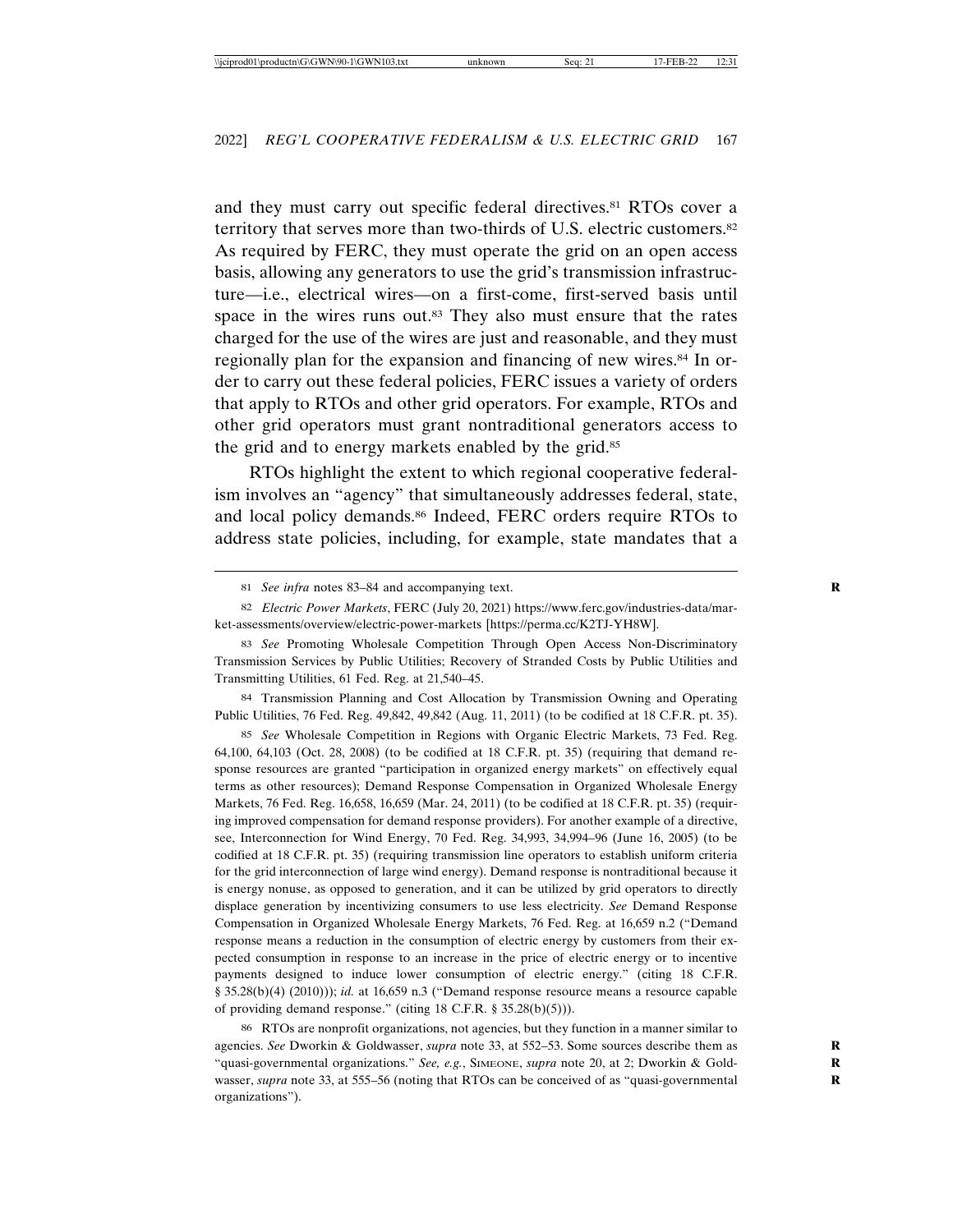certain percentage of electricity generated or consumed within the state must come from clean energy.<sup>87</sup>

In some respects, the electric grid is a natural fit for regional cooperative federalism. The grid is physically interconnected and defies state lines, yet the owners of the grid are utilities governed by states. To further complicate matters, the federal government has jurisdiction over the operation of the electric grid, while the states regulate the siting of electric transmission lines and the generators that use the regionally shared grid.88 This mishmash of state, regional, and federal involvement essentially requires an alternative to pure top-down or bottom-up control. Indeed, early regionalism scholars projected that electric transmission would be one area in which regional governance would be necessary.<sup>89</sup> And nearly sixty years later, formally organized regional institutions began to emerge and now cover the bulk of the United States.90

89 Frankfurter & Landis, *supra* note 8, at 714 ("[T]he problems of transmission are not **R** capable of being drawn completely within the area of solution by Congress . . . ."). Frankfurter and Landis further observed that "some co-ordination of policy between these State-wide transmission systems and interstate transmission will call for a mechanism of control regional and not merely State-wide in its operation" would be needed "in order to secure interconnection, exchange and distribution of power." *Id.*

90 FERC began to strongly encourage the formation of institutions similar to RTOs as early as 1993 when it issued its "Regional Transmission Group Policy Statement," and it reiterated that encouragement in FERC Order No. 888 in 1996. *See* Promoting Wholesale Competition Through Open Access Non-Discriminatory Transmission Services by Public Utilities; Recovery of Stranded Costs by Public Utilities and Transmitting Utilities, 61 Fed. Reg. 21,540, 21,549 (May 10, 1996) ("In the RTG Policy Statement, the Commission announced a policy encouraging the development of RTGs."); *id.* at 21,548 n.82 (defining an RTG as "a voluntary organization of transmission owners, transmission users, and other entities interested in coordinating transmission planning (and expansion), operation and use on a regional [basis]" (quoting Policy Statement Regarding Regional Transmission Groups, 58 Fed. Reg. 41,626 (Aug. 5, 1993))). FERC further encouraged the formation of RTOs in early 2000. *See* Regional Transmission Organizations, 65 Fed. Reg. 810, 831 (Jan. 6, 2000).

<sup>87</sup> *See* Transmission Planning and Cost Allocation by Transmission Owning and Operating Public Utilities, 76 Fed. Reg. 49,842, 49,845–46, 49,849 (Aug. 11, 2011) (requiring regional planning for transmission lines and specific consideration of "transmission needs driven by Public Policy Requirements," such as state renewable energy mandates).

<sup>88</sup> *See* 16 U.S.C. § 824(b)(1) ("The Commission shall have jurisdiction over all [interstate] facilities for such transmission or sale of [wholesale] electric energy, but shall not have jurisdiction . . . over facilities used for the generation of electric energy or over facilities used in local distribution or only for the transmission of electric energy in intrastate commerce . . . ."); Alexandra B. Klass & Elizabeth J. Wilson, *Interstate Transmission Challenges for Renewable Energy: A Federalism Mismatch*, 65 VAND. L. REV. 1801, 1814–15 (2012) (describing state authority over transmission line siting under the Federal Power Act).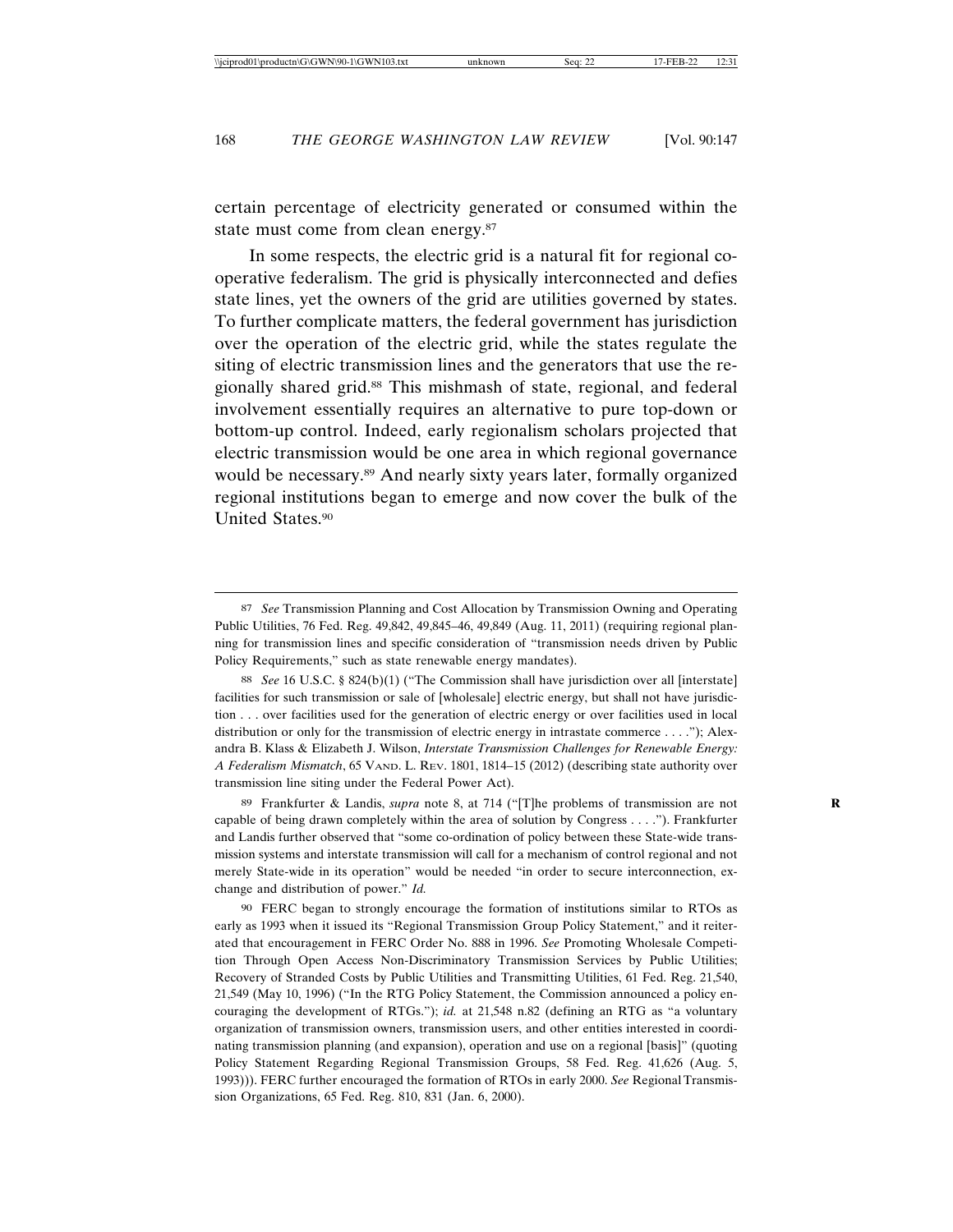### *C. Choosing Among Regional Governance Forms*

One might argue that RTOs are an anachronism, and that regional cooperative federalism is unlikely to extend beyond this unique context. RTOs are, after all, somewhat unique in that they involve regionally connected wires over which the federal government and states have jurisdiction.<sup>91</sup> But there are many areas with similar features. Take the opioid context—one of the few other areas in which regional cooperative federalism already exists.92 Here, the federal government has strong jurisdictional authority over activity such as opioid trafficking that occurs over shared highways.93 Yet states and local governments have similarly powerful authority and policy interests in the areas of emergency response, hospital funding and operations, and welfare, all of which are affected by the opioid crisis.<sup>94</sup>

There are several characteristics of a particular policy area that point to regional cooperative federalism as a superior governance approach to address that area, as compared to the many other potential regional governance forms. As identified in other accounts investigating regional governance regimes, these include powerful jurisdictional interests of both federal and state governments, and policy challenges shared across state borders.<sup>95</sup> But additional characteristics of a given policy area make regional cooperative federalism, in particular, a potentially better fit. These include: (1) negative spillovers among states, which are likely best addressed by a top-down federal entity influencing the regional agency's work; (2) the need for specific, collective technical expertise in formulating policy, which will often call for the inclusion of individuals working outside of government who possess that expertise, rather than just federal and state representatives; and

<sup>91</sup> *See* Shelley Welton, *Electricity Markets and the Social Project of Decarbonization*, 118 COLUM. L. REV. 1067, 1079–80 (2018) (describing the varying geographical reach of RTOs and federal governmental involvement in RTOs); Welton, *supra* note 20, at 231–32 (describing RTOs' and the states' role in transmission policy); Osofsky & Wiseman, *supra* note 55, at 47–54 (describing RTOs as "hybrid" organizations that bridge local, state, regional, and federal lines of authority).

<sup>92</sup> *See supra* notes 71–72 and accompanying text. **R**

<sup>93</sup> *See* United States v. Ballinger, 395 F.3d 1218, 1225–26 (11th Cir. 2005) (citing various cases and noting that the Supreme Court has characterized interstate highways as a channel of interstate commerce subject to federal authority).

<sup>94</sup> *See generally, e.g.*, Elizabeth Y. McCuskey, *Body of Preemption: Health Law Traditions and the Presumption Against Preemption*, 89 TEMP. L. REV. 95, 123–41 (2016) (describing state and federal authority with respect to hospitals, providers, public health, and other health related areas, and noting a substantial regulatory role for the states).

<sup>95</sup> *See* Owen & Wiseman, *Coequal Federalism*, *supra* note 11, at 323. **R**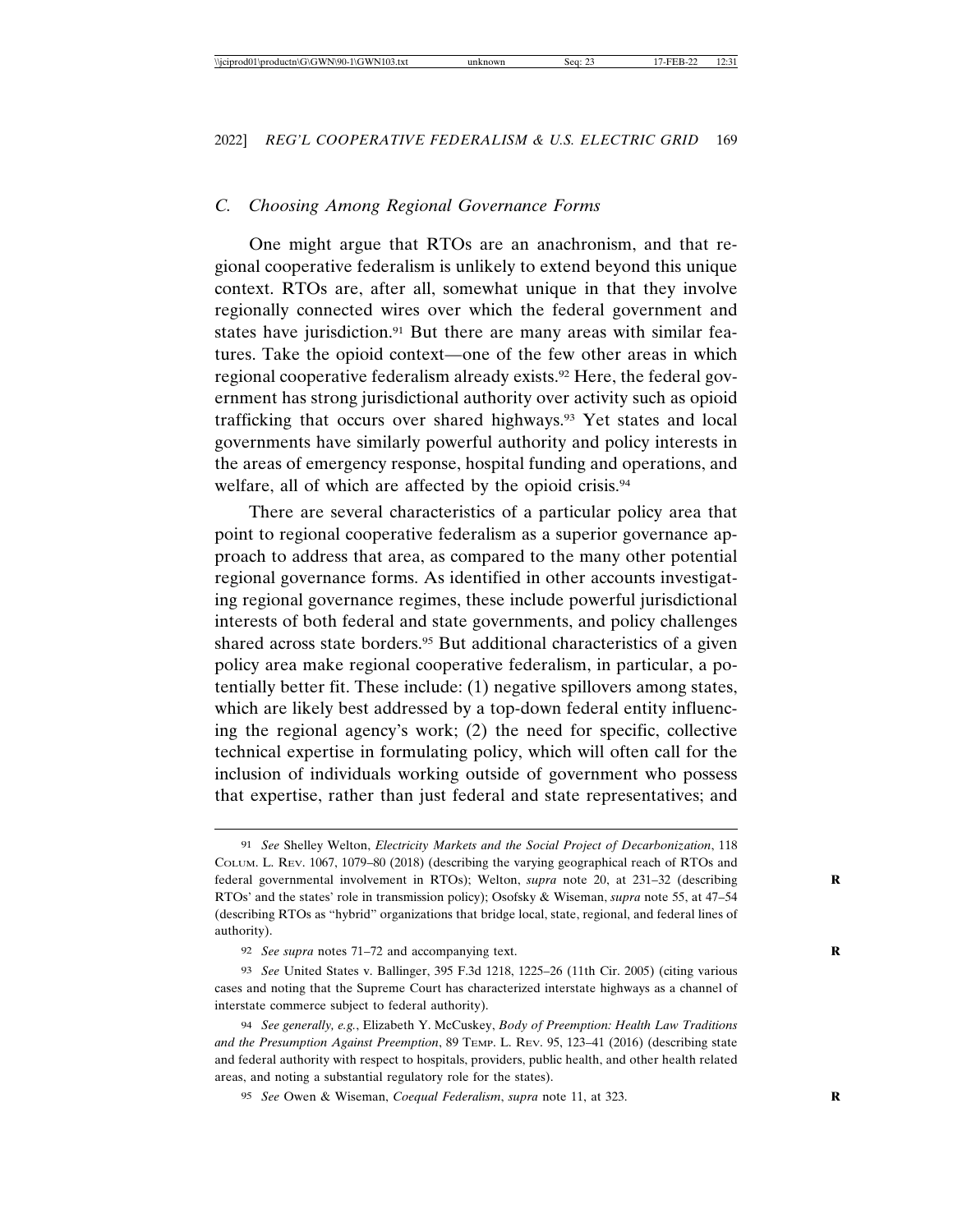(3) the importance of providing a federal "check" or backstop on the actions of the agency due to important federal authority in the area.

With some qualifications, these factors are present in the policy spheres in which regional cooperative federalism governance arrangements predominate. In the case of HIDTAs, opioid trafficking among states has clear spillover effects, tackling this trafficking is a complex endeavor, and federal oversight is needed simply because the federal government provides the majority of funding for the policies carried out within HIDTAs.96 In the case of RTOs, electricity physically crosses state lines through interconnected wires,<sup>97</sup> the constant balancing of supply and demand required to maintain a specific voltage within these wires is technically challenging, and FERC operates under a mandate from Congress to govern the transmission of electricity in interstate commerce. It is unlikely that FERC could fully delegate its authority to a regional agency and thereby forfeit its ability to review the agency's action.98

That said, FERC's review of RTOs is somewhat limited. Take, for example, the D.C. Circuit's decision in *NRG Power Marketing v. FERC*. 99 In that case, the RTO PJM Interconnection ("PJM") had proposed a specific design for its capacity auctions, which are competitive markets in which generators bid to provide generation infrastructure, or alternatives to generation, if electricity is needed in the future.100 As part of this design, PJM set a minimum price at which generators were required to bid into the auction.101 This was purportedly an attempt to prevent artificially low bids—by generators that receive state subsidies and can afford to bid at a very low price, for example—that could crowd out other market entrants.102 Based on consensus from stakeholders, PJM proposed two modifications to the

102 *See id.* at 111–12.

<sup>96</sup> *See* FINKLEA, *supra* note 74, at 4–6 (describing the federal funding structure for **R** HIDTAs).

<sup>97</sup> U.S. DEP'T OF ENERGY, NATIONAL TRANSMISSION GRID STUDY 2 (2002) https:// www.ferc.gov/sites/default/files/2020-04/transmission-grid.pdf [https://perma.cc/Y6UE-NBG6] (describing the major U.S. grid interconnections).

<sup>98</sup> *See* 16 U.S.C. § 824b(a)(4) (requiring FERC to authorize any "proposed disposition, consolidation, acquisition, or change in control" of transmission facilities by a public utility "if it finds that the proposed transaction will be consistent with the public interest"); *id.* § 824b(b) ("The [FERC] may grant any application for an order under this section in whole or in part and upon such terms and conditions as it finds necessary or appropriate to secure the maintenance of adequate service and the coordination in the public interest of facilities subject to the jurisdiction of the [FERC].").

<sup>99</sup> 862 F.3d 108 (D.C. Cir. 2017).

<sup>100</sup> *See id.* at 111–12.

<sup>101</sup> *Id.* at 112.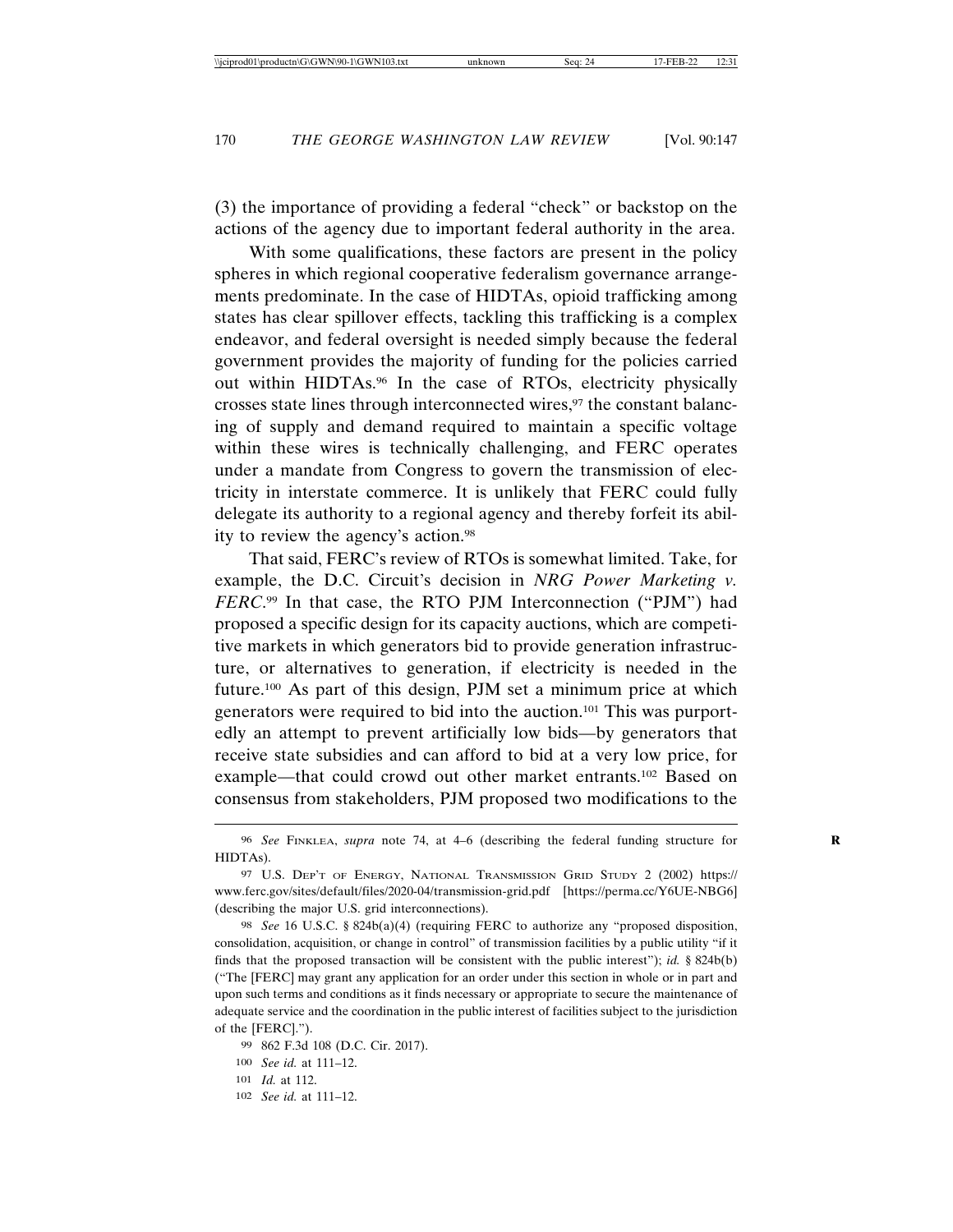minimum offer price rule, including creating categorical exemptions from the rule for certain generators and an extension of the time for which the rule applied to generators.<sup>103</sup> PJM sought FERC approval of this rule, and FERC proposed modifications to the rule, including a requirement that some generators be able to avoid the rule through individual approval, called "unit-specific review."104 FERC also proposed to eliminate the extension of the application of the rule.105 PJM agreed to these changes, and FERC approved the rules.<sup>106</sup>

Several generators sought judicial review, arguing that FERC had impermissibly set a new rate rather than approving a rate, which was impermissible under FERC's governing statute. The D.C. Circuit, in an opinion authored by then-Judge Kavanaugh, agreed, concluding that the statute does not allow FERC to impose an "entirely different rate design" on an RTO.107 Notably, the court viewed FERC as setting a new rate despite the fact that FERC allowed PJM to maintain the categorical exemptions that it had originally proposed.108 While the need for federal influence in the electricity grid context is no less present after *NRG Power Marketing*, it is worth noting the limits on that influence that apply within the RTO regional cooperative federalist sphere.

An in-depth analysis of RTOs—the most prevalent form of regional cooperative federalism—allows for a more concrete understanding of the design and operation of regional cooperative federalism and the strengths and weaknesses of this governance form.

## II. FUNCTIONAL FEDERALISM: ACHIEVING THE VALUES OF FEDERALISM BEYOND GEOPOLITICAL LINES

By and large, federalism scholars view states as the essential bearers of federalism values.109 This intense focus on political subunits ig-

108 *Id.* at 116 (concluding that "FERC's modifications *expanded* the exemptions by layering the two new exemptions on top of unit-specific review, and by exempting certain new generators from the price floor after one year instead of after three years" and categorizing the modifications as an entirely new rate, which FERC could not impose on the RTO despite the RTO's agreeing to the rate).

109 *See, e.g.*, Heather K. Gerken, *Our Federalism(s)*, 53 WM. & MARY L. REV. 1549, 1550 (2012) (noting that federalism scholars "typically divide into camps," but in describing the camps, observing that all camps favor some form of state power). Some accounts pull in local governments, too. *See generally, e.g.*, Nestor M. Davidson, *Cooperative Localism: Federal-Local*

<sup>103</sup> *Id.* at 112–13.

<sup>104</sup> *Id.* at 114.

<sup>105</sup> *Id.*

<sup>106</sup> *Id.*

<sup>107</sup> *Id.* at 115 (quoting W. Res., Inc. v. FERC, 9 F.3d 1568, 1578 (D.C. Cir. 1993)).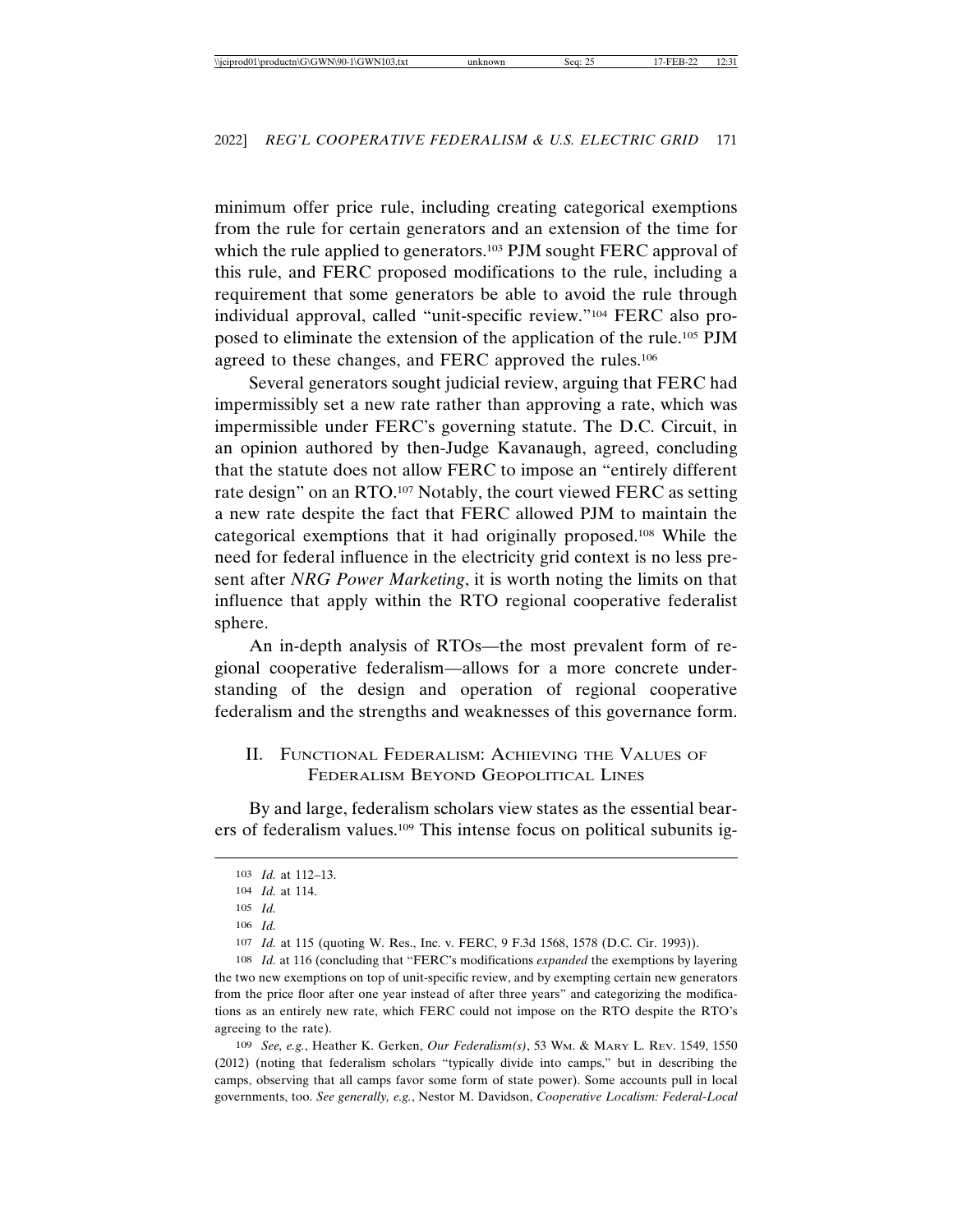nores the functionalist undertones of most federalism values. Many of the purported benefits of federalism arise simply from decentralization, which diffuses governance responsibilities to a lower level.110 The smaller the entities, and the more numerous these entities are, the more likely it is that they will respond more effectively to diverse stakeholder demands, offer varied policies from which voters may choose, experiment with a wider variety of policies, and better represent varied constituent interests.111 But the formation of numerous governmental institutions operating below the national level does not require any one particular form of political subunit—or even a *political* unit at all, as evidenced by private nonprofit RTOs that govern much of the electric grid.112 In other words, federalism, in which a *governmental* entity separate from the federal government exercises some degree of independent sovereign authority, is not a prerequisite to decentralization.<sup>113</sup>

Rather than rely on states to implement national policies, the federal government can simply enlist large numbers of federal agents to make localized policy decisions, through regional or even smaller offices.114 But there is a further step toward decentralization, in which the government relies on independently formed regional entities to implement national policies. RTOs, which are private, nonprofit governing entities, and which owe their existence to approval by a federal

111 This concept of decentralization is also described as subsidiarity. *E.g.*, Orly Lobel, *The Renew Deal: The Fall of Regulation and the Rise of Governance in Contemporary Legal Thought*, 89 MINN. L. REV. 342, 382 (2004) ("[S]ubsidiarity maintains that all governmental tasks are best carried out at the level closest to those affected by them.").

112 The economist Charles Tiebout has written that "fiscal federalism" can be theoretically analyzed to "neutralize political variables" by "arrang[ing] governments solely on the basis of economic efficiency." Charles M. Tiebout, *An Economic Theory of Fiscal Decentralization*, *in* PUBLIC FINANCES: NEEDS, SOURCES, AND UTILIZATION 79, 79 (Nat'l Bureau of Econ. Rsch. ed., 1961). Tiebout theorized a world in which "no states, counties, metropolitan authorities" and the like had yet formed, faced with the new task of organizing "the provision of public goods." *Id.* In light of differences in the benefits of public goods, Tiebout explored the size of the governing units that would likely emerge to provide these goods. *Id.* at 80.

113 *See* FEELEY & RUBIN, *supra* note 110, at 20–21 (distinguishing federalism from decen- **R** tralization); *cf.* Lobel, *supra* note 111, at 382 (describing *decentralization*, rather than mere federalism, as promoting "diversity, competition, and experimentation").

114 *See* Bulman-Pozen, *supra* note 5, at 388–92 (providing examples of federal government **R** operations at the regional and local levels); Owen, *supra* note 11, at 65–67 (same). **R**

*Collaboration in an Era of State Sovereignty*, 93 VA. L. REV. 59 (2007) (discussing the roles of the federal government and local governments in policy areas of national concern); Laurie Reynolds, *A Role for Local Government Law in Federal-State-Local Disputes*, 43 URB. LAW. 977 (2011) (citing Davidson, *supra*).

<sup>110</sup> *See* MALCOLM M. FEELEY & EDWARD RUBIN, FEDERALISM: POLITICAL IDENTITY AND TRAGIC COMPROMISE 20 (2008).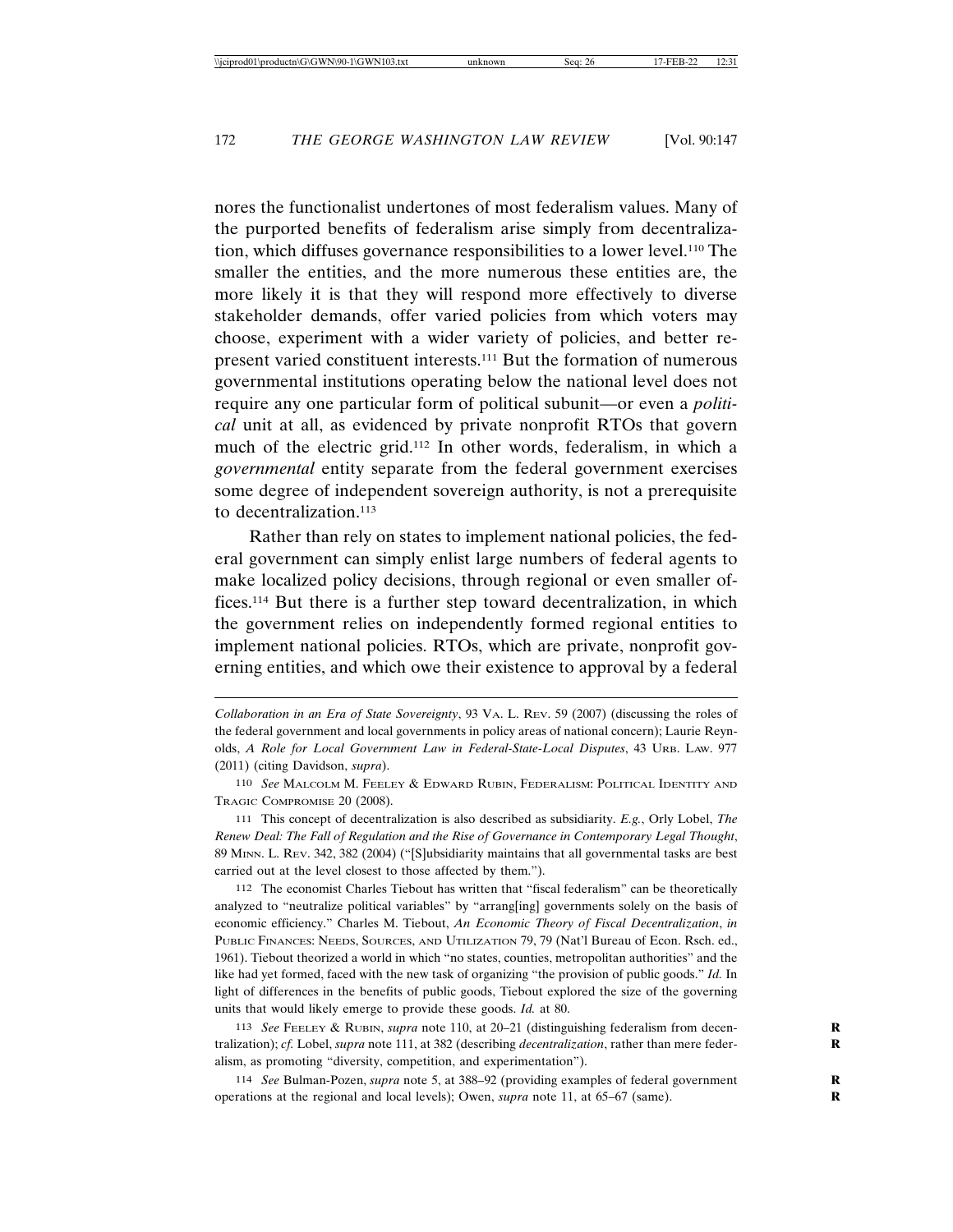agency (e.g., FERC), highlight the government's ability to skirt the confining boundaries of existing political subunits when decentralizing governance.115 As explored here, in some respects these subunits better achieve the purported benefits of federalism than states or a traditional cooperative federalist regime would. In other respects, however, there are weaknesses in the RTO model of regional governance that constrain its current ability to achieve the traditional benefits of federalism.

#### *A. Measuring Benefits*

The effort to construct a framework for normative analysis of regional cooperative federalism systems requires, of course, defining virtues. The sections below use the oft-cited virtues of federalism experimentation and innovation, efficiency, and accountability—as means of comparing regional cooperative federalism with other approaches. As explored in this Part, the case studies of regional cooperative federalism approaches point to several factors that suggest that regional cooperative federalism achieves some of the core, commonly cited benefits of federalism more clearly than traditional federalism or cooperative federalism would. The primary mode of analysis deployed here is to compare RTO action to that of individual states operating under the "pure federalism" model, or individual states implementing a federal mandate, as they do under the cooperative federalism model. This comparison is possible because only two-thirds of the U.S. population lives within an RTO area, so for a given issue area, one can compare grid governance approaches in RTOs with approaches in states.<sup>116</sup>

In some respects, individual states operating under something closer to a pure federalism model have been more innovative, accountable, and efficient—in terms of addressing diverse demands of constituents—than RTOs, as discussed below. But RTOs generally perform quite well in comparisons between RTOs and traditional cooperative federalism. For example, as explored further below, FERC requires all utilities to engage in regional and interregional planning for new transmission lines that are needed for reliability and for ad-

<sup>115</sup> RTOs are nonprofit organizations and are thus private, not public entities. *See supra* note 86. Yet in nearly all senses of the word, they set policy. *See* Welton, *supra* note 20, at 233 **R** (noting that RTOs are effectively "policy-making bodies"); *see also supra* Section I.B (describing the purpose of RTOs and their general activities).

<sup>116</sup> *See supra* note 82 and accompanying text.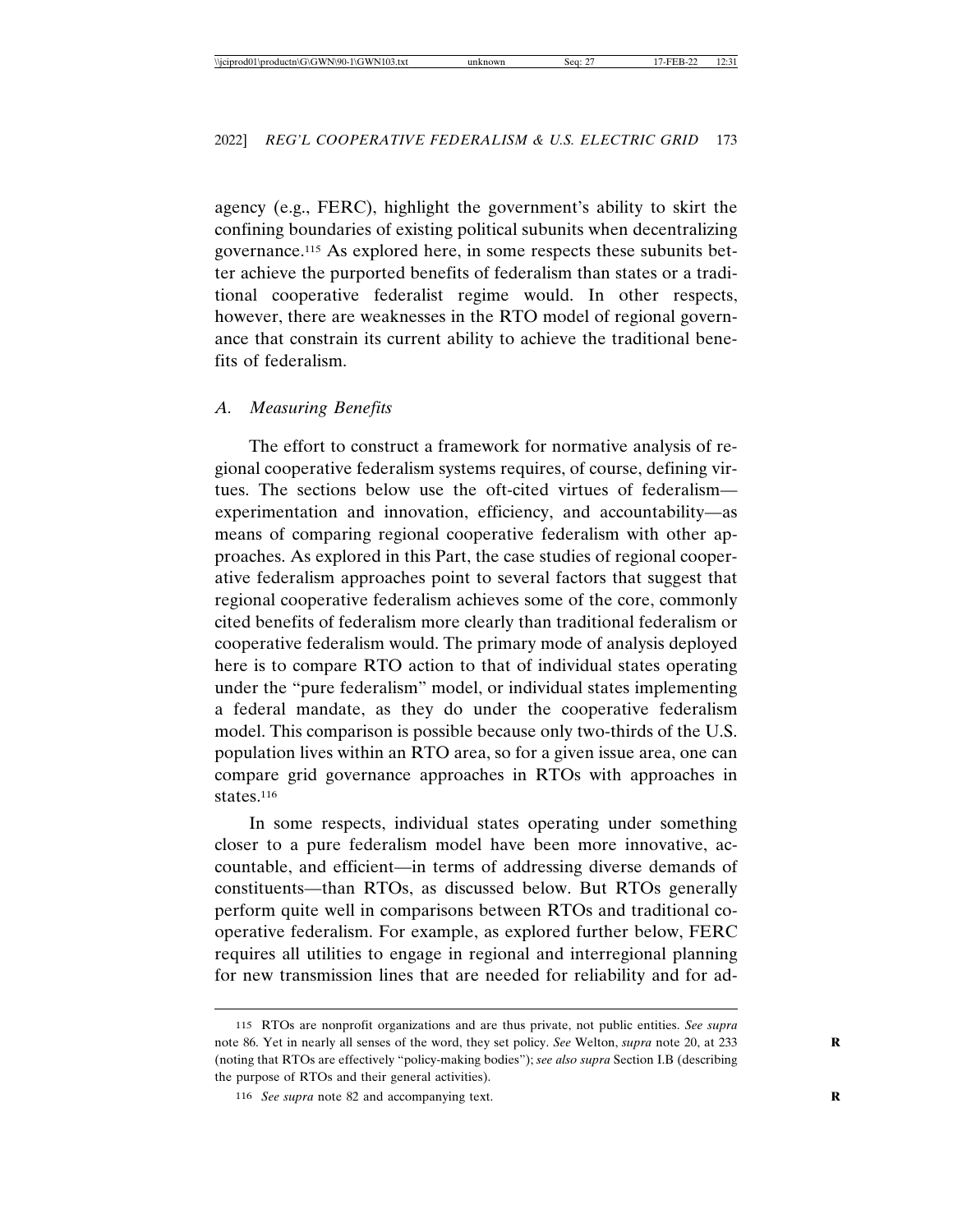dressing state policies, including renewable energy policies.117 Utilities in many areas outside of RTOs have performed abysmally in this area, whereas some RTOs have planned for and spurred the construction of substantial new interstate transmission line mileage.<sup>118</sup>

Comparing the performance of one type of regional cooperative federalist arrangement—the RTO—to other *existing* governance arrangements is somewhat limited, however, in that it fails to address how a governance regime could perform even better in terms of providing innovative, responsive, diverse policies for the electric grid. This Part addresses both strengths and some deficiencies in the RTO governance model, while Part III explores how RTOs or alternative governance approaches could better achieve these values.

#### *B. Experimentation and Innovation*

Proponents of federalism frequently argue that the devolution of authority to subfederal governments spurs innovation and experimentation in the policy sphere.119 When a federal government gives lowerlevel authorities the space to achieve a policy goal, the assumption is that these authorities will develop more creative, diverse, and potentially effective approaches than would one centralized entity.120

There are many holes in this "laboratory of the states" theory.<sup>121</sup> These include, for example, the fact that state and local government

119 For a collection of authorities propounding this view, see, for example, Hannah J. Wiseman, *Regulatory Islands*, 89 N.Y.U. L. REV. 1661, 1663 n.1 (2014).

120 *See supra* note 17 and accompanying text.

121 Justice Louis Brandeis first popularized the term "laboratory of the states" in 1932. *See infra* note 223 and accompanying text. For an in-depth discussion of the deficiencies of the the-

<sup>117</sup> Transmission Planning and Cost Allocation by Transmission Owning and Operating Public Utilities, 76 Fed. Reg. 49,842 (Aug. 11, 2011).

<sup>118</sup> *See infra* note 181 and accompanying text.; *cf.* MASS. INST. OF TECH., THE FUTURE OF **R** THE ELECTRIC GRID 43 (2011), https://energy.mit.edu/wp-content/uploads/2011/12/MITEI-The-Future-of-the-Electric-Grid.pdf [https://perma.cc/VQL5-MFQN] (commending MISO for a regional planning process that could serve as a model for effective interregional planning); Paul L. Joskow, Transmission Policy in the United States 48–49 (Oct. 1, 2004) (unpublished manuscript), https://economics.mit.edu/files/1178 [https://perma.cc/LH7U-QSC3] (concluding that PJM has a "reasonably good system . . . for supporting merchant transmission projects that enhance interconnection capacity between PJM and neighboring control areas," unlike other parts of the United States, but noting a lack of a systemic process in PJM or other RTOs to identify needed interregional connections). *But see* MASS. INST. OF TECH., *supra*, at 84 (noting that the Western Electricity Coordinating Council ("WECC"), which is not an RTO or ISO, has "long been a leader in wide-area transmission planning"). The existence of an RTO or ISO, in other words, is not a necessary precondition to the success of broad scale transmission planning. What does seem to be essential is the existence of some sort of umbrella organization that spans states and coordinates the planning. In the case of the West, the WECC is a federally regulated entity responsible for ensuring the reliability of the transmission grid. *Id.*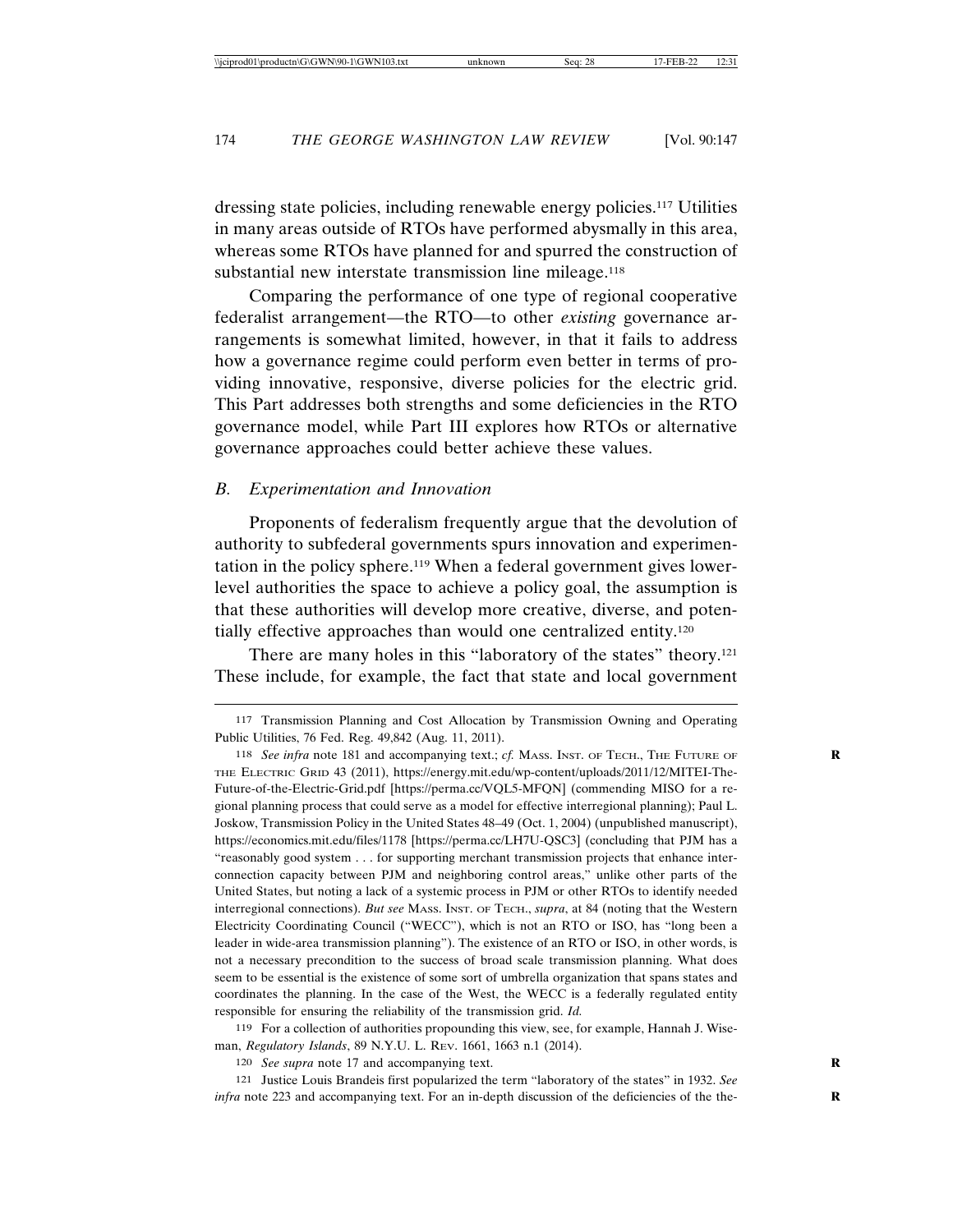officials are often risk averse and unlikely to innovate.122 Government officials might simply copy each other rather than develop diverse approaches. Indeed, any official that innovates produces a nonexcludable, nonrival public good that is easily stolen by other governments, thus dampening incentives to be a first mover in the policy space.123 Even if government officials do take the plunge and experiment with new policy, this innovation is nothing close to a coordinated experiment, but rather creates a haphazard patchwork of policies.<sup>124</sup>

As to the latter problem of a lack of real experimentation, diverse policy efforts to address one centralized mandate or goal would be more effective if conducted in a manner that tested possible alternative approaches and measured the results, producing lessons for all governments to build from.125 Furthermore, haphazard experimentation by local governments or states can lead to problematic externalities that cross state or local lines.126 The highly varied state and local response to the COVID-19 pandemic illustrates the massive social costs of messy experimentation by individual, relatively uncoordinated governments in a policy area that is simultaneously local, regional, and national in scope.127

Regional cooperative federalism addresses many of these problems in the policy experimentation sphere, including spurring in-

124 *See infra* notes 169–70, 178, and accompanying text. Some might argue that Justice **R** Brandeis did not intend for "real" or rigidly scientific experiments, but his language implies at least some expectation of a scientific approach to policy experimentation. *See* Althouse, *supra* note 17, at 1751. **R**

125 *See, e.g.*, Michael C. Dorf & Charles F. Sabel, *A Constitution of Democratic Experimentalism*, 98 COLUM. L. REV. 267, 288, 345 (1998) (proposing design elements for rigorous policy experimentation through a federalist system); Wiseman & Owen, *Federal Laboratories of Democracy*, *supra* note 11, at 1161–67 (exploring the design features of more effective policy **R** experimentation).

126 *Cf.* Richard B. Stewart, *Pyramids of Sacrifice? Problems of Federalism in Mandating State Implementation of National Environmental Policy*, 86 YALE L.J. 1196, 1212 (1977) (propounding the race to the bottom theory in which states refrain from adopting potentially societally beneficial regulations for fear of losing "industry and commerce" to other states).

127 *See, e.g.*, Sarah Mervosh, *How West Virginia Became a U.S. Leader in Vaccine Rollout*, N.Y. TIMES (Feb. 8, 2021), https://www.nytimes.com/2021/01/24/us/west-virginia-vaccine.html [https://perma.cc/757D-5R2E] (noting that "many states are struggling to hand out the shots that the federal government has provided to them" and "widespread logistical problems" in the rollout of vaccines).

ory and citations to many other of its critics, see Wiseman & Owen, *Federal Laboratories of Democracy*, *supra* note 11, at 1122 n.5, 1136–45, and Wiseman, *supra* note 119, at 1664–68. **R**

<sup>122</sup> *See, e.g.*, Rose-Ackerman, *supra* note 18, at 594; Galle & Leahy, *supra* note 18, at **R** 1360–61 (concluding that the assumption that subfederal entities are unlikely to innovate due to free riding is largely supported by the evidence, with some exceptions).

<sup>123</sup> *See* Rose-Ackerman, *supra* note 18, at 605. *But see id.* at 605 n.20 (noting some general **R** caveats to this conclusion).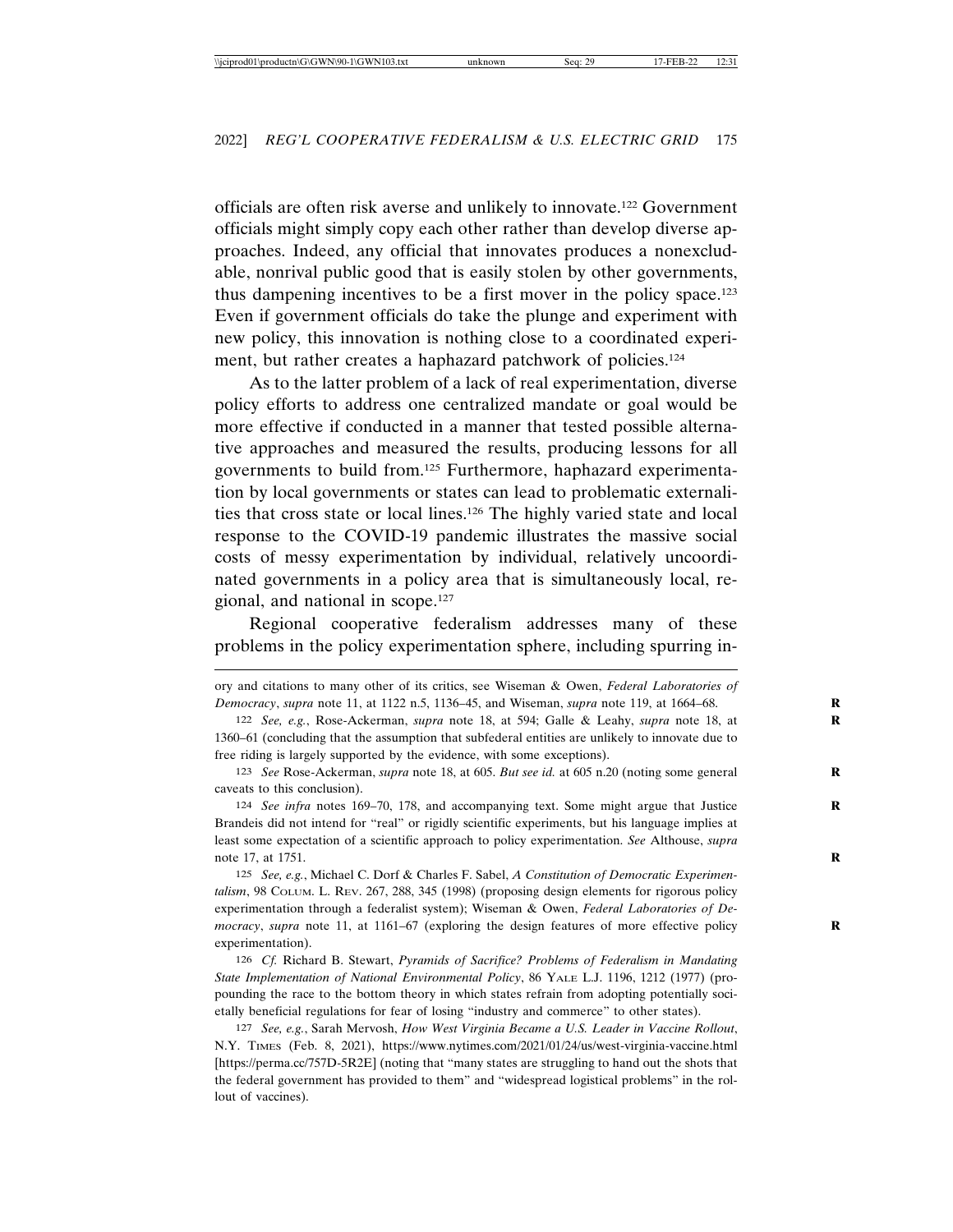novation, coordinating policy experimentation, and avoiding some of the cross-state externalities of individual experiments.

### *1. Spurring Policy Risk Taking and Coordinating Experiments*

Two recent energy challenges highlight the distinct ability of regional cooperative federalism to spur innovation. First, there is growing demand for grid operators to integrate larger amounts of renewable energy on the grid.128 Second, and relatedly, operators must maintain grid reliability despite the presence of more variable, intermittent resources on the grid, meaning that they must supply enough power to match demand at all times and avoid outages.129 The need to enhance reliability measures has become more urgent as regions increasingly experience extreme weather and other events, such as wildfire.130

### *a. Innovative Measures for Integrating Renewable Energy*

With regards to the imperative of integrating large amounts of renewables to address climate change, air pollution, and other impacts of fossil fuels, individual states have, in some respects, been more innovative than regional organizations or the federal government. Take the example of Texas, which has its own nonregional RTO.131 Texas leads the nation in the production of wind energy; it accomplished this by mandating the construction of transmission lines leading from windy areas to large population centers.<sup>132</sup> And other states, acting within their individual authority to control the energy generation mix, have promoted renewable electricity generation by requiring the con-

<sup>128</sup> *See, e.g.*, DSIRE, RENEWABLE AND CLEAN ENERGY STANDARDS (2020), https:// s3.amazonaws.com/ncsolarcen-prod/wp-content/uploads/2020/09/RPS-CES-Sept2020.pdf [https:// perma.cc/SU7K-BBVQ] (summarizing state clean energy standards that mandate that 100 percent of energy in the state come from clean (zero-carbon) energy within several decades).

<sup>129</sup> N. AM. ELEC. RELIABILITY CORP., 2021 ERO RELIABILITY RISK PRIORITIES REPORT 22 (2021), https://www.nerc.com/comm/RISC/Documents/RISC%20ERO%20Priorities%20Report\_Final\_RISC\_Approved\_July\_8\_2021\_Board\_Submitted\_Copy.pdf [https://perma.cc/VAZ2- 2M5G].

<sup>130</sup> *Id.* at 26.

<sup>131</sup> *See Electric Power Markets*, *supra* note 82 (describing ERCOT as "an independent sys- **R** tem operator, managing the flow of electrical power to 24 million customers in the state of Texas").

<sup>132</sup> *See Texas Ranks First in U.S.-Installed Wind Capacity and Number of Turbines*, U.S. ENERGY INFO. ADMIN. (July 31, 2019), https://www.eia.gov/todayinenergy/detail.php?id=40252 [https://perma.cc/ZGD6-ALWU]; JULIE COHN & OLIVERA JANKOVSKA, TEXAS CREZ LINES: HOW STAKEHOLDERS SHAPE MAJOR ENERGY INFRASTRUCTURE PROJECTS 12–13 (2020), https:// www.bakerinstitute.org/media/files/files/eb251d15/ces-pub-texascrez-111720.pdf [https:// perma.cc/2S2X-UP6D].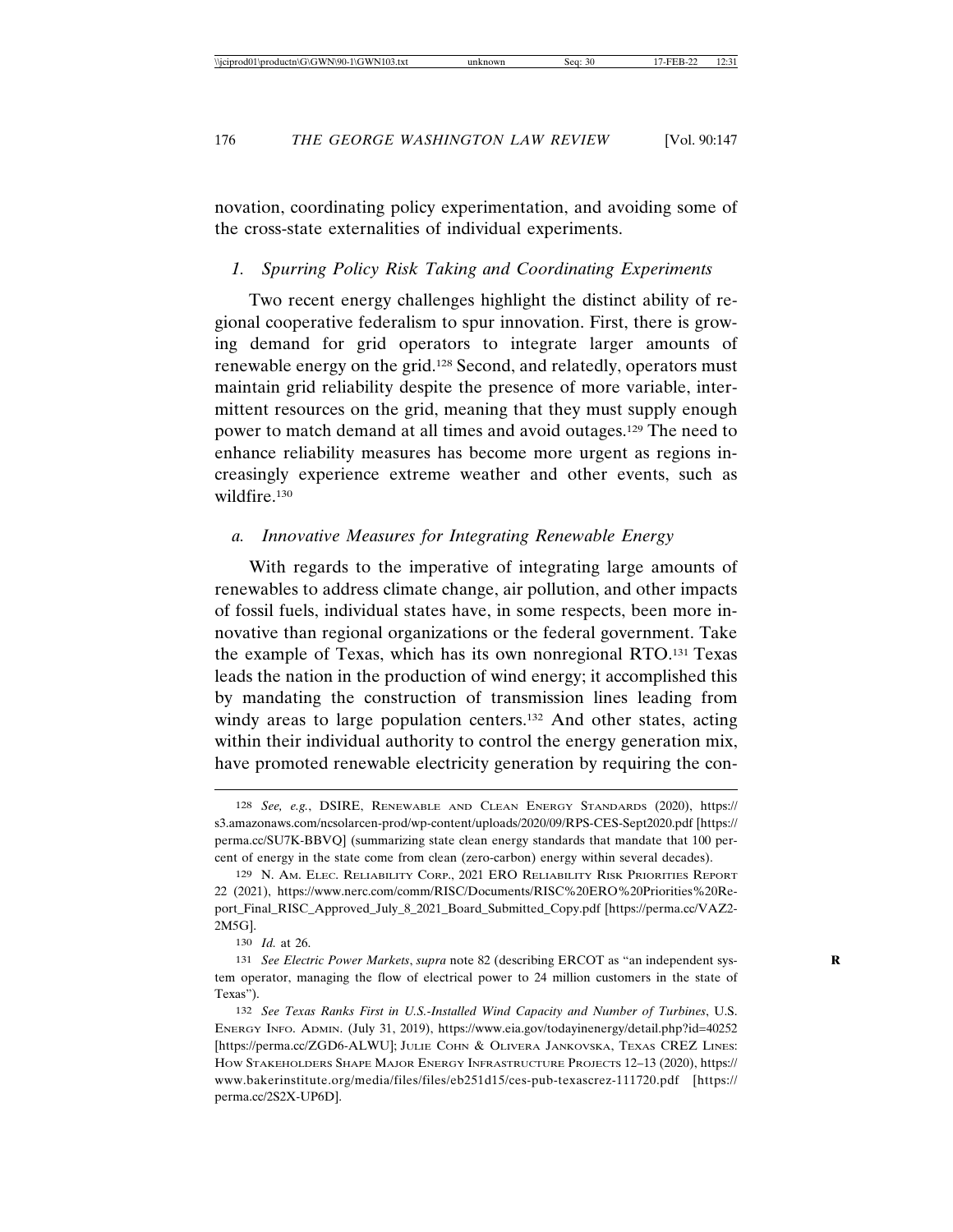struction of large amounts of clean energy capacity.133 But most of these latter states have not yet succeeded in individually ensuring that there will be adequate transmission infrastructure to support this new clean energy; multistate RTOs such as the Midcontinent ISO ("MISO") and Southwest Power Pool ("SPP") have had more success in this area by planning for the construction of transmission infrastructure across state lines.134 Indeed, to support the net-zero carbon emissions goals that a growing number of states have committed to, the existing mileage of U.S. transmission lines would have to expand dramatically.135 Without some regional coordination and planning—as has occurred through RTOs—it seems unlikely that states will accomplish this. Indeed, although Congress has created a formal option for states to enter into transmission siting compacts to plan for the siting of transmission infrastructure across state lines, no states have taken up this option.136

The challenges of relying on individual states, under a traditional federalism framework, to plan for and approve a massive new net-

134 *See, e.g.*, Alexandra B. Klass & Jim Rossi, *Reconstituting the Federalism Battle in Energy Transportation*, 41 HARV. ENV'T L. REV. 423, 464–70 (2017) (discussing states' blocking of the Plains & Eastern Clean Line transmission project and federal efforts to overcome these barriers); Jeff St. John, *7 Transmission Projects that Could Unlock a Renewable Energy Bounty*, GREENTECH MEDIA (Apr. 9, 2020), https://www.greentechmedia.com/articles/read/9-transmission-projects-laying-the-paths-for-cross-country-clean-energy [https://perma.cc/J5AU-D6YD] (describing one successful transmission line project to support renewable energy that would extend from Wyoming to the West Coast and state based hurdles faced by other major projects); JOSEPH H. ETO, LAWRENCE BERKELEY NAT'L LAB'Y, BUILDING ELECTRIC TRANSMISSION LINES: A REVIEW OF RECENT TRANSMISSION PROJECTS (2016), https://eta-publications.lbl.gov/ sites/default/files/lbnl-1006330.pdf [https://perma.cc/M5VH-ABQJ] (summarizing barriers to transmission lines that cross state lines); *infra* notes 160–78 and accompanying text (describing **R** relatively successful planning for new transmission lines by SPP and MISO).

135 *See* ERIC LARSON ET AL., PRINCETON UNIV., NET-ZERO AMERICA: POTENTIAL PATH-WAYS, INFRASTRUCTURE, AND IMPACTS 17 (2020), https://environmenthalfcentury.princeton.edu/ sites/g/files/toruqf331/files/2020-12/Princeton\_NZA\_Interim\_Report\_15\_Dec\_2020\_FINAL.pdf [https://perma.cc/AW38-ZK3Y] (showing eleven states that have committed to attaining net-zero carbon emissions by the year 2050); *id.* at 106 (noting the need to expand existing transmission infrastructure by approximately sixty percent by the year 2030 and expand even further by 2050 in order to reach zero-carbon goals in the United States).

136 *See* Alexandra B. Klass, *The Electric Grid at a Crossroads: A Regional Approach to Siting Transmission Lines*, 48 U. CAL. DAVIS L. REV. 1895, 1946 (2015) ("[The Energy Policy Act of 2005, § 216(i), 16 U.S.C. § 824p(i),] allows three or more contiguous states to enter into interstate compacts to establish regional siting authorities to determine the need for future transmission facilities within those states and carry out the transmission siting responsibilities of those states."); *id.* at 1947 ("To date, no states have entered into such compacts and there is currently no real incentive for them to do so.").

<sup>133</sup> *See* DSIRE, *supra* note 128 (showing states with policies setting standards that require a certain percentage of the state's electricity to come from renewable or other low-carbon energy sources).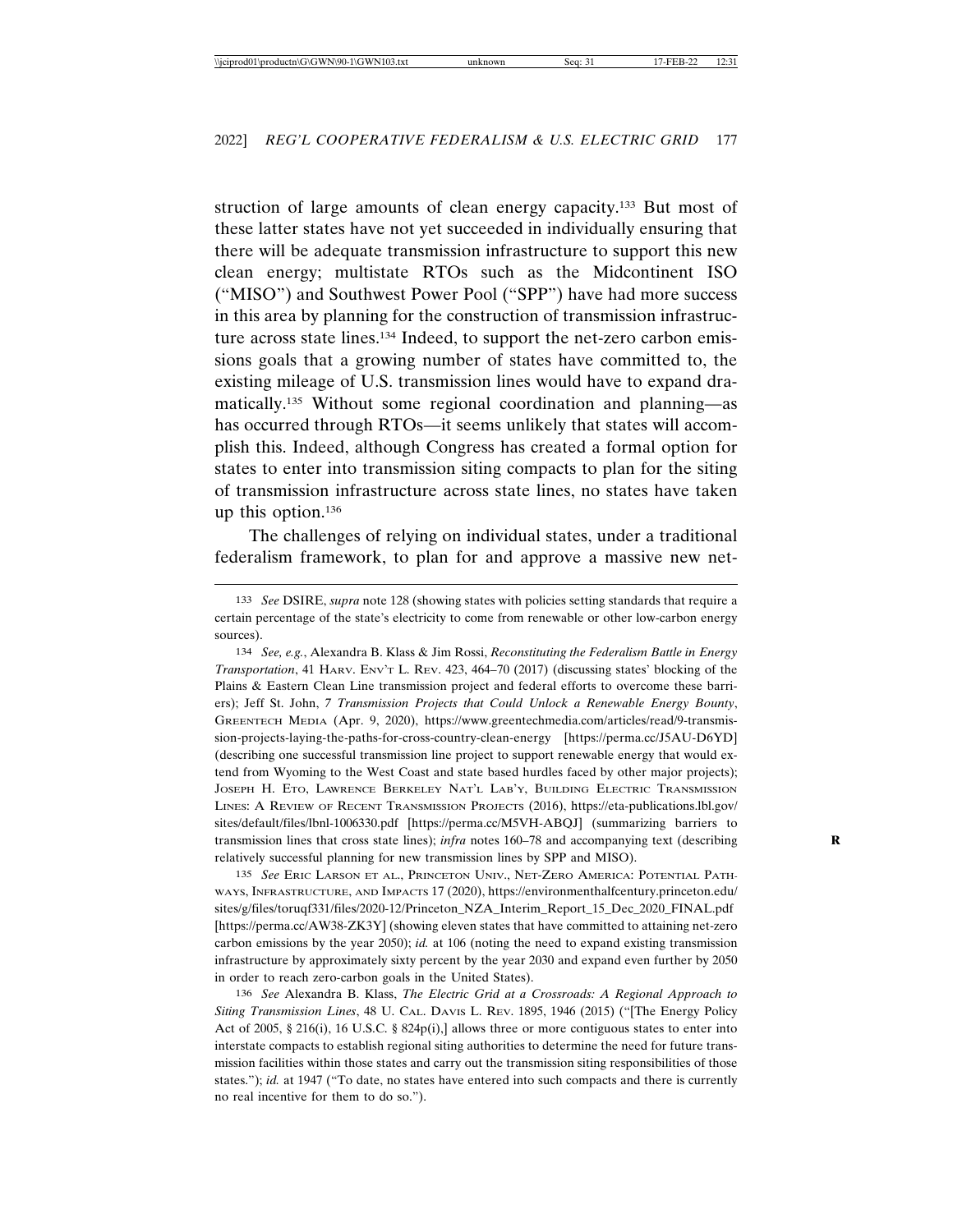work of transmission lines arise from several sources. Beyond the most obvious hurdle in the form of transaction costs of coordinating across state lines, there are high barriers to state innovation—perhaps in particular when one state's decision to implement more transmission lines could simply be thwarted by a neighboring state's decision not to continue those lines within its territory.

Indeed, despite the assumption that decentralization naturally spurs innovation and experimentation in the policy realm, there is strong evidence suggesting that government officials are hesitant to innovate. In addition to the free rider potential noted above, taking a risky and unusual stance on a particular policy issue could pay off in terms of reelection, but it could also backfire if the policy approach proved to be suboptimal—or optimal, but unpopular with voters.137 Innovation also requires resources in the form of funding, staff, and time, which simply are not available to many governments—especially smaller governments.138 Governments need safe spaces to innovate, and regional cooperative governance can create these spaces and provide the coordination among innovators that is necessary in the transmission planning context.

Indeed, FERC, which oversees RTOs, sometimes requires innovation as part of its delegation of authority to these regional institutions, albeit not always successfully. For example, in the transmission context, FERC—the federal entity in charge of regulating the reliability and use of the U.S. interstate transmission system—has set a federal policy requirement of ensuring a reliable grid through regional and interregional transmission planning.139 Under this mandate called Order No. 1000—entities that operate transmission lines must plan for new transmission lines to ensure that adequate generation will be available for customers and that all customers will benefit from new wires.140 Regional planning entities also must address individual state generation policies, such as requirements that large percentages of energy in a state come from renewable energy, by, for example,

<sup>137</sup> *See* Rose-Ackerman, *supra* note 18, at 605, 614 (noting that insecure incumbent politi- **R** cians in a system of monolithic government—assuming no potential movement of state politicians to a federal political positions—may be willing to take higher risks that might pay off with large voter net benefits, whereas secure incumbents are unlikely to do so).

<sup>138</sup> *See id.* at 611 (explaining that voters "have no reason to support a local government that spends large amounts of money on risky [policy] projects"); Galle & Leahy, *supra* note 18, at 1349.

<sup>139</sup> *See* Transmission Planning and Cost Allocation by Transmission Owning and Operating Public Utilities, 76 Fed. Reg. 49,842 (Aug. 11, 2011).

<sup>140</sup> See *id.* at 49,845.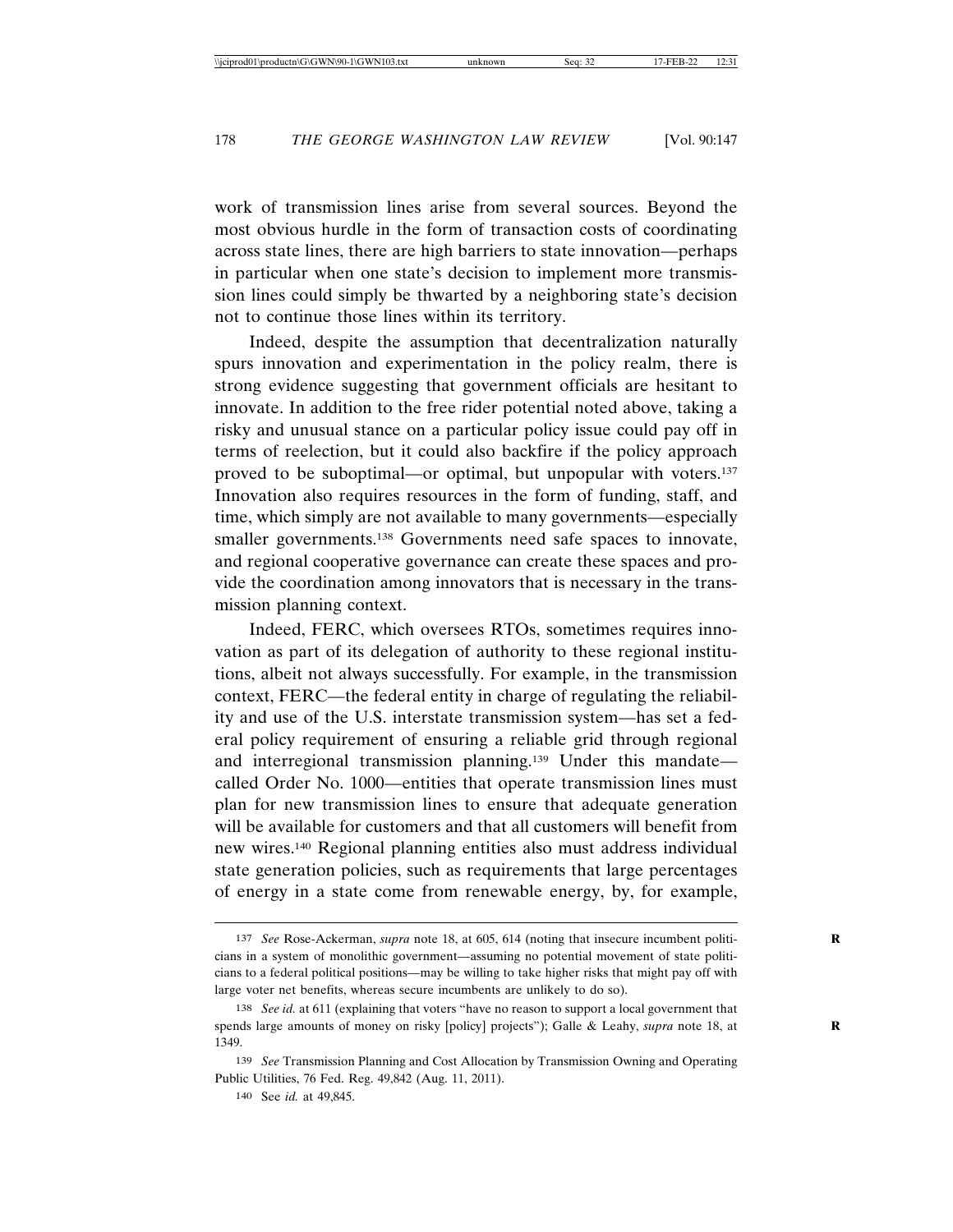considering the need to plan for and finance new transmission lines to support renewable energy.<sup>141</sup> Beyond mandating that transmission plans address new state policies, this federal directive also encourages policy innovation by aiming to ensure that transmission lines selected in the planning process are "the more efficient or cost-effective solutions available."142.

This is not to say, however, that Order No. 1000, mandating interregional transmission planning, has met uniform success. Indeed, recent commentators observe that the large regional and interregional transmission projects envisioned by Order No. 1000 were largely built *before* the order's promulgation.<sup>143</sup> They conclude that the order may have even stifled these types of projects—the very type that the order hoped to expand—by imposing "bureaucratic planning requirements on the national transmission system."144

Despite the significant limitations of Order No. 1000, FERC also explicitly encourages RTO policy innovation in several other areas. Constructing new transmission lines is important in terms of allowing more renewable energy to come online, decreasing wholesale electricity costs by further diversifying the generation mix, and improving reliability.145 When FERC pushed for the formation of RTOs through Order No. 2000, it expressly "encourage[d] RTOs to develop and propose innovative ratemaking practices" to finance the construction of new transmission lines.146 In supporting this type of policy, FERC created an approval process for "innovative transmission rate treatments" that would authorize RTOs to depart from the agency's traditional transmission pricing requirements.147 Through this process, FERC aimed to allow for more flexible strategies, in part to improve

<sup>141</sup> *See id.* at 49,857 (noting the need for regional planning requirements arises in part because "regional transmission planning could better identify transmission solutions for reliably and cost-effectively integrating location-constrained renewable energy resources needed to fulfill . . . the renewable portfolio standards adopted by many states").

<sup>142</sup> *Id.* at 49,846.

<sup>143</sup> *See, e.g.*, Tony Clark, *Order No. 1000 at the Crossroads: Reflections on the Rule and Its Future* 1 (2018), wbklaw.com/uploads/file/Articles-%20News/2018%20articles%20publications/ WBK-%20TC-Order%201000%20whitepaper%20Final.pdf ("[M]ajor transmission projects of the kind that many thought the order would spur came out of a pre-Order No. 1000 world.").

<sup>144</sup> *Id.*

<sup>145</sup> *See* Transmission Planning and Cost Allocation by Transmission Owning and Operating Public Utilities, 76 Fed. Reg. at 49,851.

<sup>146</sup> Regional Transmission Organizations, 65 Fed. Reg. 810, 913 (Jan. 6, 2000).

<sup>147</sup> *Id.* at 913–14.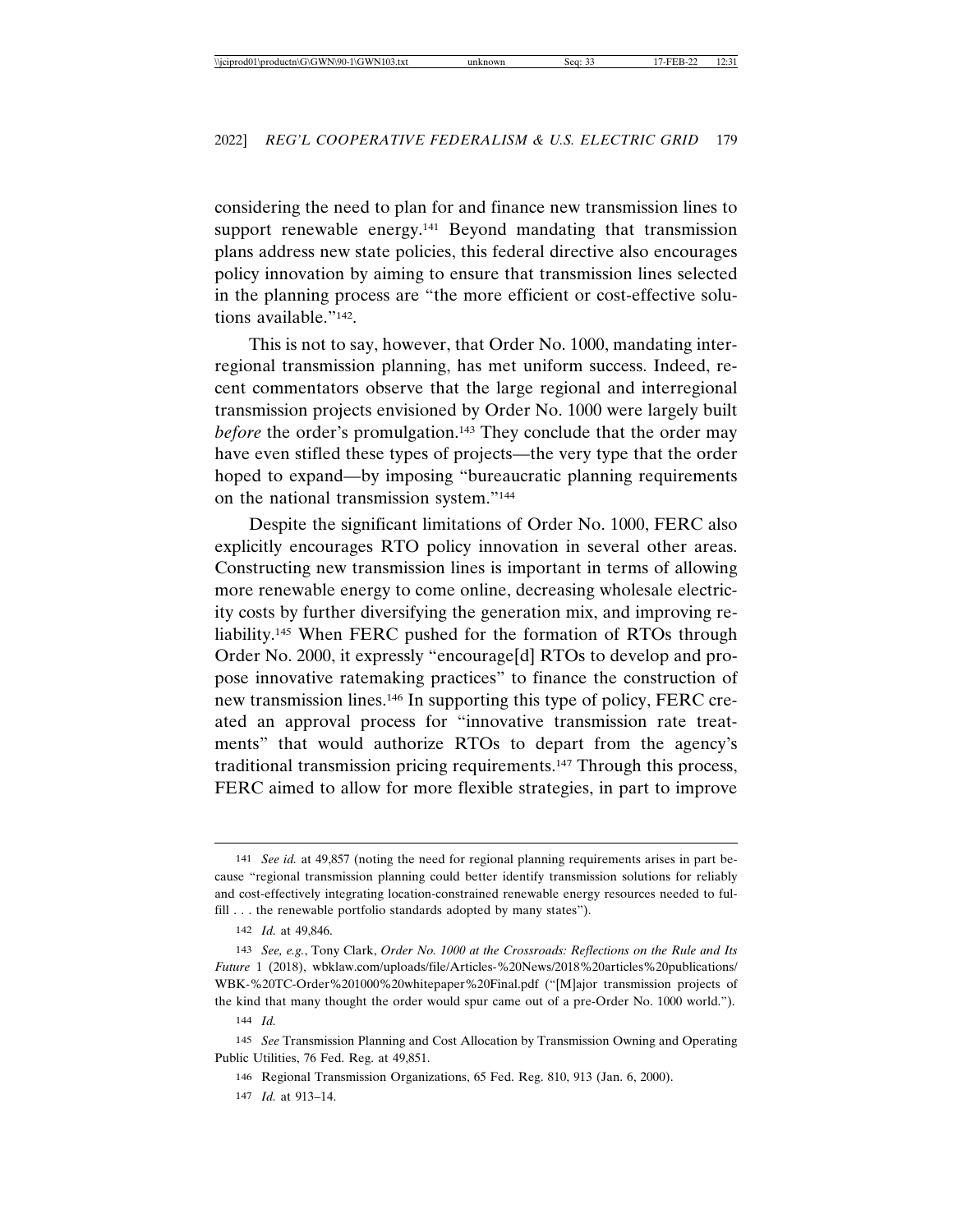policy, but also largely to lure new transmission line owners into RTOs, thus expanding their reach and benefits.<sup>148</sup>

Within Order No. 2000, FERC additionally both required and encouraged new RTOs to adopt certain principles into their approved rate tariffs, required RTOs to offer the transmission lines on an open access basis, and included other service-based and rate-based requirements. The principles required by Order No. 2000 are among the transmission pricing practices labeled as relatively "innovative" by FERC.149 These principles included, among others, a prohibition against RTOs adopting tariffs that result in "rate pancaking."150 This phenomenon "occurs when electricity is scheduled across more than one transmission provider's borders and each provider assesses full or partial transmission charges for the use of the transmission facilities they manage"; it results in inefficient "duplicate transmission fees" being charged to a single customer.151 Similar to prohibiting rate pancaking, FERC also encouraged RTOs to waive charges that typically apply when electricity crosses a border between two RTOs.152 This was designed to improve the ability of utilities and generators to more easily send electricity long distances, over lines operated by different RTOs.153

Pure cooperative federalism, in which the federal government allows states to innovate while working to accomplish a federal goal, can and sometimes does spur policy innovation, too.154 But the inclusion of a regional entity also provides coordination among individual jurisdictions that can avoid other problems associated with experimentation and innovation, such as interstate spillovers. Furthermore,

<sup>148</sup> *See id.* at 914 (explaining that FERC was not attempting "to 'bribe' transmission-owning utilities to join an RTO," but was aiming "to capture significant net benefits from promoting competitive generation markets").

<sup>149</sup> *See id.* at 913–14 (encouraging "RTOs to develop and propose innovative ratemaking practices" and providing incentives for "innovative transmission rate treatments").

<sup>150</sup> *Id.* at 915.

<sup>151</sup> SW. POWER POOL, RATE PANCAKING AND UNRESERVED USE STUDY 3 (2019), https:// www.misostates.org/images/stories/Seams\_Coordination\_Efforts/Mar-

ket\_Monitor\_Study\_on\_Rate\_Pancaking.pdf [https://perma.cc/FQ5H-ECXM].

<sup>152</sup> Regional Transmission Organizations, 65 Fed. Reg. at 916.

<sup>153</sup> *Id.*

<sup>154</sup> *See generally, e.g.*, Adelman & Engle, *supra* note 11 (noting state leadership in climate **R** policy innovation). Professor Susan Rose-Ackerman has also identified ways in which independent innovation can occur. For example, she has explored the promise of federal intervention in the form of prizes or other monetary incentives for lower-level governments to innovate within the pure cooperative federalism model. See Rose-Ackerman, *supra* note 18, at 615-16. As described above, cooperative federalism can provide both federal mandates and incentives for innovation.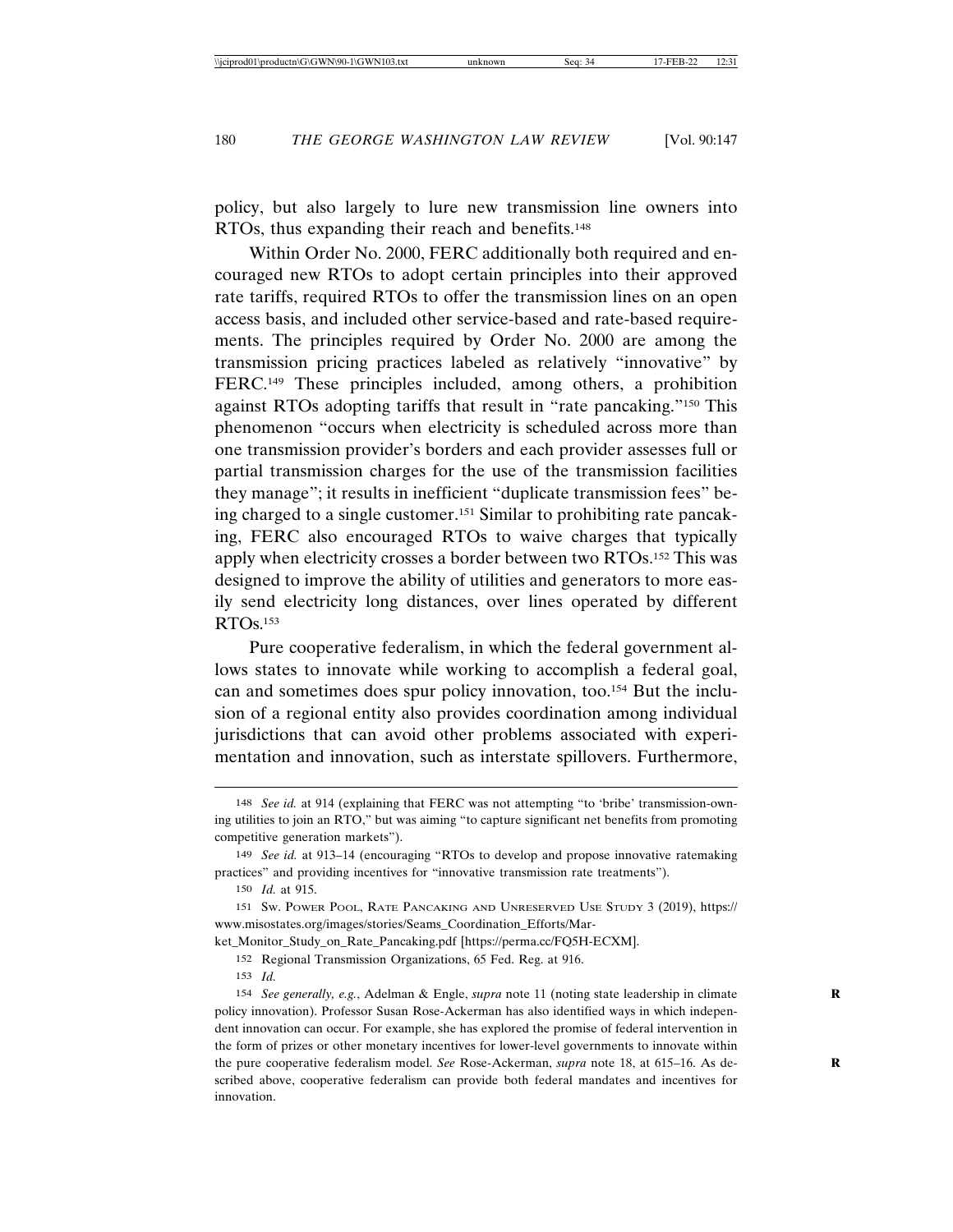states working together through regional entities might develop more effective policy solutions, particularly when the policy problem they address is not state specific. This is the case with electric transmission because the transmission network crosses multiple state lines, and electricity is not confined to state borders.155 Indeed, in the case of RTOs, many of the key stakeholders are multistate corporations that would prefer to operate beneath uniform policies that apply across state lines.156 This tends to drive RTOs toward decisions that transcend artificial boundaries and the externalities that state-by-state policies—such as limitations on the construction of interstate transmission lines—can create.

Effective innovation and risk taking within regional cooperative federalism are perhaps best demonstrated by recent RTO-led planning processes for the construction of massive new transmission networks.157 Because regionalism is critical in the electricity transmission context, in parts of the country where RTOs operate, these RTOs have led the regional and interregional planning process mandated by FERC.158 A limited number of RTO initiatives have been even more ambitious than the planning requirement demands, although typically only within each RTO's region, not between regions. For example, MISO, which covers a territory spanning fifteen states and one Canadian province,159 proposed and is now implementing a regional plan of "Multi-Value Projects" ("MVPs").<sup>160</sup> The projects are "multi-value" because, by expanding transmission lines in targeted areas, they improve the reliability of the electricity system and allow more wind energy to come online, thus helping states meet renewable energy

157 *See infra* notes 160-69, 175-78, and accompanying text.

158 *See* Order Instituting Section 206 Proceedings, 169 FERC ¶ 61,054, at 1–3 (Oct. 17, 2019) (preliminary) (noting that RTOs must demonstrate compliance with Order No. 1000).

159 *See Interregional Coordination*, MISO, https://www.misoenergy.org/planning/interregional-coodination/ [https://perma.cc/P3VF-H4J3] (showing a map of the areas in which MISO operates).

<sup>155</sup> *Electric Power Markets, supra* note 82 (showing regional electricity markets).

<sup>156</sup> The presence of such large, multistate stakeholders, however, risks capture of the process. *See* Welton, *supra* note 20, at 256, 270–71 (noting how the existence of "mega-holding companies" in the energy industry allows for corporate energy conglomerates to hold large voting sway in RTO governance and predicting that "heavyweight corporations with holdings that cut across . . . sectors will continue to have the ability to manipulate votes toward their best interest").

<sup>160</sup> *See generally Multi-Value Projects (MVPs)*, MISO, https://www.misoenergy.org/plan ning/planning/multi-value-projects-mvps/#nt=%2Fmultivalueprojecttype

<sup>%3</sup>AMVP%20Triennial%20%20Reviews&t=10&p=0&s=FileName&sd=desc [https://perma.cc/ KGT8-V8TH] (describing MISO's MVPs and the process for reviewing and implementing them).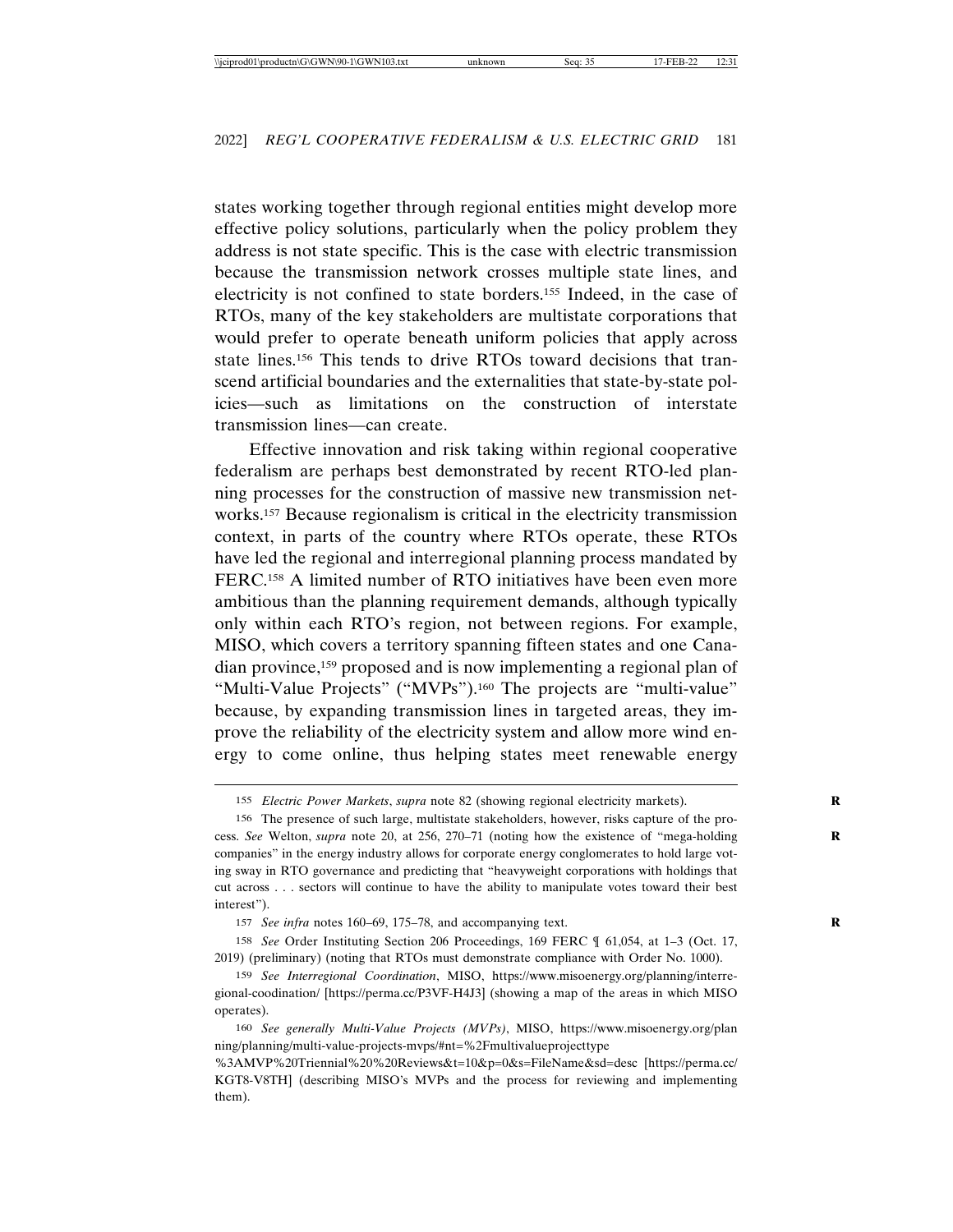mandates and allowing for the delivery of low cost wind energy to more customers.<sup>161</sup>

When MISO began the process of regional planning, it did so primarily because many of the individual MISO states had renewable energy mandates.<sup>162</sup> Some states also had—and continue to maintain—specific clean energy or carbon standards that limit carbon emissions within the states.163 In other words, states within MISO's territory were experimenting with renewable energy policy, putting in place diverse requirements that impacted the demand for construction of new renewable energy generation capacity in each state, how much of that renewable energy had to be "local," i.e., in state, and so on. States likely would not have achieved their renewable and clean energy goals without the help of regional grid planning. This is because new renewable generation typically requires new transmission lines to carry the generation to areas with large numbers of electricity centers, or "load centers" in industry parlance.164

MISO could have simply identified the new generation resources required by states' renewable portfolio standards and conducted a straightforward mapping effort to identify areas where new transmission lines would connect to planned renewable generation. Instead, MISO carefully analyzed the tradeoffs of building more wind generation infrastructure close to customers versus less generation infrastructure—and more transmission infrastructure—farther from customers in windier areas.165 MISO used sophisticated data to help

<sup>161</sup> MISO describes these three values as encompassing "reliability, public policy and economic benefits." MISO, MULTI VALUE PROJECT PORTFOLIO RESULTS AND ANALYSES 1, 64–65 (2012), https://cdn.misoenergy.org/2011%20MVP%20Portfolio%20Analysis%20Full%20Report117059.pdf [https://perma.cc/M9HF-B5Z2].

<sup>162</sup> *See* MISO, MTEP17 MVP TRIENNIAL REVIEW 12 (2017), https://cdn.misoenergy.org/ MTEP17%20MVP%20Triennial%20Review%20Report117065.pdf [https://perma.cc/4QXM-FYE6] ("[T]he adoption of Renewable Portfolio Standards (RPS) . . . across the MISO footprint drove the need for a more regional and robust transmission system . . . .").

<sup>163</sup> *See, e.g.*, North Dakota v. Heydinger, 825 F.3d 912, 915–16 (8th Cir. 2016) (describing Minnesota's Next Generation Energy Act, MINN. STAT. § 216H (2021)); MISO, *supra* note 161, **R** at 10 ("Twelve of thirteen states in the MISO footprint have enacted either RPS requirements or renewable energy goals which require or recommend varying amounts of load be served with energy from renewable energy resources.").

<sup>164</sup> *See* HURLBUT, *supra* note 27, at 3 (noting the need for a "regional transmission system **R** [that] is sufficiently robust to move renewable power from resource-rich areas" to load centers across multiple states, which requires "multistate institutions to coordinate transmission planning and expansion").

<sup>165</sup> MISO, *supra* note 161, at 64–65; ADITYA JAYAM PRABHAKAR, LAURA RAUCH, **R** LIANGYING HECKER & JOHN LAWHORN, BUSINESS CASE JUSTIFICATION FOR MULTI-VALUE PROJECTS IN THE MISO MIDWEST REGION 2 (2013), https://ieeexplore.ieee.org/stamp/stamp. jsp?tp=&arnumber=6672745 [https://perma.cc/42P2-PSD8].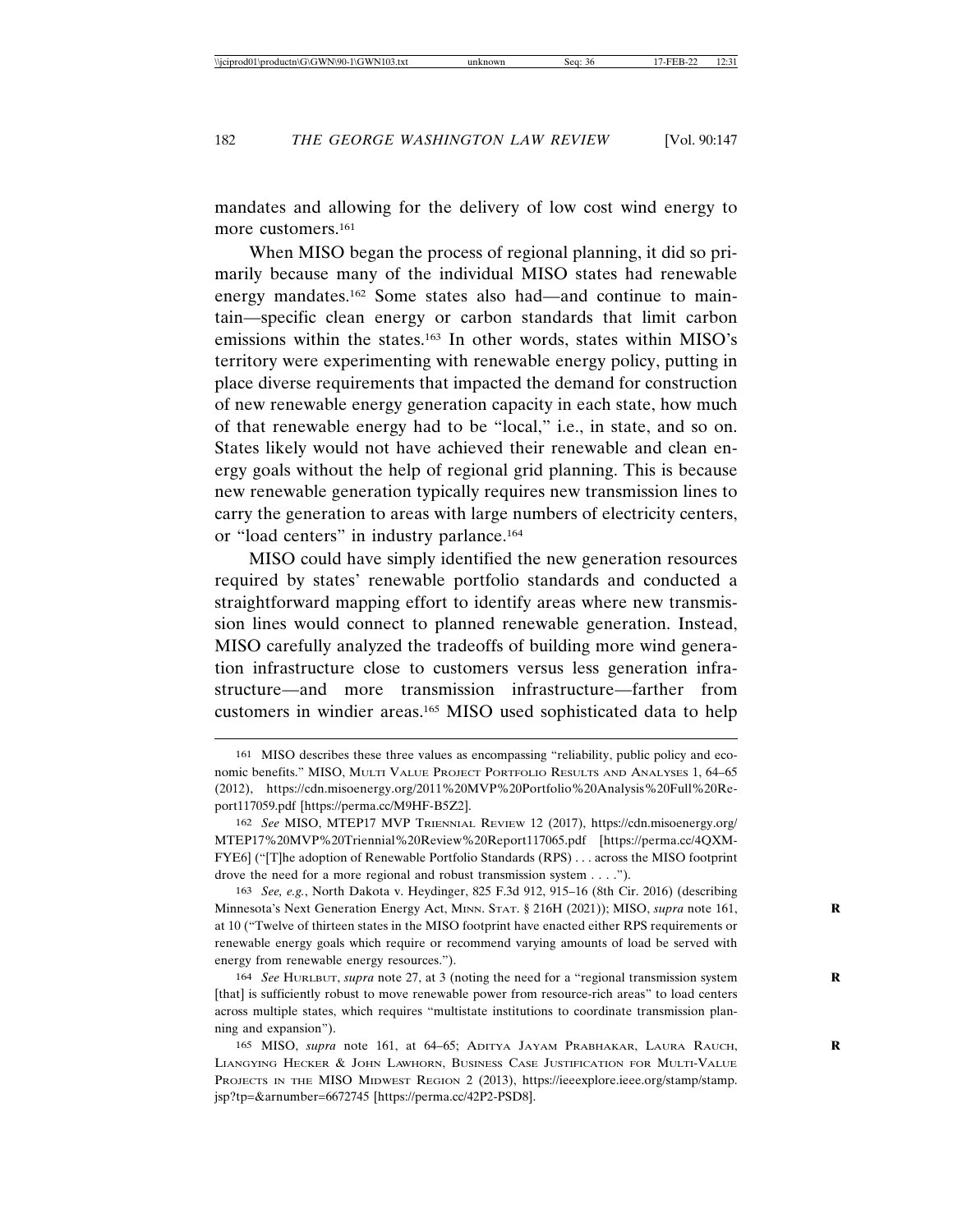states identify the windiest areas in the region that were likely to produce the most renewable energy in the least costly way.166 Based on the data, MISO, in coordination with the states, selected energy zones scattered throughout the Midwest, creating a regional map of the areas where new generation would best be built.<sup>167</sup> The planned transmission lines that resulted from the process were based on the location of these zones as well as careful consideration of how new lines would improve the reliability of electricity service, prevent the construction of new wires where possible, and reduce the loss of electricity as it flows through wires, among other benefits.168

MISO estimates that the regional approach, as opposed to simply planning for instate generation close to customer bases, required eleven percent less wind infrastructure than otherwise would have been built, resulting in \$1.4 to \$2.5 billion in estimated savings.169 It is unlikely that states, without the assistance of a regional organization, would have produced such a map, in which low cost generation to support multiple states' standards was organized in discrete clusters throughout the region.170

- 167 *See id.* at 10, 22–41.
- 168 *See id.* at 52–61.
- 169 *Id.* at 65.

170 *See supra* note 116; *cf.* Joskow, *supra* note 118, at 49 (noting the lack of any process for **R** "systematically . . . evaluat[ing] opportunities to expand transmission capacity" across RTO borders). With the help of regional convening institutions, some states have engaged in regional transmission planning efforts to work with federal entities to build needed transmission infrastructure. *See* State Voluntary Agreements to Plan and Pay for Transmission Facilities, 86 Fed. Reg. 33,700, 33,701 (June 25, 2021) (noting New Jersey's efforts—working through the RTO PJM Interconnection—to initiate a voluntary coordinated planning process for transmission lines needed to support offshore wind). FERC's policy supporting this type of process allows voluntary transmission agreements, including agreements between two or more states, and agreements between FERC and individual states, regarding the construction and cost of new transmission lines, among other entities. *See id.* Through organizations such as the Western Governors' Association, states have also produced somewhat less sophisticated maps of the most productive areas to build renewable generation within a region. *See W. GOVERNORS' Ass'n &* U.S. DEP'T OF ENERGY, WESTERN RENEWABLE ENERGY ZONES—PHASE 1 REPORT (2009), https://www.energy.gov/sites/prod/files/oeprod/DocumentsandMedia/WREZ\_Report.pdf [https:/ /perma.cc/Q9JB-U6UD]. Although these zones did not create any direct siting or permitting authority, they influenced states in approving several new transmission line projects. *See* Daniel Getman & David Hurlbut, Nat'l Renewable Energy Lab'y, Greening the Grid: Implementing Renewable Energy Zones for Integrated Transmission and Generation Planning Presentation 46–47 (Dec. 1, 2015), https://cleanenergysolutions.org/sites/default/files/documents/gtg\_rez\_web inar\_draft\_30nov2015.pdf [https://perma.cc/5EYP-997K] (noting "[n]o direct link to transmission authority," but observing that several transmission projects were "in permitting").

<sup>166</sup> *See* MISO, *supra* note 161, at 2 (collecting data on the voltage that could be generated **R** by renewables in various states along with the estimated costs of constructing associated transmission lines).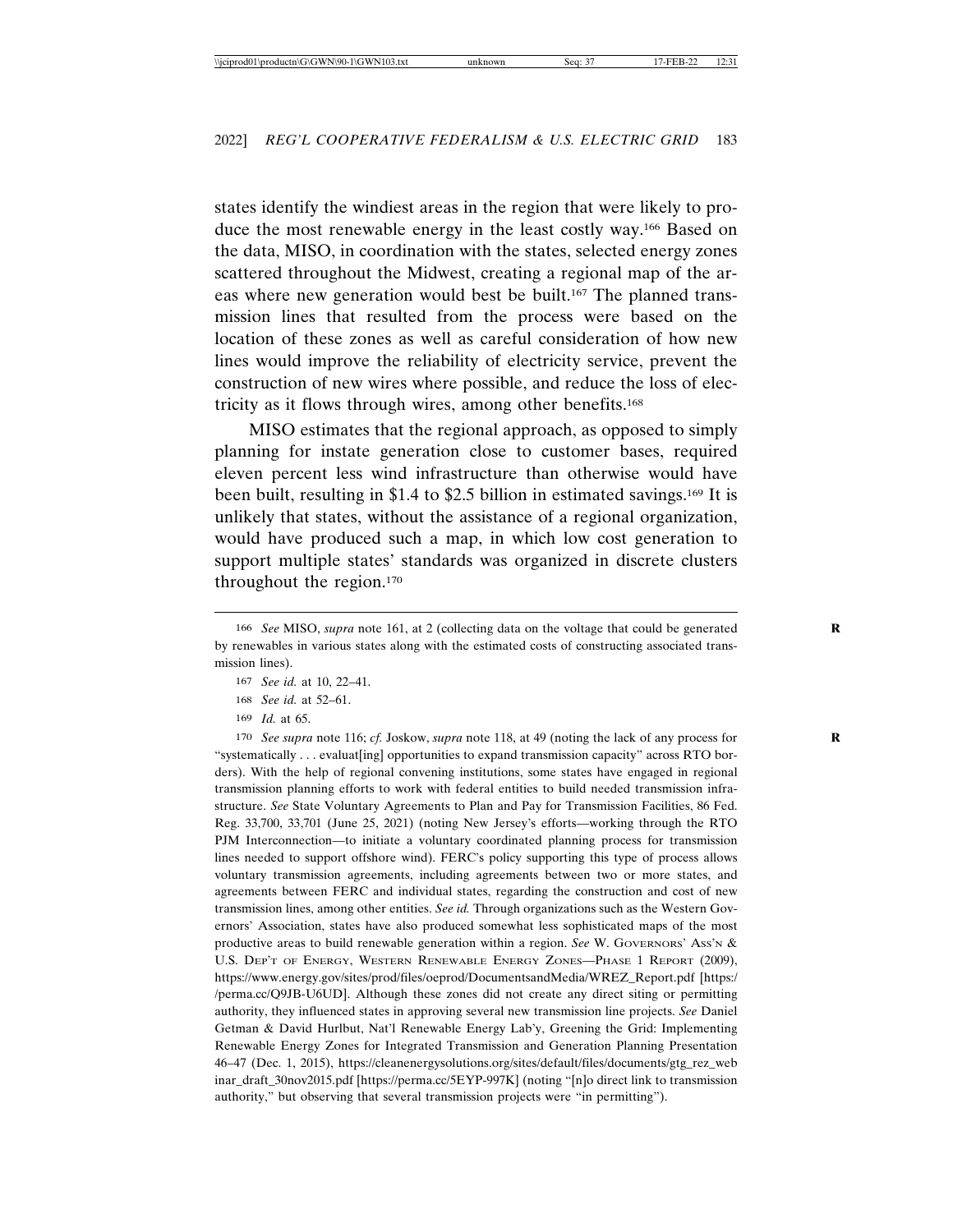Despite the positive MISO example, the fact that an RTO performed better than individual states attempting to coordinate renewable planning does not, by itself, suggest that regional cooperative federalism is the best mode for innovation. Indeed, even RTOs have largely failed at *interregional* transmission planning to address "seams" that separate transmission at their borders. This failure persists despite the existence of agreements to address the need for interregional lines.171 Here, again, SPP and MISO are an exception. In 2020 they commenced a joint effort to identify transmission lines needed to support the new interconnection of low-cost renewable sources that benefit both RTOs.172

Despite the limits of RTO planning, there is some evidence that the RTO approach is superior to other regional governance options with respect to achieving the transmission expansions needed for a cleaner, more reliable grid. For example, the Federal Power Act<sup>173</sup> allows states to form regional compacts for transmission line siting, but none have taken up the call.174 In the MISO example, the existence of a public-private regional entity with generator members who needed new transmission lines might have spurred action that a purely federal-state or state-coordinated regional approach would not have.

172 *See generally* SPP-MISO JOINT STUDY TEAM, SPP-MISO 2021 JOINT TARGETED INTER-CONNECTION QUEUE STUDY: SCOPE OF WORK 1 (2021), https://spp.org/documents/64101/sppmiso%20jtiq%20detailed%20scope%2002192021%20final.pdf [https://perma.cc/W4JM-3FFW] ("This document presents the scope and schedule of work for the SPP-MISO 2021 Joint Targeted Interconnection Queue (JTIQ) study.").

173 16 U.S.C. §§ 791–828c.

<sup>171</sup> For descriptions of RTOs' interregional planning efforts and associated formal agreements for such planning, see, for example, *Interregional Planning*, PJM, https://www.pjm.com/ planning/interregional-planning [https://perma.cc/2M7Z-FTUT], and MISO, *supra* note 161. For **R** a description of the limits on RTOs' interregional planning, see, for example, Joskow, *supra* note 118, at 49 (noting that despite PJM having expanded the territory in which it operates, "transmis- **R** sion investment planning appears to continue to be balkanized across the individual PJM regions" and concluding that "[i]nadequate attention to opportunities to expand inter-control area transmission capacity . . . is a continuing problem"). *But see* JOSEPH H. ETO & GIULIA GALLO, INTERREGIONAL TRANSMISSION COORDINATION: A REVIEW OF PRACTICES FOLLOWING FERC ORDER NOS. 890 AND 1000 22, 32–33 (2019), https://eta-publications.lbl.gov/sites/default/files/ interregional\_transmission\_coordination\_final\_oct2019.pdf [https://perma.cc/XPJ9-ASQF] (noting planned interregional transmission projects in the Western Interconnection and interregional cost allocation for new transmission projects spanning MISO and PJM).

<sup>174</sup> 16 U.S.C. § 824p(i) ("[Authorizing] three or more contiguous States to enter into an interstate compact, subject to approval by Congress, establishing regional transmission siting agencies . . . ."); *see* AVI ZEVIN, SAM WALSH, JUSTIN GUNDLACH & ISABEL CAREY, BUILDING A NEW GRID WITHOUT NEW LEGISLATION: A PATH TO REVITALIZING FEDERAL TRANSMISSION AUTHORITIES 65 n.118 (2020), https://www.energypolicy.columbia.edu/research/report/buildingnew-grid-without-new-legislation-path-revitalizing-federal-transmission-authorities [https:// perma.cc/XWU7-GQSJ] (noting that § 824p(i) "has never been used").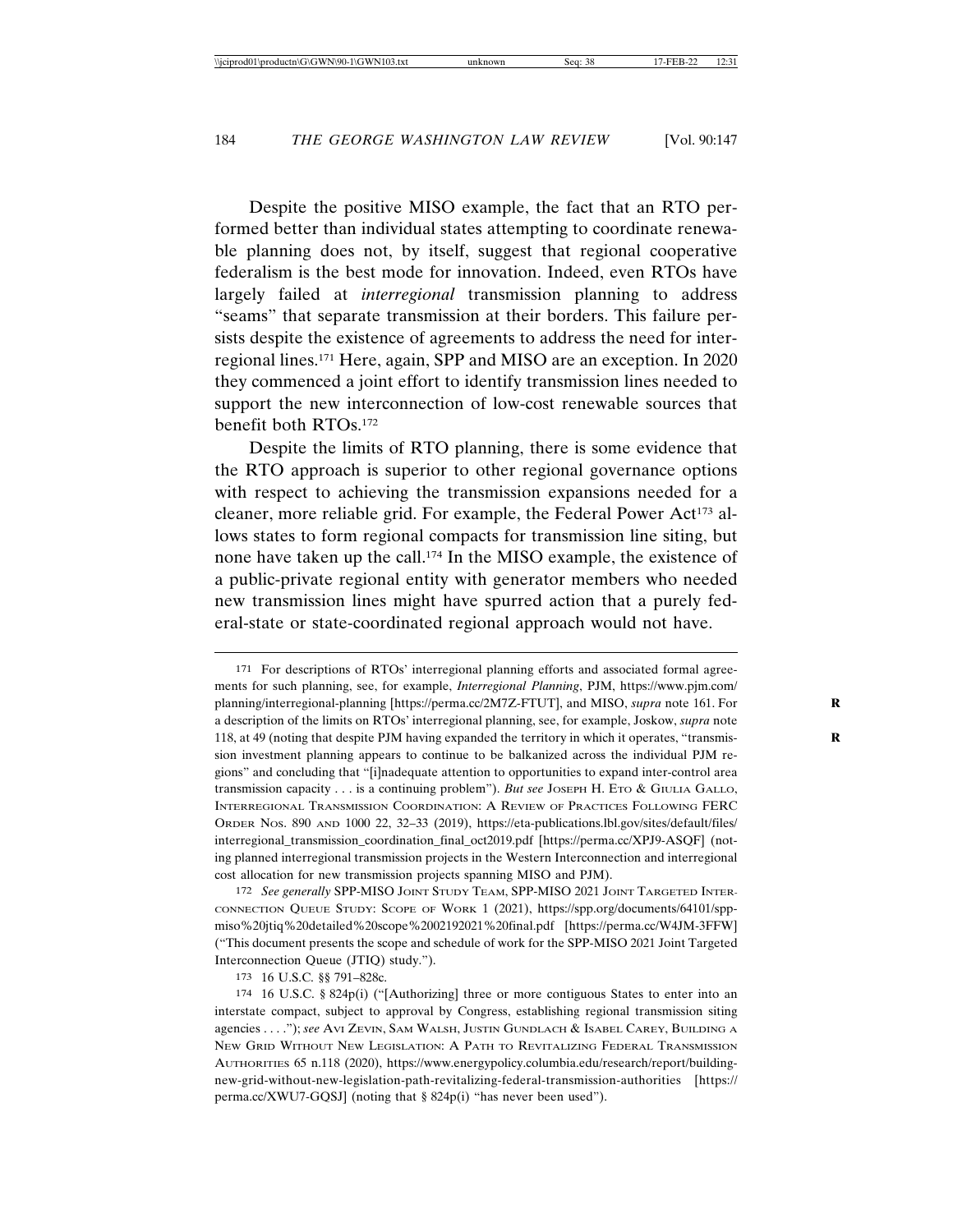At least one other RTO operating under the same FERC directives as MISO has formed similarly innovative policies in the renewable energy context. For example, SPP, which borders MISO and extends farther south, established priority transmission projects similar to MISO's MVPs. This innovative process was the result of a multistakeholder "Synergistic Planning Project Team" made up of state regulators and SPP members.175 These stakeholders focused on the need for a "robust, flexible and cost-effective transmission system" that spanned the SPP region.176 Like MVPs, the priority lines supported states' policies for renewable generation and other generation and improved reliability.<sup>177</sup> The team that produced the priority transmission project idea also suggested other innovative policies, including a new way of sharing the costs of constructing new transmission lines.<sup>178</sup>

Individual states and utilities might similarly innovate if required to do so by FERC. But in many cases this innovation would be uncoordinated, and it would lack most attributes of an actual policy experiment.179 Indeed, outside of RTOs, FERC's required regional planning process for new transmission has been "stalled, and at worst, ineffective in identifying valuable projects."180 In contrast, MISO's regional planning process requires transmission providers—the entities responsible for actually building new power lines—to "coordinate or consolidate, where possible, individually defined transmission projects into more comprehensive cost-effective developments."181 MISO and SPP have successfully planned for billions of dollars of new transmission investments needed to support new wind energy projects.182

<sup>175</sup> *See Priority Projects*, SW. POWER POOL, https://www.spp.org/engineering/transmissionplanning/priority-projects/ [https://perma.cc/2P3W-QN8Z].

<sup>176</sup> *Id.*

<sup>177</sup> *See id.*

<sup>178</sup> *Id.*

<sup>179</sup> *See* Wiseman & Owen, *Federal Laboratories of Democracy*, *supra* note 11, at 1137–45 **R** (describing the ways in which states do not experiment with policy in the traditional sense of experimentation).

<sup>180</sup> SCOTTMADDEN, INC., INFORMING THE TRANSMISSION DISCUSSION 288 (2020), https:// www.scottmadden.com/insight/informing-the-transmission-discussion/ [https://perma.cc/BM4T-YXD3].

<sup>181</sup> MISO, FERC ELECTRIC TARIFF ATTACHMENT FF: TRANSMISSION EXPANSION PLAN-NING PROTOCOL 27 (2021), https://www.misoenergy.org/legal/tariff/ [https://perma.cc/HQK8- R7WY].

<sup>182</sup> *See supra* notes 160-78 and accompanying text.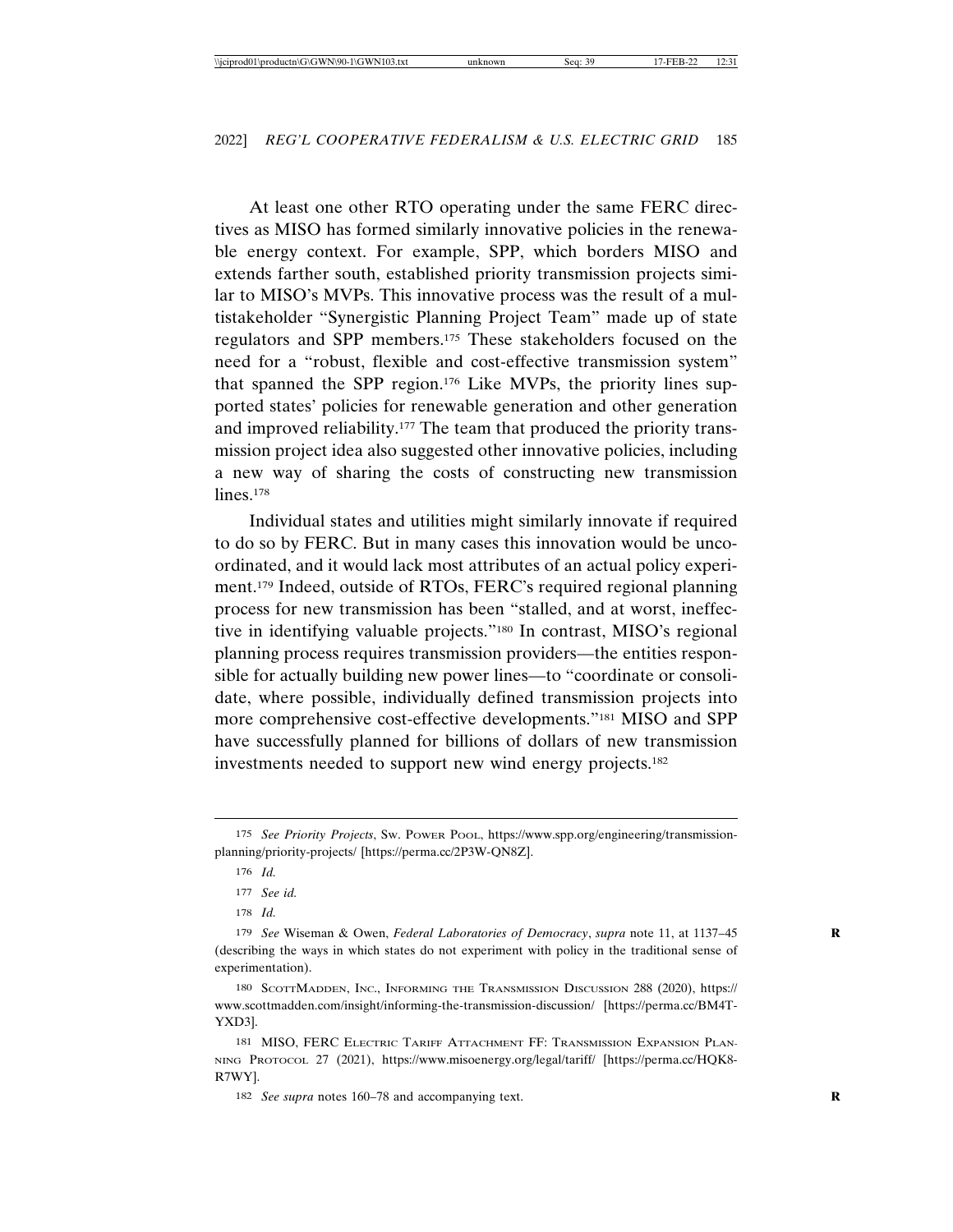### *b. Maintaining Grid Reliability in the Face of New Challenges*

The combination of FERC pushing for innovative regional planning, and states within RTO territories providing bottom-up impetus for change, appears to have been an important factor driving effective grid planning to support renewable energy. But one challenge of the modern grid—regardless of the amount of renewable energy penetration—is reliability in the face of extreme weather and other events partially exacerbated by climate change.183 This challenge was highlighted by the Southern freeze and blackout in 2021. By and large, grid operators have kept the lights and heat on for customers.184 But several incidents have demonstrated the immense difficulty of the task of maintaining grid reliability regardless of exogenous extremes.

One recent incident that challenged grid reliability occurred in 2014, when MISO's territory experienced an unusually long cold snap caused by the polar vortex.185 This resulted in "the coldest temperatures in twenty years" in early January, with an extended period of subzero temperatures.186 MISO had a total of thirty-two incidents of "[o]perating [r]eserve scarcity" during this period, meaning that the power plants that were supposed to provide backup resources during periods of peak demand, such as periods of extreme cold or heat, were not fully available.187 This was in part because natural gas plants were

<sup>183</sup> *See, e.g.*, N. AM. ELEC. RELIABILITY CORP., 2021 ERO RELIABILITY RISK PRIORITIES REPORT 26 (2021), https://www.nerc.com/comm/RISC/Documents/RISC%20ERO%20Priorities %20Report\_Final\_RISC\_Approved\_July\_8\_2021\_Board\_Submitted\_Copy.pdf [https://perma.cc/ 7MUX-QEX5] (listing "extreme events" as a priority reliability risk to address in 2021).

<sup>184</sup> *See, e.g.*, N. AM. ELEC. RELIABILITY CORP., POLAR VORTEX REVIEW, at iii, 2 (2014) (noting widespread generation outages due to cold weather but very little loss of power to customers due to effective management of the grid). Notable exceptions are historic cold weather events. These include, for example, Texas in February 2021, when blackouts—triggered primarily by fuel supply disruptions for natural gas and the lack of winterization of all forms of power plants—caused deaths and major economic damage. *See* THE PERRYMAN GRP., PRELIMINARY ESTIMATES OF ECONOMIC COSTS OF THE FEBRUARY 2021 TEXAS WINTER STORM 1 (2021); *Power Struggle: Examining the 2021 Texas Grid Failure: Hearing Before the H. Subcomm. on Oversight and Investigations of the H. Comm. on Energy and Com.*, 117th Cong. 3–4, 30–31, 40–41 (2021) [hereinafter *Power Struggle: Examining the 2021 Texas Grid Failure Hearing*]. A similar cold snap that enveloped the Southwest and Texas in 2011 affected millions of power customers. FERC & N. AM. ELEC. RELIABILITY CORP., REPORT ON OUTAGES AND CURTAIL-MENTS DURING THE SOUTHWEST COLD WEATHER EVENT OF FEBRUARY 1–5, 2011, at 1 (2011), https://www.ferc.gov/sites/default/files/2020-04/08-16-11-report.pdf [https://perma.cc/VU3Z-WJVZ].

<sup>185</sup> MISO, MISO 2013–2014 WINTER ASSESSMENT REPORT: INFORMATION DELIVERY AND MARKET ANALYSIS 3 (2014), https://cdn.misoenergy.org/2014%20Winter%20Assessment%20Re port103560.pdf [https://perma.cc/MFT5-NNW7].

<sup>186</sup> *Id.*

<sup>187</sup> *Id.* at 4.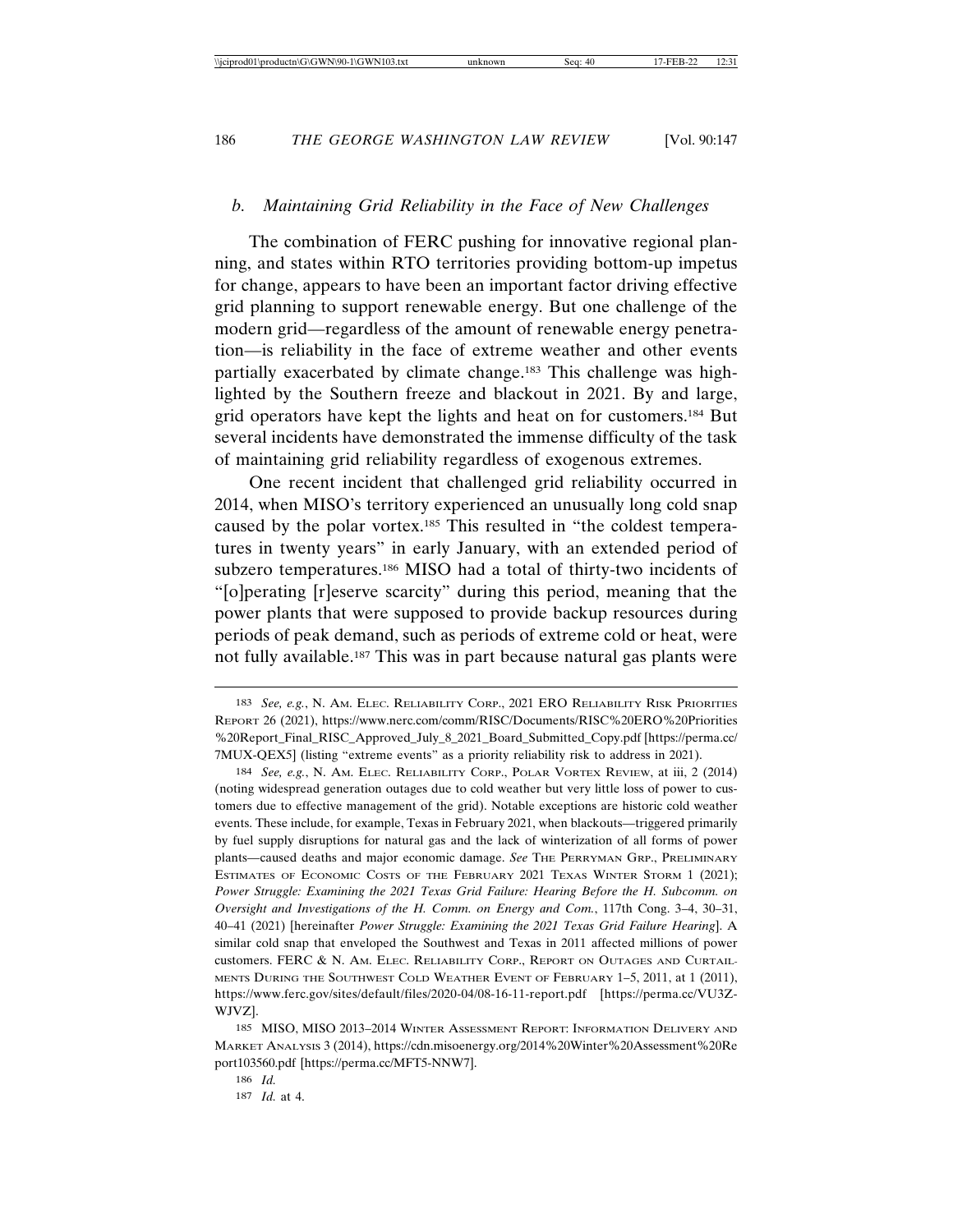limited in the amount of gas that they could receive due to frozen equipment at gas wells.188 Despite these challenges, customers did not experience widespread electricity outages.189

MISO has subsequently taken steps to prepare for future cold snaps. In 2019, when the MISO region experienced even colder temperatures than in 2014, the demand reduction measures that MISO had implemented helped to mitigate stress on the grid during "[p]eak electricity loads."190 That said, during the extreme cold weather event in 2021, MISO and SPP, like ERCOT, had to force rolling blackouts (short term power outages) in small portions of their footprints that experienced the same temperatures as Texas in 2021.191 MISO's and SPP's blackouts were not as extensive or long, however.<sup>192</sup> While the 2021 episode demonstrates that no electric grid can be perfectly reliable in every circumstance, the proactive steps that RTOs have taken to enhance the reliability of their grids suggest that these such unreliable circumstances may continue to be somewhat rare.

RTOs in the New England and Mid-Atlantic regions—ISO New England and PJM, respectively—have also implemented measures to prepare for future events and have successfully navigated several extremely cold periods.193 Additionally, FERC has approved several

WHITE\_DOE%20Situation%20Update\_Cold%20%20Winter%20Weather\_%231.pdf [https:// perma.cc/3M6F-86FZ] (noting that ERCOT, MISO, and SPP "have implemented controlled power outages across portions of their systems to manage load").

192 *See* SW. POWER POOL, A COMPREHENSIVE REVIEW OF SOUTHWEST POWER POOL'S RE-SPONSE TO THE FEBRUARY 2021 WINTER STORM: ANALYSIS AND RECOMMENDATIONS 6 (2021) (describing directions to reduce energy consumption "by about 1.5% for 50 minutes Feb. 15 and again to lessen [regional energy consumption] by about 6.5% for a little more than three hours Feb. 16"); MISO, THE FEBRUARY ARCTIC EVENT, FEBRUARY 14-18, 2021: EVENT DETAILS, LESSONS LEARNED AND IMPLICATIONS FOR MISO'S RELIABILITY IMPERATIVE 5–6 (2021), https:/ /cdn.misoenergy.org/2021%20Arctic%20Event%20Report554429.pdf [https://perma.cc/S8VR-GPAF] (describing forced load reductions that lasted just several hours, for the most part, although one instance in Eastern Texas spanned a day).

193 *See, e.g.*, Andrew Gillespie, ISO New England, Winter Reliability Program Updated: Restructuring Roundtable (Sept. 25, 2015), https://www.iso-ne.com/static-assets/documents/2015/ 09/final\_gillespie\_raab\_sept2015.pdf [https://perma.cc/V98D-3WRL]; PJM INTERCONNECTION, PJM'S EVOLVING RESOURCE MIX AND SYSTEM RELIABILITY (2017), https://www.pjm.com/~/me-

<sup>188</sup> *Id.* at 16.

<sup>189</sup> *See id.* at 3 (noting that MISO was "able to reliably manage the power grid" and only limited curtailments of power exports during the extreme cold).

<sup>190</sup> April Lee, *Extreme Cold in the Midwest Led to High Power Demand and Record Natural Gas Demand*, U.S. ENERGY INFO. ADMIN. (Feb. 26, 2019), https://www.eia.gov/ todayinenergy/detail.php?id=38472 [https://perma.cc/BWV3-DBGB] (noting MISO's "deployment of load-modifying resources").

<sup>191</sup> OFF. OF CYBERSECURITY, ENERGY SEC., & EMERGENCY RESPONSE, U.S. DEP'T OF EN-ERGY, EXTREME COLD & WINTER WEATHER UPDATE #1, at 1 (2021), https://www.energy.gov/ sites/prod/files/2021/02/f82/TLP-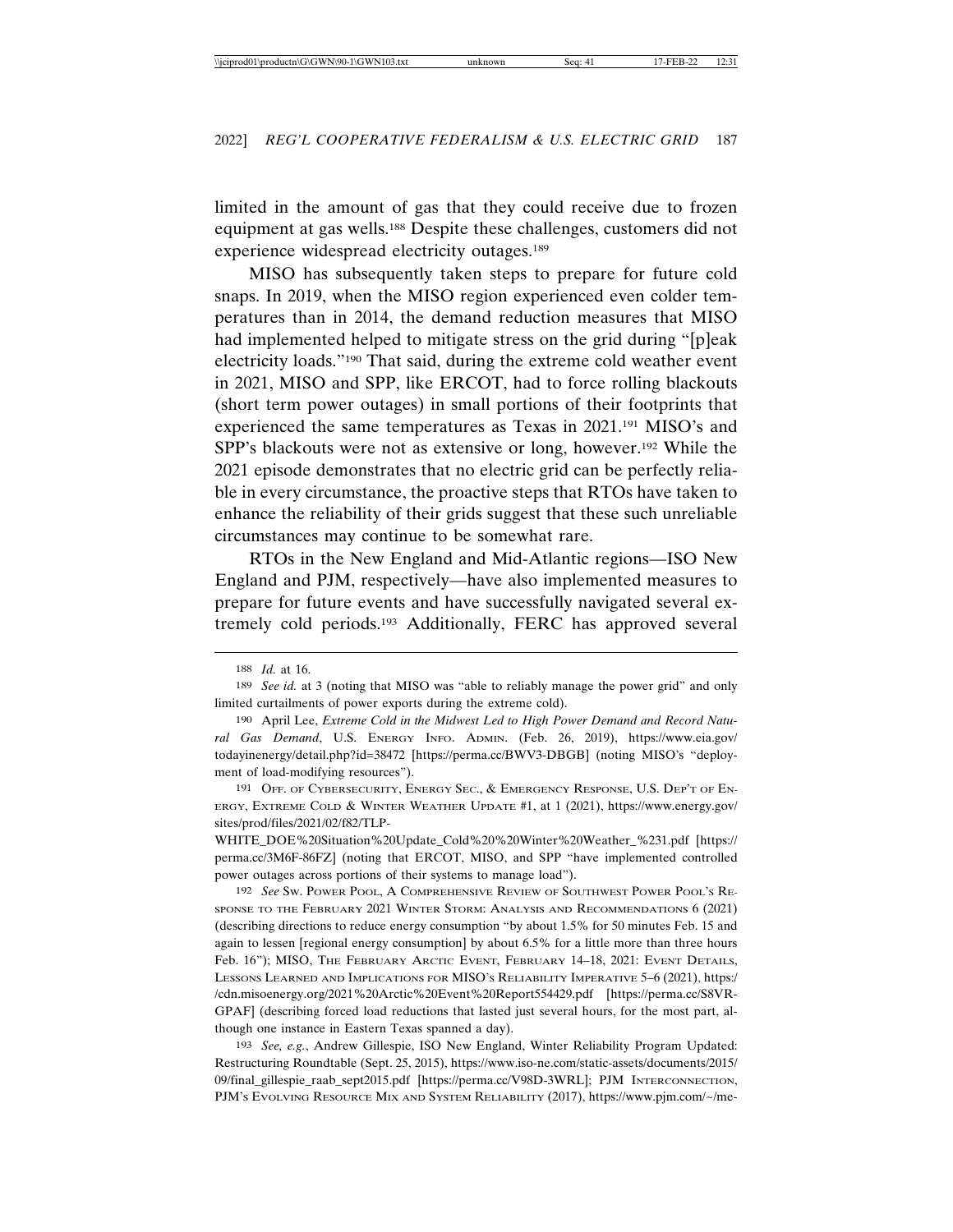ISOs' proposed changes to their capacity markets—markets for generation available in the future—to more closely address "fuel assurance," which ensures that electricity generators will actually have the fuel necessary to run during periods of peak demand, including cold snaps when some types of fuel are in short supply.194 As an example of capacity market changes to enhance reliability during cold periods, FERC approved ISO New England's "pay for performance" capacity market modification, "paying capacity resources more when they deliver energy or reserves during reserve shortages and penalizing capacity resources that fail to perform during such events."195 FERC also required ISO New England's ancillary services market—the market for instantaneous services provided to the grid for reliability purposes—to have higher penalties for resources that fail to provide backup generation reserves during energy shortages.196 FERC also "clarified" an ISO New England tariff to confirm that generators providing capacity "may not take 'economic' outages, including outages based on economic decisions not to procure fuel or fuel transportation."197

Contrast these requirements with those in Texas in 2021, when ERCOT, the RTO that governs the grid throughout most of the state, forced massive "load shedding"—i.e., outages caused by the grid operator—in order to avoid a catastrophic system failure. Unlike other RTOs, ERCOT is not governed by FERC.198 During the February 2021 freeze, ERCOT cut off power to customers for limited periods with outages lasting up to three days—to avoid more widespread

dia/library/reports-notices/special-reports/20170330-pjms-evolving-resource-mix-and-system-reliability.ashx [https://perma.cc/XRF4-DR9D] (noting PJM's, ISO-NE's, and MISO's steps taken after the 2014 Polar Vortex to improve preparedness for cold weather events).

<sup>194</sup> *See* Centralized Capacity Markets in Regional Transmission Organizations and Independent System Operators, 149 FERC ¶ 61,145, at 1, 5 (Nov. 20, 2014) (preliminary).

<sup>195</sup> *Id.* at 5.

<sup>196</sup> *Id.*

<sup>197</sup> *Id.*

<sup>198</sup> *ERCOT*, FERC (July 13, 2020), https://www.ferc.gov/industries-data/electric/electricpower-markets/ercot [https://perma.cc/32NZ-HEQL].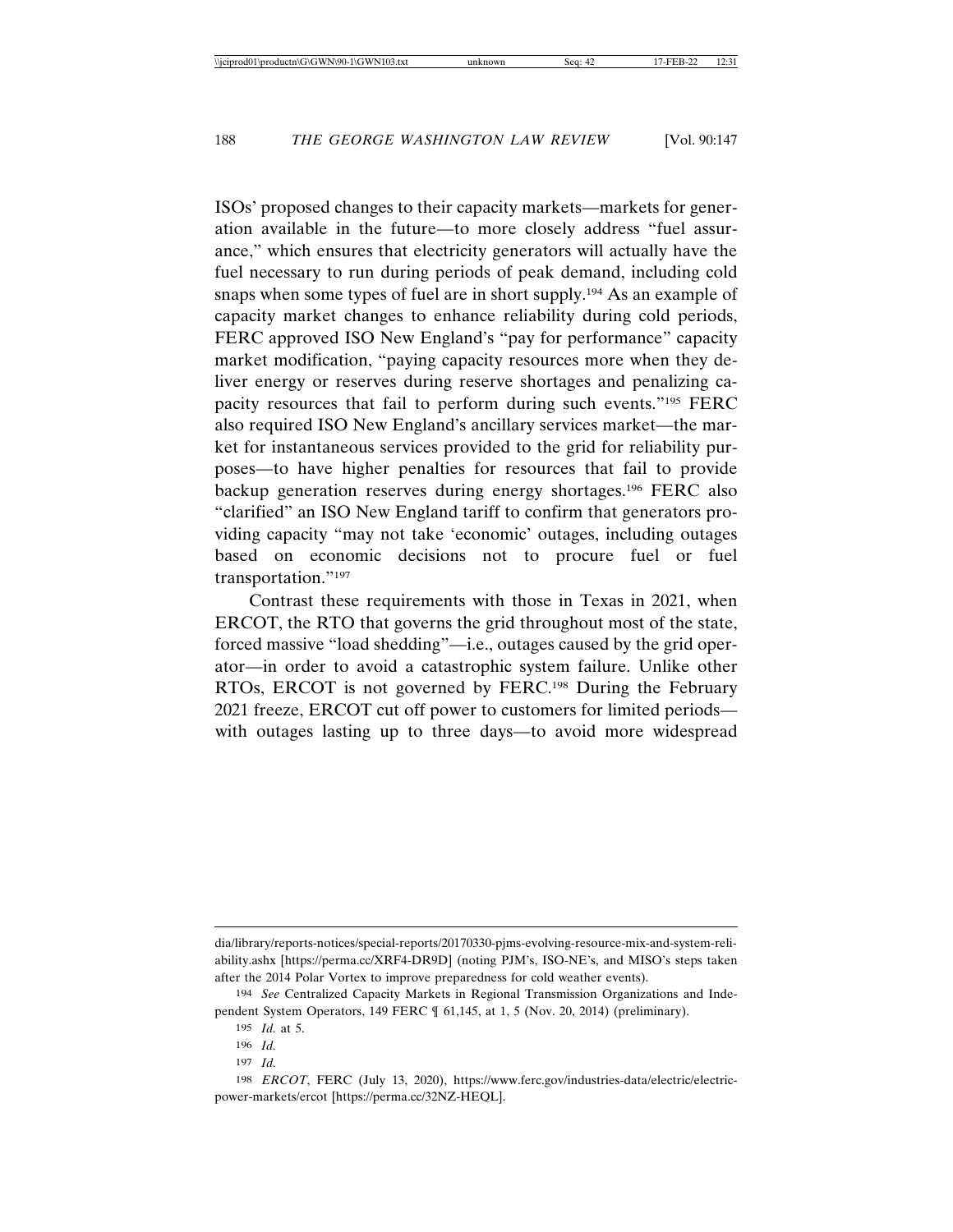blackouts.199 Millions of Texans were cold and without power, and freezing pipes in buildings caused lasting damage.200

It appears that in the ERCOT footprint, with just one state pressuring innovation from the bottom-up and no formal FERC oversight,<sup>201</sup> ERCOT did not do as much as other RTOs in preparing for weather extremes, as exemplified by its lack of measures such as fuel assurance penalties.202 This is not to say, however, that FERC oversight caused uniformly better RTO performance. Indeed, after the major Southern cold snap in 2011—in which ERCOT forced rolling blackouts for 3.2 million customers—FERC and NERC issued a report advising, among other measures, that Texas and other states in the Southwest consider requiring that power plants adopt winterization plans and accurate reporting of the temperatures at which generating units and associated equipment could operate.203 The Texas Legislature required power plants to report on weatherization efforts and allowed the Public Utility Commission of Texas to make "recommendations" for improvements, but did not issue substantive mandates.204 Neighboring RTOs that operate under FERC jurisdiction,

200 *Power Struggle: Examining the 2021 Texas Grid Failure Hearing*, *supra* note 184, at 4 **R** (statement of Rep. Diana DeGette, Chairperson, Subcomm. on Oversight & Investigations).

201 *See* Bill Magness, Review of February 2021 Extreme Cold Weather Event—ERCOT Presentation 3 (Feb. 24, 2021) ("The Public Utility Commission of Texas (PUC) has complete authority over ERCOT's finances, budget and operations, with oversight by the Texas Legislature.").

202 *Compare id.* at 21 (listing the measures that ERCOT took after the 2011 Texas cold snap), *with* PJM INTERCONNECTION, STRENGTHENING RELIABILITY: AN ANALYSIS OF CAPACITY PERFORMANCES 1–2 (2018), https://www.pjm.com/-/media/library/reports-notices/capacity-performance/20180620-capacity-performance-analysis.ashx [https://perma.cc/R2RR-EVJX] (noting the success of the Capacity Performance incentives instituted after the 2014 Polar Vortex event in improving "overall generator performance" during instances of grid stress); SW. POWER POOL, *supra* note 192, at 93–97 (documenting measures taken by SPP following the 2011 cold snap, **R** including, for example, specific power plant "testing requirements" with "seasonal parameters").

203 FERC & N. AM. ELEC. RELIABILITY CORP., *supra* note 184. **R**

204 S. 1133, 82d Leg. (Tex. 2011), https://capitol.texas.gov/tlodocs/82R/billtext/html/ SB01133F.htm [https://perma.cc/BZ7M-QADC]; *see* James Osborne & Eric Dexheimer, *Texas Grid Fails to Weatherize, Repeats Mistake Feds Cited 10 Years Ago*, HOUS. CHRON. (Feb. 17, 2021, 2:25PM), https://www.houstonchronicle.com/business/energy/article/Texas-grid-againfaces-scrutiny-over-cold-15955392.php [https://perma.cc/7Q3T-XCZ5] (noting the 2011 weatherization plan reporting requirement). While power plant owners submit their weatherization plans to the Texas Public Utility Commission, ERCOT's ability to confirm whether any power

<sup>199</sup> *Power Struggle: Examining the 2021 Texas Grid Failure Hearing*, *supra* note 184, at 28 **R** (statement of Bill Magness, President and CEO, ERCOT); *id.* at 27–28 (noting "load shed[s]" beginning on February 15 and reductions in some load sheds beginning on February 17); Russell Gold, *Why Is Texas Experiencing Power Outages?*, WALL ST. J. (Feb. 18, 2021, 12:31 PM), https:/ /www.wsj.com/articles/texas-weather-power-outage-11613425923 [https://perma.cc/3ZT9- AXAB] (describing "three straight days of widespread blackouts" in Texas).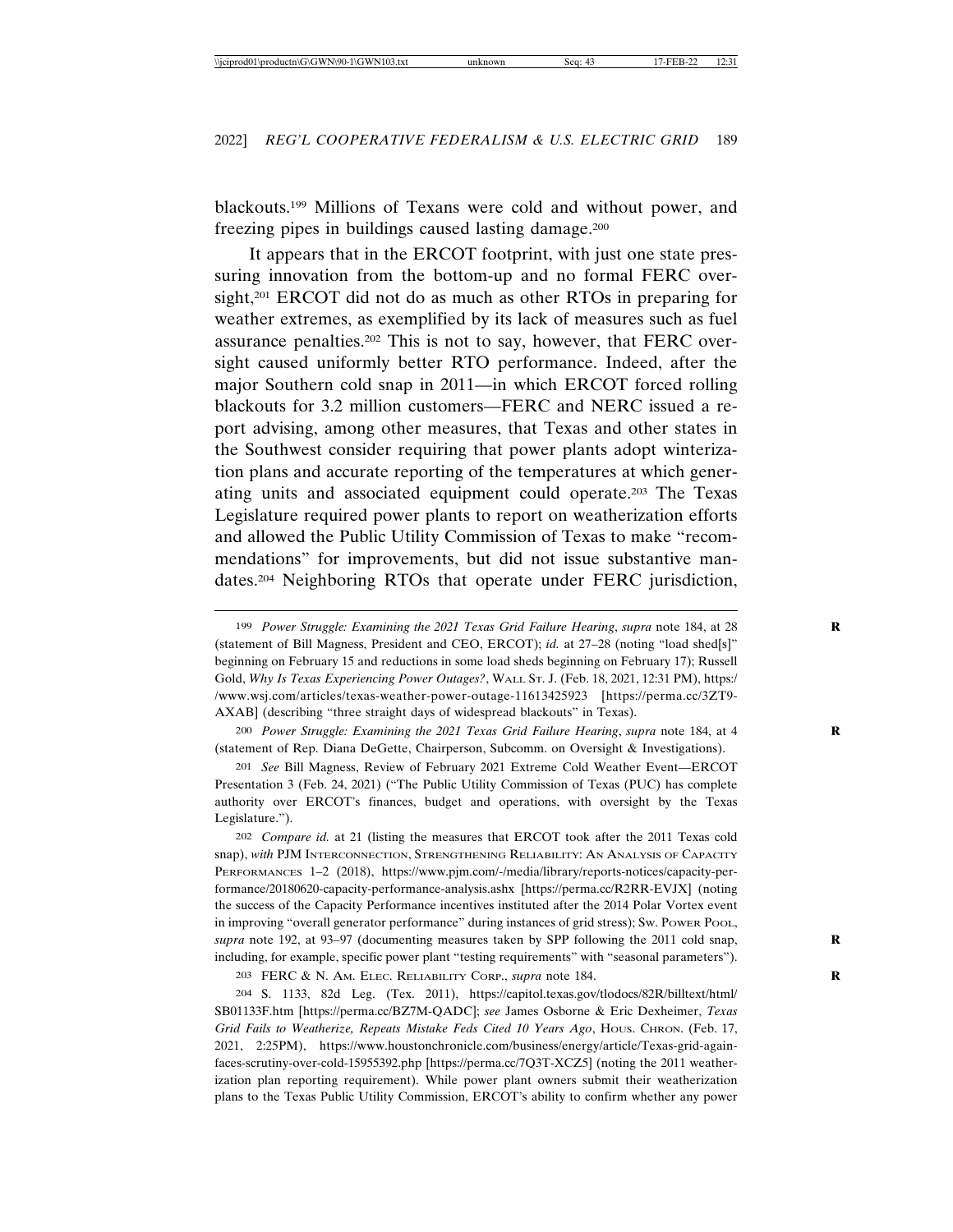although taking a variety of measures to address cold weather conditions, also failed to mandate plant winterization and rather issued guidelines providing how plants "should" winterize.205

Beyond the lack of power plant winterization mandates, during the 2021 Texas crisis some generators initially failed to provide power because the prices were not high enough to incentivize them to do so; they lacked the "economic outage" prohibitions such as those spurred by FERC in ISO-NE.206 It is unclear, however, whether such prohibitions would have made much of a difference when there was simply too little natural gas available.207 Perhaps more importantly, unlike RTOs regulated by FERC, Texas lacks capacity markets that ensure adequate generation reserves for periods of high demand, including cold snaps.208 In this case, a capacity market likely would have spurred the construction of more reserves, but still not enough to cover demand during the cold snap. Approximately half of all available generating plants in Texas were not operational during the peak of the crisis, and demand—i.e., load—would have exceeded available generation by approximately fifty percent but for ERCOT having forced

206 *See supra* text accompanying note 197; Sechler, *supra* note 15 (noting testimony from **R** ERCOT's CEO that some generators in Texas initially did not run because prices were artificially low due to problems with ERCOT's pricing system, but also noting that many generators could not have run even if they wished because the cold weather had incapacitated many power plants).

207 ENERGY INST., THE UNIV. OF TEX. AT AUSTIN, *supra* note 24, at 9. **R**

208 *See* Stephanie Kelly, Tim McLaughlin & Swati Verma, *Explainer: Texas's One-of-a-Kind Power System Raises Questions During Price Spike*, REUTERS (Feb. 16, 2021, 4:43 PM), https://www.reuters.com/article/us-usa-weather-power-prices-explainer/explainer-texass-one-of-a -kind-power-system-raises-questions-during-price-spike-idUSKBN2AG2KD [https://perma.cc/ ZF7H-YJVF] (noting that "ERCOT does not have a capacity market . . . to handle events like" a cold snap); Thomas Jenkin, Philipp Beiter & ROBERT MARGOLIS, NAT'L RENEWABLE EN-ERGY LAB'Y, CAPACITY PAYMENTS IN RESTRUCTURED MARKETS UNDER LOW AND HIGH PENE-TRATION LEVELS OF RENEWABLE ENERGY 4 (2016), https://www.nrel.gov/docs/fy16osti/ 65491.pdf [https://perma.cc/MWY8-JWG3] (summarizing RTOs with capacity markets).

plant within its territory is limited. *See Magness, <i>supra* note 201, at 17 ("While [ERCOT] request[s] and review[s] detailed plant records, the only entity that can confirm that a plant is 'weatherized' to any particular standard is the entity that owns or operates the plant.").

<sup>205</sup> MISO, MISO WINTERIZATION GUIDELINES (2018), https://cdn.misoenergy.org/ 4.%202018%20MISO%20Winterization%20Guidelines287888.pdf [https://perma.cc/7KRK-DN2D]; *cf. Final Report on February 2021 Freeze Underscores Winterization Recommendations*, FERC (Nov. 16, 2021), https://www.ferc.gov/news-events/news/final-report-february-2021 freeze-underscores-winterization-recommendations [https://perma.cc/5DSB-W8Y4] ("[P]rotecting just four types of power plant components from icing and freezing could have reduced outages by 67 percent in the ERCOT region, 47 percent in the Southwest Power Pool (SPP) and 55 percent in the Midcontinent Independent System Operator South (MISO) regions.").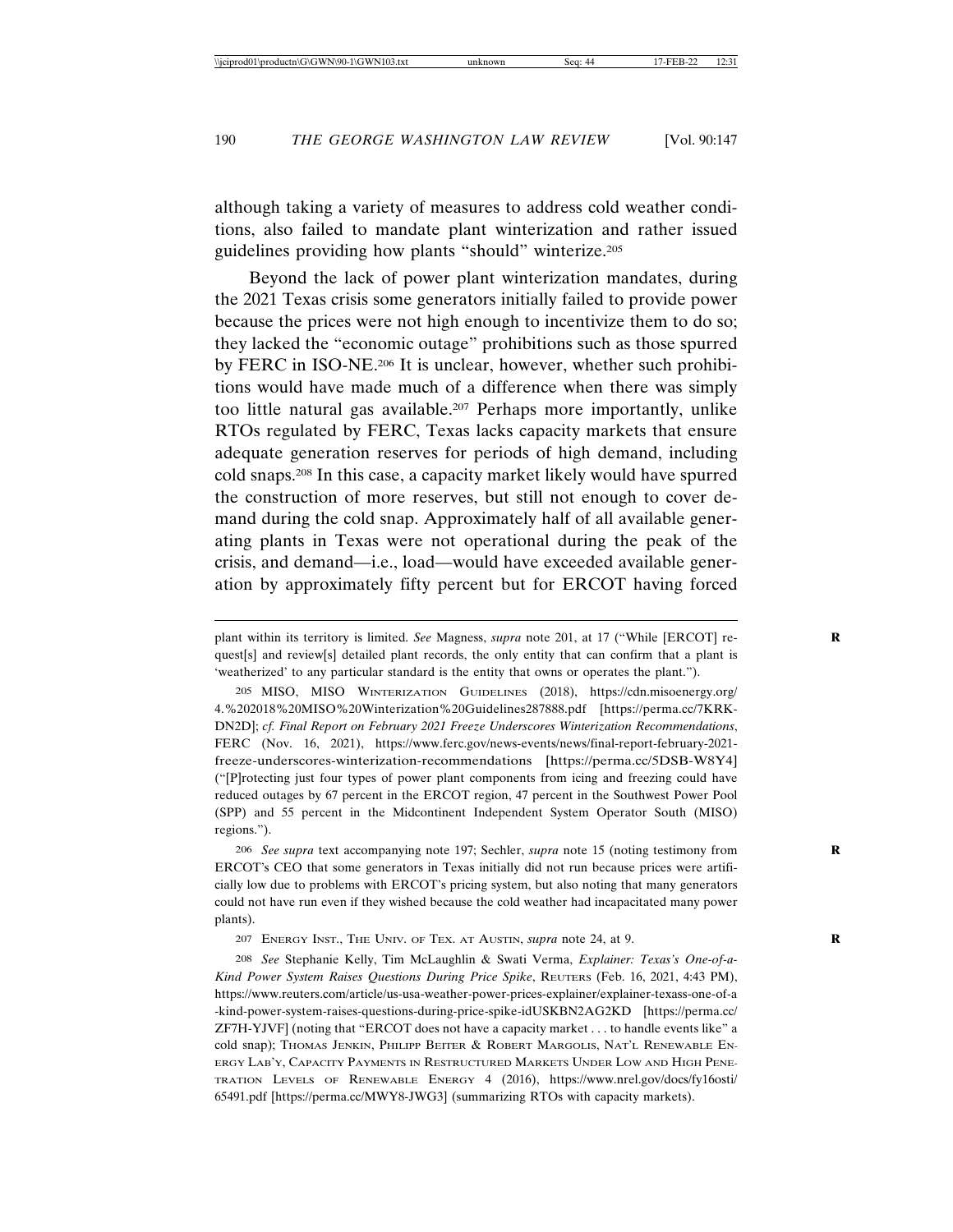blackouts.209 This load far exceeded typical backup reserves ensured by other RTO markets, which tend to provide a "reserve margin" of approximately fifteen percent more generation than forecasted peak load.210 But Texas' relative isolation of its grid, as compared to truly regional RTOs, also meant that there were fewer reserves to draw upon in other parts of the country.211 Indeed, portions of neighboring RTOs that also experienced extreme cold fared better largely because they were able to import electricity from other parts of their regions and from other regions.212

The outages in Texas resulted from numerous factors beyond pricing and the lack of capacity markets and reserves—electricity failures that incapacitated natural gas compressors and pumps at natural gas storage sites, a failure of natural gas compressors to be designated as critical resources that should receive power even during outages, and frozen equipment and materials at natural gas well sites, to name just a few.213 ERCOT's and the state public utility commission's management of generators prior to the crisis, however, such as failure to directly mandate weatherization of plants, also played an important role.

In summary, there are some weather events that are likely to cause outages in even the most well-planned and well-run grids. But in contrast with ERCOT, FERC-regulated RTOs' relative resilience despite the extreme events of 2021 and earlier years highlight the importance of top-down FERC action and organic, reliability-enhancing measures voluntarily implemented by RTOs such as MISO, ISO New

<sup>209</sup> Magness, *supra* note 201, at 10 ("Approximately 48.6% of generation was forced out at **R** the highest point due to the impacts of various extreme weather conditions."). *See id.* at 15 (at its peak, showing nearly 50,000 megawatts of available generation and more than 75,000 megawatts of load if load had not been shed).

<sup>210</sup> *See, e.g.*, PJM, 2019 PJM RESERVE REQUIREMENT STUDY 8 (2019), https:// www.pjm.com/-/media/committees-groups/subcommittees/raas/20191008/20191008-pjm-reserverequirement-study-draft-2019.ashx [https://perma.cc/UAD3-NQW4] (recommending reserve margins between fourteen and fifteen percent over four consecutive "Delivery Year[s]"); *M-1 Reserve Margin*, N. AM. ELEC. RELIABILITY CORP., https://www.nerc.com/pa/RAPA/ri/Pages/ PlanningReserveMargin.aspx [https://perma.cc/82B4-DNKL] ("[R]eserve margin is the difference between available capacity and peak demand . . . .").

<sup>211</sup> *See Power Struggle: Examining the 2021 Texas Grid Failure Hearing*, *supra* note 184, at **R** 58–59.

<sup>212</sup> MISO, *supra* note 192, at 23 (noting intra- and interregional transfers of power to ad- **R** dress the deficit caused by the cold); Sw. Power Pool, *supra* note 192, at 9 (noting significant reliance on imports during the cold snap).

<sup>213</sup> *See Power Struggle: Examining the 2021 Texas Grid Failure Hearing*, *supra* note 184, at **R** 38, 104.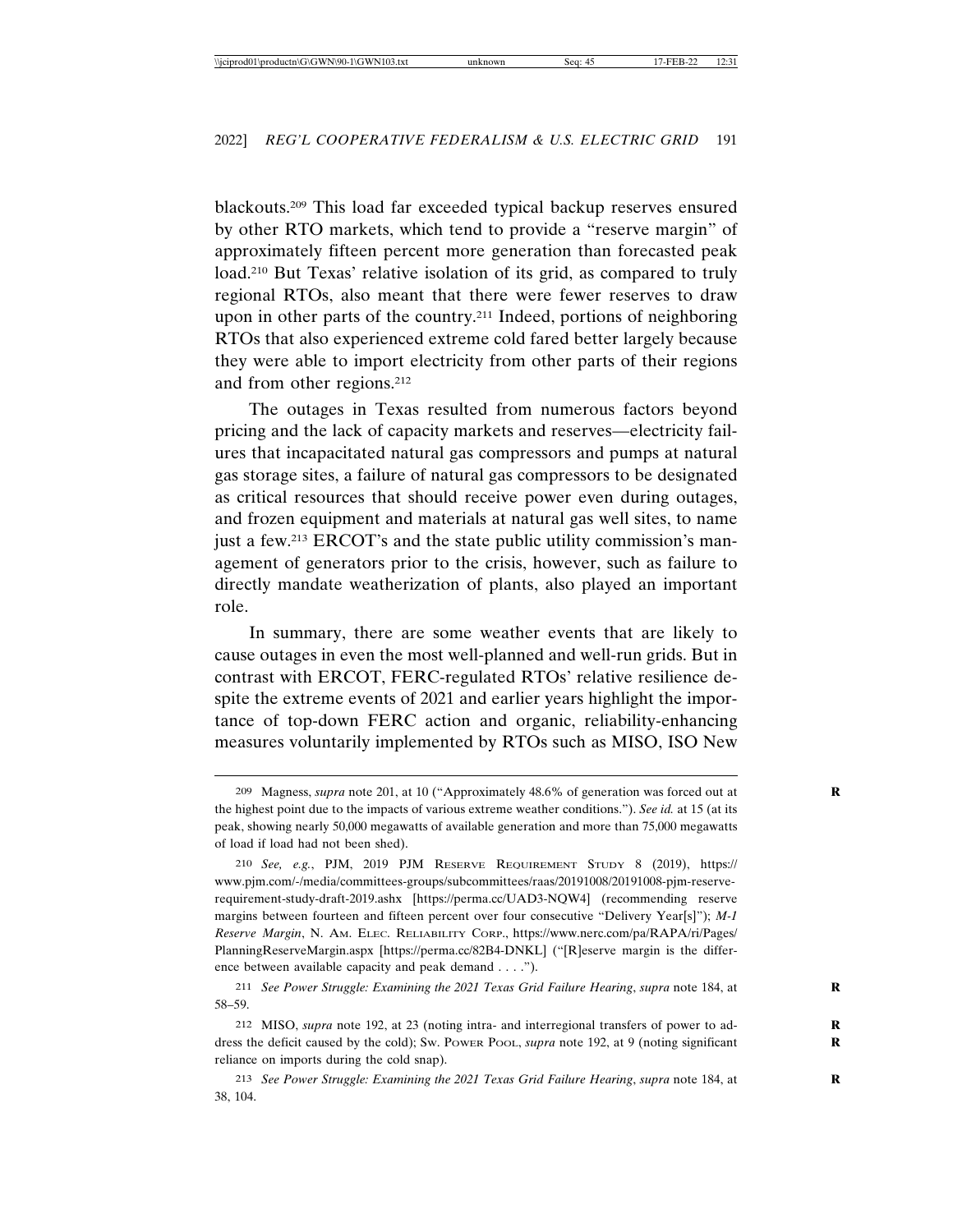England, and SPP.214 Policy innovation does occur within regional cooperative federalist regimes—in some cases more than in traditional federalist or cooperative federalist regimes—in part due to the combination of top-down and bottom up pressures to improve policy.

### *2. Enhancing "Real" Policy Experiments*

The assumption that federalist regimes will produce innovation is closely intertwined with the pervasive belief that such regimes encourage experimentation by subfederal actors. A central flaw of the "organic" experimentation that judges and scholars tend to assume will naturally flow from federalism is its haphazard nature. If the federal government simply sets a policy mandate and tells states to experiment, with few or no guidelines, the result will be a flurry of loose activity that lacks most attributes of a true policy experiment.215 States are unlikely to overcome coordination barriers to produce a hypothesis to test, a scenario with a control, carefully selected digressions from the control, a uniform method of collecting and reporting results, and mechanisms for repeating experiments and testing results.216 Indeed, even the most basic aspects of experimentation, such as data collection and reporting, are unlikely to arise from the experimentation that may occur under pure federalism.217 State policy officials might trumpet positive results but carefully hide negative ones, and even the positive results are likely to be reported using different metrics of success.<sup>218</sup>

Regional cooperative federalism, if designed properly, can create a policy experiment that more closely resembles a real experiment. The federal government potentially could, for example, require or at least strongly incentivize different regional entities to take different approaches and compare the success of these approaches.219 The fed-

<sup>214</sup> Top-down reliability standards from NERC has also helped, although NERC has not yet mandated winterization. *See* Alexandra Klass, Joshua Macey, Shelley Welton & Hannah Wiseman, *Grid Reliability Through Clean Energy*, 74 STAN. L. REV. (forthcoming 2022) (manuscript at 52), https://ssrn.com/abstract=3900194 [https://perma.cc/2GQD-QXKU].

<sup>215</sup> Wiseman & Owen, *Federal Laboratories of Democracy*, *supra* note 11, at 1141–42. **R**

<sup>216</sup> For these and other design features of "true" policy experiments, see, for example, Dorf & Sabel, *supra* note 125, at 340–56 (describing the roles of Congress and administrative agencies **R** in facilitating and organizing policy experimentation), and Michael Abramowicz, Ian Ayres & Yair Listokin, *Randomizing Law*, 159 U. PA. L. REV. 929, 945–46 (2011) (noting the benefits that follow "when governmental institutions have sponsored . . . research by supporting the randomization of policy").

<sup>217</sup> *See* Wiseman, *supra* note 119, at 1722–23. **R**

<sup>218</sup> *See* Galle & Leahy, *supra* note 18, at 1354. **R**

<sup>219</sup> Wiseman & Owen, *Federal Laboratories of Democracy*, *supra* note 11, at 1184–85. **R**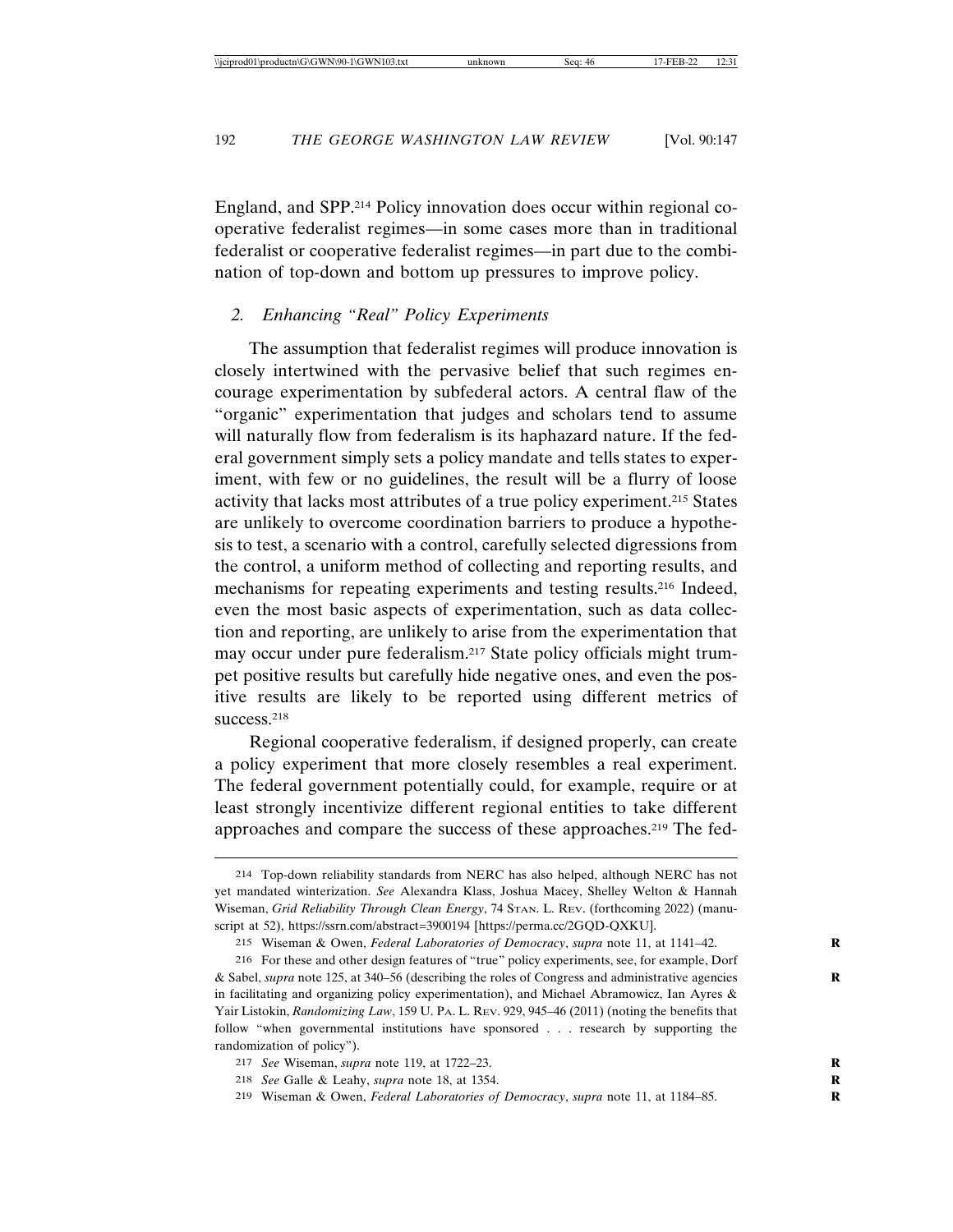eral government has not gone this far in the transmission policy context. Nor has it established a hypothesis or a "control" policy. But in encouraging innovative ratemaking to spur transmission line owners to join RTOs, FERC has created somewhat of a structured experiment. For example, in its order encouraging the formation of RTOs and promoting innovative ratemaking practices to spur more transmission owners to form or join RTOs, the agency developed a menu of acceptable ratemaking practices designed to allow flexibility and encourage experimentation within parameters that will—the agency believes—prevent unreasonable rates.220 RTOs proposing to implement these practices had to explain to FERC how and why the practices would likely meet the policy goals at which FERC aims, including, for example, "efficient use of and investment in the transmission system" and rate impacts that fare well under a cost benefit analysis,<sup>221</sup> among others.

In addition to spurring innovation within a more clearly defined experiment, FERC also requires the sharing of RTOs' "experimental" results. For example, under FERC Order Nos. 890 and 1000 for regional transmission planning, RTOs and all other utilities required to conduct regional transmission planning must make their transmission planning processes transparent and include progress reports from transmission operators.222

# *3. Avoiding the Externalities of Uncoordinated Experimentation*

Beyond producing something closer to a real experiment—and a more coordinated one—regional cooperative federalism also avoids many of the externalities that result from more decentralized experimentation. It achieves this result by grouping together local governments and states and creating a policy formation process that overarches state and local lines.

When introducing the "laboratory of the states" concept in the 1930s, Justice Brandeis observed that states could "try novel social

<sup>220</sup> *See* Regional Transmission Organizations, 65 Fed. Reg. 810, 915–27 (Jan. 6, 2000). 221 *Id.* at 913.

<sup>222</sup> *See* Transmission Planning and Cost Allocation by Transmission Owning and Operating Public Utilities, 76 Fed. Reg. 49,842, 49,907–08 (Aug. 11, 2011) (requiring "identification and joint evaluation of interregional transmission facilities" and that transmission providers in neighboring planning regions, in their FERC compliance filings, describe "the type[s] of transmission studies that will be conducted" in identifying the potential efficiencies or cost benefits of "interregional transmission facilities"); *id.* at 49,908 (describing FERC Order No. 890's additional requirement that transmission providers report on progress toward transmission upgrades planned within the regional planning process).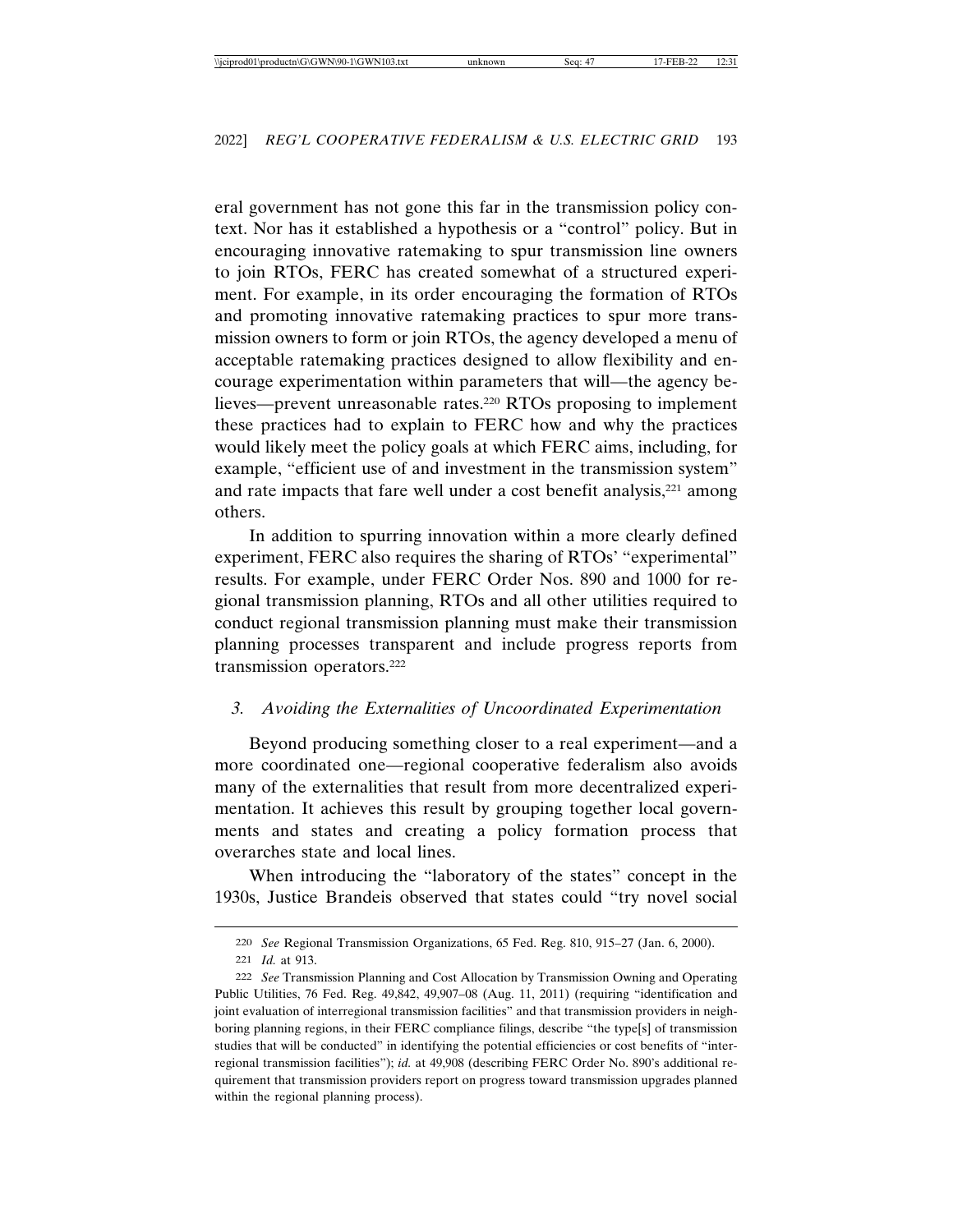and economic experiments without risk to the rest of the country."223 But a great deal of state policy experimentation can generate externalities that flow beyond state borders. This is the case even with pure cooperative federalism, in which the federal government sets a national policy goal and gives states leeway in trying to achieve it. For example, despite federal standards requiring relatively similar state controls on large air pollution sources, there is a substantial problem with air pollution traveling across state lines and causing violations of air quality standards in downwind states.224

The MISO MVP process for electric transmission planning once again provides a helpful example of how regional cooperative federalism can avoid some of the externalities of less coordinated state experimentation. Within MISO, all states, with the exception of Kentucky, have renewable generation requirements,<sup>225</sup> and newly built renewable generation typically requires thousands of miles of new, unsightly transmission lines that fragment wildlife habitat and disrupt landscapes.226 These lines often cross through states in which the residents strongly object to hosting the lines.<sup>227</sup> Furthermore, many residents object to the generation infrastructure itself, arguing that wind farms are unsightly, loud, destructive of wildlife, and dangerous if improperly decommissioned.228

Regional planning for the location of new generation to meet multiple states' policy requirements can lead to generation infrastructure to be located in the most productive areas—those with the most

226 *See, e.g.*, MANITOBA HYDRO, FURS, FEATHERS, FINS & TRANSMISSION LINES: HOW TRANSMISSION LINES AND RIGHTS-OF-WAY AFFECT WILDLIFE 47–48 (3d ed. 2010) (describing the habitat and landscape effects of transmission lines).

227 *See* Klass & Rossi, *supra* note 134, at 440–41 (describing state opposition to interstate **R** lines needed to support renewable energy development); Klass & Wilson, *supra* note 88, at 1803–04; MISO, *supra* note 161, at 3. **R**

228 *See* BUREAU OF LAND MGMT., U.S. DEP'T OF INTERIOR, FINAL PROGRAMMATIC ENVI-RONMENTAL IMPACT STATEMENT ON WIND ENERGY DEVELOPMENT ON BLM-ADMINISTERED LANDS IN THE WESTERN UNITED STATES 5-20 to -27 (2005) (documenting the noise impacts of wind generation infrastructure and noting complaints of nearby residents); *id.* at 5-53 to -75 (impacts on wildlife); *id.* at 5-90 to -95 (visual impacts); *id.* at 5-77 (decommissioning impacts).

<sup>223</sup> New State Ice Co. v. Liebmann, 285 U.S. 262, 311 (1932) (Brandeis, J., dissenting).

<sup>224</sup> For ongoing problems with interstate transfers of air pollution, see, for example, Complaint for Declaratory and Injunctive Relief, New Jersey v. Wheeler, No. 1:19-cv-03247, (D.D.C. Oct. 29, 2019), 2019 WL 5595247, https://www.epa.gov/sites/production/files/2019-10/documents/ newjersey\_1.19cv3247\_complaint\_10292019.pdf [https://perma.cc/4E9Q-6S4K] (showing continued litigation by states affected by upwind states' air pollutant emissions, with the affected suing for EPA regulatory action against nearby polluting states).

<sup>225</sup> MISO, *supra* note 161, at 3, 10 (showing the states within MISO's footprint that have **R** renewable energy mandates and clean energy goals).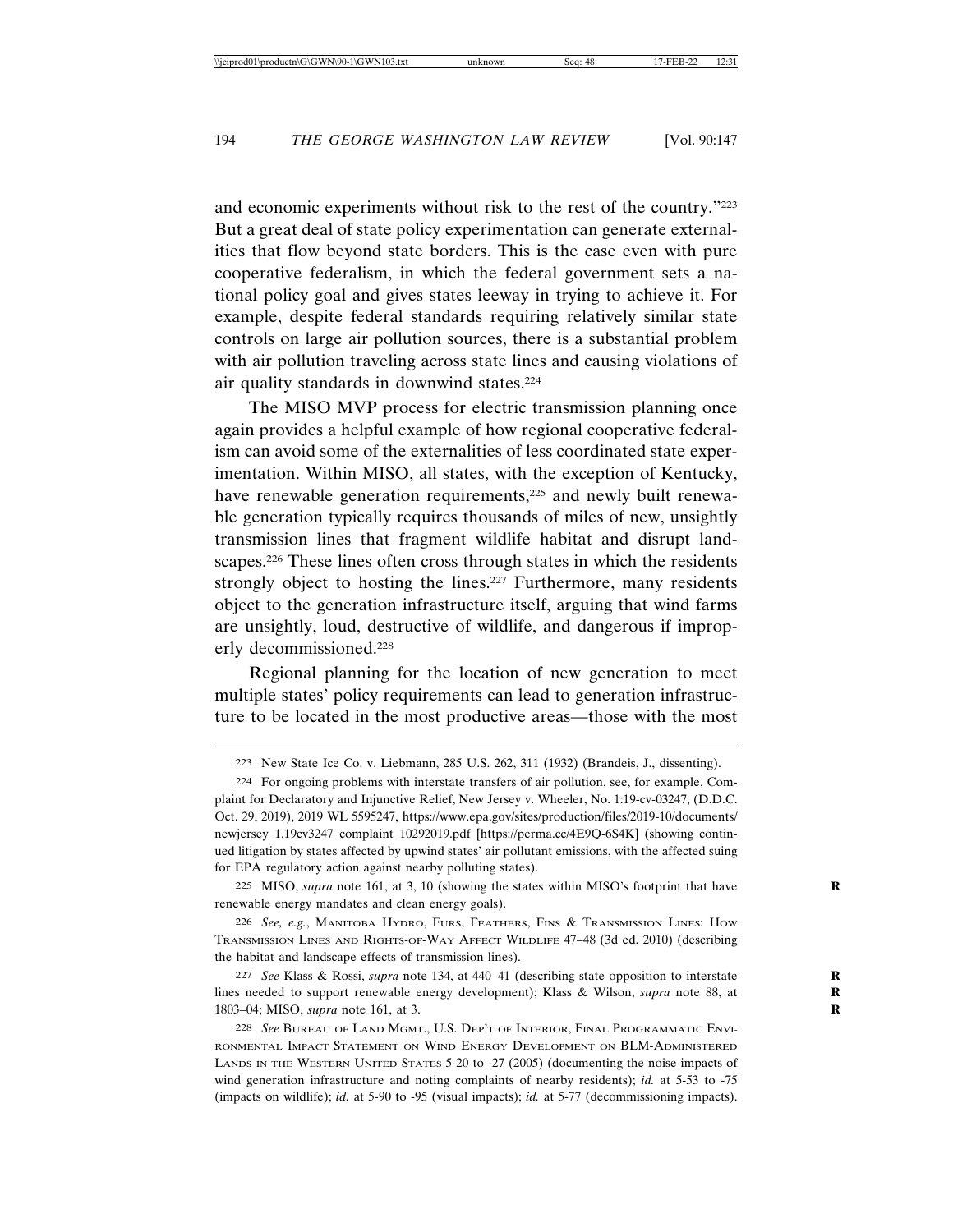sun and wind, for example—and can result in the construction of less generation infrastructure and fewer transmission lines, avoiding an overlapping, duplicative web of wires.

The MISO MVP process avoided the construction of unneeded wind farms and wires—which can create substantial cross-state externalities—by regionalizing the planning process and identifying transmission routes that individual states might not have considered.229 Planning by individual clusters of states could have resulted in duplicative, needlessly costly infrastructure, with the costs shouldered by the utilities using the wires in those states. Further, the process reduced "reserve margin" requirements, which are requirements for utilities to have adequate backup generation in the event of an emergency or a sudden spike in demand.230 When utilities have access to generation throughout a region—generation that is connected to these utilities by transmission lines—they can more easily share reserves and avoid having to build their own. MISO estimates that the lower reserve margin planning as a result of the MVP process produced \$1 to  $$5.1$  billion in savings.<sup>231</sup>

In sum, regional approaches, by coordinating the process of planning for innovative policy, avoid the many spillovers that can arise from state-by-state planning—overlapping, duplicative, or conflicting policies that spur the construction of too much generation and transmission.

### *C. Efficient Governance*

In addition to innovation and experimentation, one of the most commonly cited attributes of federalism is that devolving authority to governmental units situated below the federal level enhances the efficiency of governance.232 Efficiency, as used in this context, refers to the ability of a government to provide services at the level and price demanded by constituents, thus avoiding a situation of too much governance at too high a cost, or too few services and too low of an associated tax burden.233 Additionally, the cost of providing a given unit of

<sup>229</sup> *See, e.g.*, MISO, *supra* note 161, at 10 (noting avoidance of overbuilding of wires as a **R** result of regional planning).

<sup>230</sup> *Id.* at 57.

<sup>231</sup> *Id.*

<sup>232</sup> *See, e.g.*, Erin Ryan, *Federalism and the Tug of War Within: Seeking Checks and Balance in the Interjurisdictional Gray Area*, 66 MD. L. REV. 503, 614 (2007); Daniel J. Elazar, *Cooperative Federalism*, *in* COMPETITION AMONG STATES AND LOCAL GOVERNMENTS: EFFICIENCY AND EQUITY IN AMERICAN FEDERALISM 65 (Daphne A. Kenyon & John Kincaid eds., 1991).

<sup>233</sup> *See* Charles M. Tiebout, *A Pure Theory of Local Expenditures*, 64 J. POL. ECON. 416,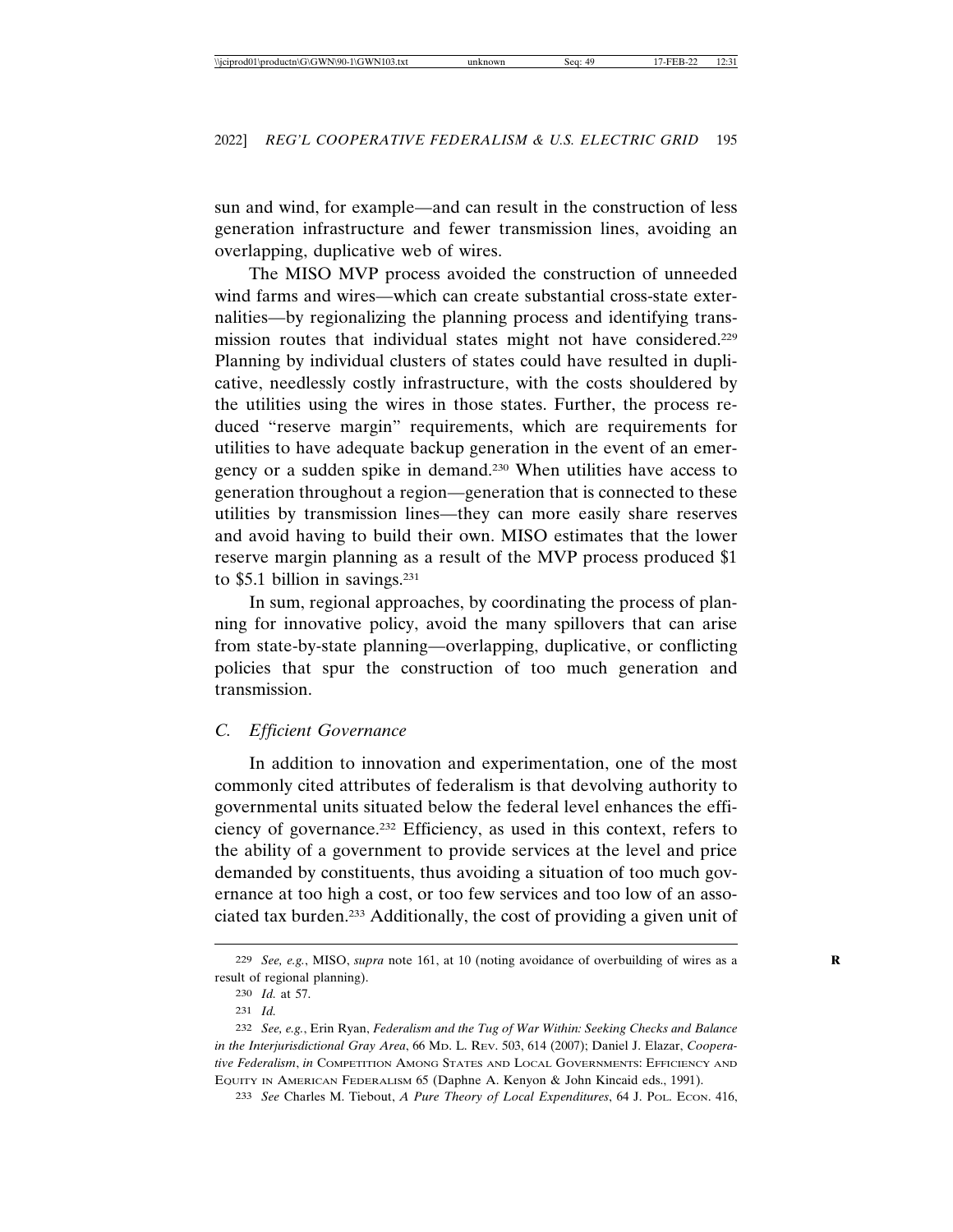governance—government "overhead," in other words—can be lower or higher depending on whether governments are more or less centralized.234 This latter form of efficiency is typically referred to as administrative efficiency.235

### *1. Diverse Governance Packages for Footvoters*

Federalism can create efficiencies by diversifying policies and thus providing a greater range of policy options for constituents to choose from. Economics and political science literatures have tended to focus on state and local governments providing this diversity, but as explored here, regional institutions can offer an even broader array of policy options that more effectively address distinctive local and regional needs.

As Charles Tiebout famously observed in the 1950s, it is difficult for governments to accurately assess individuals' preferences for goods and services and the taxes needed to pay for these goods and services.236 But when subfederal governments offer different levels of services and taxes, individuals reveal their preferences through "footvoting"—by moving to the jurisdiction that best matches their preferences.237

In many cases, full devolution of governance authority—say, to the local level—might be the most efficient approach in terms of providing an adequate diversity of governance packages and costs to match individual preferences. This may be the case for land use regulation, for example. People have strong and highly divergent preferences for the type of place they live at, in terms of how urban or rural it feels, what neighbors may or may not do with their property, and

234 Past efforts to encourage or discourage the regionalization of federal agencies have explored this form of efficiency. *See, e.g.*, Blank & Rozen-Zvi, *supra* note 13, at 1940 (noting assumptions under the Clinton Administration that regional federal administration was less efficient than a centralized approach due to potentially redundant actions by different regional offices of a federal agency).

235 *See, e.g.*, *id.* at 1983 (describing an agency head's rejection of regional implementation of a federal statute on the grounds of "administrative efficiency" (quoting Drummond Coal Co. v. Hodel, 610 F. Supp. 1489, 1493 (D.D.C. 1985), *aff'd*, 796 F.2d 503 (D.C. Cir 1986))).

236 *See* Tiebout, *supra* note 233, at 417 (noting the difficulty of forcing consumer-voters to **R** "reveal their true preferences for public goods").

237 *Id.* at 418.

<sup>417 (1956) (</sup>describing "the government's revenue-expenditure pattern for goods and services" and explaining that "[t]he consumer is, in a sense, surrounded by a government whose objective it is to ascertain his wants for public goods and tax him accordingly"); Gregory v. Ashcroft, 501 U.S. 452, 458 (1991) (praising federalism for "assur[ing] a decentralized government that will be more sensitive to the diverse needs of a heterogeneous society" and for "mak[ing] government more responsive by putting the States in competition for a mobile citizenry").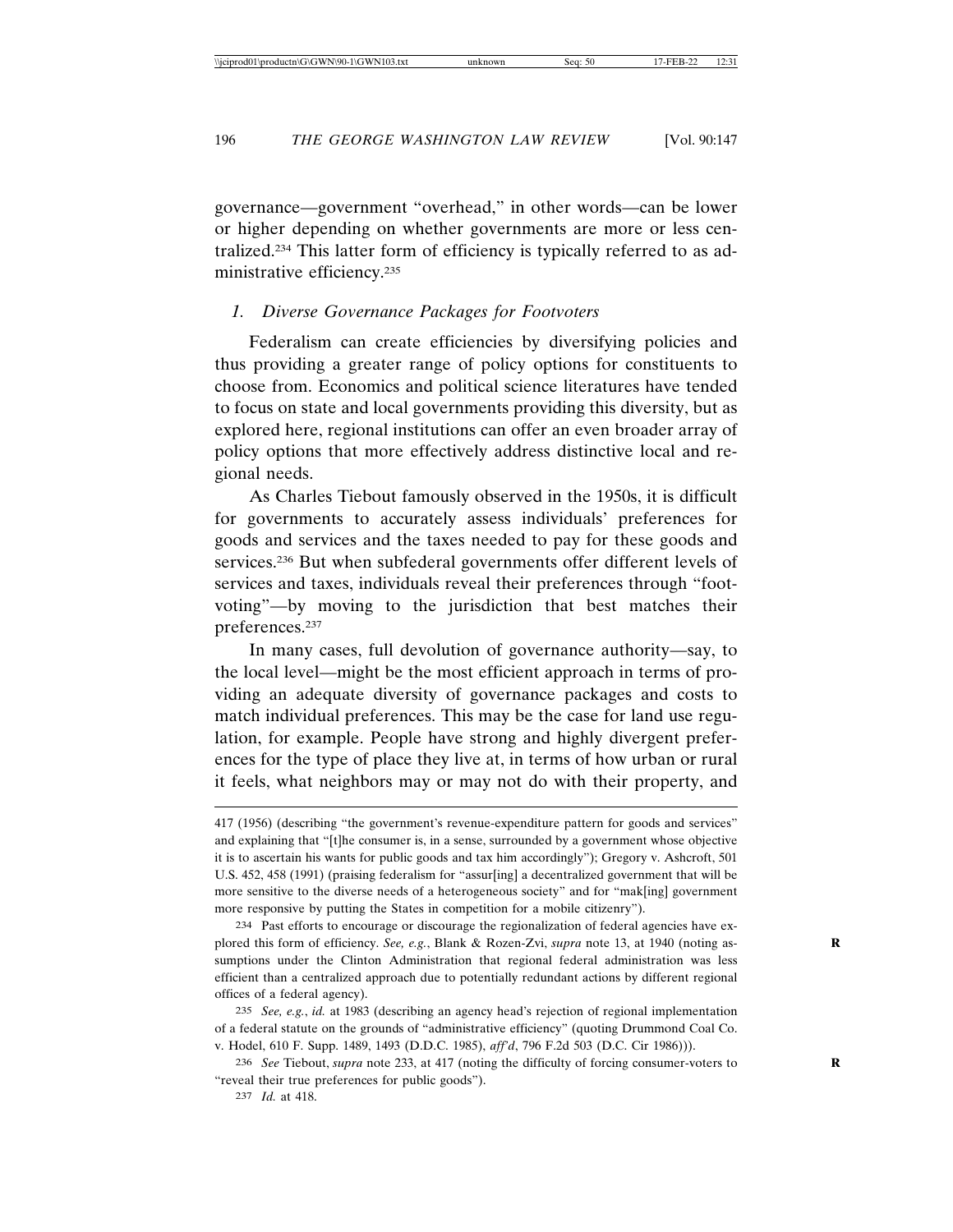the extent to which property values stay low or high.238 Footvoting principles also apply in the regional context, however, as explored here.

# *a. Regional Footvoting*

Tiebout developed the footvoting hypothesis in the local government context, but in many cases, regional differentiation of policy is the superior means of offering diverse governance packages while also ensuring that governance is effective. Indeed, regional grid governance has enhanced policy diversity in the electricity context—often beyond the diversity offered by the few states that have restructured their electricity markets. Regional planning for the construction and financing of new wires provides the backbone for more types of generation resources.239 RTOs also offer competitive markets—designed and governed somewhat differently within each RTO—that are unavailable in states with traditionally regulated markets.240 This leads to the interesting scenario of some electricity customers living in traditionally regulated states with respect to retail electricity, where generation, transmission, and distribution are still treated as natural monopolies,<sup>241</sup> and also within competitive wholesale markets for electricity.242

This diversity of policy approaches within RTOs allows footvoting by individual electricity consumers—in the unlikely event that they care enough to move solely on the basis electricity policy. But more importantly, generators, transmission line owners, other members of the electricity industry, and even states can engage to some degree in the footvoting game.

An interesting, somewhat unique aspect of footvoting in the RTO context, as highlighted by the example of electricity consumers in traditionally regulated states embedded within regional competitive wholesale markets, is that it offers opportunities for policy shopping

<sup>238</sup> *See, e.g.*, LEE ANNE FENNELL, THE UNBOUNDED HOME 3 (2009) (noting homebuyer concerns about "neighborhood ambience and community composition"—values that extend beyond the home itself).

<sup>239</sup> *See* Regional Transmission Organizations, 65 Fed. Reg. 810, 812–17 (Jan. 6, 2000) (describing the progress toward competition and diversity of generation enabled by RTOs and the need for further progress).

<sup>240</sup> *See Electric Power Markets*, *supra* note 82 (describing the variety of markets offered by **R** RTOs and traditional vertically integrated utilities in non-RTO areas).

<sup>241</sup> *See* Joshua C. Macey, *Zombie Energy Laws*, 73 VAND. L. REV. 1077, 1087 (2020).

<sup>242</sup> *See Electric Power Markets*, *supra* note 82 (describing the footprints of the RTOs and **R** ISOs and their coverage of traditionally regulated states).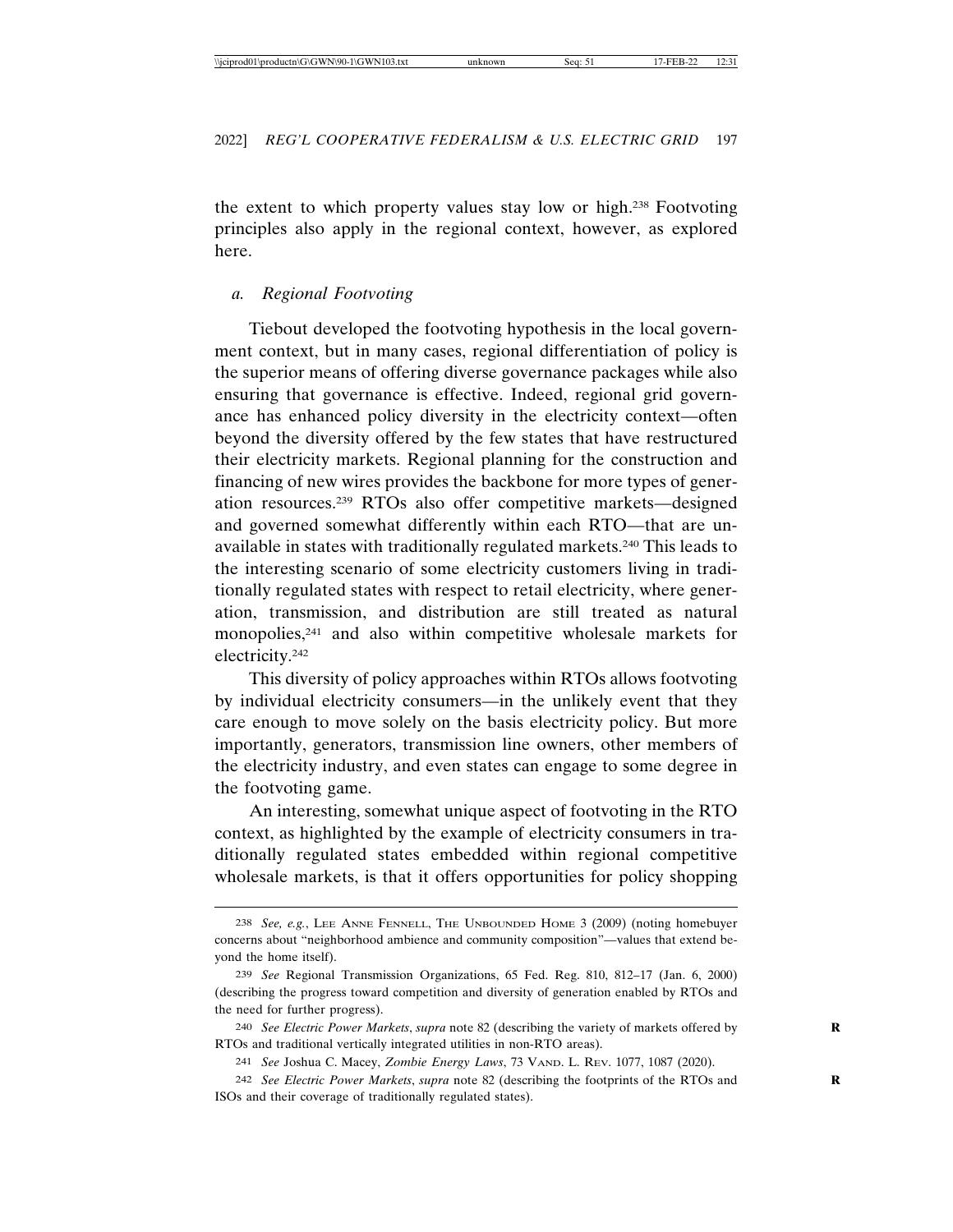without exit.<sup>243</sup> And this shopping is different from mere "voice"; it involves importing a desired policy regime to one's doorstep. This is quite important because one notable constraint within Tiebout's footvoting model was its assumption of perfect mobility,<sup>244</sup> which many Americans lack. It is difficult to move in order to seek out certain policies, particularly because policies are "lumpy," and one must accept the good with the bad when moving to a new jurisdiction.245 Furthermore, many individuals are constrained by ties to family or jobs, or simply lack the financial resources to move in search of a rosier package of goods and services.

In the RTO context, some utilities can avoid these footvoting constraints altogether because they can join RTOs without moving. Provided the utility is within the geographic territory of the RTO, when the utility voluntarily joins the RTO, the RTO can fold the utility into its markets and practices without the utility having to move an inch.246 RTOs can also expand their territories to cover new utilities that wish to join, as MISO has done several times, thus bringing the government to those who want it.247 The ability of utilities outside RTO regions to join RTOs led consumers in traditionally regulated states like South Carolina—which recently experienced billions of dollars in ratepayer losses for a failed nuclear power project—to de-

245 *See, e.g.*, Daniel E. Walters, *Lumpy Social Goods in Energy Decarbonization: Why We Need More Than Just Markets for the Clean Energy Transition*, U. COLO. L. REV. (forthcoming) (focusing on a the lumpiness of energy infrastructure, such as the simultaneous need for new renewable generation and transmission lines to support that generation, and the importance of coordinated policies in this area); FENNELL, *supra* note 238, at 12, 72 (describing the numerous, often conflicting preferences of homeowners within a neighborhood, which are lumped together due to the proximity of homes within a physical community).

246 *See, e.g.*, *Market Participation*, MISO, https://www.misoenergy.org/markets-and-operations/market-participation/#t=10&p=0&s=fileName&sd=asc [https://perma.cc/B6R6-XK5C] (showing how utilities in the MISO footprint can apply to participate in MISO's energy market).

247 *See, e.g.*, *Navigating MISO*, SUSTAINABLE FERC PROJECT, https://sustainableferc.org/ navigating-miso/ [https://perma.cc/TXR6-2JF8] ("MISO expanded significantly into the middle South in 2013, with the addition of the Entergy utilities and other electricity companies in parts of Arkansas, Mississippi, Louisiana, and Texas."); *see also* SUSTAINABLE FERC PROJECT, UN-DERSTANDING ENERGY: PJM EXPLAINED 2, https://www.nrdc.org/sites/default/files/mediauploads/pjm\_explainer\_-\_sustainableferc.pdf [https://perma.cc/5KH7-GEY7] ("One by one, utilities opted into PJM's territory to take advantage of competitive energy markets.").

<sup>243</sup> *See U.S. Electricity Grid & Markets*, U.S. ENV'T PROT. AGENCY, https://19january2021snapshot.epa.gov/greenpower/us-electricity-grid-markets\_.html [https://perma.cc/QLQ8- KRGE] (showing that RTOs such as MISO, which have competitive wholesale electricity markets, cover many states that do not have competitive retail electricity).

<sup>244</sup> *See* Tiebout, *supra* note 233, at 419 (noting the assumption that "[c]onsumer-voters are **R** fully mobile and will move to that community where their preference patterns . . . are best satisfied").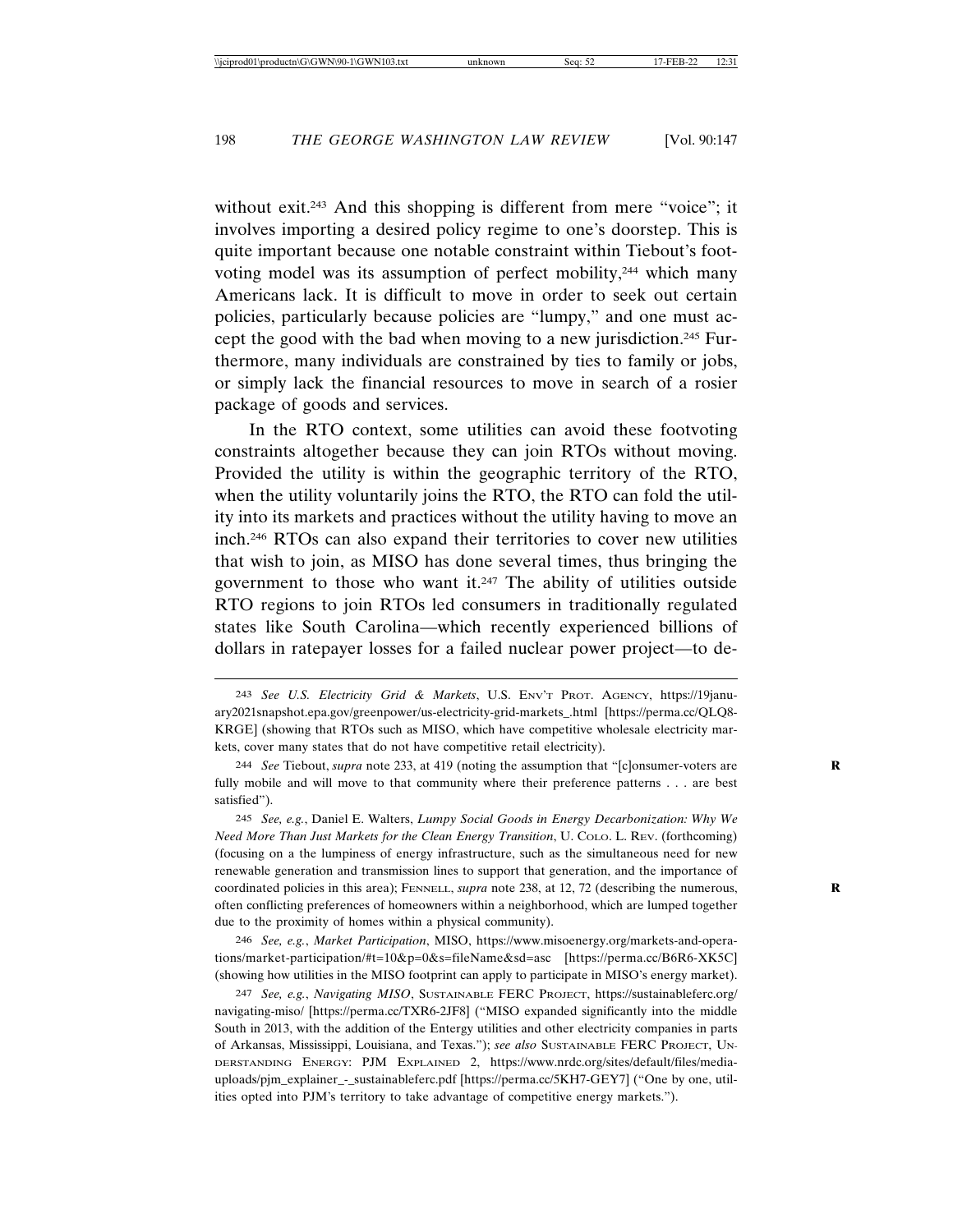mand admission to an RTO, despite the state not bordering any RTO region.248 Indeed, even utilities not directly contiguous to existing RTO regions can join certain RTO markets, such as the markets for certain energy services offered by SPP and California's RTO.249 And states can require their utilities to join an RTO—indeed, some have.250

There are some limits to RTO expansion. RTOs must have some physical regionalism, meaning they cannot have too many spot territories that are separated from the primary RTO area.251 But some RTOs increasingly look like a gerrymandered political map, thus demonstrating the RTOs' flexibility in terms of folding in new utilities that wish to benefit from competitive markets and access more wires.<sup>252</sup>

In the other direction, some states are so upset by RTO policies which they view as impeding essential progress toward renewables, particularly in the Mid-Atlantic and Northeast—that they have threatened to exit.253 Indeed, utilities have in some cases exited RTOs over objections to policies, such as some of MISO's ambitious trans-

249 *Western Energy Imbalance Service Market*, SW. POWER POOL, https://spp.org/weis [https://perma.cc/WYK6-3JJ2] ("SPP will administer the WEIS on a contract basis beginning February 2021. Utilities do not have to be a member of the SPP regional transmission organization (RTO) to participate."); *About*, W. ENERGY IMBALANCE MKT., https:// www.westerneim.com/Pages/About/default.aspx [https://perma.cc/8DNQ-HJ4L] (showing active participants and planned entrants not contiguous with the California ISO's ("CAISO") territory).

250 *See* Regional Transmission Organizations, 65 Fed. Reg. 810, 815 (Jan. 6, 2000) (describing several states' requirements for utilities to join FERC-approved ISOs and RTOs); Jason Plautz, *Nevada Passes Clean Energy Bill Requiring State to Join RTO, Accelerating \$2B Transmission Project*, UTIL. DIVE (June 2, 2021), https://www.utilitydive.com/news/nevada-passesclean-energy-bill-requiring-state-to-join-rto-accelerating/601106/ [https://perma.cc/KS6C-855Z] (describing a new Nevada requirement for utilities to join RTOs).

251 The specific FERC requirement for approving an RTO is that the RTO region be "of appropriate scope and configuration." Regional Transmission Organizations, 65 Fed. Reg. 810, 860 (Jan. 6, 2000). While FERC leaves the responsibility of proposing initial boundaries to the parties seeking to form or join an RTO, Order No. 2000 counsels that "an appropriate region is one of sufficient scope and configuration to permit the RTO to effectively perform its required functions and to support efficient and nondiscriminatory power markets." *Id.* at 860–61.

252 *See About*, MISO, https://www.misoenergy.org/about/ [https://perma.cc/F7A3-URAS] (showing the ISO's territory, which covers a broad swath of states and partial areas of states).

253 *See* Welton, *supra* note 20, at 258–59. **R**

<sup>248</sup> *See, e.g.*, Kristi E. Swartz, *Talk of Forming Grid Operator Erupts in Regulated Carolinas*, ENERGYWIRE (Apr. 24, 2019), https://www.eenews.net/stories/1060208513 [https://perma.cc/ A24H-WPRK] (describing discussions for the formation of a regional grid authority in the Carolinas); Mengqi Sun, *The \$4.7 Billion Nuclear Bill That No One Wants to Pay*, WALL ST. J. (Aug. 25, 2018), https://www.wsj.com/articles/the-4-7-billion-nuclear-bill-that-no-one-wants-to-pay-1535194801 [https://perma.cc/8KA2-HRFQ] (describing the economic damage from the failed plants).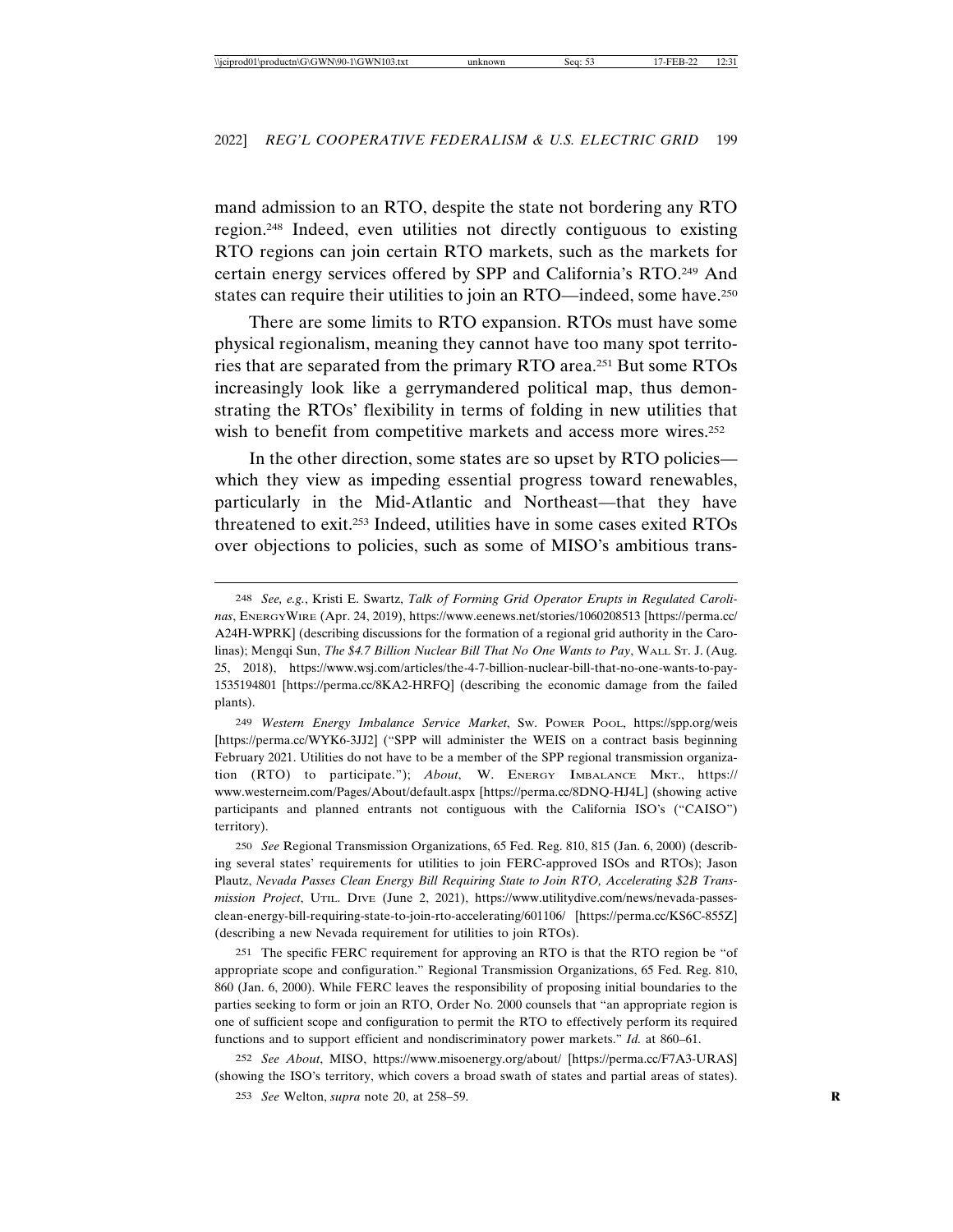mission plans and proposals to equally allocate costs among all utilities to pay for that transmission.254

In summary, RTOs offer somewhat unique opportunities for the real types of footvoting envisioned by Tiebout, at least for utilities, because there are real entry and exit options. RTOs even compete for utility "customers" through policy packages. For example, SPP and the California ISO ("CAISO") both offer submarkets—i.e., "energy imbalance markets"—for nonmember utilities that need extra electricity during periods of peak demand and would benefit from a competitive market for such energy.255 But the policy diversity spurred by footvoter shopping in the RTO context is not an inherent feature of all forms of regional cooperative federalism. It is the design of RTOs, in particular, that allows it. The regional jurisdiction of the organization must be somewhat malleable, as it is with RTOs, for this type of meaningful footvoting to occur, and for maximum policy diversity to arise and hence afford efficiency for constituents.

#### *b. Federal Control and Varied Regional Governance Models*

Adding layers of governance to a particular policy area can further improve the diversity of policies—and hence opportunities for footvoting. In the context of regional cooperative federalism, regional entities govern a policy area under the direction of the federal government. Adding federal control to regional governance does not necessarily enhance the diversity of regional approaches, but it can. This is perhaps the case in the RTO context, where FERC both explicitly requires and encourages innovation and allows entities to select from a menu of innovative approaches to planning and fees for electricity transmission.256 Furthermore, when constituents of regional organizations are dissatisfied with the policy options available to them, they can—and often do in the RTO context—complain to the federal agency. In the context of RTOs, members regularly sue FERC for approving or disapproving a particular RTO tariff ("policy") element, and it is not uncommon for them to prevail.257 The threat of federal intervention enhances constituents' voice, potentially producing a more meaningful diversity of policy approaches.

<sup>254</sup> *See* Klass et al., *supra* note 214, at 41. **R**

<sup>255</sup> *See supra* note 249 and accompanying text. **R**

<sup>256</sup> *See supra* note 146 and accompanying text. **R**

<sup>257</sup> *See, e.g.*, *infra* note 329 and accompanying text (describing states' successful lawsuits **R** against FERC for approving PJM's equal allocation of costs for new transmission line to all utilities).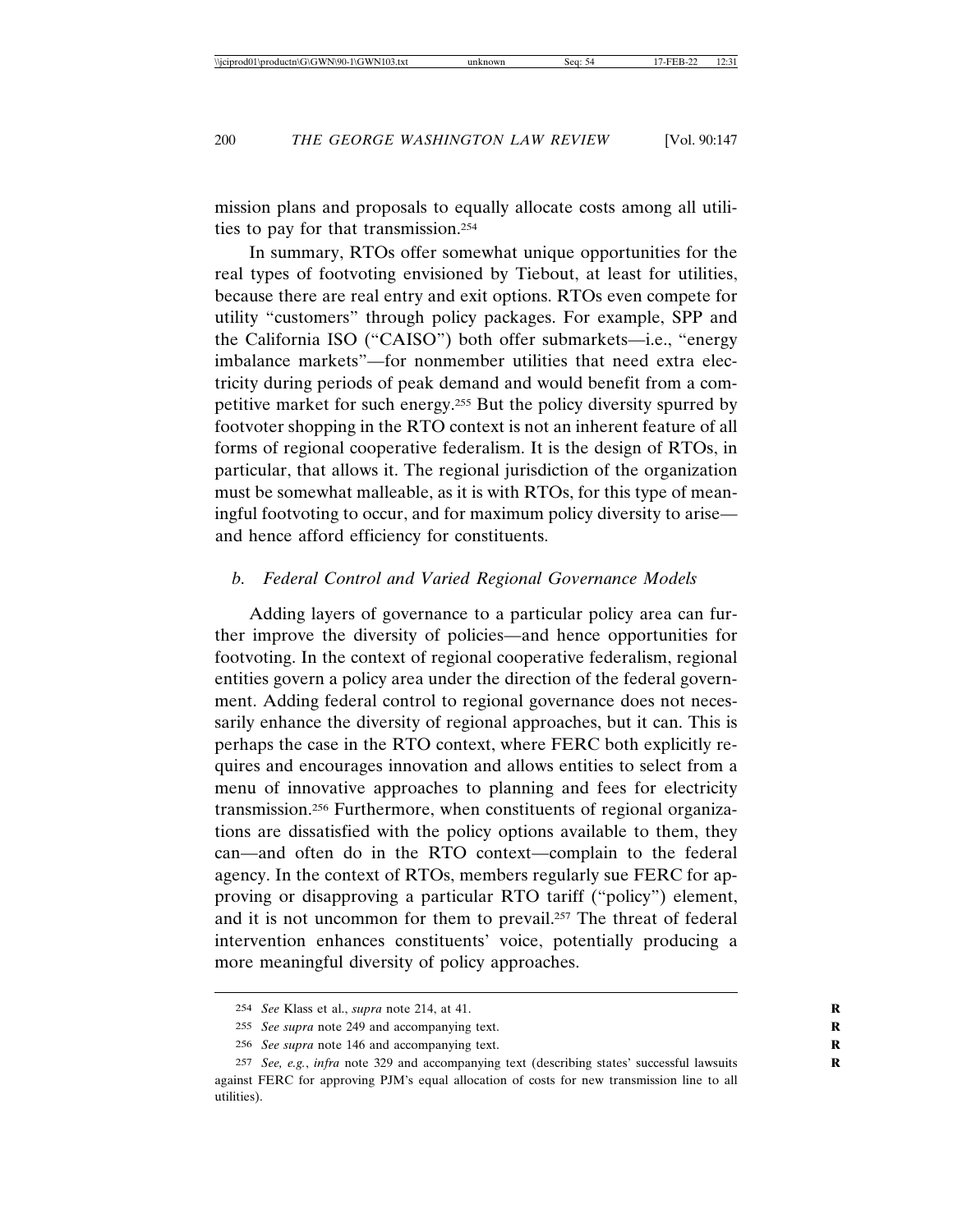Yet another element that enhances the diversity of policies—and thus the likelihood that policies will better match constituents' preferences—is that the federal entity overseeing regional cooperative governance can require or encourage different policy approaches in different regions. In the case of RTOs, FERC produced a diversity of policies inadvertently—and even unwillingly. FERC likely would have preferred to mandate RTOs throughout the United States, but, recognizing political resistance to this approach among some states, the agency instead opted to spur regional diversity in grid governance by strongly encouraging the formation of RTOs, rather than requiring their formation.258 Some parts of the country still follow very traditional, state-centric governance of utilities and the transmission lines that they build, eschewing regional markets.259 Other parts of the United States are within the territories of innovative RTOs that have pushed for aggressive new regional grid policies to support renewable energy.260 Still others fall within regions that have taken a middle ground, relying upon integrated grid governing entities to regionalize some grid functions, but avoiding the formalization of regional governance through an RTO.261

The Western Interconnection provides a useful example of this middle ground approach. The Western Interconnection covers an expansive territory encompassing the West Coast and much of the Rocky Mountain region and Southwest, including territory in Canada and parts of Mexico.262 In the Western Interconnection, utilities coor-

259 KATHRYNE CLEARY & KAREN PALMER, US ELECTRICITY MARKETS 101, at 1–3 (2020), https://media.rff.org/documents/US\_Electricity\_Markets\_101.pdf [https://perma.cc/C7SQ-5L8V] (describing traditional regulated markets and showing the areas outside of RTOs). *But see id.* at 4 (noting that even some states with traditional regulated markets are members of an RTO, thus combining state-centric decisions about the construction of new generation infrastructure with regional, competitive markets for trading the electricity generated by that infrastructure).

260 *See, e.g.*, *supra* notes 160–68, 174–77, and accompanying text (describing successful ef- **R** forts by MISO and SPP to site and implement new networks of transmission lines, which accommodated the integration of new renewable electricity production resulting from state renewable energy policies).

261 *See infra* notes 262–64 and accompanying text. **R**

262 *See The Western Interconnection*, W. ELEC. COORDINATING COUNCIL, https://

<sup>258</sup> *See* Promoting Wholesale Competition Through Open Access Non-Discriminatory Transmission Services by Public Utilities; Recovery of Stranded Costs by Public Utilities and Transmitting Utilities, 61 Fed. Reg. 21,540, 21,549–50 (May 10, 1996) (noting FERC's policy of "encouraging the development" of Regional Transmission Groups, a predecessor of RTOs, to facilitate heightened access and competition in transmission markets); Regional Transmission Organizations, 65 Fed. Reg. 810, 831–34 (Jan. 6, 2000) (noting FERC's policy of "strongly encourag[ing] transmission owners to participate voluntarily in RTOs," but noting the considerations, including state resistance, that led FERC to conclude that "a voluntary approach to participation in RTOs" was appropriate).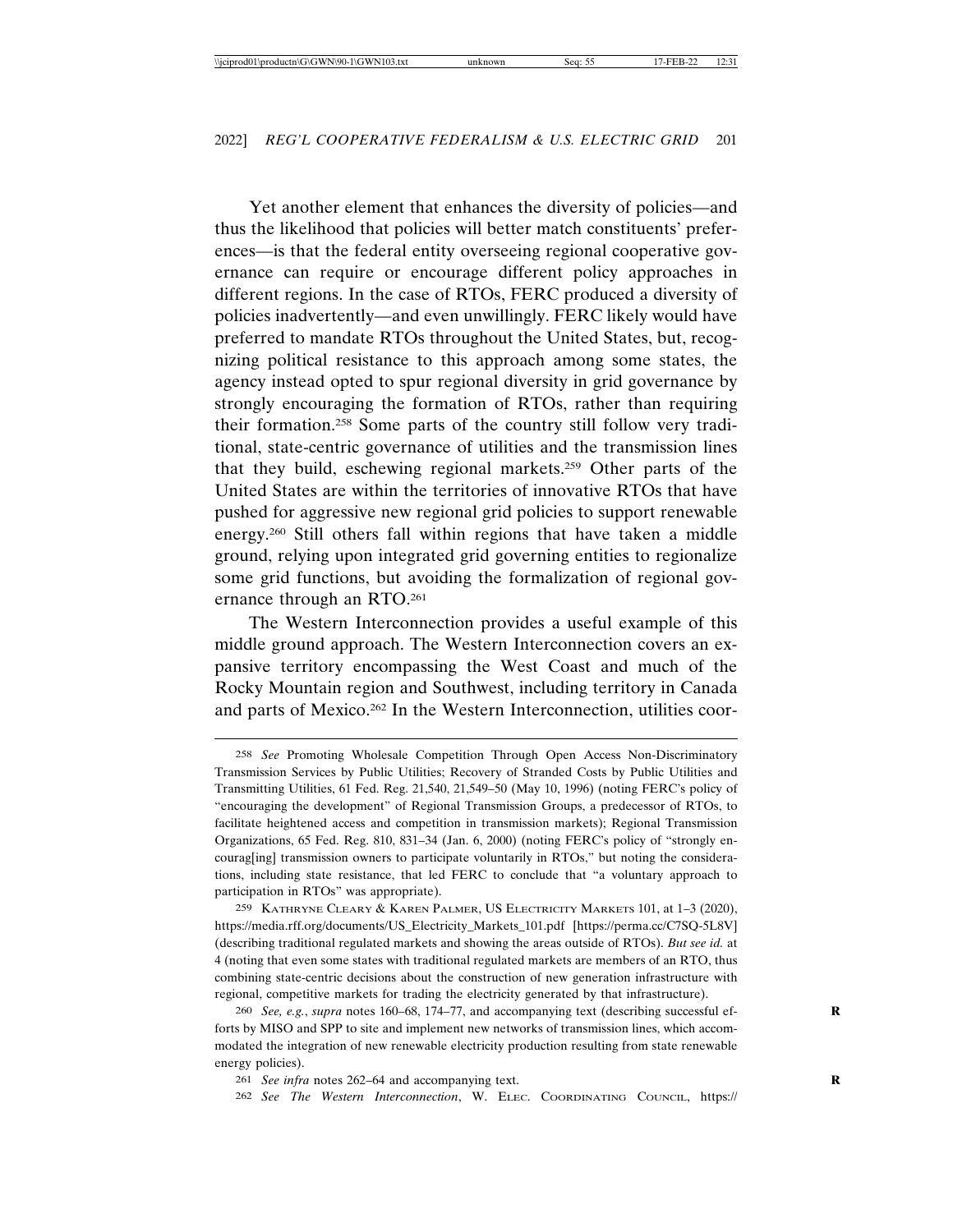dinate a number of functions to make it easier for generators to send electricity long distances over numerous utilities' wires, and to reduce the need for individual utilities to maintain separate backup generation reserves in emergencies.263 But utilities have so far opted out of the formation of an RTO—albeit with an expectation that they will eventually move to this more formal regional approach, or at least something closer to it.<sup>264</sup>

The ability of utilities to both shop among RTOs and choose whether or not to join an RTO, form a more loosely coordinated entity, or "go it alone" produces an added layer of policy diversity that could better address constituents' preferences. This is particularly true as RTOs work to convince utilities in places like the Western Interconnection that (1) it is worth joining an RTO, and (2) it is worth joining a *particular* RTO, such as CAISO or SPP. In this sense, regional cooperative federalism produces more of a diversity of policy approach than pure federalism or cooperative federalism, in which governed entities cannot opt out of state governance altogether, for example. In the context of RTOs, governed entities can choose to re-

263 *See* Craig L. Williams, Presentation on the Overview of WECC System Operations 1, 220 (Apr. 22–23, 2015), https://www.wecc.org/Administrative/WECC-System-Overview-2-slidesper-page.pdf [https://perma.cc/6JQM-SB64] (noting reserve sharing groups through the Western Electricity Coordinating Council); VARIABLE GENERATION SUBCOMM. MKTG. WORKGROUP, W. ELEC. COORDINATING COUNCIL, ELECTRICITY MARKETS AND VARIABLE GENERATION INTE-GRATION 1, 12–13 (2011), https://www.wecc.org/Reliability/WECC%20Whitepaper%20- %20Electricity%20Markets%20and%20Variable%20Generation%20Integration.pdf [https:// perma.cc/J4BJ-NE2F] (noting a "two-year pilot program that eliminates transmission rate pancaking" for some transactions, thus easing the transmission of electricity over wires owned by different utilities that would typically charge different rates for the use of the wires).

264 *See, e.g.*, NEXT 10, A REGIONAL POWER MARKET FOR THE WEST: RISKS AND BENEFITS 1, 6 (2018) (noting the benefits of enhanced competition and reduced utility bills if the western states were to form an RTO and estimating billions in savings to California utility customers if California were to join it); Allen Best, *Why Unification of the Western Electric Grid is Probably Inevitable*, ENERGY NEWS NETWORK (July 24, 2018), https://energynews.us/2018/07/24/west/whyunification-of-the-western-electric-grid-is-probably-inevitable/ [https://perma.cc/BE5Z-XCTG] (observing that "many regard a unification of the Western grid as inevitable," but noting the difficulties expected if the region were to attempt to create a full scale RTO). *But see* Michael Brooks, *Western RTO or Bust? Not So, Says Industry*, RTO INSIDER (Aug. 13, 2018), https:// rtoinsider.com/mountain-west-western-power-issues-roundtable-western-rto-98017/ [https:// perma.cc/SV3R-MTWZ]. Several western utilities have chosen to join limited parts of RTOs. This might be the model of the future, as these utilities are wary of giving up certain aspects of their relative independence. *See* Robert Walton, *Xcel, 3 Other Colorado Utilities Choose California's Imbalance Market Over Southwest Power Pool*, UTIL. DIVE (Dec. 18, 2019) (noting how four Colorado utility companies chose to join the Western Energy Imbalance Market, a submarket operated by CAISO).

www.wecc.org/epubs/StateOfTheInterconnection/Pages/The-Western-Interconnection.aspx [https://perma.cc/H2ME-Q82B].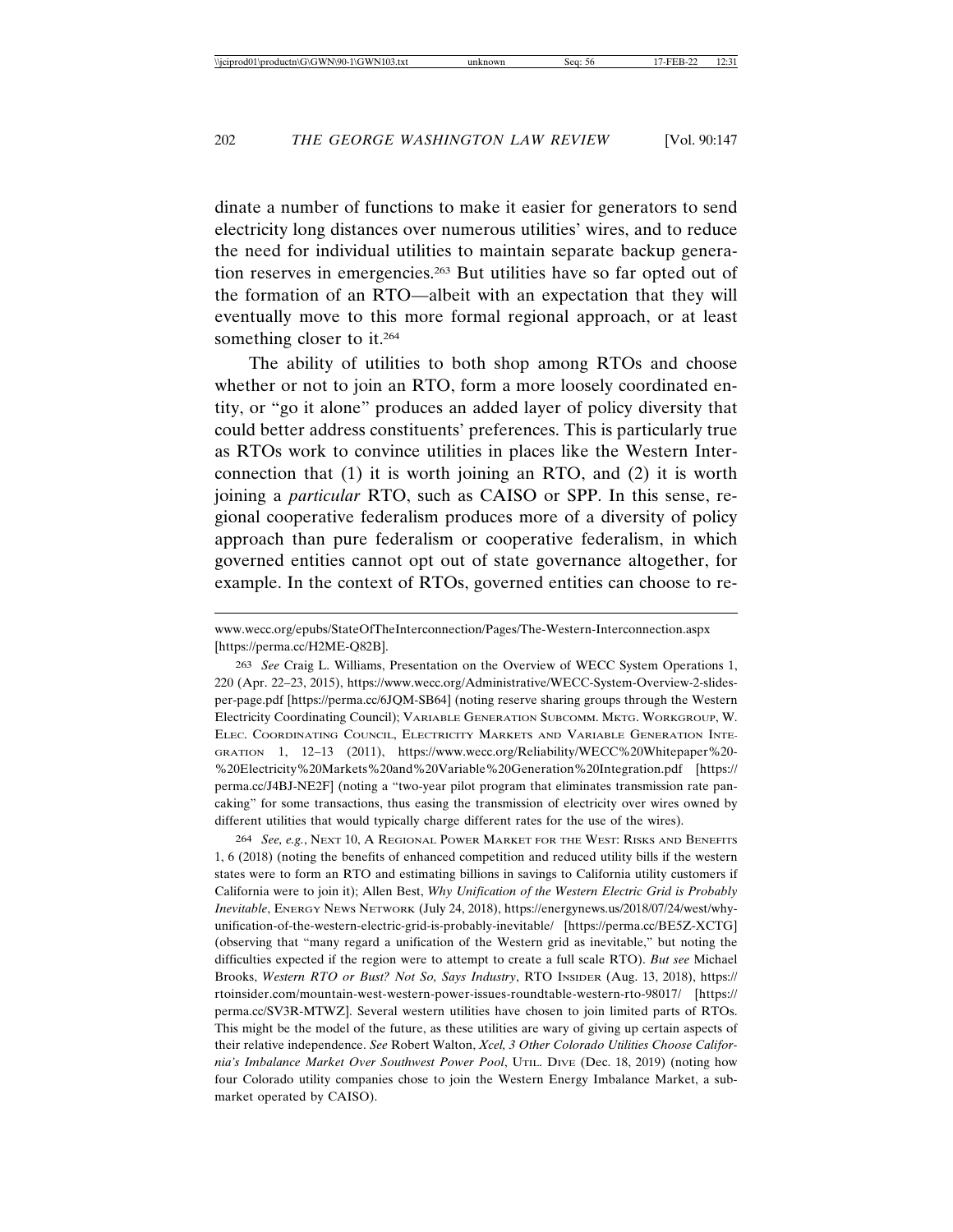ject regional governance altogether, or opt for a looser regional governance form than RTOs.

### *2. Reducing the Overhead of Governance*

Another form of government efficiency, beyond policies that provide constituents with the level of services that they demand at a cost that they prefer, involves the actual cost of governing. Each "unit" of governance provided—say, a government's review and approval of a proposal to interconnect with transmission lines—can be cheaper or more expensive depending on how efficiently the government operates. Centralization of governance within a regional entity overseen by the federal government can enhance this type of efficiency, albeit with limitations.

Relying on numerous individual governments to perform one function often involves needless duplication of effort, such as technical training of staff in multiple offices.265 The failure to centralize governance also requires hiring more staff and renting or owning more offices and equipment than would be required in a more coordinated regime.266 In view of these concerns, relying on regional cooperative federalism to implement policy, as opposed to the states, enhances efficiency. Past critiques of regionalism in the context of federal agencies with regional offices have focused on redundancy and inefficiency,267 yet the option of relying on states to implement federal policy is even worse in this sense, as there are more states than regional federal offices.

Here, regional cooperative federalism can offer an important compromise between excessive integration or diffusion of governance responsibilities. In the electric grid context, regional entities acting under federal supervision have relatively centralized physical offices; one or two sets of complex computer technology required to schedule the flow of electricity through the grid; one well-developed and frequently updated model for predicting the benefits and costs of various grid configurations; and a well trained staff housed in one or just a few locations, which builds up critical knowledge over time and passes this

<sup>265</sup> *Cf.* Jason Marisam, *The Interagency Marketplace*, 96 MINN. L. REV. 886, 887–88 (2012) (noting the Economy Act, 31 U.S.C. § 1535, allows federal agencies to "tap into each other's expertise and infrastructure without having to waste money building up their own duplicative expertise and infrastructure").

<sup>266</sup> *See, e.g.*, Blank & Rosen-Zvi, *supra* note 13, at 1963 (noting the potential for "duplicate **R** costly overhead such as office space, machines, and purely administrative positions").

<sup>267</sup> *See id.* at 1962.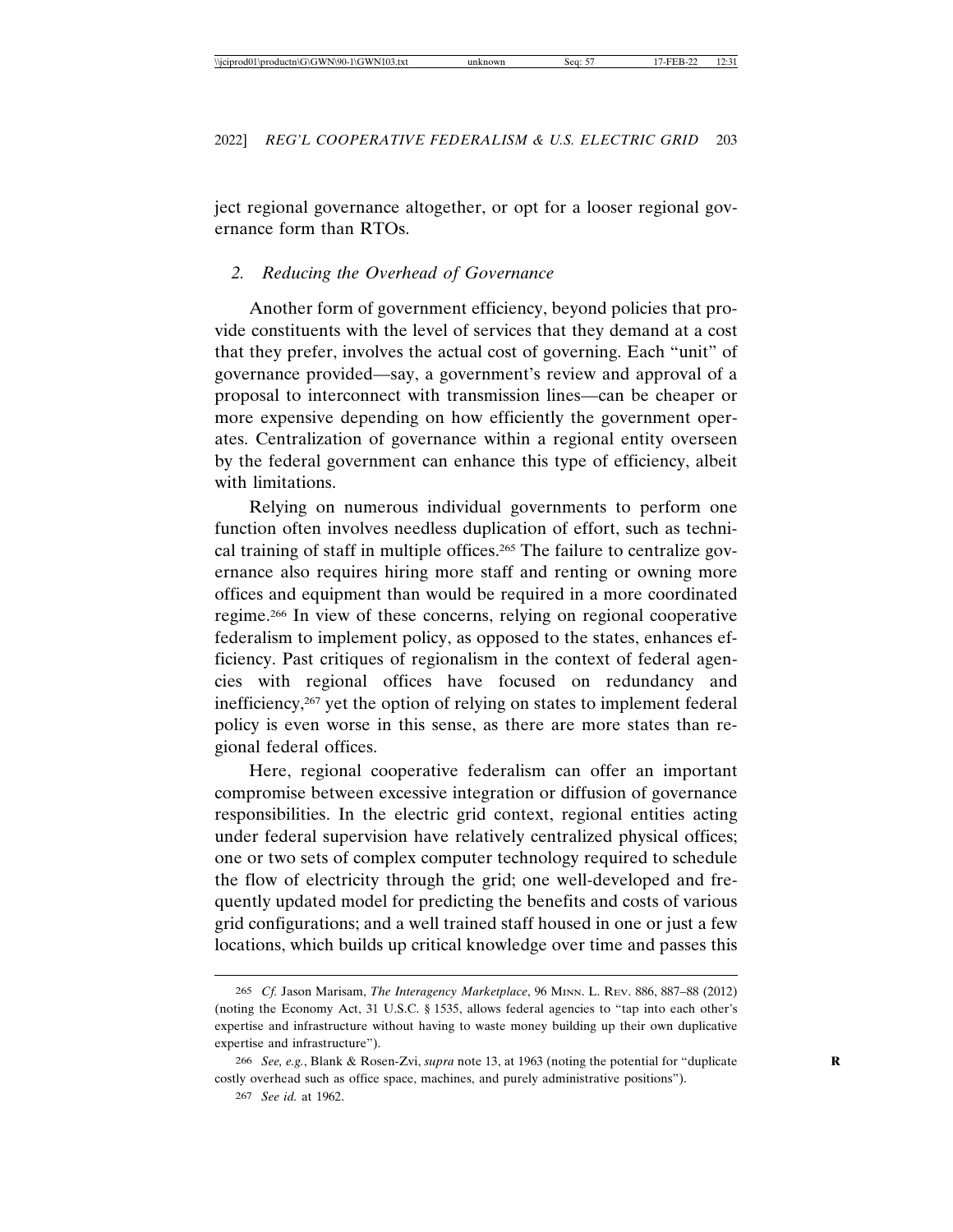knowledge directly to new staff hired into the same office.268 In this sense, RTOs reduce the overhead costs of governance as compared to individual utilities and states planning for and overseeing the electric grid.

Despite these benefits, excessive integration through regionalism can create a governance unit too distant from those who are governed. The cost of identifying and addressing diverse needs throughout the governed area can become high and can offset the efficiencies of avoided duplicative training and hiring. Furthermore, a regional entity can become so large that it is simply overloaded—struggling to address a range of diverse issues that arise within a massive territory.269 Indeed, this appears to be a challenge for some RTOs, such as PJM and MISO, that span very distinct regions of the country.270

Regional governments sometimes do become too large and unwieldy to offer the benefits of administrative or service-based efficiency; after all, the larger the RTO, the less likely it is that the policies that it sets within a FERC-approved tariff (policy) will respond to the cost and service-based demands of its diverse constituents. But these efficiency losses might be partially offset by innovation gains: the sprawling RTOs that must meld highly divergent preferences of state and utility stakeholders might ultimately produce the most innovative—and potentially feasible—policies.

### *D. Accountability*

Beyond efficiency and innovation, another factor often cited in favor of federalism is government accountability to constituents—the extent to which a government includes stakeholders within governance processes and listens and responds to constituent input.271 The

<sup>268</sup> *See, e.g.*, *Locations*, MISO, https://www.misoenergy.org/about/contact-us/locations/ [https://perma.cc/X32D-38K9] (describing MISO's—the largest RTO—three office locations for an RTO that covers parts of fifteen states); *MISO Model Manager*, MISO, https:// www.misoenergy.org/markets-and-operations/MSE/miso-model-manager/

<sup>#</sup>t=10&p=0&s=Updated&sd=desc [https://perma.cc/5HB3-DPGG] (describing updates to MISO's computer modeling system).

<sup>269</sup> *See, e.g.*, SIMEONE, *supra* note 20, at 2 ("Policy setting over a large geographic region **R** presents challenges to regional markets, as states may have inconsistent or conflicting electricity sector priorities.").

<sup>270</sup> *See, e.g.*, Ill. Com. Comm'n v. FERC, 576 F.3d 470, 474–75 (7th Cir. 2009) (describing the opposition of utilities located in Midwestern states to paying a uniform, pro rata share for new transmission facilities rather than an individualized share based on benefits received from those facilities because the bulk of the new infrastructure was to be built in the eastern portion of the RTO).

<sup>271</sup> *See supra* note 29 for accountability definitions. **R**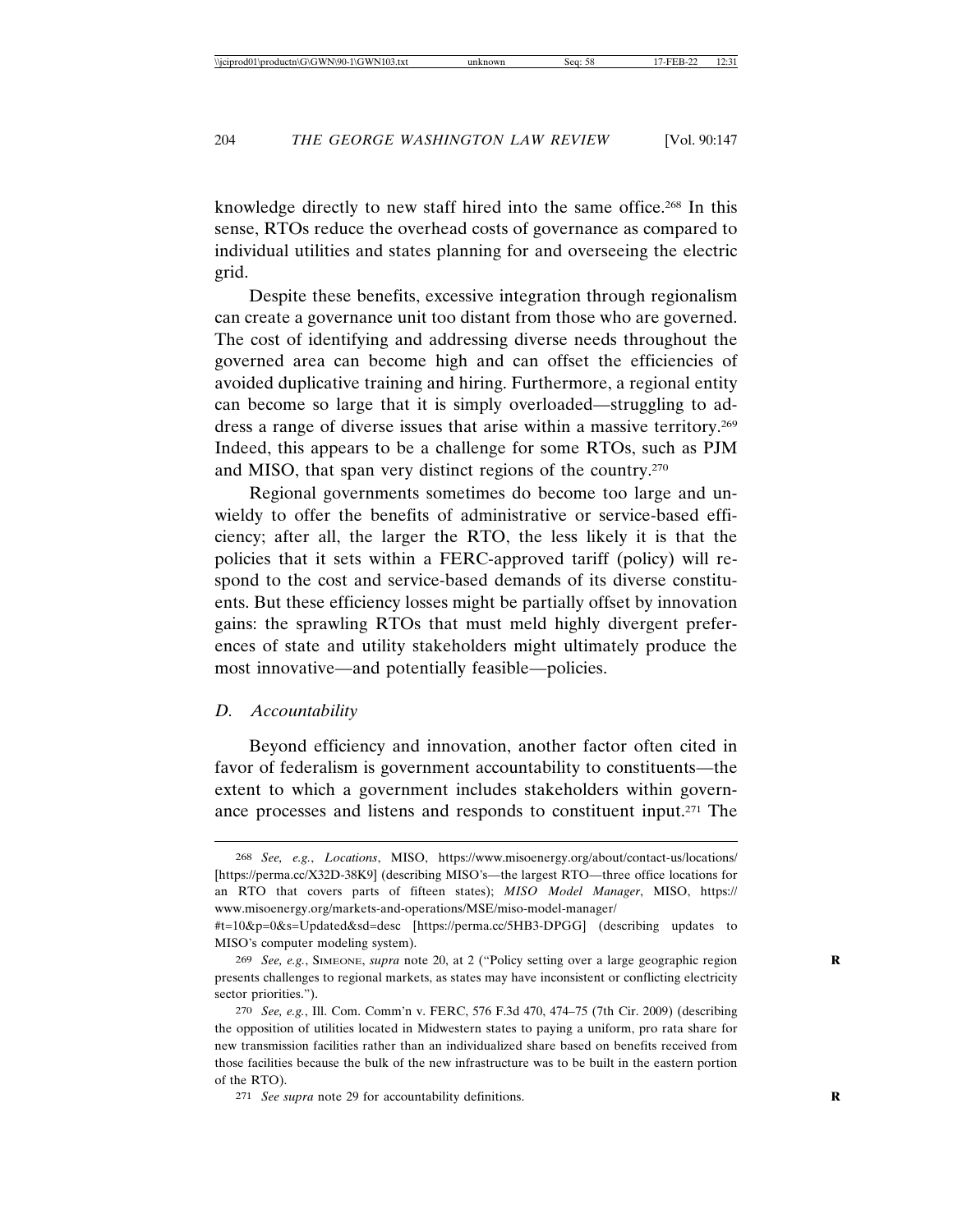assumption is that smaller governments perform better beneath this metric because representatives are more accessible and more closely attuned to their constituents' preferences. Furthermore, when decisionmakers elected by the people directly make decisions, they cannot pass the blame for unpopular decisions to others.272 Regionalizing governance, and adding a federal layer on top of this regionalism, could exacerbate these concerns. But despite these accountability problems, agglomeration of grid governance through RTOs also enhances accountability in some cases, as explored here.

#### *1. Inclusiveness*

The extent to which the entities affected by governance decisions are included within the decision-making process is an important component of a government's accountability to its members. RTOs are more inclusive of stakeholders than are alternative grid-based decision-making processes—although this by no means suggests that they are adequately inclusive. In areas without regional grid governance, the utility that owns and operates transmission lines applies to FERC for a tariff in which all of the utility's rates and terms of service are set out.273 Concerned constituents may only participate in this proceeding by formally intervening in the FERC proceeding—a somewhat technical endeavor.274 And intervenors typically must travel to Washington, D.C. if they wish to participate in a proceeding in person because FERC's few regional offices address only hydropower projects.<sup>275</sup>

275 *See Contact Us*, FERC (Apr. 26, 2021), https://www.ferc.gov/contact-us [https:// perma.cc/HM7W-PTXA] (discussing how regional offices focus on hydropower projects). For broader FERC policies that apply to all transmission operators, including those within RTOs, stakeholders may comment on the proposed policies through typical notice-and-comment proce-

<sup>272</sup> With respect to federalism principles, the blame shifting concern tends to arise in the anticommandeering context. See supra note 30. For critiques of the blame shifting account, see, for example, Levinson, *supra* note 30, at 360 (noting commentator's conclusion that the argument is "theoretically simplistic and empirically dubious").

<sup>273</sup> *Cf.* Regional Transmission Organizations, 65 Fed. Reg. 12,088, 12,096–97 (Mar. 8, 2000) (explaining that within RTOs, the RTO files a tariff representing all transmission owners within its territories, but that transmission owners retain limited filing rights to ensure that the particular rates that they receive under the RTO tariff are fair).

<sup>274</sup> *See FERC Responds to Certified Questions on Standing: Retail Ratepayers Have the Right to File Complaints with FERC Against Wholesale Sellers*, FERC PRAC. & PROC. MANUAL NEWSL., Jan. 2016, at 2 (noting that, in order to participate in a FERC proceeding, "retail ratepayers may file complaints and protest transmission rates . . . before the Commission" (quoting FERC)); *FERC Online*, FERC (Nov. 8, 2021), https://www.ferc.gov/ferc-online/overview [https:// perma.cc/L2RS-B5TY] (noting that providing comments on FERC proceedings via "eComment" is limited to only certain proceedings and that an "eRegistration account" is required for certain types of FERC filings, including motions to intervene); 18 C.F.R. § 385.214 (describing intervention procedures).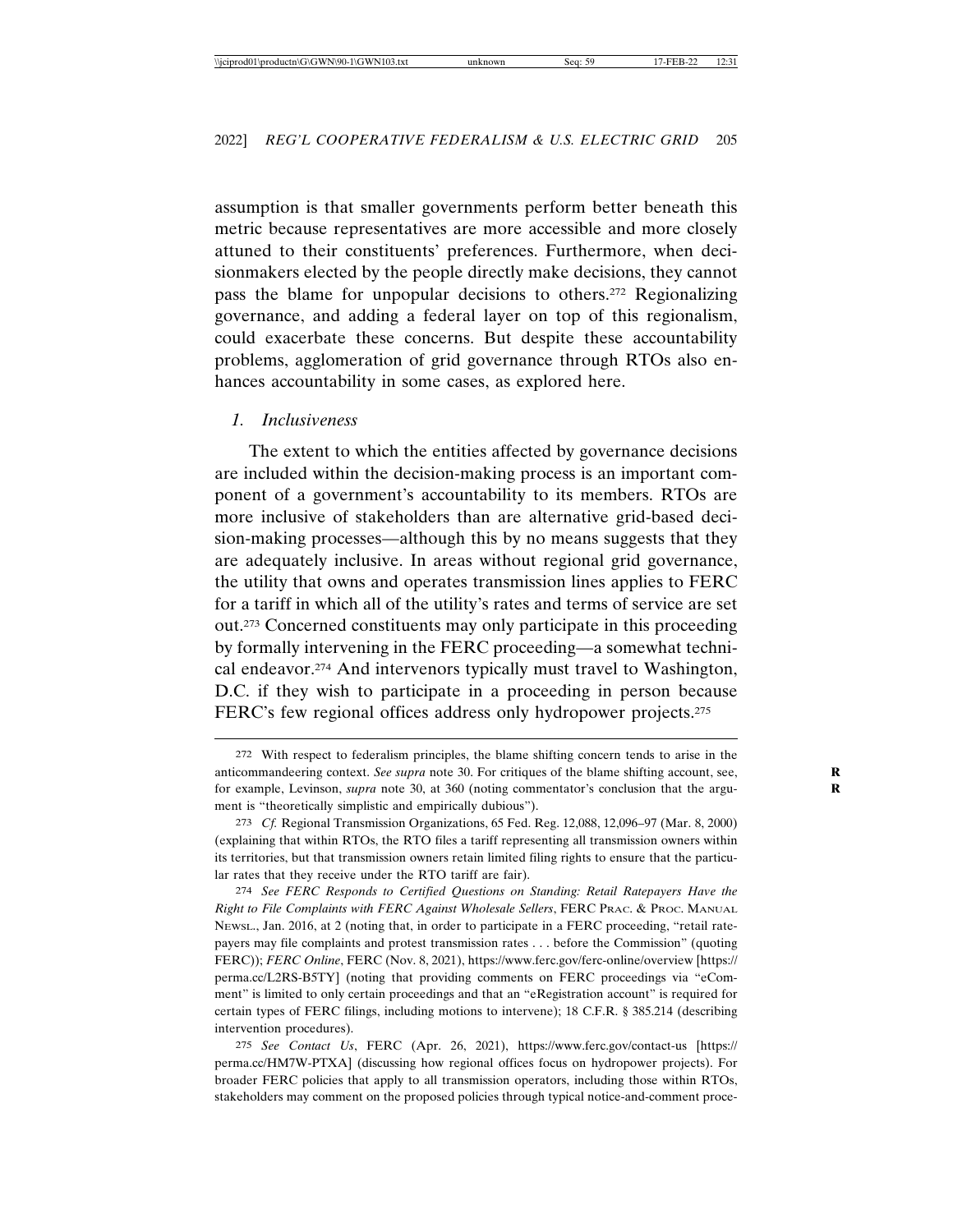In contrast with the relatively centralized and formal FERC process, stakeholders are included in RTO decision making by design. RTOs contain several built-in features for participation by entities impacted by grid policy. First, RTOs have members, which typically can include anyone who is an electricity customer within the RTO region or a transmission line owner, provided such parties pay the initial and then annual fees to become and maintain membership.276 Members influence RTOs by voting on the composition of the board of directors in addition to voting on substantive policies ultimately decided by the board of directors.277 For those who do not meet the membership criteria or who cannot afford the sometimes steep cost of membership, there are also participatory options as "stakeholders."278

RTOs require the formation of stakeholder committees, which include specific "sectors" with different stakeholder groups.279 The extent of stakeholder inclusion varies among RTOs because RTOs follow one of two primary decision-making structures, in which stakeholders directly vote on policies or merely advise the board of directors on policies.280 In the direct vote models, stakeholders must approve and recommend a particular grid policy before the board of directors may vote on it and send it to FERC for approval.281 Under

276 *See Guide to MISO Region Engagement*, MISO, https://cdn.misoenergy.org// Guide%20to%20MISO%20Region%20Engagement476181.pdf [https://perma.cc/8T38-SLQC] (showing membership criteria).

277 *Id.* (showing members as voting on the composition of the MISO Board of Directors as well as advisory committee matters and other stakeholder committee matters).

278 *Id.*

279 *See, e.g.*, Kyungjin Yoo & Seth Blumsack, *Can Capacity Markets Be Designed by Democracy?*, 53 J. REGUL. ECON. 127, 130 (2018) (describing sectors and their membership).

280 *See id.* at 128 (explaining that some RTOs "develop policies and rule changes through a process intended to be highly democratic" while others "seek stakeholder input, but final decisions on filings to FERC are made by the RTO staff and Boards"); MARK JAMES, KEVIN B. JONES, ASHLEIGH H. KRICK & RIKAELA R. GREANE, R STREET, HOW THE RTO STAKEHOLDER PROCESS AFFECTS MARKET EFFICIENCY 4 (2017), https://www.rstreet.org/wp-content/uploads/ 2017/10/112.pdf [https://perma.cc/8PMB-T9SL] (also including a third governance model of "governor-appointed boards"); PARENT ET AL., *supra* note 20, at 2-2 to 2-7 (explaining that "CAISO employs a public, advisory-only stakeholder process that provides input to CAISO and the CAISO Board" and describing similar advisory processes for RTOs such as ISO-NE).

281 Christina E. Simeone, *Reforming FERC's RTO/ISO Stakeholder Governance Principles*, 34 ELEC. J. 1, 3 (2021) ("Proposed solutions must be majority vote-approved up through the chain (if applicable) of lower-level committees then forwarded to the higher-

dures. *See FERC Responds to Certified Questions on Standing: Retail Ratepayers Have the Right to File Complaints with FERC Against Wholesale Sellers*, *supra* note 274. However, FERC is in **R** the process of establishing an Office of Public Participation, which may improve some access by stakeholders to FERC proceedings. *See* FERC, THE OFFICE OF PUBLIC PARTICIPATION (2021), https://www.ferc.gov/media/ferc-report-office-public-participation [https://perma.cc/B6W2- 74FB].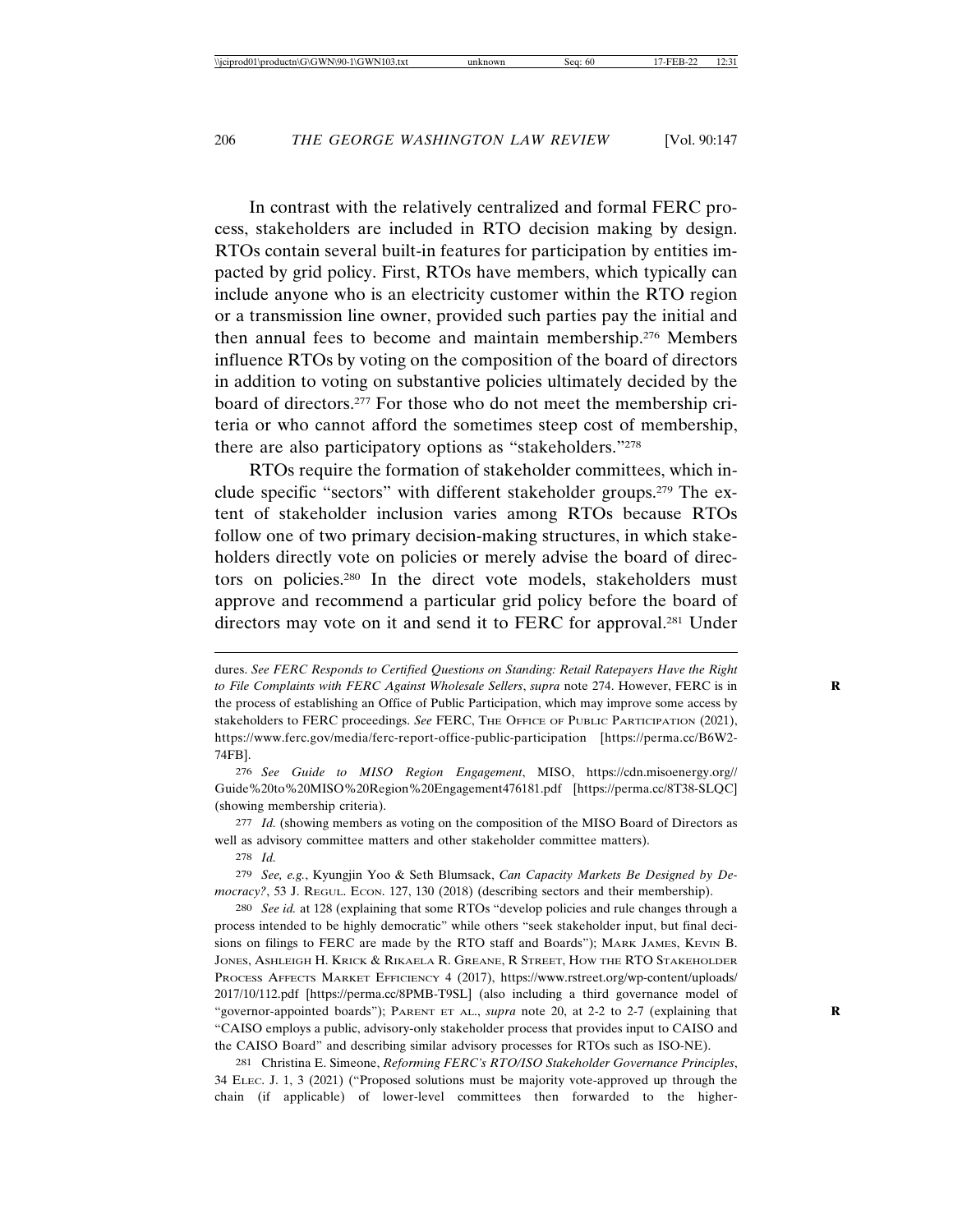the second model, stakeholder groups do vote on policy, but only in an advisory capacity; the board of directors takes this advice into consideration, but it makes an independent decision about the content of the policy that it sends to FERC for approval.282

Under both the advisory and direct voting stakeholder models, constituents are automatically included within RTO decision-making processes, unlike the FERC model that requires individual intervention. Not all stakeholders are represented, however, and this is a major area for improvement. Indeed, a common objection is that some RTOs do not include states as members, and most do not provide dedicated representatives of the general public with a formal vote.283 There are also concerns that suppliers—the producers of electricity and transmission—are overrepresented within RTOs, at the expense of consumers. In several RTOs, there is only one "end user" in the stakeholder sector (i.e., electricity consumer), and the majority of the other sectors are on the supply side.284 Despite these concerns, however, RTOs do give many stakeholders, including some members of the public, a direct seat at the decision-making table—and typically a vote. This gives constituents a cheaper, less formal means of participating in grid-based decision making than they have at the federal and often the state levels.

Take the example of MISO, which until recently had ten distinct, sector-specific stakeholder advisory groups on its Advisory Committee. These sectors formally vote on MISO policy and make recommendations to the MISO Board of Directors, and they include, beyond supply side interests, public nonprofit organizations that advocate for electricity consumers, state utility regulatory authorities, "Environmental/Other Stakeholder Groups," customers who purchase electricity from utilities within MISO, "Coordinating Members," and

level. . . . Depending on which governing documents is being amended by the proposal . . . the PJM Board must vote on the proposal before it is filed with FERC.").

<sup>282</sup> *See* Yoo & Blumsack, *supra* note 279, at 128. **R**

<sup>283</sup> *See* Dworkin & Goldwasser, *supra* note 33, at 581–82, 595 (noting "the public's interest **R** in RTO decision-making is extremely difficult to particularize" because it is only represented through the divergent interests of other stakeholders and suggesting the possibility of a "regional public advocate program within the [RTO] stakeholder process"); Welton, *supra* note 20, at 258 **R** (noting states' weak role within RTOs).

<sup>284</sup> *See, e.g.*, Yoo & Blumsack, *supra* note 279, at 130 (describing how supply side sectors **R** dominate PJM's "sector-weighted voting" model of stakeholder participation); *cf.* Welton, *supra* note 20, at 255–56 (describing how the union of supply and demand side entities and interests **R** under "mega-holding companies" in the highly consolidated energy industry has subjected many RTO member and stakeholder decision-making processes to industry capture).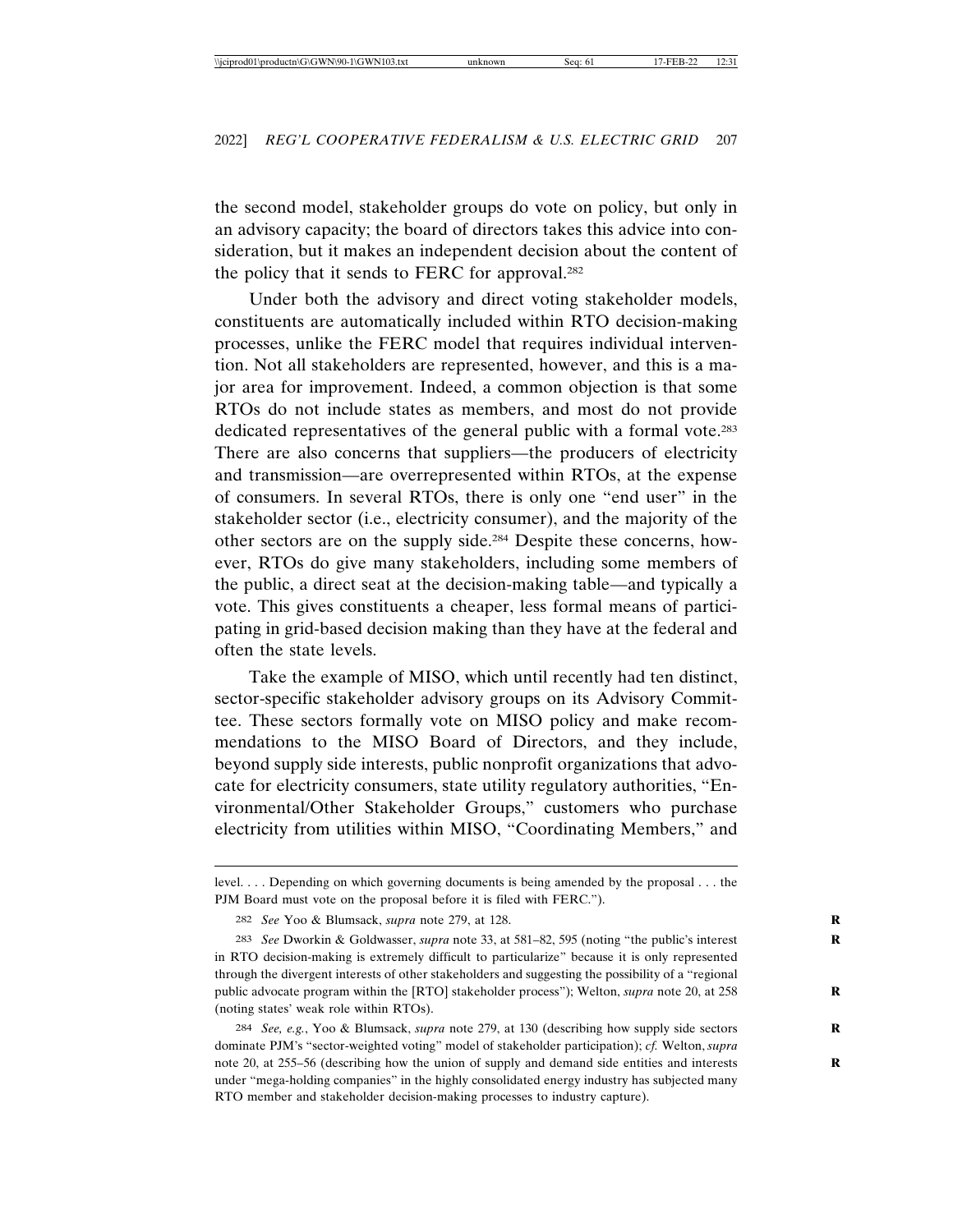entities that build and develop transmission lines.285 Current representatives within the "Environmental/Other" sector include, for example, Natural Resources Defense Council—a leading national environmental nonprofit—and organizations such as Clean Grid Alliance and The Sustainable FERC Project, both of which fight for MISO policies that will support more low-carbon generation.286

Another interesting aspect of these stakeholder committees representing a range of interests is their fluidity with respect to inclusiveness. When stakeholders feel that they lack enough of a distinct voice, RTOs sometimes change the structure of stakeholder advisory committees to include them. For example, interest groups for the coal industry had long requested the creation of a new stakeholder sector to represent coal and mining interests.287 MISO accordingly approved the formation of an eleventh sector, the "Affiliate Sector," primarily so that groups with views largely divergent from the environmental sector could have an independent voice on the Advisory Council.<sup>288</sup> The most vocal group that pressed for this separate sector—and which is now a member of it—was the lignite coal industry, but other entities may now also choose to join this sector.289 Indeed, as of late June 2021, the "Affiliate Sector" stakeholder group had twenty-one members, nearly all of which represent coal, mining, and other business interests.290

### *2. Influence*

The debate regarding voting rights for a newly created stakeholder sector highlights another important strand of accountability—

288 *Id.*

<sup>285</sup> MISO, MISO STAKEHOLDER GOVERNANCE GUIDE 9 (2021), https:// cdn.misoenergy.org/Stakeholder%20Governance%20Guide105455.pdf [https://perma.cc/TL9B-REHM].

<sup>286</sup> MISO, STAKEHOLDER GROUP PARTICIPATION (2021), https://cdn.misoenergy.org/Stakeholder%20Group%20Participation95902.pdf [https://perma.cc/2TGW-DJC8]; *See About*, CLEAN GRID ALL., https://cleangridalliance.org/about [https://perma.cc/QFS5-HCXH] (noting the many members of the alliance, all of which "support renewable energy"); *About the Project*, SUSTAINA-BLE FERC PROJECT, https://sustainableferc.org/about-the-project/ [https://perma.cc/776T-RDLG] (noting the project's mission).

<sup>287</sup> *See Federal Energy Regulatory Commission Approves New "Affiliate Sector" on the MISO Advisory Council, Gives Lignite Energy Council a Role on the Advisory Committee*, LIG-NITE ENERGY COUNCIL (July 29, 2020), https://lignite.com/news/federal-energy-regulatory-commission-approves-new-affiliate-sector-on-the-miso-advisory-council-gives-lignite-energy-councila-role-on-the-advisory-committee/ [https://perma.cc/AL5L-Q6MY] (noting the years-long effort of the Lignite Energy Council to become a stakeholder in MISO's Advisory Council).

<sup>289</sup> *See* MISO, *supra* note 286. **R**

<sup>290</sup> *See id.*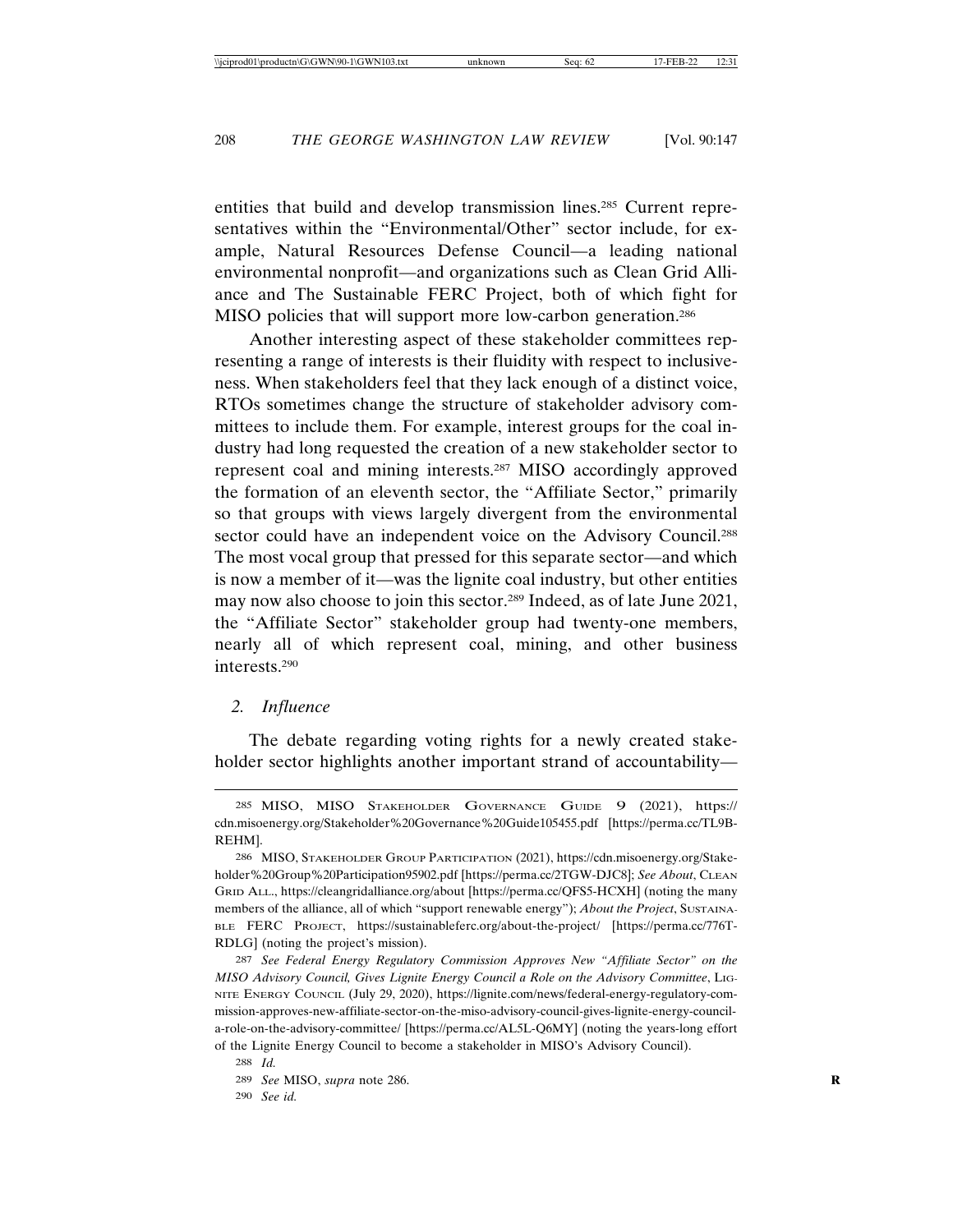the extent to which stakeholders' voices are heard and ultimately influence substantive decisions. Decision-making processes can include stakeholders but leave them largely mute and powerless, or they can give them a meaningful voice. The extent of stakeholder influence largely depends on processes for stakeholder comments and voting on proposed and final policies, and the accessibility of these processes to voters.

The assumption in federalism literature is that delegating decision-making authority to the state level enhances accountability and ensures that policies are more likely to capture voter preferences because the decision-making process is "closer" to the people.291 Recent critiques expertly cast doubt on this common assumption—arguing that state and local processes are by no means automatically more "democratic" or accessible than alternative decision-making fora.292 Indeed, James Madison's concerns about the tyranny of a local majority faction have taken a real life form in some state-based decision making.293

Although state-based grid decision-making processes are physically closer to the people, they are far less accessible, and potentially less susceptible to meaningful influence by a wide range of stakeholders, than the RTO alternative.<sup>294</sup> In states that follow traditional regu-

292 *See, e.g.*, David Schleicher, *Federalism and State Democracy*, 95 TEX. L. REV. 763, 784, 787 (2017) (observing that the national-level political affiliations of state voters affect the outcomes of state elections, leaving "no reason to believe that [state] policies will be made according to local preferences" and creating "less [policy] variation across jurisdictions"); Timothy Meyer, Comment, *Federalism and Accountability: State Attorneys General, Regulatory Litigation, and the New Federalism*, 95 CALIF. L. REV. 885, 889 (2007) (arguing that some federal legislative or administrative proceedings may better encompass "accountability" than state litigation challenging federal legislation).

293 THE FEDERALIST NO. 10, at 45 (James Madison) (noting the risk of majority factions carrying "into effect schemes of oppression"). *See, e.g.*, Sheryll D. Cashin, *Federalism, Welfare Reform, and the Minority Poor: Accounting for the Tyranny of State Majorities*, 99 COLUM. L. REV. 552, 554–55 (1999) ("[T]he risk that negative but popular biases against welfare recipients—particularly racial biases—will color policy decisions appears to heighten as decisions are moved closer to the people. This risk of a 'tyranny of the majority,' by which local prejudices go unchecked by any outside forces, was a key concern animating James Madison's vision of a twotiered system of national and state government.").

294 MISO—the largest RTO—covers fifteen states and approximately 65,000 miles of transmission lines, and has only three offices in Indiana, Arkansas, and Minnesota. *Locations*, *supra* note 268; MISO, MISO OPERATING CONDITIONS: FREQUENTLY ASKED QUESTIONS 1 (2020), **R**

<sup>291</sup> *See, e.g.*, Gregory v. Ashcroft, 501 U.S. 452, 458 (1991) ("This federalist structure of joint sovereigns . . . increases opportunity for citizen involvement in democratic processes."); Miriam Seifter, *Further from the People? The Puzzle of State Administration*, 93 N.Y.U. L. REV. 107, 146–47 (2018) (noting that "scholars, courts, and policymakers" all "tend to agree that states are closer to the people in some way that matters" and disputing then this claim).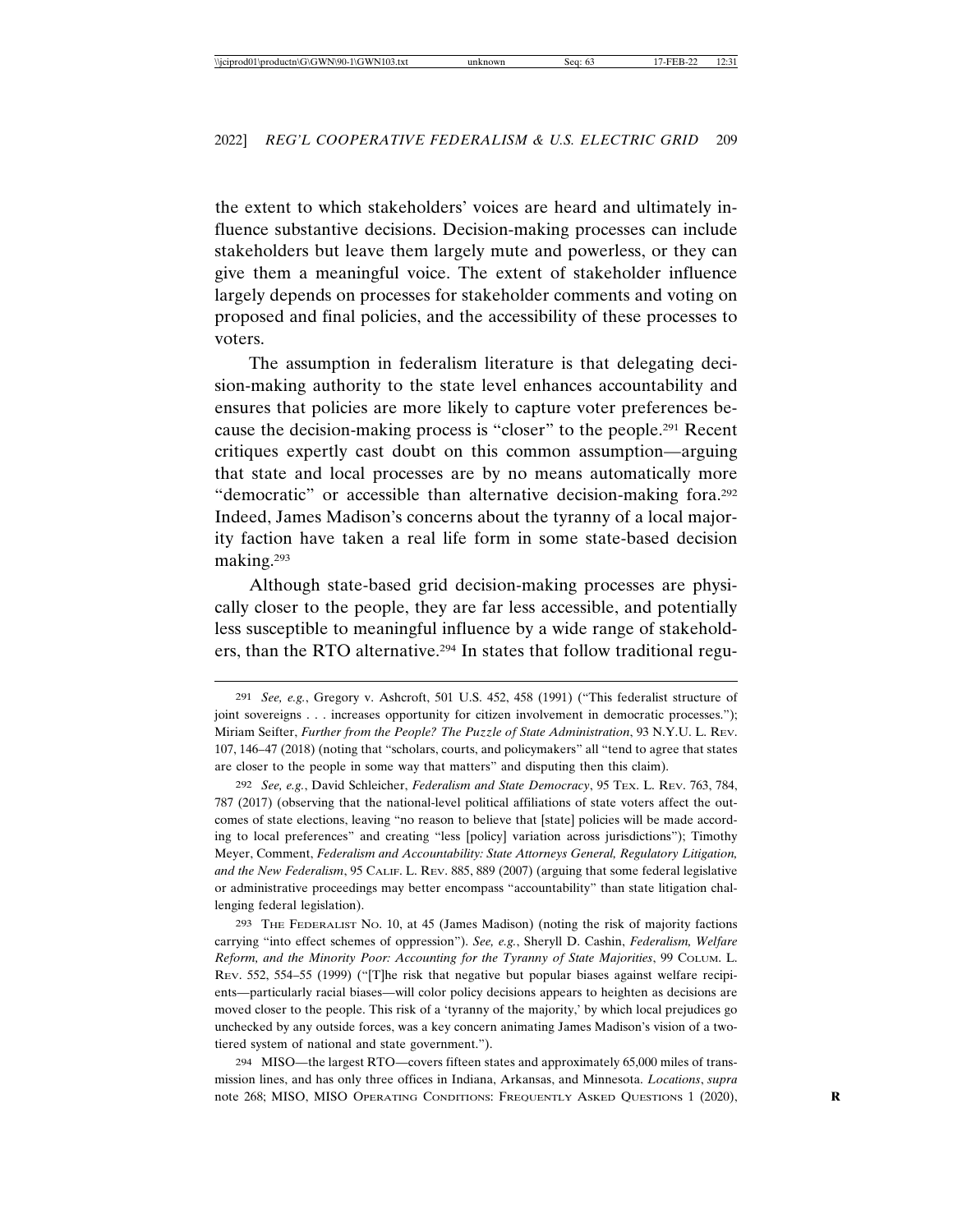lation of the electricity sector, state public utility commissions ("PUCs") approve utilities' decisions about investing in new transmission lines or adding new generation units to supply electricity.295 Individual electricity consumers, or members of the public wishing to advocate for more accessibility to green energy, for example, may intervene, but their voices are often drowned out by utilities, which are notoriously influential within PUCs.296 Indeed, some utility regulators view grassroots advocates as "ill informed, irresponsible, and obstructionist."297 Furthermore, as noted with respect to inclusiveness, state PUCs lack the types of stakeholder committees offered by RTOs, and thus limit many groups to the relatively difficult option of intervening in PUC proceedings or advocating for their goals with state legislatures.298 Many states fund a public governmental entity to represent ratepayers within utility proceedings, but this entity tends to be limited in its mission—such as only seeking low rates for consumers—and is often underfunded.299

RTOs are, in many ways, also more likely to accommodate stakeholder preferences than FERC is—albeit with the very important ca-

https://cdn.misoenergy.org/FAQ%20Emergency%20Operations%2010-2020318049.pdf [https:// perma.cc/KM8P-F5AS].

295 CLEARY & PALMER, *supra* note 259, at 1–2 (describing traditional regulated markets). **R**

296 *See* WILLIAM T. GORMLEY, JR., THE POLITICS OF PUBLIC UTILITY REGULATION 129 (1983) (finding that utility commissioners tend to agree with utilities' preferred policies over those of grassroots groups); *see also* Stefan H. Krieger, *An Advocacy Model for Representation of Low-Income Intervenors in State Public Utility Proceedings*, 22 ARIZ. ST. L.J. 639, 647–48 (1990) (noting the unique skills needed to effectively intervene on behalf of clients in a PUC proceeding, which involves an "inherently political" decision-making process that considers divergent interests); *id.* at 650 ("Utilities and many industrial and commercial intervenors have substantially greater funding sources than consumer groups.").

297 William T. Gormley, *Public Advocacy in Public Utility Commission Proceedings*, 17 J. APPLIED BEHAV. SCI. 446, 449 (1981).

298 *See, e.g.*, Krieger, *supra* note 296, at 677–78 (noting the difficulty of effectively interven- **R** ing in PUC proceedings for "low-income intervenors" and describing the arduous processes of some public interest groups to effect change via protests, "direct . . . actions at [PUC] rate hearings," and lobbying efforts in state legislatures).

299 *See, e.g.*, Karen Uhlenhuth, *Missouri Consumer Advocate: Stop Funding Efficiency During Pandemic*, ENERGY NEWS NETWORK (Apr. 9, 2020), https://energynews.us/2020/04/09/missouri-consumer-advocate-stop-funding-efficiency-during-pandemic/ [https://perma.cc/ZJ6C-4A4Z] (noting the Missouri Office of Public Counsel's urging that energy efficiency programs in Missouri be suspended due to the pandemic, despite minimal utility bill savings for customers, which renewable energy proponents criticized as a pretextual argument used to disguise the Office's desire to end energy efficiency programs it "has long been critical of"); Darryl G. Stein, *Perilous Proxies: Issues of Scale for Consumer Representation in Agency Proceedings*, 67 N.Y.U. ANN. SURV. AM. L. 513, 524 (2012) (noting that there are ratepayer "proxy advocates" in fortyfive states); *id.* at 569 ("Alabama's proxy advocate has a statutory budget of \$250,000 whereas other states fund their proxy advocates in excess of two million dollars.").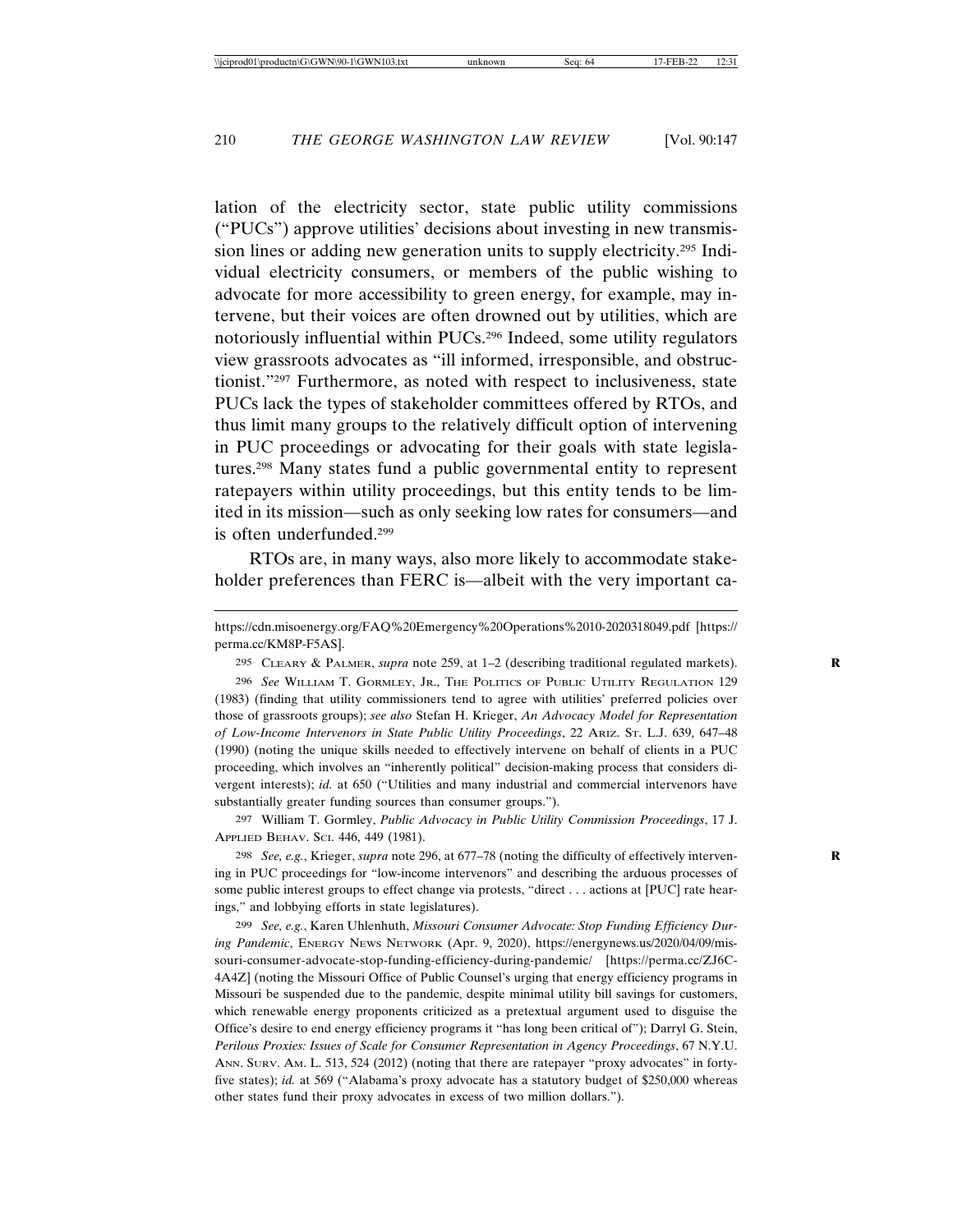veat that traditionally public entities, such as states, are not members of some RTOs and must find channels other than formal votes for influencing RTO behavior.300 Under some models of democratic accountability, any delegation of a federal agency's authority to a regional entity erodes accountability and responsiveness because this increases the amount of separation between the democratically elected President and the exercise of administrative power.301 But there are grounds for skepticism of this "presidential control" model of agency accountability, particularly because, as Dave Owen has observed, it is to some degree paradoxical.<sup>302</sup> On the one hand, "standard federalist theory" holds that devolving decision-making authority to the states, and thus allowing states to respond to people's diverse needs, enhances accountability.303 But on the other hand, the theory also suggests that allowing agency divergence from the federal executive's unitary directives under federal regional administration erodes accountability.304

If one follows the assumption that giving federal agencies some discretion to depart from a unitary executive command enhances accountability, then FERC's delegation of some decision-making authority to RTOs appears to be beneficial when it comes to stakeholders influencing policy outcomes. Take the example of the controversial Minimum Offer Price Rule ("MOPR"). FERC, operating beneath the watchful gaze of a President who vowed to revive the U.S. coal industry,<sup>305</sup> insisted that PJM—an RTO in the Mid-Atlantic region—force state-subsidized, new renewable energy resources to bid into PJM's capacity market auctions at an artificially high price in order to protect existing resources such as coal and natural gas from

<sup>300</sup> *See supra* note 20. **R**

<sup>301</sup> *See* Blank & Rosen-Zvi, *supra* note 13, at 1964–65 (citing Elena Kagan, *Presidential* **R** *Administration*, 114 HARV. L. REV. 2245, 2331–32 (2001)) (describing how federal agency delegation of authority to regional federal offices erodes accountability under prominent accounts of executive power, and citing to arguments such as those of now-Justice Elena Kagan); *see also, e.g.*, Owen, *supra* note 11, at 76 & n.107 (noting the emphasis on "centralized accountability" and providing sources); Bressman, *supra* note 29, at 485-91 (describing the "Presidential Control Model" of accountability); Chevron U.S.A. Inc. v. Nat. Res. Def. Council, Inc., 467 U.S. 837, 865 (1984) (noting that the chief executive is "directly accountable to the people").

<sup>302</sup> *See* Owen, *supra* note 11, at 76–77. **R**

<sup>303</sup> *Id.* at 77.

<sup>304</sup> *Id.*

<sup>305</sup> *See, e.g.*, Eric Lipton, *'The Coal Industry Is Back,' Trump Proclaimed. It Wasn't.*, N.Y. TIMES (Oct. 18, 2020), https://www.nytimes.com/2020/10/05/us/politics/trump-coal-industry.html [https://perma.cc/V264-TQUK] (noting then-President Donald Trump's proclamations that he would reinvigorate America's coal industry soon after taking office in 2017).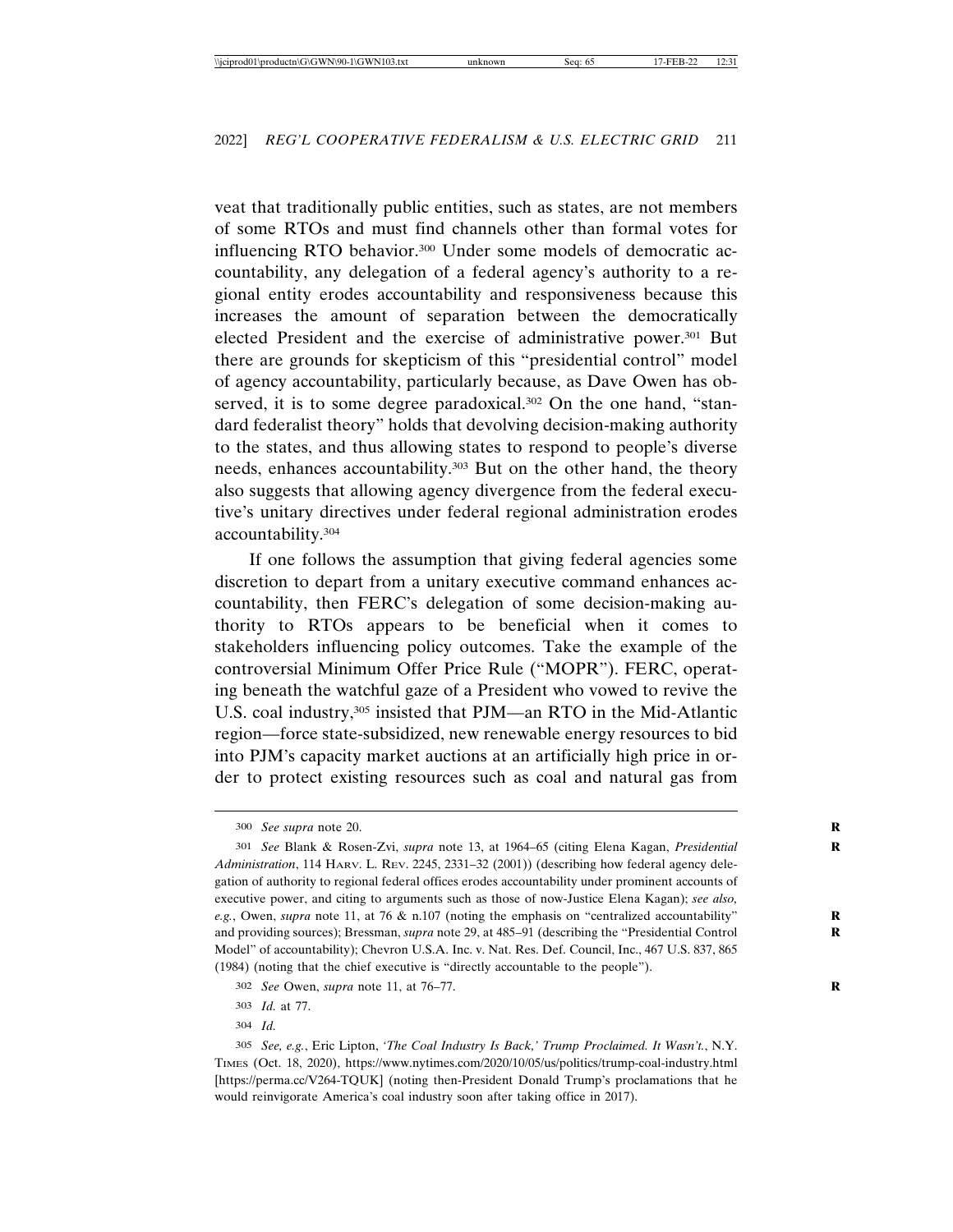competitive disadvantage.306 This made it more likely that coal or natural gas—and not subsidized renewables such as wind and solar energy—would clear the auction and receive payments for offering capacity. Many of the states and stakeholders within PJM vociferously objected to FERC's approach.307 And the RTO itself—although largely angering pro-renewable states through its MOPR actions—has attempted to moderate this mandate. For example, it has asked for alternative ways of allowing clean energy to bid into auctions without damaging the chances that this energy will clear the auction.<sup>308</sup>

Another interesting aspect of the PJM example is its exposure of the competing levels of accountability within a regional cooperative federalist regime. The traditional story is that states must be free to directly respond to their voters' preferences—not commandeered by

307 *See, e.g.*, *PJM Board Okays Plan to Ease Concerns with MOPR Ruling*, NUCLEAR NEW-SWIRE (July 14, 2021, 7:59 AM), https://www.ans.org/news/article-3067/pjm-board-okays-plan-toease-concerns-with-mopr-ruling/ [https://perma.cc/BJP2-DATT] (noting states' threats to withdraw from PJM as a result of the MOPR and stakeholders' proposed alternatives).

308 The story of the RTOs' involvement in the MOPR is long and complex, but the case of PJM provides a useful case study. PJM in part contributed to the problem of the rule by proposing two alternative capacity markets—one of which would have had subsidized resources (including renewables) compete in a separate auction, and one of which would have expanded the MOPR to subsidized resources. But both rules had relatively broad exemptions for renewable resources—exemptions that FERC rejected, to the consternation of the PJM. *See* Gavin Bade, *PJM Files Competing Capacity Market Reforms at FERC*, UTIL. DIVE (Apr. 10, 2018), https:// www.utilitydive.com/news/pjm-files-competing-capacity-market-reforms-at-ferc/520982/ [https:// perma.cc/4HWK-2Q69] (describing PJM's initial filings with FERC in April 2018); Request for Rehearing and Request for Clarification of PJM Interconnection, L.L.C., Calpine Corp., No. EL 16–49–00, at 3–4 (FERC Jan. 21, 2020) (arguing that FERC's MOPR order "disrupts the balance that has successfully worked to accommodate the interests of states and integrated utilities, with appropriate guardrails, while maintaining the integrity of the market"). For objections to the MOPR by states within PJM, see, for example, Catherine Morehouse, *PJM: MOPR Compliance Plan Aims to Avoid FERC's 'Immense' and 'Unreasonable' Burden*, UTIL. DIVE (June 4, 2020), https://www.utilitydive.com/news/pjm-mopr-compliance-plan-aims-to-avoid-fercs-immense-andunreasonable/579179/ [https://perma.cc/SL6L-ZKQ9] (quoting the Maryland Public Service Commissioner's statement that he was "appalled" by FERC's subsequent decision to reject a PJM proposal for implementing the 2019 FERC MOPR order, instead holding that the MOPR requires that utilities that provide electricity service to customers who have not selected a competitive provider—so-called "default" service—be treated as a subsidized form of generation).

<sup>306</sup> *See* Calpine Corp., 169 FERC ¶ 61,239, at 3 (Dec. 19, 2019) (preliminary) (requiring PJM to extend its "MOPR to include both new and existing resources . . . that receive, or are entitled to receive, certain out-of-market payments," although exempting *existing* energy resources from this requirement); Catherine Morehouse, *FERC Move to Raise PJM Capacity Market Bids Shows 'Clear Bias' Against New, Clean Generation: Glick*, UTIL. DIVE (Dec. 20, 2019), https://www.utilitydive.com/news/ferc-move-to-raise-pjm-capacity-market-bids-shows-clear-biasagainst-new/569483/ [https://perma.cc/2SM5-8C8E] (describing National Mining Association's support for FERC's MOPR ruling because the ruling would assist coal resources that the Association views as having been subjected to "market manipulation"). For further background on the MOPR, see *supra* notes 100–06 and accompanying text.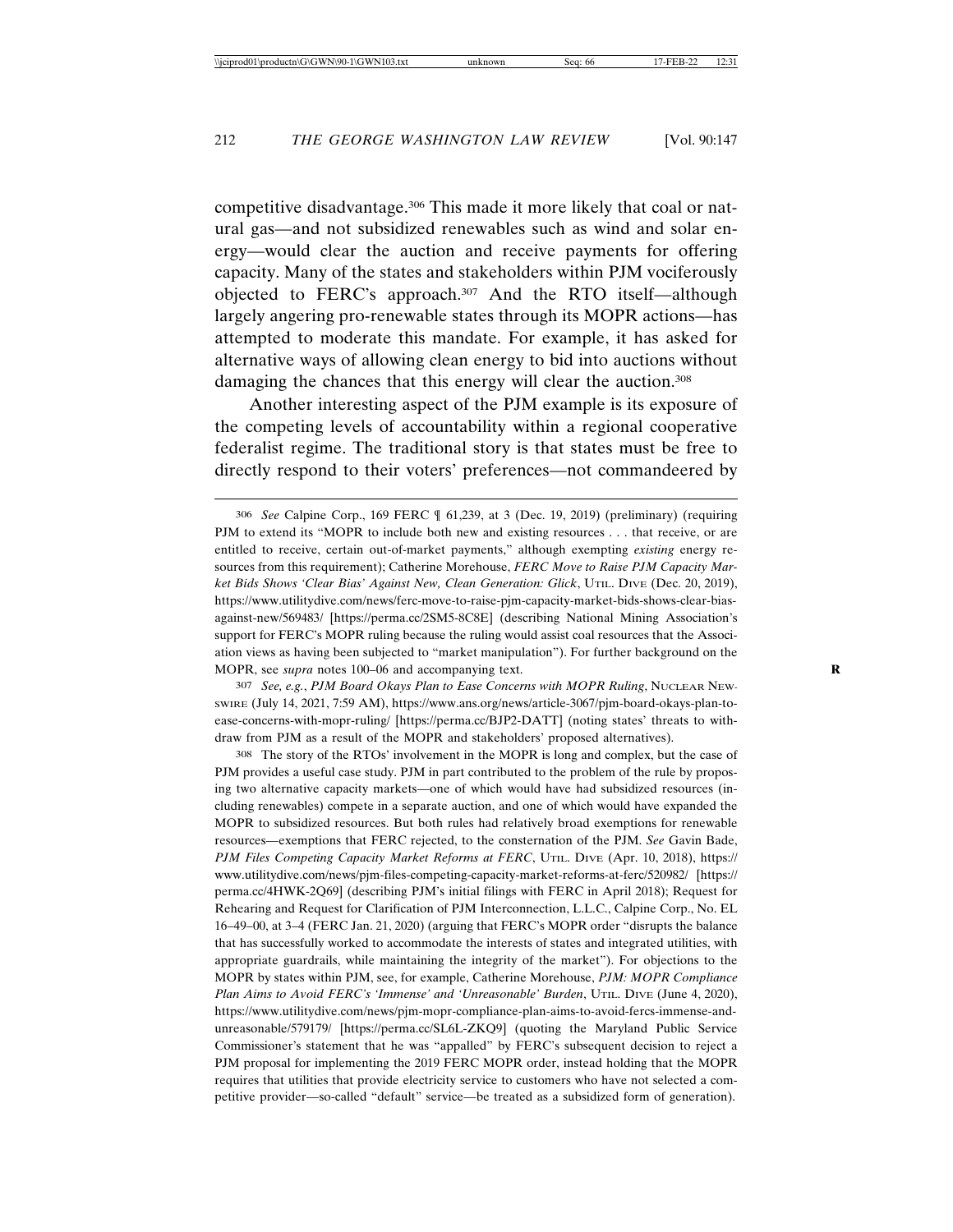the federal government—in order to be accountable.309 And the federal executive, which is directly elected by the people, must not excessively delegate its authority and thereby shirk the executive's representative duties.310 Placing an institution between these two levels might confound the fragile federal-state relationship in which the federal government avoids overly intruding on state officials' autonomy.311 In other respects, however, regional institutions might *better* respond to the many voters who fail to find adequate solutions at either the state or the federal levels, whether that is because they are in the minority at one of those levels or lack a meaningful way to influence the decision-making process within either policy space. As Blank and Rosen-Zvi observe, "regions serve as buffers between the states and Washington and between crude political pressures and professional expertise" and are not "wholly subordinated to the increasingly polarized politics of Washington and of the states."312 In the case of the MOPR, PJM has in some ways attempted to serve as that buffer with its proposed modifications to the MOPR that would better accommodate renewable energy, but it has failed to adequately appease either FERC or its state members. The MOPR process has angered state members to the point that they have threatened to exit, and FERC wholly rejected PJM's arguments in its motion for rehearing.<sup>313</sup>

### *E. A Note on Private Regional Cooperative Governance*

One essential feature permeating the accountability analysis in this Part is that RTOs are a form of *private* regional cooperative governance. Unlike HIDTAs in the opioid context, which form regional entities comprised of government officials, law enforcement, and similar governmental or government-affiliated entities, RTOs are nonprofit organizations whose stakeholders are primarily members of the electricity industry—generators, power marketers, transmission line owners, and the like.314 It is possible that some of the beneficial aspects of regional cooperative governance noted in this Part arise both

<sup>309</sup> *See* Blank & Rosen-Zvi, *supra* note 13, at 1902. **R**

<sup>310</sup> *See supra* note 301 (describing executive accountability arguments). **R**

<sup>311</sup> *See* Blank & Rosen-Zvi, *supra* note 13, at 1963. **R**

<sup>312</sup> *Id.* at 1965.

<sup>313</sup> Welton, *supra* note 20, at 258–59 (describing states' exit threats); Calpine Corp., 171 **R** FERC ¶ 61,034, at 57–58 (Apr. 16, 2020) (preliminary), https://www.pjm.com/-/media/documents/ferc/orders/2020/20200416-el16-49-001.ashx [https://perma.cc/5EA4-U8C6].

<sup>314</sup> *See, e.g.*, Cullenward & Welton, *supra* note 27, at 110 (describing "RTO members" as **R** "predominantly utilities and generators"); *Members & Market Participants*, SW. POWER POOL, https://www.spp.org/about-us/members-market-participants/ [https://perma.cc/4ZFT-B7ZZ] (showing primarily industry-based membership in SPP).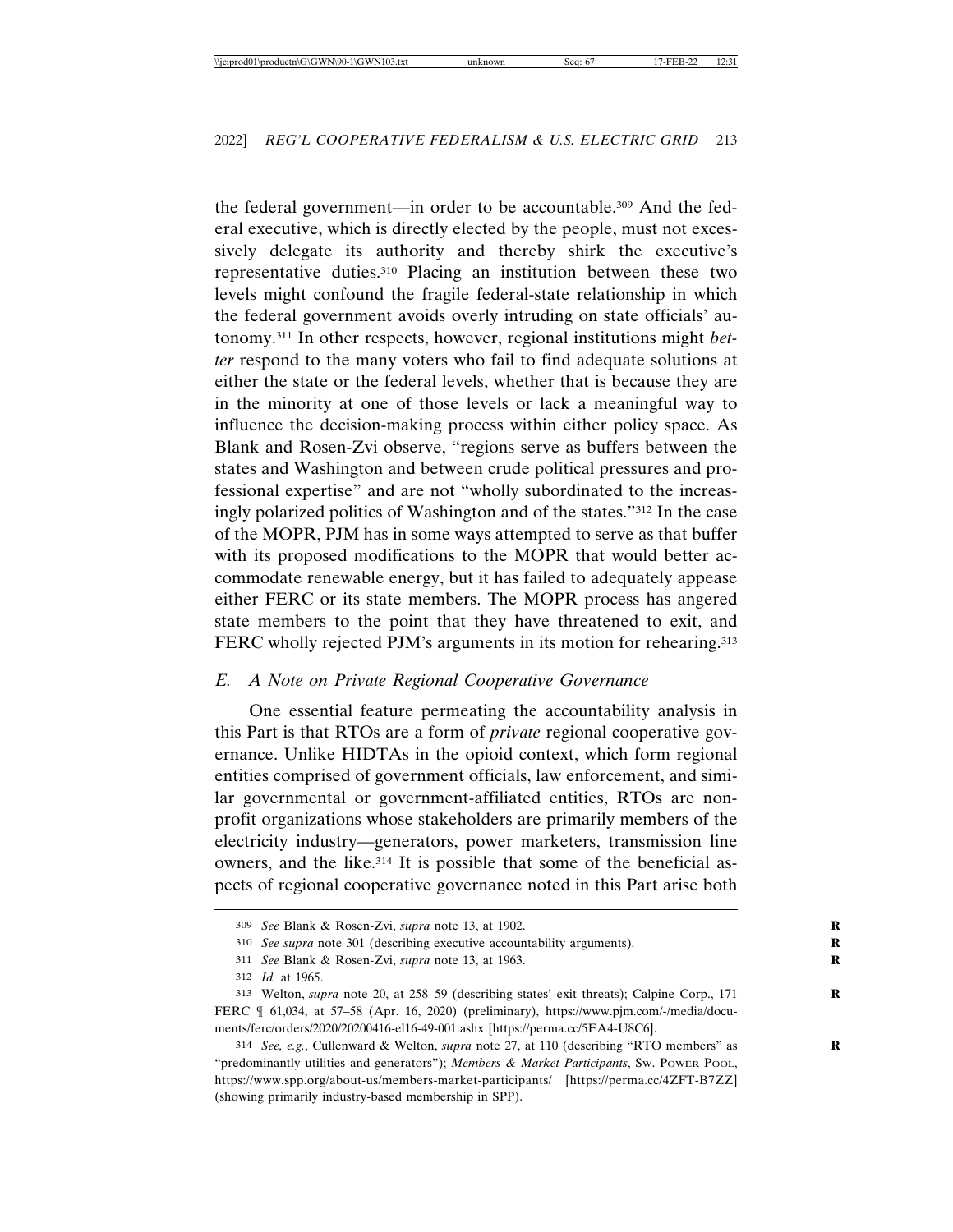from the regional and the private nature of this approach. Consider the example of footvoting and policy innovation. RTOs can perhaps act more nimbly and quickly in response to stakeholder demands than a formal governmental entity, and they can more easily offer "a la carte" governance that allows stakeholders to pick and choose aspects of a governance regime that best fit their needs.315 Furthermore, the inclusion of industry actors as stakeholders in a governance regime is hard to avoid in the area of grid policy. Here, many policy determinations are infused with highly technical questions, such as equipment and practices needed to ensure proper voltage within wires and to avoid outages, for which industry has the most expertise and information.

This is not to say, however, that RTOs must be private. Public governance regimes incorporate industry knowledge and concerns through notice-and-comment rulemaking and, in highly technical areas, negotiated rulemaking.316 Further, the private nature of RTOs in some cases constrains their ability to achieve the values explored here—particularly in the accountability sphere, as documented by a growing body of critical scholarship.317 Part III explores these types of obstacles and means of overcoming them. Part III also analyzes scenarios in which regional cooperative governance might not only be superior to state centric or traditional cooperative federalist approaches, but also better than other forms of regional governance regimes.

# III. IMPROVING AND EXPANDING THE BENEFITS OF REGIONAL COOPERATIVE FEDERALISM

Regional cooperative federalism—a governance approach used most fully in the electric transmission context—offers great promise. This governance form performs quite well along the major good governance metrics commonly cited in the federalism discourse. But there is substantial need for improvement, and this Part explores how federal-regional regimes could be better designed to ensure greater innovation and experimentation, efficiency, and accountability.

<sup>315</sup> *See infra* note 325 and accompanying text. **R**

<sup>316</sup> *See generally* Hannah J. Wiseman, *Negotiated Rulemaking and New Risks: A Rail Safety Case Study*, 7 WAKE FOREST J.L. & POL'Y 207 (2017) (explaining that although the use of negotiated rulemaking has declined, the Department of Transportation still uses it relatively regularly, particularly for complex technical issues such as the regulation of train technology to enhance rail safety).

<sup>317</sup> *See* Yoo & Blumsack, *supra* note 279; Dworkin & Goldwasser, *supra* note 33; *see also* **R** Welton, *supra* note 20, at 256–57. **R**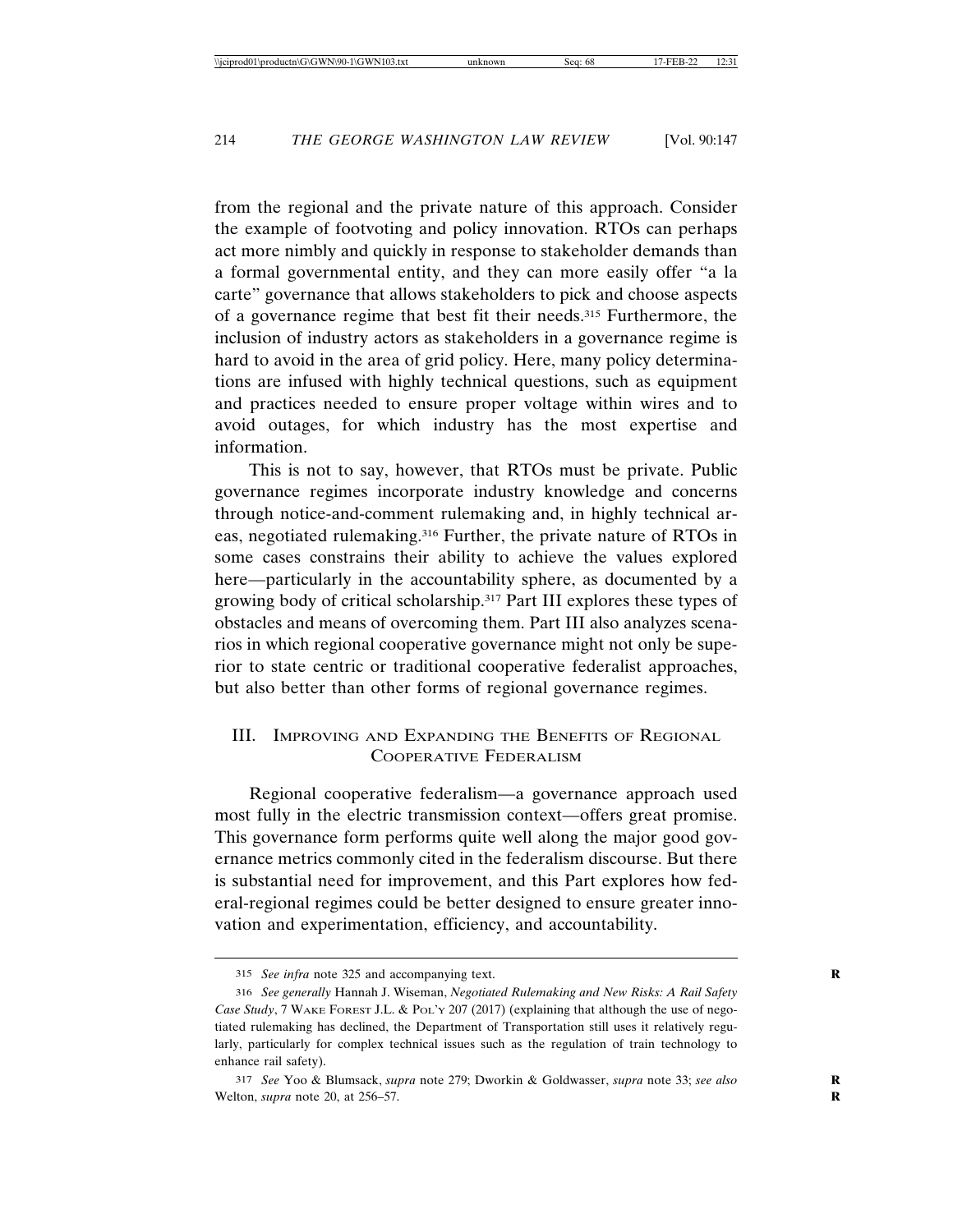#### *A. Enhancing Innovation and Experimentation*

Within regional cooperative federalism, the presence of a federal entity pushing for innovation, along with states and other stakeholders providing bottom-up impetus for change, can generate genuinely ambitious and creative policies. But FERC could require far more innovation than it currently does. Take the example of "clean energy," which, judging by the number of state level policies addressing renewable power generation, is one of the highest priority areas in need of policy innovation.318 The regionalization of the electric grid has already supported a vast expansion of renewables by improving generators' access to customers and providing a diversity of resources available at different times of the day, thus helping to balance out intermittency challenges.319 But RTOs could do even more to integrate higher percentages of renewables by planning both within their region and with neighboring RTOs to draw from renewable resources at different geographic locations at different times of day.320 Aggregating a range of solar power generators from east to west can help to provide solar energy throughout the day, and incorporating wind generation from regions that tend to have different weather pressure systems and elevations can reduce the intermittency of generation.321 FERC could also incentivize or require RTOs to develop better intermittency models and other models projecting generation from renewables. This would further reduce the need for reserve generation

<sup>318</sup> *See* DSIRE, *supra* note 128 (showing thirty states and the District of Columbia as requiring some percentage of renewable or "clean" energy); Welton, *supra* note 20, at 238–40 **R** (noting the "sectoral transformation" of the grid that will be necessary to reduce U.S. carbon emissions).

<sup>319</sup> *See, e.g.*, M. MILLIGAN, B. KIRBY, R. GRAMLICH & M. GOGGIN, IMPACT OF ELECTRIC INDUSTRY STRUCTURE ON HIGH WIND PENETRATION POTENTIAL 2 (2009), https://www.nrel.gov/ docs/fy09osti/46273.pdf [https://perma.cc/5EU5-WT54] (concluding that RTOs and ISOs, which have "open market structures with large geographic scope, along with day-ahead, hour-ahead, and sub-hourly market clearing," best accommodate the integration of wind because they allow for conventional resources, which can compensate for intermittent periods of low wind generation, to be more maneuverable, and they allow grid operators to draw from areas that tend to be windy at different times of day, thus further reducing intermittency).

<sup>320</sup> *See* Elaine K. Hart, Eric D. Stoutenburg & Mark Z. Jacobson, *The Potential of Intermittent Renewables to Meet Electric Power Demand: Current Methods and Emerging Analytical Techniques*, 100 PROC. IEEE 322, 328–29 (2012) (noting the benefits of "geographical aggregation" of renewable power sources, such as wind and solar generation, which can "reduce forecast errors associated with portfolios of intermittent generators" and can otherwise "reduce intermittency"; the measure of these benefits "is a function of the resource, distance, terrain, and time scale").

<sup>321</sup> *See id.* at 328.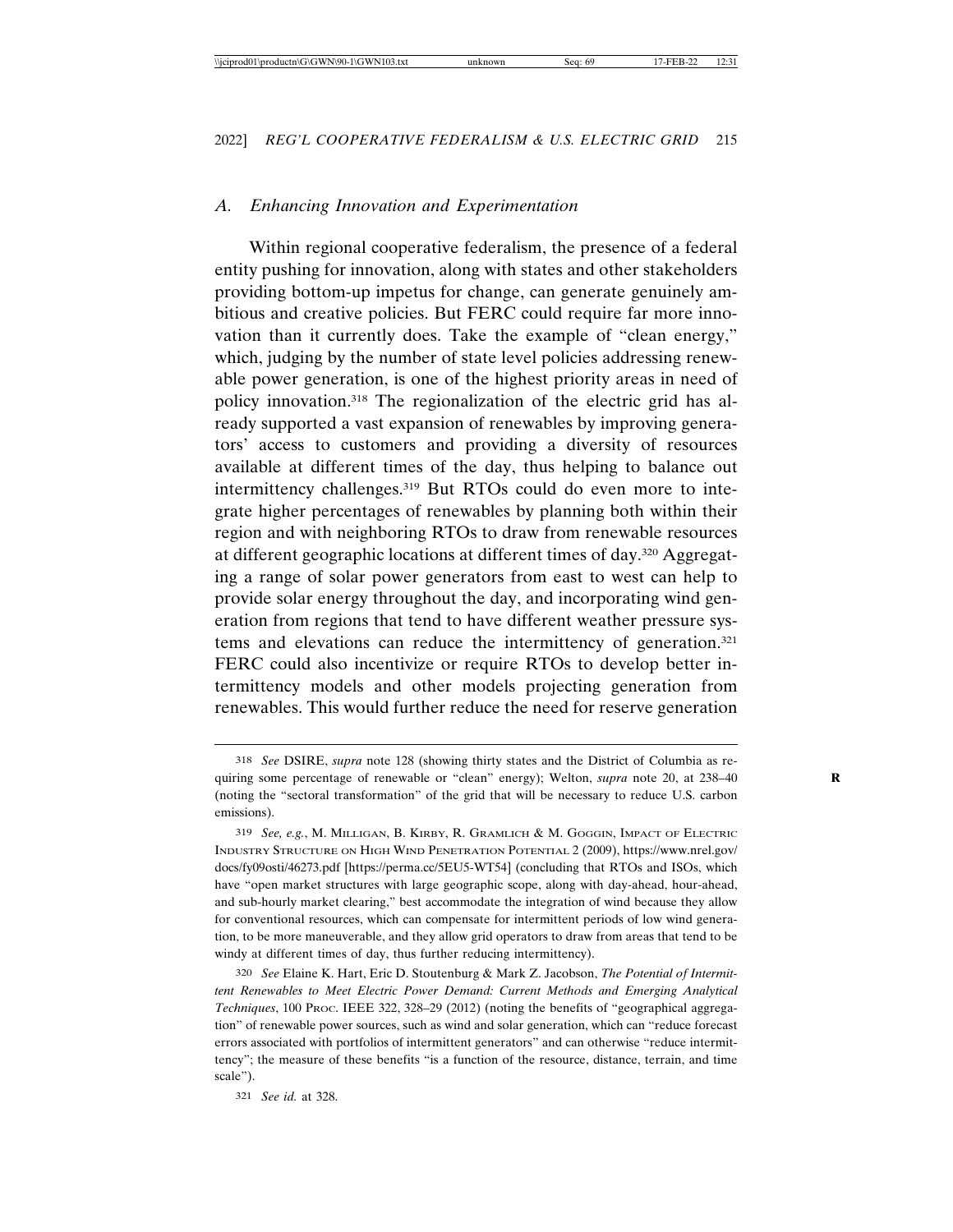and would help to break down barriers at the borders between RTOs, which tend to impede electricity transfer among regions.

In fostering more innovation, FERC could use mandates—as it did through Order No. 1000, which required regional transmission planning—or work with the Department of Energy to encourage the use of grants or competitive prizes. FERC could also take advantage of its role as a top-down regulator to require regular reporting of RTO progress within a particular policy area and to synthesize and distribute information about the policies that seem to be most effective. FERC's requirement of transparency and reporting with respect to RTOs' and utilities' transmission planning process and progress under Order Nos. 890 and 1000 is a step in the right direction.<sup>322</sup> And indeed, FERC's regular analysis of RTOs' performance after cold-weather events prior to the winter 2021 event seemed to have inspired real change, although not enough in some RTOs—particularly ERCOT.323

Enhanced analysis of RTO policies and their effectiveness would make policy experimentation and innovation more useful because different approaches taken and lessons learned from each RTO could be synthesized and, where relevant, borrowed and adapted by other RTOs.

# *B. Expanding Governance Options for Constituents and Enhancing Efficiencies*

Beyond innovation, regionalism in the electric grid context has provided an important alternative to state-based grid approaches. In so doing, it has opened up opportunities for new, cleaner generation and less expensive forms of energy.324

Additional efforts could further the diversity of the electricity supply and governance options offered by regional cooperative federalism. One of the most promising options is for regional organizations

<sup>322</sup> *See supra* note 222 and accompanying text. **R**

<sup>323</sup> *See, e.g.*, FERC & N. AM. ELEC. RELIABILITY CORP., *supra* note 184 (documenting **R** failures during the 2011 cold snap and making recommendations for improvement); FERC & N. AM. ELEC. RELIABILITY CORP., THE SOUTH CENTRAL UNITED STATES COLD WEATHER BULK ELECTRIC SYSTEM EVENT OF JANUARY 17, 2018 (2019), https://cms.ferc.gov/sites/default/files/ legal/staff-reports/2019/07-18-19-ferc-nerc-report.pdf [https://perma.cc/P6FG-G8XZ] (doing the same for the 2018 cold snap).

<sup>324</sup> *See*, *e.g.*, MISO, MISO TRANSMISSION EXPANSION PLAN 44–47 (2011) (noting that "[p]ublic policy decisions over the last decade have driven changes in how the transmission system is planned" and pointing specifically to state renewable portfolio standards within MISO's territory); *supra* notes 27, 166–69 (describing the success of MISO's MVPs at implementing new **R** transmission infrastructure to accommodate increases in renewable generation associated with state policies).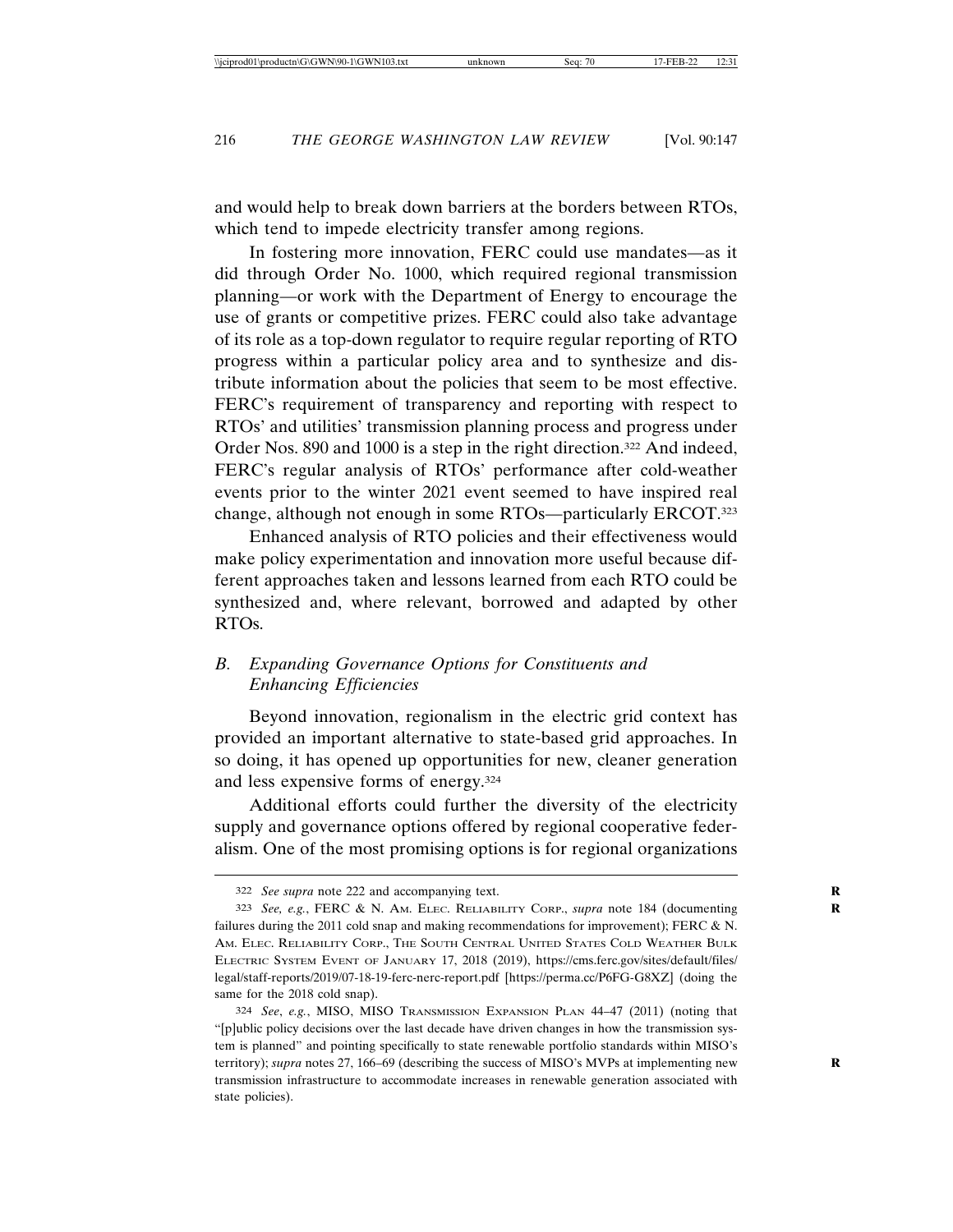to more regularly offer "a la carte" or retail governance options. Specifically, these organizations could offer up certain governance services to entities who are not their members, as SPP and CAISO have done for markets that supply real time electricity needs.325 This is a particularly important option for efficiency because it allows entities looking for specific governance strategies to avoid paying for unwanted governance services along with services that meet their needs. For example, if constituents want the efficiencies of a competitive market for real time energy but believe that longer term generation capacity planning within the RTO is too cumbersome, they can choose to join the energy market only. This avoids the "all-or-nothing," lumpy attributes of governance that often create inefficiencies. Retail shopping for RTO services also enhances administrative efficiencies, allowing utilities and states to rely on an RTO for certain organizational and operational services for markets and grid planning, rather than duplicating this effort.326

# *C. Enhancing Accountability Through Improved Decision-Making Processes*

The areas of experimentation, innovation, and efficiency require mere tweaking for RTOs to vault from being "good" governance options to excellent ones. Accountability, however, represents the single largest challenge of the regional cooperative federalism model, at least with respect to RTOs. As noted in Part II, RTOs are private entities consisting nearly exclusively of private members—utilities, transmission line owners, and the like.327 As Shelley Welton and others have argued, one way of enhancing RTO accountability is to

326 For an analogous discussion of how federal agencies sometimes rely on other federal agencies to perform certain functions, see Marisam, *supra* note 265, at 887–88 ("[T]he vast, yet **R** unexplored, interagency marketplace can be used to improve decision making, by allowing agencies to better take advantage of each other's regulatory expertise and experience.").

327 *See supra* notes 86, 314, and accompanying text (describing the private nature of RTOs, **R** as well as the predominance of utilities and other industrial representatives among their members).

<sup>325</sup> These programs create special submarkets within the RTO for those utilities that only need to purchase limited amounts of electricity at certain times to support their customers' electricity demand when the utility's generation capacity is being taxed. *See Western Energy Imbalance Service Market*, *supra* note 249 (detailing SPP's Western Energy Imbalance Services **R** Market, from which utilities can purchase electricity "on a contract basis" to "balance generation and load regionally and in real time"); *About*, *supra* note 249 (noting that CAISO's Energy Imbalance Market, which has many utility members that are not ISO members, "automatically finds low-cost energy to serve real-time consumer demand across the west" and "improves the integration of renewable energy").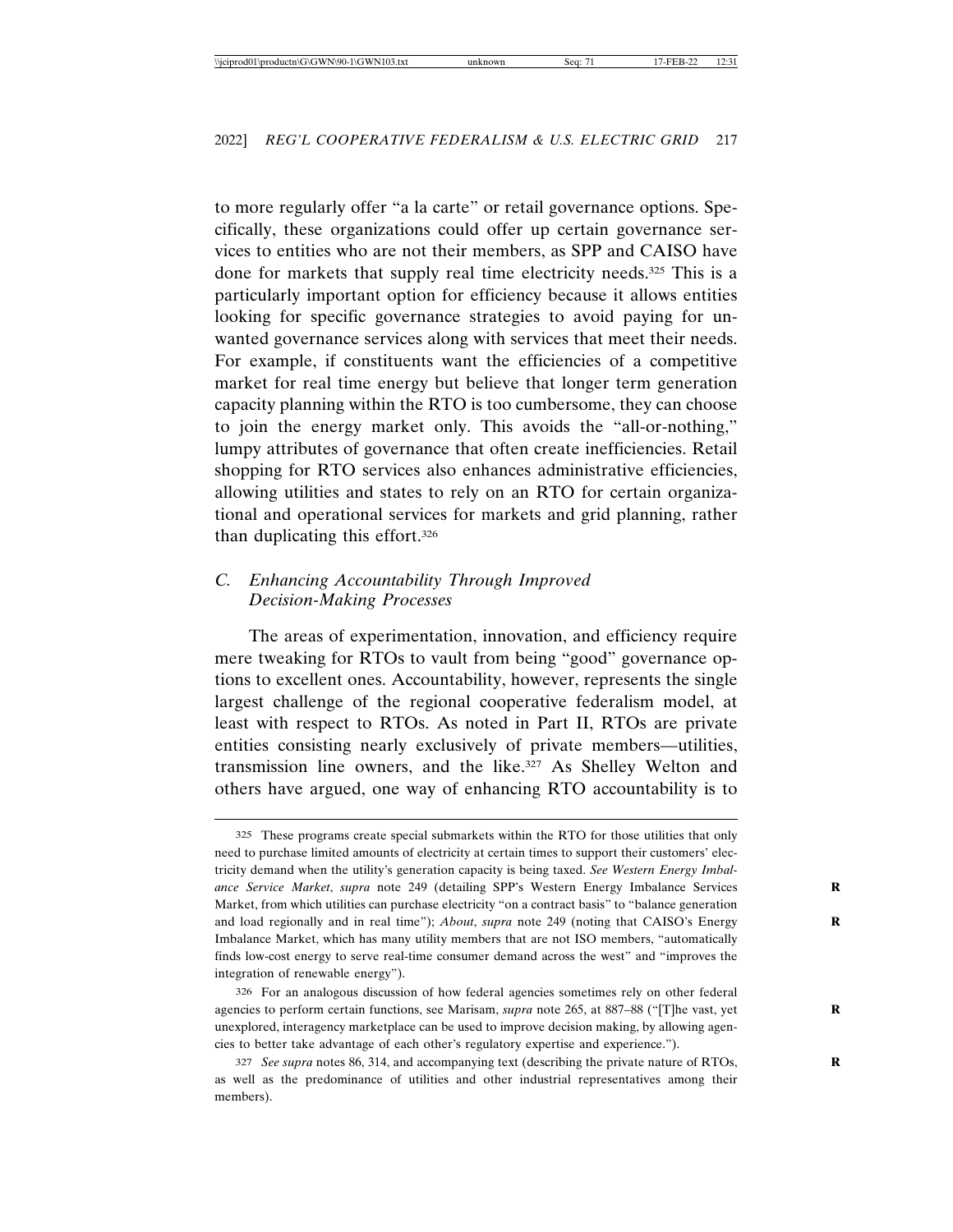expand representation of the public within their processes, or even transform RTOs into public organizations.328

Beyond more directly incorporating public stakeholders, RTOs need more tools for resolving the inevitable clashes that arise among many private and public interests affected by regional decisions. It is common for RTOs to have FERC approve a tariff revision, such as a plan for new transmission lines and the financing of those lines, only then to face legal challenges to the approved tariff by stakeholders within the RTO.<sup>329</sup> The challenges often drag on for years, with courts sending the tariff back to FERC for further revisions, and stakeholders once again challenging the tariff post-revision.330 To some extent, these challenges are unavoidable. For certain policy decisions, stakeholders will be dissatisfied with the substantive outcome no matter how many opportunities for engagement are offered. But more effective stakeholder engagement before federal approval of the regional policy could avoid some of these conflicts. One approach used—albeit sparingly—in the federal context is negotiated rulemaking, in which stakeholders formally participate in the drafting of a rule.<sup>331</sup> The governance organization makes the final decision about the content of the rule, but stakeholders have unusually large amounts of input in its formation.332 One goal of this "reg-neg" approach is to reduce later challenges to the rule. There is some evidence that reg-neg achieves this result, but other studies suggest that reg-neg does not reduce litigation.<sup>333</sup>

330 *See, e.g.*, *supra* note 329 (showing two successful stakeholder challenges to PJM's trans- **R** mission line financing rule); *Ill. Com. Comm'n*, 756 F.3d at 556 ("It's been almost five years since we remanded this case to the Federal Energy Regulatory Commission.").

<sup>328</sup> *See* Welton, *supra* note 20, at 256–57 (noting the problems of adequately representing **R** the public interest within an RTO governance structure dominated by industry actors and arguing that even "a well-structured private RTO would still likely have interests out of step with the pressing and growing public interest in addressing climate change"); Dworkin & Goldwasser, *supra* note 33, at 595 (expounding strategies to "ensur[e] representation of the public interest in **R** RTO decision-making").

<sup>329</sup> *See, e.g.*, Ill. Com. Comm'n v. FERC, 576 F.3d 470, 478 (7th Cir. 2009) (agreeing with stakeholders' opposition to FERC's approval of PJM's cost allocation scheme); Ill. Com. Comm'n v. FERC, 756 F.3d 566, 564–65 (7th Cir. 2014) (same).

<sup>331</sup> *See, e.g.*, Cary Coglianese, *Assessing Consensus: The Promise and Performance of Negotiated Rulemaking*, 46 DUKE L.J. 1255, 1256–57 (1997) (describing the negotiated rulemaking process).

<sup>332</sup> *See id.* (describing the influence of "regulated firms, trade associations, citizen groups, and other affected organizations" in the negotiated rulemaking with federal agencies).

<sup>333</sup> *See* Wiseman, *supra* note 316, at 207, 210–11 (describing the reduced litigation claim and **R** scholars who dispute the claim and providing sources).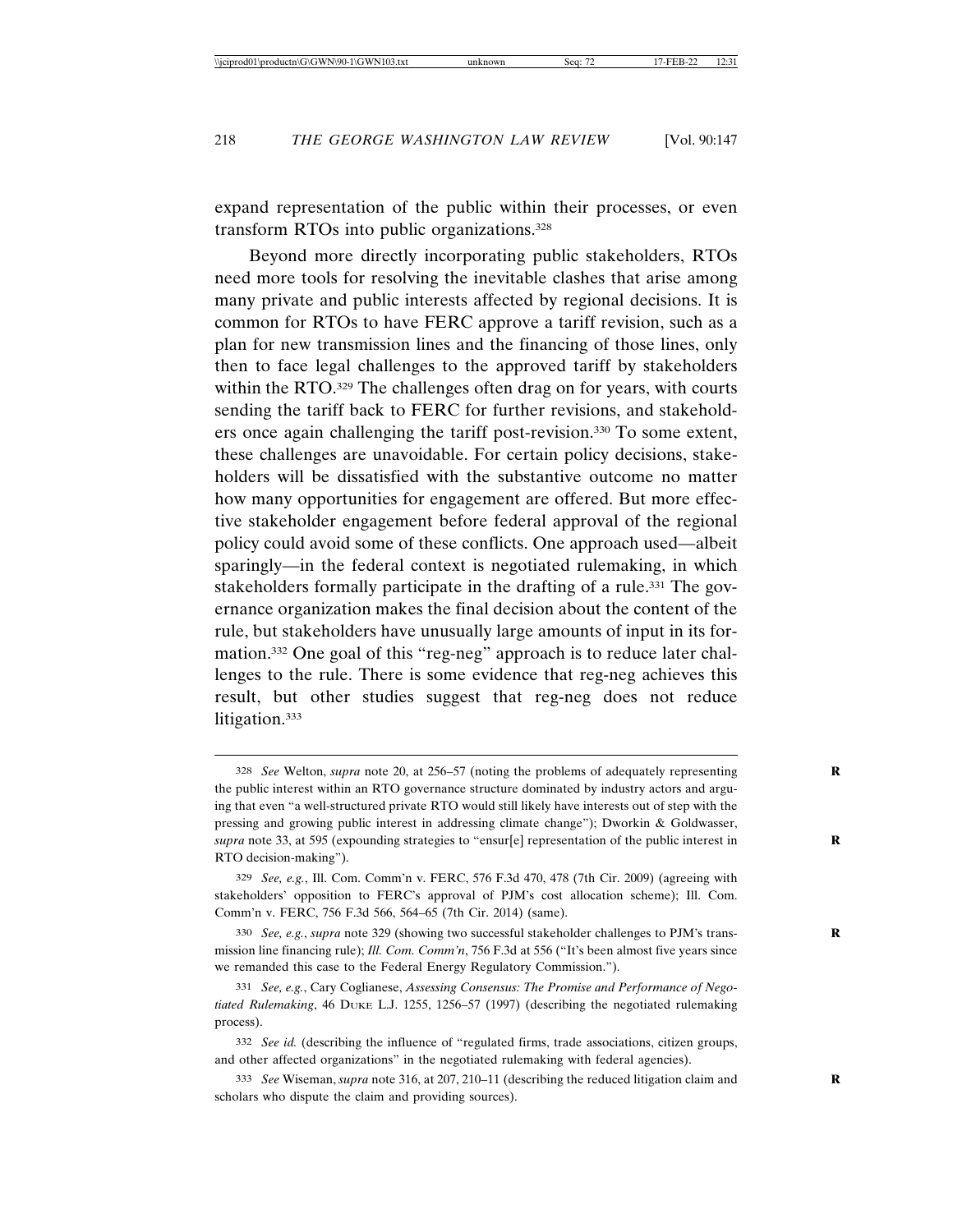Strategies short of formal negotiated rulemaking could help to reduce conflict and make federal-regional decision making more efficient. In some cases, RTOs should consider establishing subregional decision-making processes for policies that implicate strong state and local preferences. For example, committees representing different groups of states within RTOs could propose policy strategies to the RTO, and the RTO could propose a tariff to FERC that reflected these strategies. The resulting tariff could, if needed, provide for different policies within different parts of the region, as already occurs with license plate rates.<sup>334</sup> License plate rates allow a utility to pay one rate for use of transmission lines throughout the entire region, but the single rate paid by utilities for use of all of the wires differs depending on each utility's location.335 This allows for the recognition of different conditions within different subregions of the RTO.

There is a delicate balance between allowing and encouraging RTOs to adopt policies that differ within subregions of the RTO and requiring a more uniform approach. Too much subregional policy could defeat the very purpose of the RTO, which is to make it easier for generators to send electricity over numerous transmission lines owned by different utilities and for generators to access more customers in a broader variety of locations.336 And at some point, with enough policy variation within the region, the very purpose of the regional organization—aside from coordinating these policies—might seem moot. But allowing for some policy diversity within the RTO encourages more utilities to agree to forming an RTO, thus ensuring that the overall purpose of RTOs is accomplished.337

# *D. Transferring the Regional Cooperative Federalism Model to Other Contexts*

Beyond improving the most common form of regional cooperative governance found in the United States, this area is ripe for use in

<sup>334</sup> *See* Regional Transmission Organizations, 65 Fed. Reg. 810, 915 (Jan. 6, 2000) (noting one commenter's point that "a single region-wide rate [for transmission] may not be appropriate in a large region with legitimate cost differences" and that license plates rates can partially address this problem); *id.* at 917 (allowing RTOs to charge license plate rates).

<sup>335</sup> *See id.*

<sup>336</sup> *See, e.g.*, *id.* at 811 (noting that RTOs could enhance market performance and competition and "benefit consumers through lower electricity rates resulting from a wider choice of services").

<sup>337</sup> FERC expressly recognized this in allowing license plate rates, which vary within the RTO. *See id.* at 917. The Commission noted its concern that without these rates, "the potential for cost-shifting could act as an impediment to RTO formation, thereby denying all stakeholders the benefits that come from RTO membership." *Id.*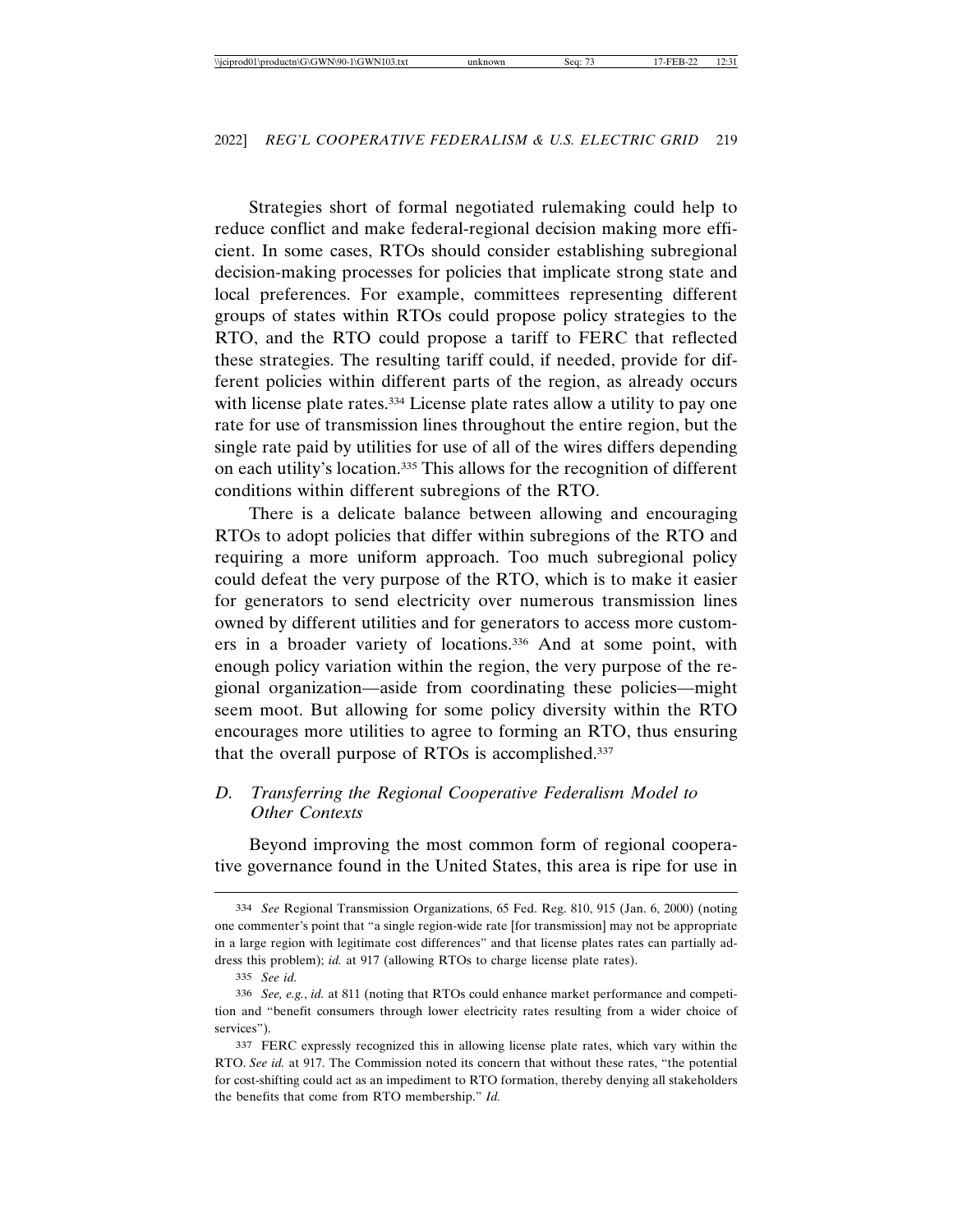other policy areas other than only RTOs. Indeed, as noted in Part I, regional cooperative federalism is also used in the context of opioid control, where the federal government approves groups of counties with high intensity drug trafficking to form regional entities that implement federally approved programs.

Several factors must be present for regional cooperative federalism to work well. Many of these factors apply to all regional approaches, such as regional federal administration and federal-state joint governance. First, there must be challenges, such as opioid trafficking, or natural or artificial features and infrastructure, such as rivers or transmission lines, that cross subfederal political lines. Second, regionalism is most needed when state-by-state or local approaches would create substantial spillover effects if implemented independently. Third, the policy area must implicate strong federal and subfederal interests and authority. For example, for rivers and watersheds that feed rivers and cross state lines, the federal government has long regulated navigability and water quality, whereas states regulate water quantity.338 States, through delegated authority under the Clean Water Act,<sup>339</sup> also have substantial control over water quality issues.<sup>340</sup> Federal and state actors, therefore, must both be involved in any regional approach. Similarly, with respect to transmission lines, the federal government regulates their operation, whereas states regulate the utilities that connect to the lines and the physical siting of the transmission lines.<sup>341</sup>

There are at least two additional features that make regional cooperative federalism, specifically, a likely candidate for governance. One is a distinct need for innovation, and, in some cases, speedy inno-

341 *See* 16 U.S.C. § 824(b) ("The [FERC] shall have jurisdiction over all facilities for such transmission or sale of electric energy, but shall not have jurisdiction, except as specifi[ed] ..., over facilities used for the generation of electric energy or over facilities used in local distribution or only for the transmission of electric energy in intrastate commerce . . . .").

<sup>338</sup> *See* S. Fla. Water Mgmt. Dist. v. Miccosukee Tribe of Indians, 541 U.S. 95, 103, 108 (2004) (discussing federal regulation of water quality under the Clean Water Act and noting that Congress expressly reserved to the states the ability to regulate water quantity under the Act).

<sup>339</sup> 33 U.S.C. §§ 1251–1387.

<sup>340</sup> *See, e.g.*, *S. Fla. Water Mgmt. Dist.*, 541 U.S. at 107 (noting that, under the Clean Water Act, "a State may set individualized ambient water quality standards by taking into consideration 'the designated uses of the navigable waters involved'" (quoting 33 U.S.C. § 1313(c)(2)(A))); State Program Requirements; Approval of Application by Oklahoma to Administer the National Pollutant Discharge Elimination System (NPDES) Program, 61 Fed. Reg. 65,047, 65,047, 65,052 (Dec. 10, 1996) (approving, "pursuant to Section 402 of the [Clean Water Act]," an Oklahoma water pollution discharge program to "operate *in lieu* of" a similar federal program administered by the EPA and listing states with similarly approved delegated authority).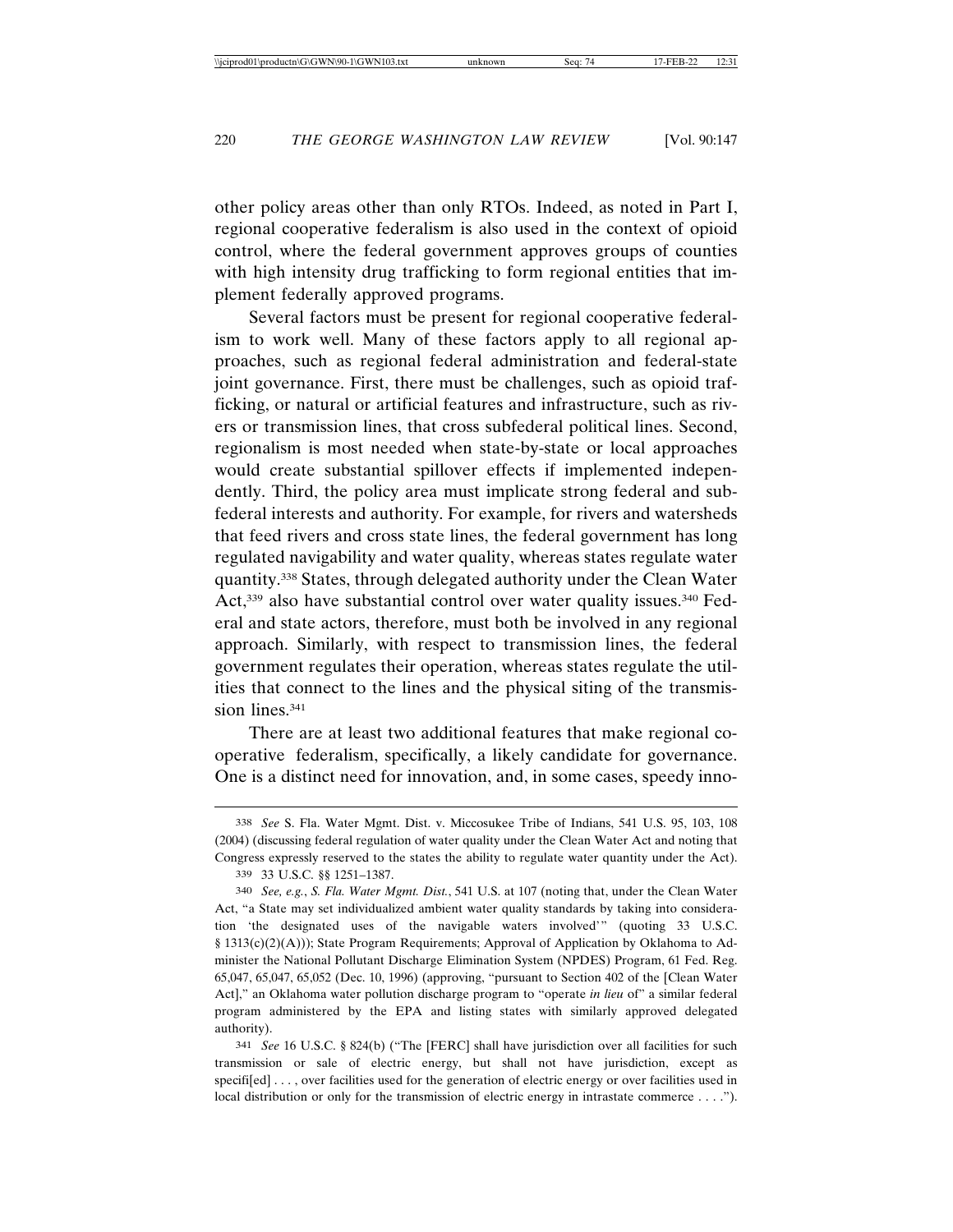vation. As explored in Part II, policymakers are often risk averse and are unlikely to innovate for a variety of reasons.342 There is likely less risk aversion within regional organizations. When state or county actors coordinate to address a shared issue—with or without a federal actor within the organization—they might be more willing to take risks. If the policy ultimately fails, voters might blame the regional organization, not the individual state or county policymaker within that organization. Furthermore, officials coordinating within a regional organization partially avoid the free riding problem, in which neighboring states immediately copy any policies that turn out to be beneficial. Within regional organizations, the neighboring jurisdictions are in one room at the decision-making table.

Even with these barriers to innovation lowered in a regional setting, policy innovation might not happen rapidly enough in regional organizations that lack direct federal oversight. Diverse counties or states within the regional organization might bicker over the proper way forward, and they might still fear blame from voters for having assented to a regional policy that did not fully match local voters' preferences. In this case, when innovation to address a difficult policy problem is needed, and needed speedily, a top-down federal actor driving that innovation might be important.343

Another policy characteristic that uniquely calls for regional cooperative federalism is the need for a substantial infusion of federal resources and expertise in the policy-making process. The few federalstate hybrid organizations that currently operate benefit from some federal expertise and funds, but these benefits tend to be relatively marginal. For example, river basin commissions have only one federal representative, and most of their money comes from the states that make up the respective commission's membership.<sup>344</sup> And the Metropolitan Washington Airports Authority is self-funded through "fees, rents, and revenues."345 Policy areas that call for the expertise of a large, federal agency with long-term, well-paid staff and an infusion of

<sup>342</sup> *See supra* notes 15, 123, and accompanying text. **R**

<sup>343</sup> As explored in Part II, FERC has played this precise role in the regional grid governance context, both mandating and encouraging different forms of innovative policymaking by RTOs for regional grid planning and development. *See supra* Section II.B.1.a. But FERC has also stifled states' creative approaches to subsidizing renewables, as demonstrated by its orders with respect to the MOPR in PJM. See supra notes 306-08 and accompanying text.

<sup>344</sup> *See* Owen & Wiseman, *Coequal Federalism*, *supra* note 11, at 302, 304 & n.63, 326–30 **R** (describing multistate river basin commission composition and funding).

<sup>345</sup> *MWAA History and Facts*, METRO. WASH. AIRPORTS AUTH., https://www.mwaa.com/ about-authority/mwaa-history-and-facts [https://perma.cc/G6HE-Z5J8].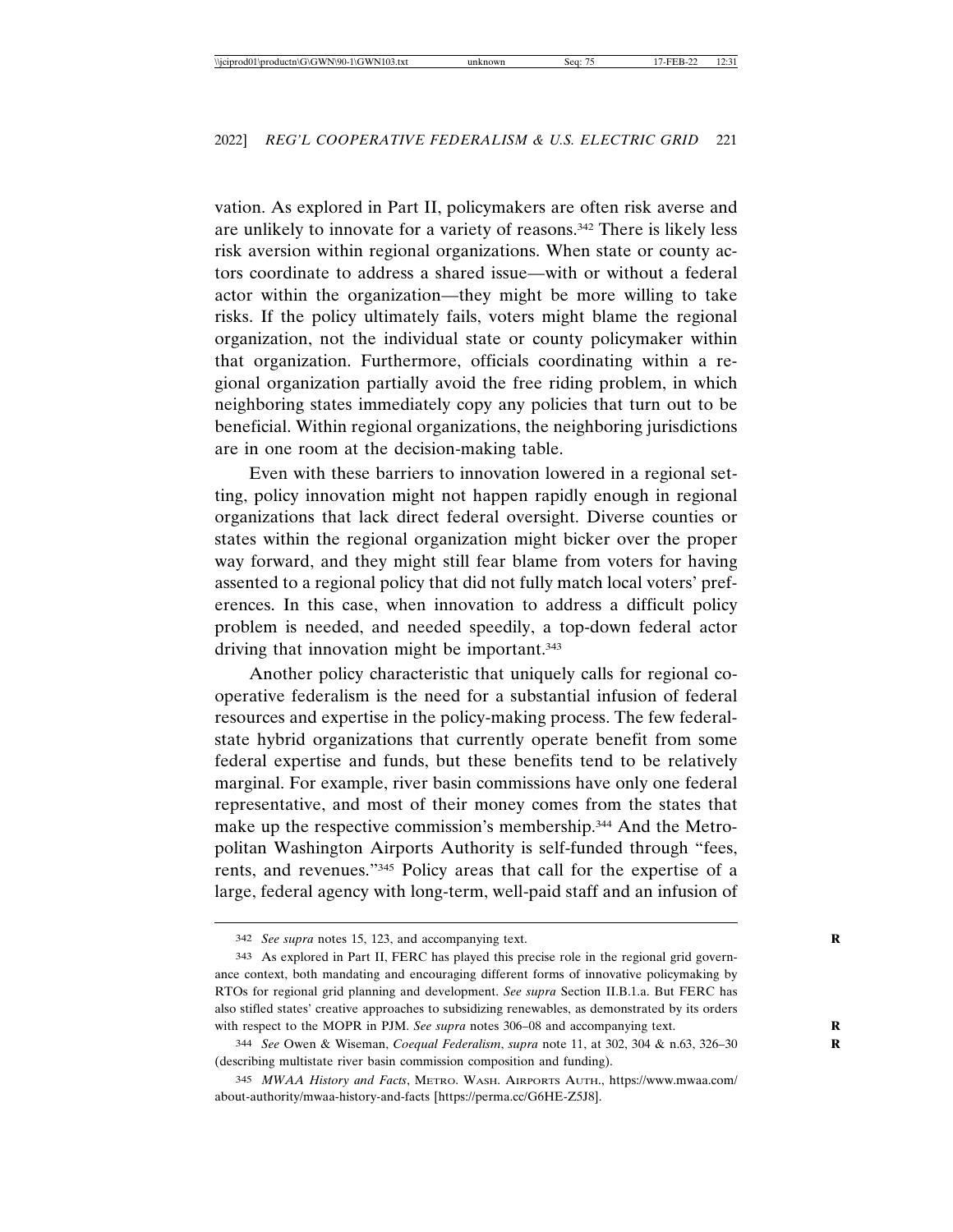federal grant money and other aid are likely best governed through a regional cooperative federalism approach.

The electricity transmission and opioid trafficking examples illustrate these features. Both areas demand relatively rapid innovation and substantial resources and expertise. With respect to innovation, FERC encouraged the formation of RTOs in the midst of widespread dissatisfaction over rising electricity rates and increasing demands for consumer access to more diverse generation sources.346 And the opioid crisis spread quickly around certain regions as doctors overprescribed drugs and drug companies pumped out large quantities of relatively cheap painkillers.347 This called for rapid responses as the crisis ballooned out of control, overwhelming healthcare systems and leading to deaths, "lost productivity," family crises, and criminal justice problems, among other serious impacts.348

The electricity transmission and opioid contexts both also benefit particularly from the infusion of federal expertise. Reliably operating the transmission grid is a complex and technical task, and assessing how to best plan for and regulate this grid is an expensive, time-consuming endeavor.<sup>349</sup> Having FERC review and approve RTO actions adds an important layer of expertise and resources to those that already exist at the RTO level. Indeed, the case law limiting FERC's review of RTOs to all-or-nothing approval or rejection of energy market design is likely problematic, as it constrains FERC's ability to partially amend RTO policy in ways that improve the policy.350 In the

<sup>346</sup> *See* Promoting Wholesale Competition Through Open Access Non-Discriminatory Transmission Services by Public Utilities; Recovery of Stranded Costs by Public Utilities and Transmitting Utilities, 61 Fed. Reg. 21,540, 21,550 (May 10, 1996).

<sup>347</sup> *See, e.g.*, Cornelius A. Thiels, Stephanie S. Anderson, Daniel S. Ubl, Kristine T. Hanson, Whitney J. Bergquist, Richard J. Gray, Halena M. Gazelka, Robert R. Cima & Elizabeth B. Habermann, *Wide Variation and Overprescription of Opioids After Elective Surgery*, 266 AN-NALS SURGERY 564, 564 (2017) ("The majority of patients were overprescribed opioids. Significant prescribing variation exists that was not explained by patient factors.").

<sup>348</sup> *See Opioid Data Analysis and Resources*, CTRS. FOR DISEASE CONTROL & PREVENTION (Mar. 10, 2021), https://www.cdc.gov/drugoverdose/data/analysis.html [https://perma.cc/EV6X-R2TM].

<sup>349</sup> *See, e.g.*, PJM INTERCONNECTION, RELIABILITY IN PJM: TODAY AND TOMORROW 1 (2021), https://pjm.com/-/media/library/reports-notices/special-reports/2021/20210311-reliabilityin-pjm-today-and-tomorrow.ashx [https://perma.cc/RPP2-ART7] ("[K]eeping the lights on . . . involves around-the-clock system monitoring and the dispatch of power by trained operators; real-time coordination with other operating entities and industry sectors; and extensive planning to ensure the grid is equipped to serve future needs.").

<sup>350</sup> *See* NRG Power Mktg., LLC v. FERC, 862 F.3d 108, 115 (D.C. Cir. 2017) (reiterating that FERC may not "suggest modifications that result in an 'entirely different rate design' than the utility's original proposal or the utility's prior rate scheme," even if an RTO consents to those modifications (quoting W. Res., Inc. v. FERC, 9 F.3d 1568, 1578 (D.C. Cir. 1993))); Gary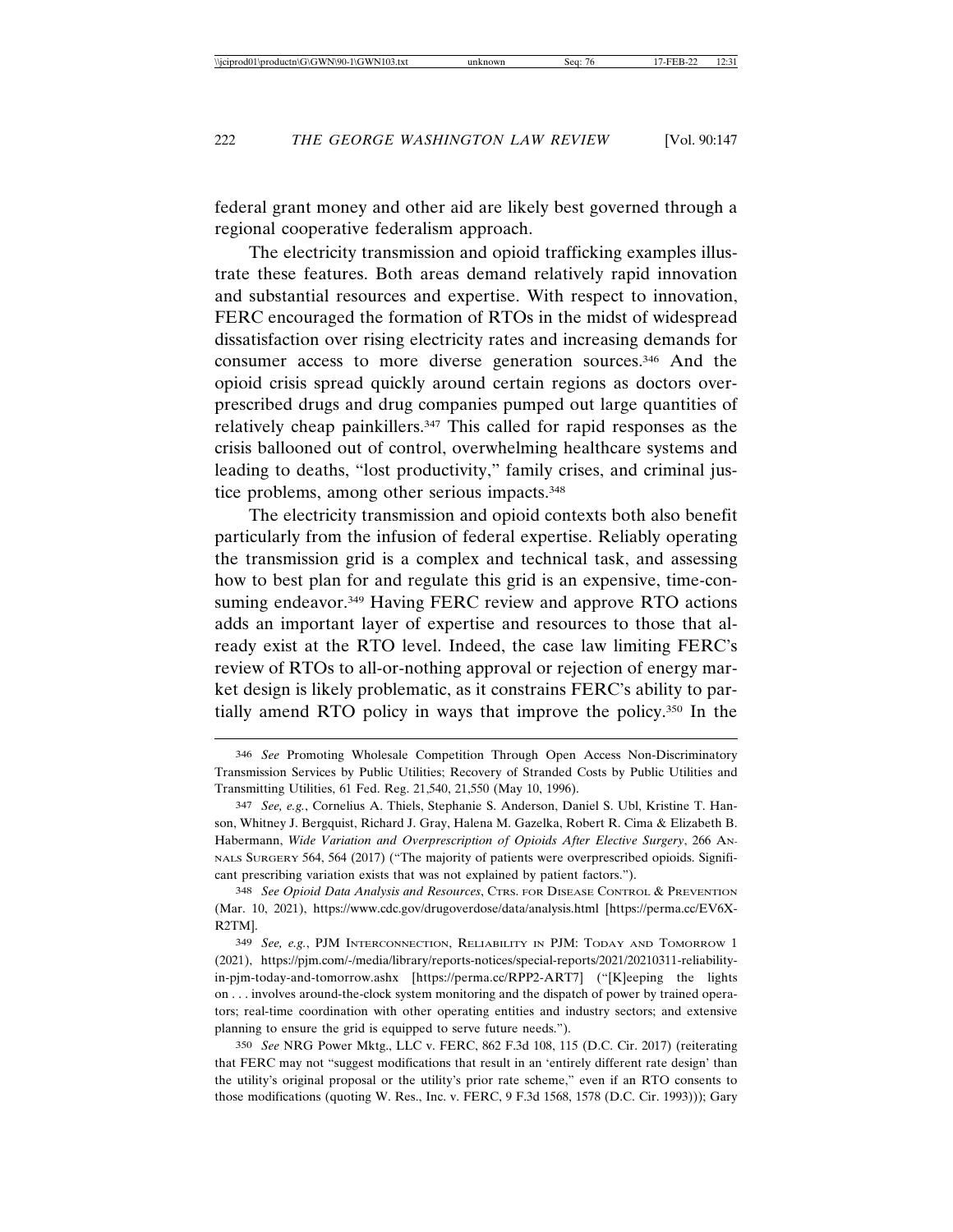opioid context, many of the regions suffering most heavily from the crisis tend to be poor and rural, and in particular need of a federal cash infusion.351

Other policy areas similarly demand rapid, coordinated, innovative solutions and an infusion of federal expertise and resources. These include, for example, adaptation to climate change, as neighboring counties and states search for ways to address sea level rise. This area implicates strong local (e.g., land use) and state and federal (e.g., water-based regulatory and housing) interests and involves substantial spillover effects that are inadequately coordinated.352 If, for instance, a local government or landowner places protective engineering infrastructure along a coastline, the displaced wave action caused by such construction can exacerbate coastline loss on neighboring lands.353 Furthermore, relatively rapid sea level rise is a problem that calls for similarly rapid, innovative responses, and an infusion of fed-

D. Bachman & Douglas W. Smith, *D.C. Circuit Decision Creates Significant Uncertainty Concerning PJM Capacity Auction Results*, VAN NESS FELDMAN LLP (July 12, 2017), https:// www.vnf.com/dc-circuit-decision-creates-significant-uncertainty-concerning-pjm [https:// perma.cc/FK7X-EJCF] (noting practical and legal implications of the ruling).

351 *See, e.g.*, Carmen Heredia Rodriguez, Elizabeth Lucas & Orion Donovan-Smith, *Federal Grants Restricted to Fighting Opioids Miss the Mark, States Say*, NPR (June 13, 2019, 5:00 AM), https://www.npr.org/sections/health-shots/2019/06/13/731512068/federal-grants-restrictedto-fighting-opioids-miss-the-mark-states-say [https://perma.cc/QA2Y-H37A] (noting that Ohio and Pennsylvania had acute opioid problems and needs for federal funding, which "enabled them to invest significantly in programs like training medical providers . . . [and] offering more points of access for treatment").

352 *See, e.g.*, Daniel A. Farber, *Climate Adaptation and Federalism: Mapping the Issues*, 1 SAN DIEGO J. CLIMATE & ENERGY L. 259, 273 (2009) (noting spillover effects in adaptation, such as "[w]hen infrastructure projects or other adaptation efforts affect multiple states"); *cf.* William W. Buzbee, *Recognizing the Regulatory Commons: A Theory of Regulatory Gaps*, 89 Iowa L. Rev. 1, 13 (2003) ("Global warming also confronts no matching or commensurate political or legal regime that, due to the regime's geographical turf, subject responsibilities, or political constituency, is logically situated to take the lead and address global warming's causes and anticipated harms.").

353 *See, e.g.*, Steven J. Dundas & David J. Lewis, *Estimating Option Values and Spillover Damages for Coastal Protection: Evidence from Oregon's Planning Goal 18, 7 J. Ass'n Env't &* RES. ECONOMISTS 519, 521 (2020) (describing armoring, displaced wave action, and erosion on neighboring properties); ROBERT A. MORTON, U.S. GEOLOGICAL SURV., AN OVERVIEW OF COASTAL LAND LOSS: WITH EMPHASIS ON THE SOUTHEASTERN UNITED STATES (2003), https:// pubs.usgs.gov/of/2003/of03-337/landloss.pdf [https://perma.cc/HP9J-5KT4] ("Engineering structures such as groins, breakwaters, seawalls/bulkheads, and revetments are designed to control coastal land loss, but they can accelerate land loss of adjacent beaches by changing wave refraction patterns and depleting sand supply." (citation omitted)); *cf.* Lucas v. S.C. Coastal Council, 505 U.S. 1003, 1074–75 (1992) (Stevens, J., dissenting) (crediting as scientifically supported findings of the South Carolina legislature regarding the cross-property effects of beach and coastline erosion in considering a regulatory taking challenge to South Carolina land use regulations under the Fifth Amendment).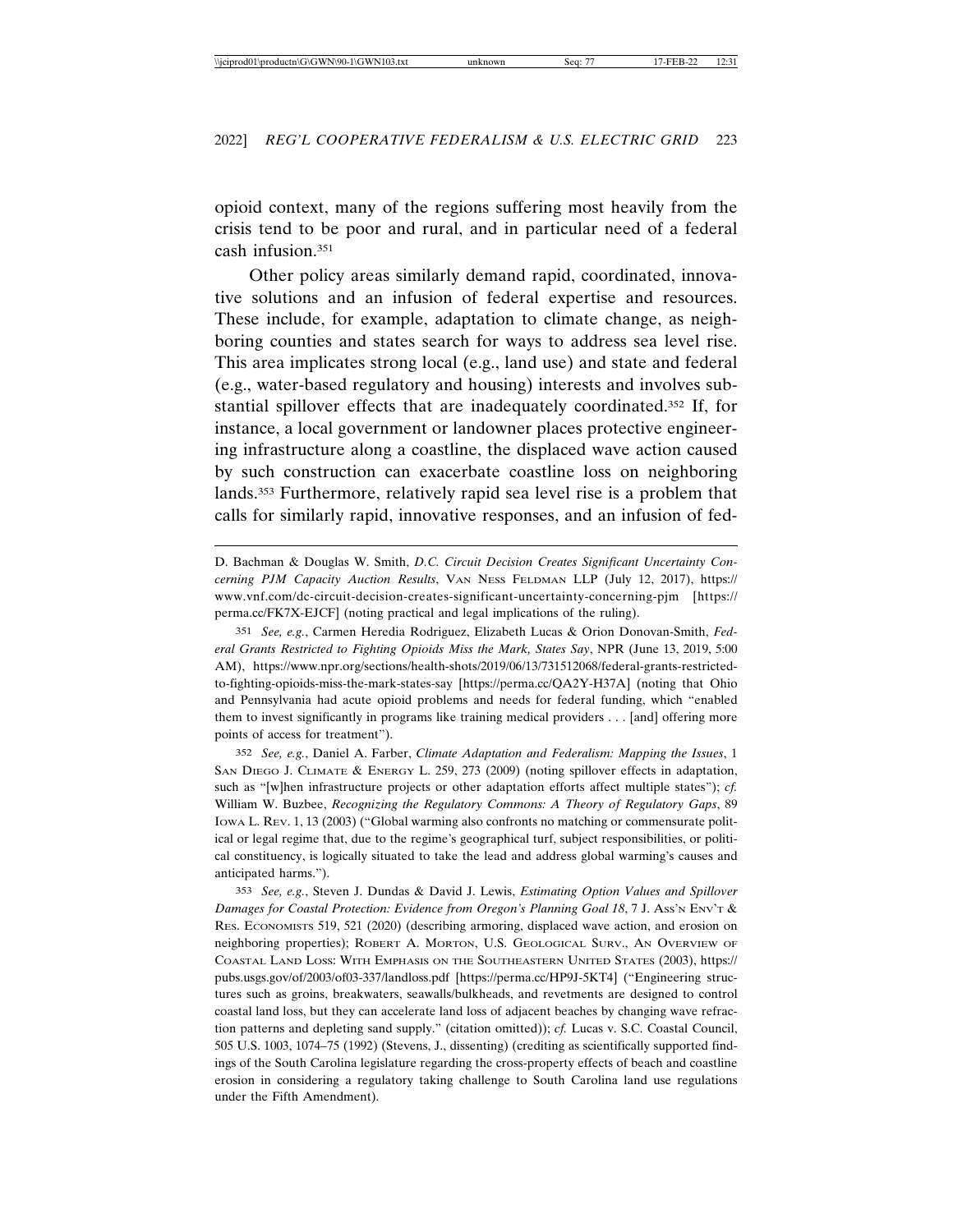eral resources to fund for relocation, pumps, coastal strengthening projects, and other responses is critically needed.354 Counties in several states have created relatively robust regional organizations for this purpose,355 but regional cooperative federalism would likely spur more coordinated, innovative responses and provide needed funds.

Disaster response, too, would likely benefit from adding a regional layer beneath the Federal Emergency Management Authority ("FEMA")—not the regional FEMA divisions that already exist,356 but regional organizations comprised of counties, states, and other stakeholders, and overseen by FEMA. Many areas of the country share characteristics that make them susceptible to particular types of disasters, such as wildfires or flooding. Responses within one local government or state can have spillover effects. For example, allowing land development without adequate flood control—such as too little undeveloped land that can absorb water, too few catchment basins, and other approaches—can cause flooding problems in neighboring areas.357 Insufficient attention to controlled or accidental burns in national forests can allow wildfires to quickly expand and spread across public-private and state lines.358 Yet regionally coordinated disaster response actions need federal funding assistance, as evidenced by the increasingly large amounts of federal dollars flowing to emergency response.359 And the federal government's long history of emergency re-

356 *See Regions*, FEMA (Sept. 15, 2020), https://www.fema.gov/about/organization/regions/ [https://perma.cc/8W2T-HLHA].

357 *See generally* FEMA, TYPES OF FLOODS AND FLOODPLAINS 2-1, https://training.fema.gov/hiedu/docs/fmc/chapter%202%20-%20types%20of%20floods%20and%20floodplains.pdf [https://perma.cc/L7TM-Q26T] (describing different types of flooding and the associated causes, including lack of adequate avenues for "surface water runoff" and overdevelopment and urbanization).

358 *See, e.g.*, Matthew Bloch, Scott Reinhard, Lucy Tompkins, Bryan Pietsch & Giulia Mc-Donnell Nieto del Rio, *Fire Map: California, Oregon and Washington*, N.Y. TIMES (Oct. 1, 2020), https://www.nytimes.com/interactive/2020/us/fires-map-tracker.html [https://perma.cc/APJ5- VWXK].

359 *See* WILLIAM L. PAINTER, CONG. RSCH. SERV., R45484, THE DISASTER RELIEF FUND: OVERVIEW AND ISSUES 17–18 (2020), https://fas.org/sgp/crs/homesec/R45484.pdf [https:// perma.cc/S6DT-A8ZH] (graphs depicting increasing disaster relief expenditures between fiscal years 1964 and 2020). Indeed, recent disaster events such as wildfires and hurricanes have

<sup>354</sup> *The Impacts of Sea Level Rise on Domestic Energy and Water Infrastructure: Hearing Before the S. Comm. on Energy and Nat. Res.*, 112th Cong. 47 app. I (2012), https://www.govinfo. gov/content/pkg/CHRG-112shrg76897/html/CHRG-112shrg76897.htm [https://perma.cc/PK6H-KUVZ] (responses of Benjamin H. Strauss, COO and Director, Program on Sea Level Rise, Climate Central) ("It seems very likely that many or most coastal cities, counties and states will not be able to afford the cost of adapting to sea level rise, or at least will choose not to pay it.").

<sup>355</sup> *See, e.g.*, *supra* note 56 (noting the Southeast Florida Climate Change Regional Compact).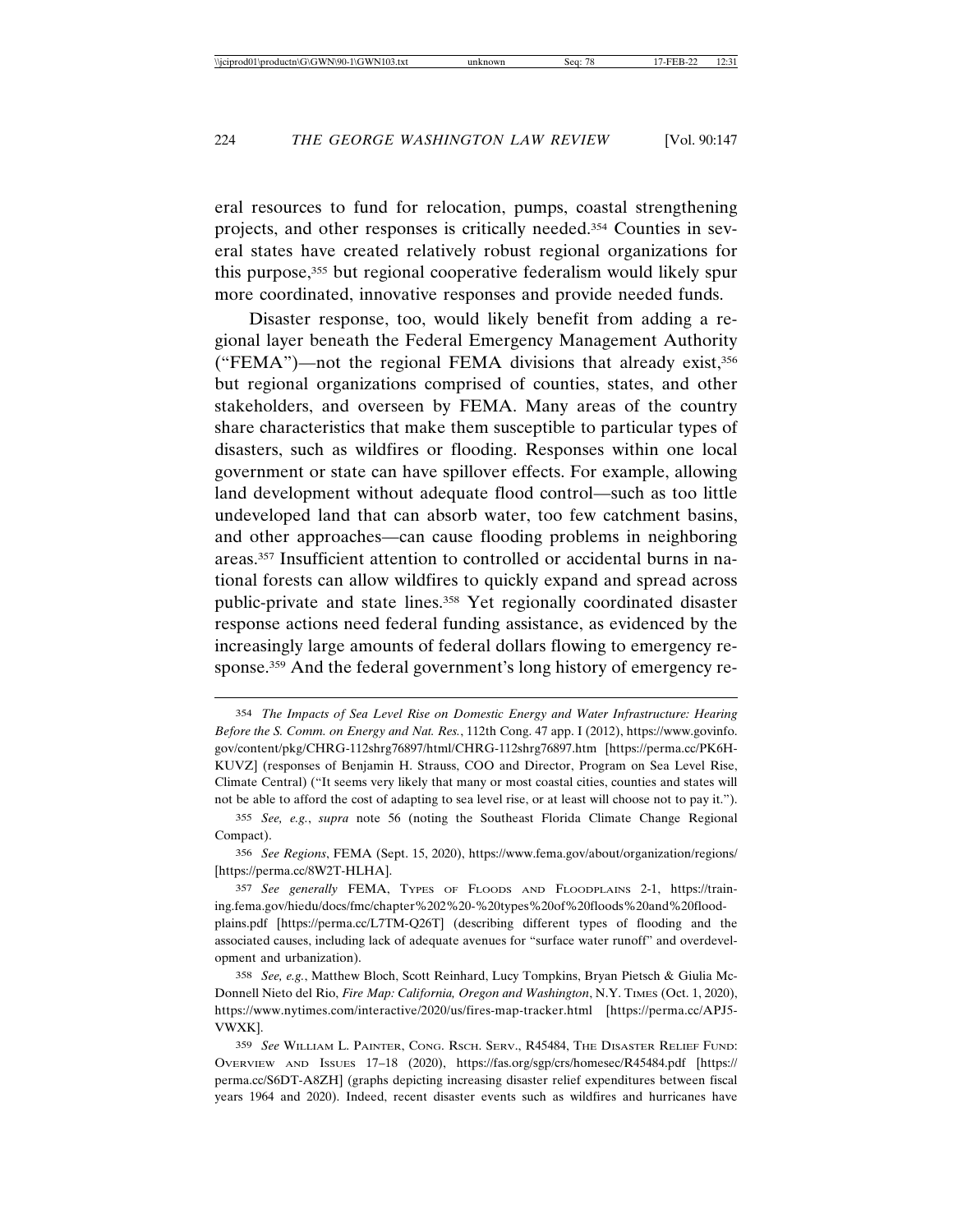sponse experience through FEMA—although a troubled history shows that this federal layer of expertise could augment local and state emergency response capabilities.360

Regional cooperative federalism will not always be a superior governance approach, but its potential applications are numerous. The expanded use of this approach could, however, spur legal challenges albeit likely unsuccessful ones—as explored below.

## IV. OVERCOMING LEGAL IMPEDIMENTS TO REGIONAL APPROACHES

With modification, regional cooperative approaches to federalism can better achieve many of the purported values of federalism than can states acting alone, or than can states exercising delegated authority within a traditional cooperative federalism regime. But these approaches could encounter legal hurdles—potentially in the form of the nondelegation doctrine under the Constitution or under the Tenth Amendment. These are unlikely to ultimately impede an expansion of regional cooperative federalism, but they merit consideration in light of potential legal challenges.

## *A. Nondelegation*

The Constitution provides that "[a]ll legislative Powers herein granted shall be vested in a Congress of the United States,"361 which further implies that Congress may not vest this power elsewhere through delegation of its responsibilities.362 Congress cannot feasibly shoulder the full burden of legislating (if we assume that Congress's governmental role should remain at its current level—a contested point). Given this burden, the Supreme Court has interpreted nondelegation to mean that Congress, when delegating any portion of its legislative power, must provide an "intelligible principle" to guide the specified governmental entity in implementing the congressional

prompted Congress to act in order "to broaden federal investments from the [Disaster Relief Fund] into mitigation efforts that protect public infrastructure." *Id.* at 11 (describing Congress's passage of the Disaster Recovery Act of 2018 "in the wake of wildfires in California as well as Hurricanes Harvey, Irma, and Maria").

<sup>360</sup> *See generally* FEMA, THE FEDERAL EMERGENCY MANAGEMENT AGENCY PUBLICA-TION 1 (2010), https://www.fema.gov/sites/default/files/2020-03/publication-one\_english\_2010.pdf [https://perma.cc/67TS-N284] (describing the older and more recent history of the federal government's involvement in local disaster relief and insurance).

<sup>361</sup> U.S. CONST. art. I, § 1.

<sup>362</sup> *See* Gundy v. United States, 139 S. Ct. 2116, 2123 (2019) ("Accompanying that assignment of power to Congress is a bar on its further delegation.").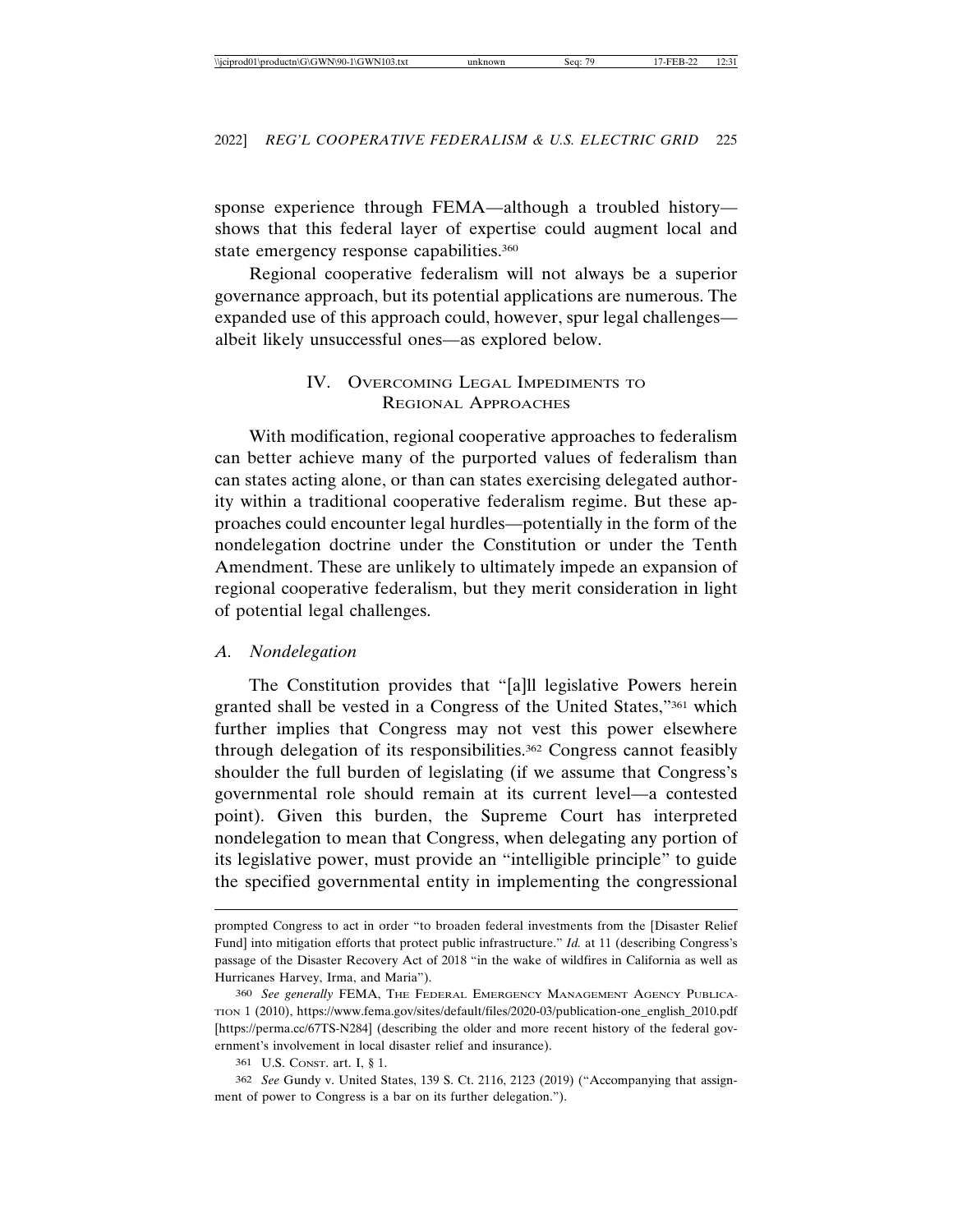enactment.363 The Supreme Court has only twice struck down statutes under the nondelegation doctrine—with the most recent of such decisions occurring in 1935.<sup>364</sup> Many have declared the doctrine to be essentially dead.<sup>365</sup> And although some hypothesized that a more conservative Court—such as the current Court—might revive the doctrine, it declined this opportunity in *Gundy v. United States*, 366 which involved a sex offender registration statute and the purportedly impermissible delegation of legislative authority to the U.S. Attorney General.<sup>367</sup>

Despite its rarity, the doctrine still arises in numerous challenges to legislation and could potentially arise in the regional cooperative federalism context. More relevantly, the delegation of legislative authority to regional governing entities might validly raise questions as to whether such delegations conform with the *values* underlying the nondelegation doctrine. These values include, among others, ensuring a decision-making process that respects individual stakeholders' and states' prerogatives, as well as ensuring that competent institutions are entrusted to make policy decisions.368

## *1. The Status of the Nondelegation Doctrine*

As noted above, the central concern of courts reviewing a congressional delegation of policymaking authority is that Congress give the delegee an "intelligible principle" to which that delegee must "conform" in implementing the enactment.369 When Congress delegates authority to the executive branch, such as a federal administrative agency, the nondelegation concern is that this delegation allows

<sup>363</sup> J.W. Hampton, Jr., & Co. v. United States, 276 U.S. 394, 409 (1928) ("If Congress shall lay down by legislative act an intelligible principle to which the person or body authorized to [implement the enactment] is directed to conform, such legislative action is not a forbidden delegation of legislative power.").

<sup>364</sup> *See* A.L.A. Schechter Poultry Corp. v. United States, 295 U.S. 495 (1935); Pan. Refin. Co. v. Ryan, 293 U.S. 388 (1935).

<sup>365</sup> *See* Cass R. Sunstein, *Nondelegation Canons*, 67 U. CHI. L. REV. 315, 315–16 (2000) (noting assumptions about the death of the nondelegation doctrine but arguing that courts simply apply the doctrine through other legal canons).

<sup>366</sup> 139 S. Ct. 2116 (2019).

<sup>367</sup> *Id.* at 2121.

<sup>368</sup> *See, e.g.*, Sunstein, *supra* note 365, at 315, 331, 342 (arguing that the nondelegation doc- **R** trine is "alive and well" in terms of its underlying values and noting "the idea that administrative agencies will not be allowed to interpret ambiguous provisions so as to preempt state law" and a "ban [on Congress] authorizing administrative agencies, or the executive branch, [to] mak[e] certain decisions"); *id.* at 331–34 (describing values that implicate individual rights and states' roles in the federalist system).

<sup>369</sup> J.W. Hampton, Jr., & Co. v. United States, 276 U.S. 394, 409 (1928).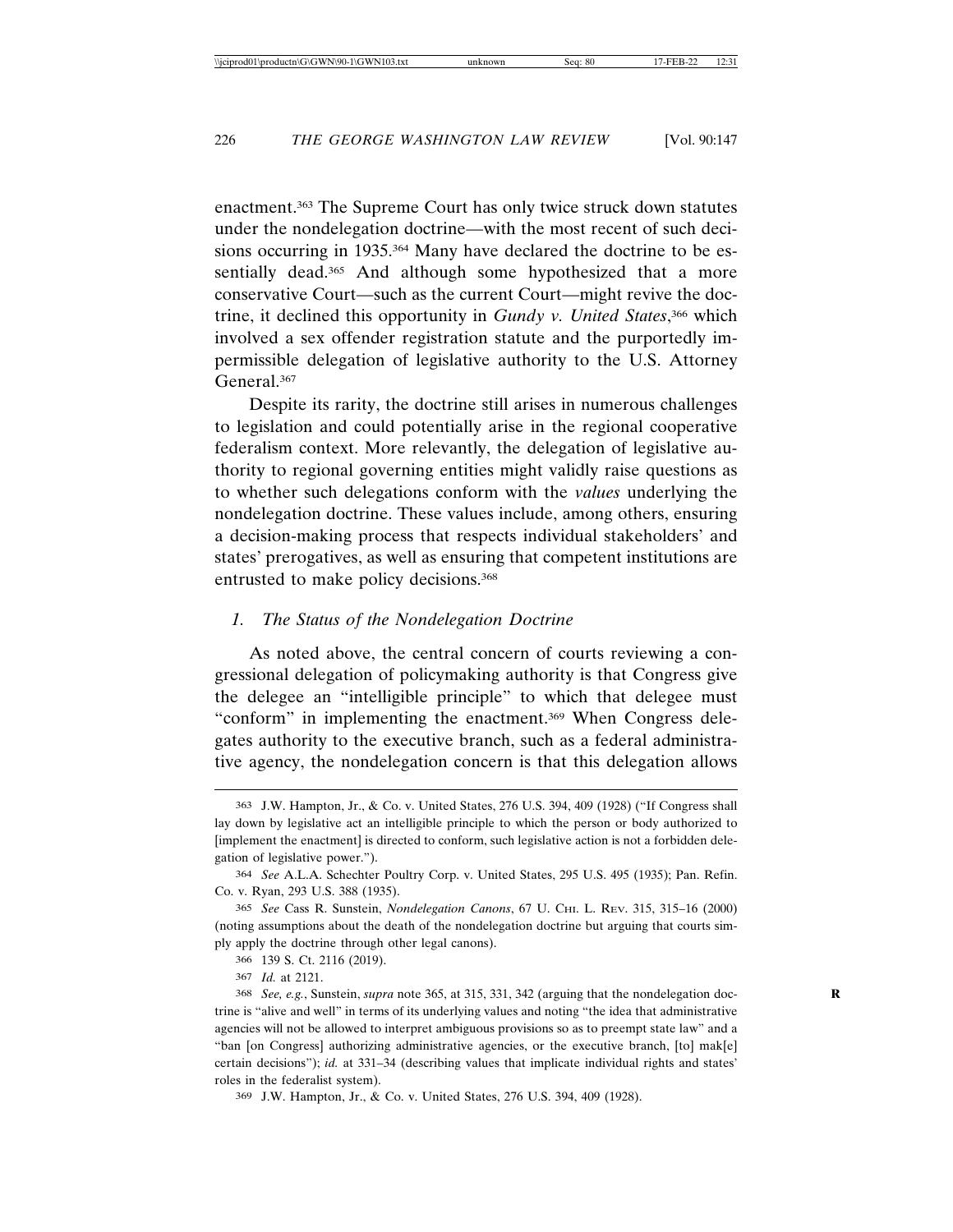policy decisions that eschew the legislative process.370 These concerns can be categorized within the camps of procedure, federalism, and decision-making competence, among many others.371 Procedurally speaking, unelected officials promulgate policy when exercising delegated authority, and this risks jeopardizing the many accountabilitybased reasons to endow Congress, and Congress alone, with legislative authority.372 And with respect to federalism, states' rights are affected too when agencies, rather than a Congress composed of representatives of the states, make decisions.<sup>373</sup> States have a particularly powerful voice in the Senate, and the loss of decision making within Senate chambers—the "federal institution specifically designed to represent the states"—can negatively affect state power.374

Courts have identified processes that can adequately substitute for the accountability potentially lost when agencies are permitted to skirt the bicameral process under delegated authority, provided Congress has issued the requisite intelligible principle to the agency. For example, the Supreme Court observed in *A.L.A Schechter Poultry Corp. v. United States*375 that when Congress delegates authority to an administrative body, with standards to be "enforced upon hearing, and evidence," this comports with the Constitution.<sup>376</sup>

With respect to competence, courts worry that giving the executive branch a duty that is not within its wheelhouse—law writing, rather than law implementing—weakens decision making.377 On the

371 For other concerns, see, for example, Sunstein, *supra* note 365, at 320–21 (noting rule of **R** law considerations, such as whether residents are adequately on notice of what is required by the law and what the penalties will be for violations).

372 *See id.* (noting the political accountability aspects of the doctrine and that "[t]he evident obstacles to the enactment of federal law . . . might be overcome if Congress could ask another institution, not subject to those obstacles, to enact law as it chooses").

373 *See, e.g.*, Bradford R. Clark, *Separation of Powers as a Safeguard of Federalism*, 79 TEX. L. REV. 1321, 1374 (2001) (observing that the nondelegation doctrine "safeguards federalism" by preventing Congress from avoiding "the lawmaking procedures established by the Constitution to . . . preserve the governance prerogatives of the states"); Sunstein, *supra* note 365, at 319 ("In **R** light of the particular design of the central lawmaking institution, any delegation threatens to eliminate the special kind of accountability embodied in that institution (not incidentally including, in the Senate, the representation of states as such).").

<sup>370</sup> *See* Mistretta v. United States, 488 U.S. 361, 371–72 (1989) (affirming the validity of federal legislation over a nondelegation challenge and observing that the nondelegation doctrine is "rooted in the principle of separation of powers" and that Congress "cannot delegate its legislative power to another Branch," although Congress can obtain "the assistance of its coordinate Branches").

<sup>374</sup> Clark, *supra* note 373, at 1344. **R**

<sup>375</sup> 295 U.S. 495 (1935).

<sup>376</sup> *Id.* at 540.

<sup>377</sup> *Cf.* Gary Lawson, *The Rise and Rise of the Administrative State*, 107 HARV. L. REV.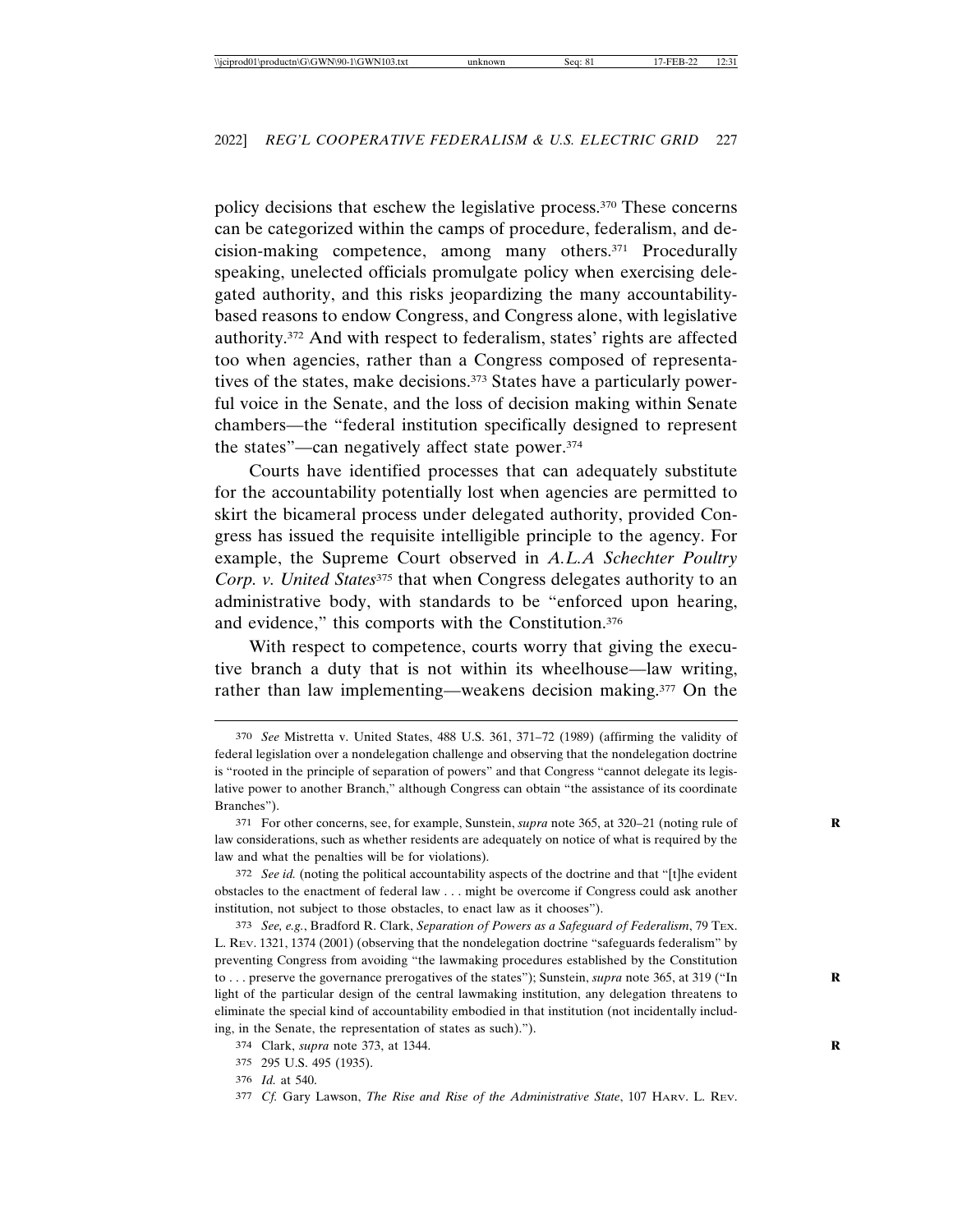flip side, courts *allow* congressional delegation of policymaking largely out of a recognition that "the modern administrative state could not function if Congress were actually required to make a significant percentage of the fundamental policy decisions."378 Despite these concerns about delegation, they are rarely serious enough to invalidate congressional delegation to agencies such as FERC.379

### *2. Nondelegation and Regional "Agencies"*

If regional cooperative federalism—and RTOs, in particular were challenged on nondelegation grounds, it is unlikely that courts would find a nondelegation violation. Beyond the fact that the Court only rarely strikes down congressional delegations of authority to the executive branch, regional organizations seem to hold up reasonably well under the principles of accountability and competence that dominate the Court's nondelegation jurisprudence. This might not appear to be true at first glance because regional cooperative federalism involves double delegation, in a sense.380 Congress delegates policymaking authority to FERC, and FERC, in turn, issues directives to utilities and RTOs. For example, FERC directs these entities to regionally plan for new transmission lines needed to support states' public policies and enhance reliability.381 FERC, and only FERC, ultimately approves the proposed transmission policy of each utility and RTO.382 But because FERC cannot pick apart each and every RTO policy proposal, RTOs substantially influence the content of transmission policy.383

<sup>1231, 1241 (1994) (</sup>bemoaning the "the demise of the nondelegation doctrine, which allows the national government's now-general legislative powers to be exercised by administrative agencies").

<sup>378</sup> *Id.* (arguing that this is the justification underlying courts' repeated rejection of asserted nondelegation problems).

<sup>379</sup> *See, e.g.*, Whitman v. Am. Trucking Ass'ns, 531 U.S. 457, 474–75 (2001) (citing a string of precedents for the proposition that the Supreme Court has "almost never felt qualified to second-guess Congress regarding the permissible degree of policy judgment that can be left to those executing or applying the law" (quoting Mistretta v. United States, 488 U.S. 361, 416 (1989) (Scalia, J., dissenting))).

<sup>380</sup> For extensive discussion of delegation or regulatory authority to self-regulated enterprises, see Emily Hammond, *Double Deference in Administrative Law*, 116 COLUM. L. REV. 1705 (2016).

<sup>381</sup> *See supra* notes 139–40 and accompanying text. **R**

<sup>382</sup> *See supra* note 329 and accompanying text (describing courts' review of FERC's ap- **R** proval of transmission plans).

<sup>383</sup> *See supra* note 36 and accompanying text (noting the limits on FERC's ability to review **R** RTO proposals with great nuance).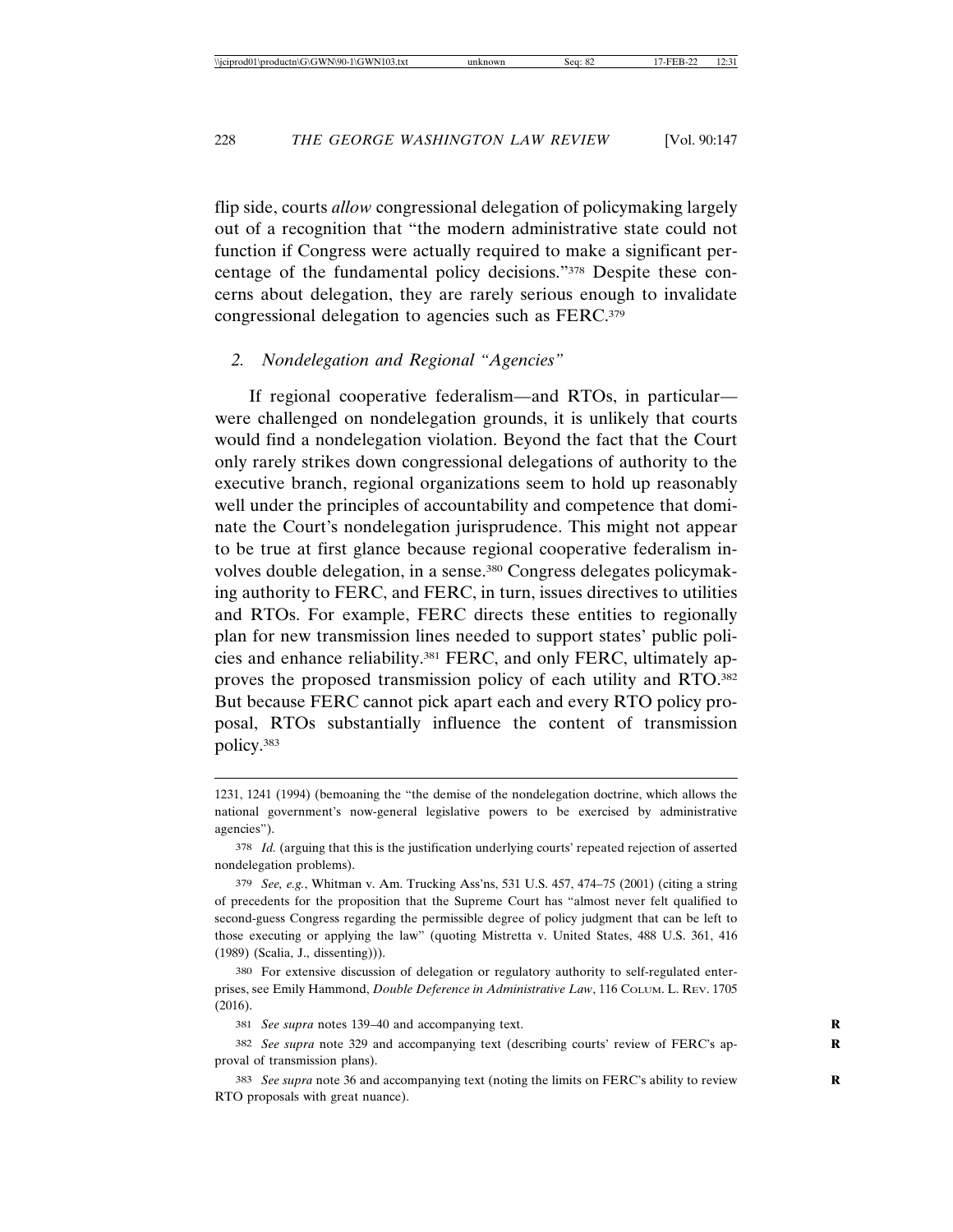This quasi-double delegation from Congress to FERC and then to RTOs could be problematic under some accounts. Courts interpret the Federal Power Act384 to mean that FERC must reject or approve certain RTO decisions wholesale and cannot partially amend them.385 Furthermore, RTOs, with FERC approval, make major policy decisions with substantial economic consequences.386 Justice Gorsuch's dissent in *Gundy* could be read to imply that Congress may not delegate away these types of decisions.387 But since 1935, Congress has tasked FERC with the responsibility of ensuring "just and reasonable" rates—an express directive from Congress to FERC under the Federal Power Act.388 And as noted above, FERC has not fully delegated its authority over transmission to RTOs. This differs from other examples of impermissible agency subdelegation, such as the Department of Homeland Security effectively delegating administration and adjudication of certain visa claims to the Department of Labor, with the Department of Labor having the final say in the matter.<sup>389</sup> In this type of situation, the United States Court of Appeals for the Tenth Circuit held that an agency may not "delegate its decision-making responsibility to an entirely different agency"—a practice that the court criticized in an unpublished opinion as "passing the buck on a non-delegable duty."390

387 *See* Gundy v. United States, 139 S. Ct. 2116, 2131, 2136–37 (2019) (Gorsuch, J., dissenting) (asserting that Justice Gorsuch "would not wait" to revisit the nondelegation doctrine and laying out a proposed test for determining when the nondelegation doctrine is violated); *id.* at 2141 (arguing that agencies cannot "fill in statutory gaps" for "major questions" involving "a question of deep 'economic and political significance' that is central to the statutory scheme" and thus analogizing the "major question" doctrine in administrative law to the nondelegation analysis (quoting King v. Burwell, 576 U.S. 473, 485–86 (2015))).

388 16 U.S.C. § 824d(a).

389 *See* G.H. Daniels III & Assocs. v. Perez, 626 F. App'x 205, 207 (10th Cir. 2015); Bijal Shah, *Interagency Transfers of Adjudication Authority*, 34 YALE J. ON REGUL. 279, 281–82 (2017) (discussing *G.H. Daniels III*).

390 *G.H. Daniels III*, 626 F. App'x at 207.

<sup>384</sup> 16 U.S.C. §§ 791–828.

<sup>385</sup> *See* NRG Power Mktg., LLC v. FERC, 862 F.3d 108, 115 (D.C. Cir. 2017).

<sup>386</sup> *See, e.g.*, Ill. Com. Comm'n v. FERC, 721 F.3d 764, 774 (7th Cir. 2013) (noting that MISO's Multi-Value Projects resulted in estimated cost savings worth hundreds of millions of dollars); Joshua C. Macey & Robert Ward, *MOPR Madness*, 42 ENERGY L.J. 67, 71 (2021) (arguing that MOPRs in place within several RTOs "force consumers to pay for capacity they do not need" and reprice "a significant percentage of resources that participate in east coast electricity markets," among other negative economic impacts); Ill. Com. Comm'n v. FERC, 576 F.3d 470, 474 (7th Cir. 2009) (rejecting an RTO transmission financing decision that could have forced one utility "to contribute hundreds of millions of dollars" to a transmission line project located far from that utility, for which the court believed the benefits to the utility were not adequately specified).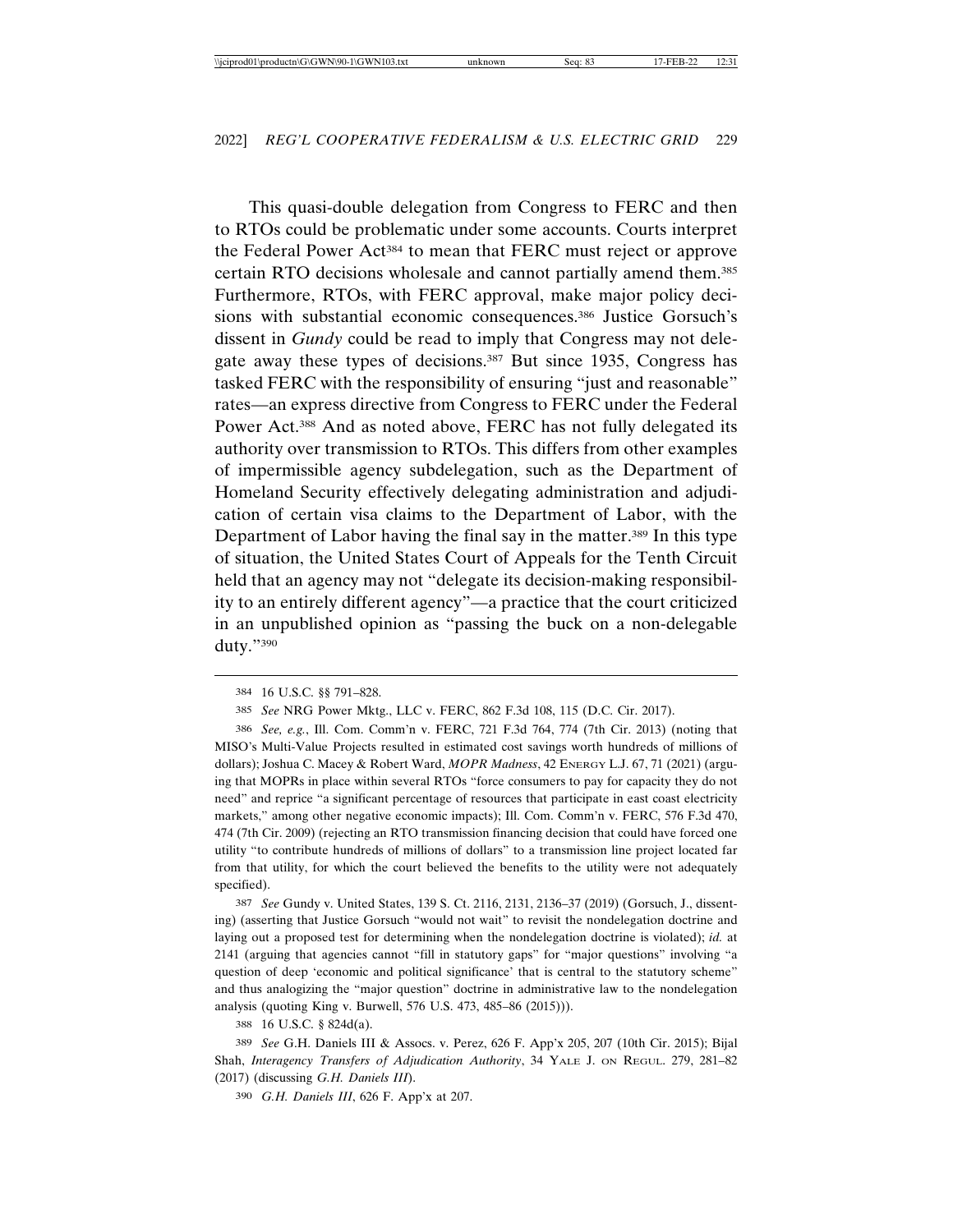FERC does not rely on RTOs to make final decisions; it must approve their tariffs and subsequent tariff revisions.391 And Congress, in establishing FERC's authority to oversee and regulate wholesale power rates, likely understood that FERC would review and approve or reject rates and service practices formulated and proposed by others.392 This was the existing practice at the state level when Congress approved the modern Federal Power Act.393

Beyond lacking the potential problems of subdelegation, regional cooperative federalism to some degree also fulfills, rather than impedes, the values of the nondelegation doctrine. As compared to a singular federal process, regional cooperative federalism enhances the accountability of decisionmakers to constituents, strengthens state representation—at least to a limited degree—and potentially improves the competence of the entities exercising decision-making authority. As explored in Part II, constituents wishing to comment on RTO policy get two bites at the apple, with an opportunity to participate in RTO stakeholder meetings and again to intervene at the FERC level.<sup>394</sup> Rather than simply imposing one national policy, such as a mandate for financing new transmission lines, FERC relies on individual utilities and RTOs to submit specific financing proposals within their tariffs, which FERC approves or rejects.<sup>395</sup> This can help respond to differing preferences of individual constituents and states.

Furthermore, regional cooperative federalism does not eschew any federal agency processes that would have been available in the absence of FERC's subdelegation to RTOs. Individuals may still intervene within FERC proceedings and appeal FERC decisions to the

391 See, e.g., supra note 386 (describing cases reviewing FERC's approval of RTOs' proposed tariff revisions).

392 Congress amended the Federal Power Act in 1935 in order to establish FERC's predecessor, the Federal Power Commission, as an independent regulatory agency and empowered it to regulate "[a]ll rates and charges, made, demanded, or received by any public utility for or in connection with the transmission or sale of electric energy subject to the jurisdiction of the Commission . . . ." Public Utility Act of 1935, Pub. L. No. 74-333, § 205(a), 49 Stat. 803, 851 (codified at 16 U.S.C. § 824d).

393 *See, e.g.*, Pub. Utils. Comm'n of R.I. v. Attleboro Steam & Elec. Co., 273 U.S. 83, 85–86, 90 (1927) (reversing the Rhode Island Public Utility Commission's approval of a utility's proposed rate increase for electricity transferred between two states because it interfered with interstate commerce and noting that if rate regulation is required "it can only be attained by the exercise of the power vested in Congress").

394 *See supra* Section II.D.1 (describing and contrasting the processes for intervention in FERC proceedings with the RTO stakeholder participation process).

395 *See supra* note 386 (describing cases reviewing FERC's approval of RTOs' proposed **R** tariff revisions for financing transmission lines).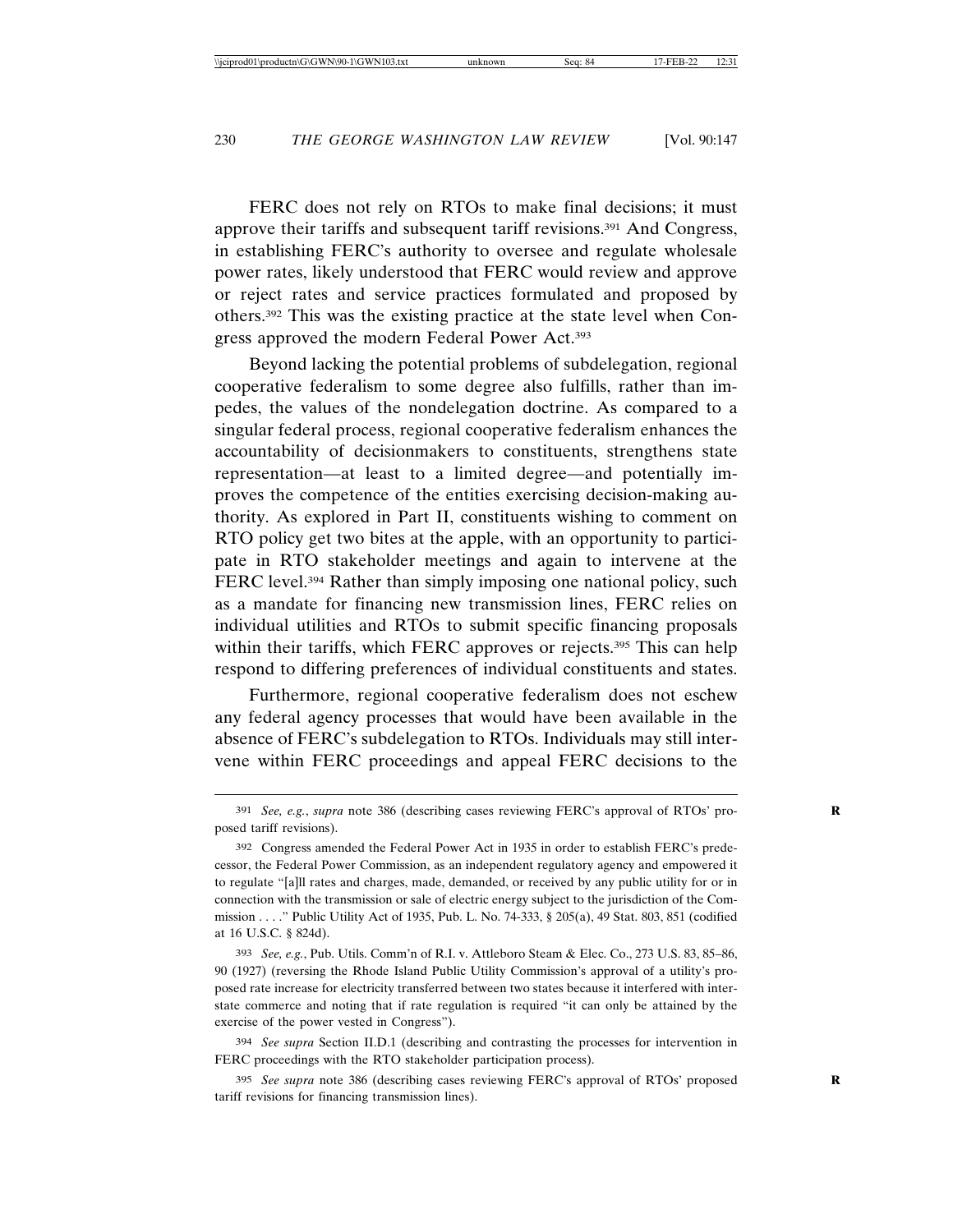federal courts.396 While some might reasonably challenge Congress's delegation of transmission grid and electricity market regulation to FERC as unduly vague, that is a question separate from the issue of subdelegation to regional agencies.

With respect to competence, FERC's reliance on RTOs to do much of the policymaking work also likely improves the policymaking processes. Just as Congress could not realistically set policies in the hundreds of subject areas in which policies now exist, FERC would be hard pressed to establish transmission policy—particularly specific plans for the location of new wires and their financing—for each distinct region covered by an RTO.

In a final affirmance of the likely constitutionality of RTOs' quasi-delegated authority from FERC, some nondelegation decisions have addressed agencies' approvals of industries somewhat similar to the transmission industry—those that serve the public, involve infrastructure that is expensive and often in limited supply, and that could act as unfettered monopolies if not regulated by the government. For example, the Supreme Court blessed Congress's delegation of power to the Federal Radio Commission—later the Federal Communications Commission—to approve licenses to use particular broadcasting frequencies and to regulate radio stations' broadcasting practices.397 Congress directed the Commission to grant licenses in the "public interest, convenience, or necessity," and the Court deemed that this language, combined with the requirements, purpose, and context of the enabling act, did not violate the nondelegation doctrine.<sup>398</sup> The Court also affirmed the ability of FERC's predecessor, the Federal Power Commission, to set just and reasonable rates for the price of wholesale natural gas, although a dissenting Justice argued that the Commission's choices in ratemaking are constrained by the nondelegation doctrine.399

<sup>396</sup> *See supra* note 274 and accompanying text; 16 U.S.C. § 825l (setting forth the process **R** and requirements for filing an appeal from a FERC order in the U.S. Courts of Appeals).

<sup>397</sup> *See* Fed. Radio Comm'n v. Nelson Brothers Bond & Mortg. Co., 289 U.S. 266, 282 (1933) (holding that the Federal Radio Commission acted within its legitimately delegated authority from Congress in issuing licenses to radio stations to use certain broadcasting frequencies); Nat'l Broad. Co. v. United States, 319 U.S. 190, 225–26 (1943) (addressing regulation of "chain broadcasting," i.e., affiliated radio stations broadcasting identical content, by the Federal Communications Commission).

<sup>398</sup> *See Nat'l Broad. Co.*, 319 U.S. at 216, 225–26.

<sup>399</sup> *See* Fed. Power Comm'n v. Hope Nat. Gas Co., 320 U.S. 591, 602–03 (1944) (holding that an order by the Federal Power Commission requiring that the respondent reduce its wholesale natural gas prices "cannot be condemned under the [Natural Gas] Act as unjust and unreasonable"). *But see id.* at 620–21 (Reed, J., dissenting) (arguing that there are limits on the then-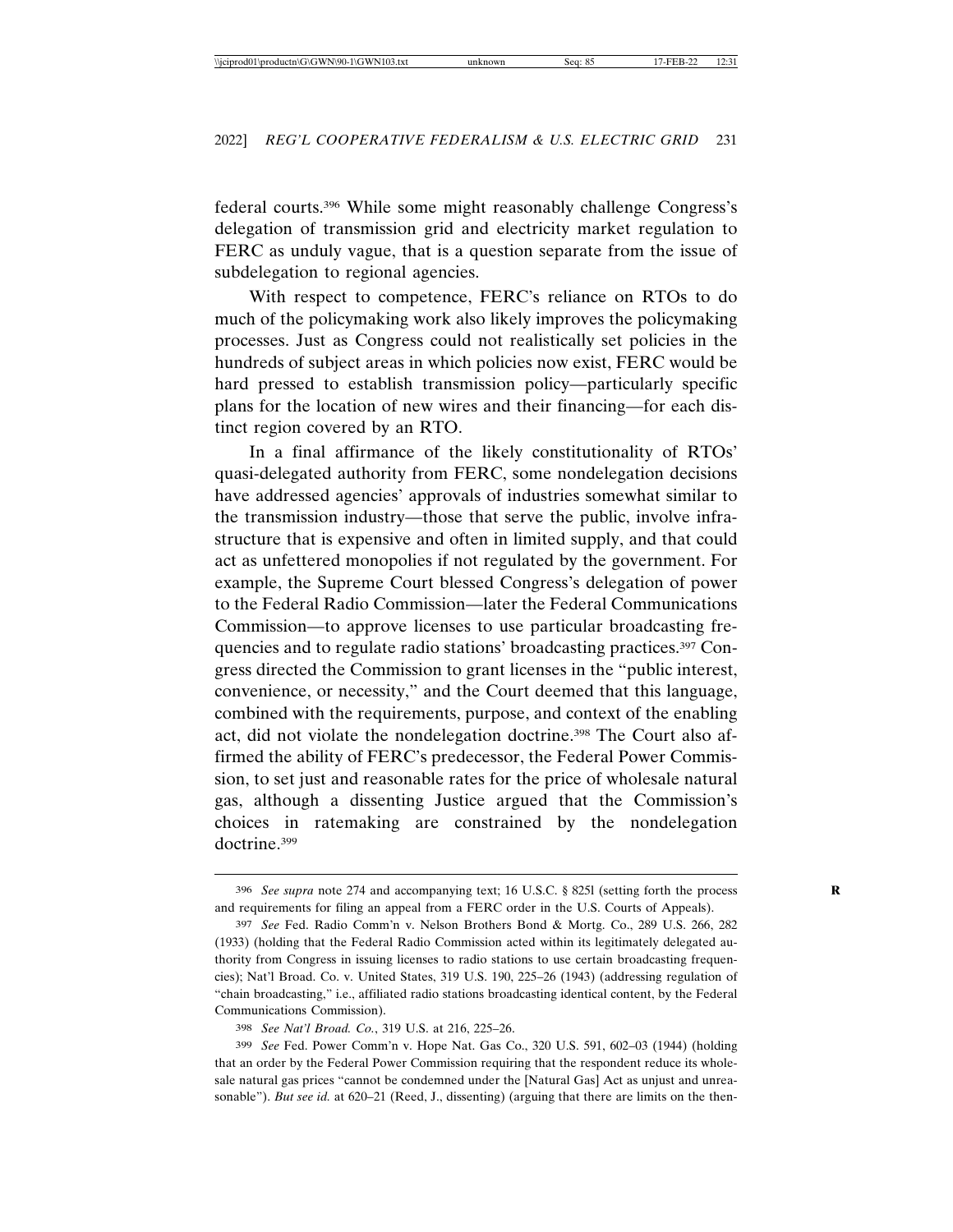### *B. The Tenth Amendment*

Another issue quite close to the nondelegation doctrine is the question of the type of entity exercising delegated power. Just as the Court has had many occasions to address congressional delegation to federal agencies, it has also reviewed delegation of power to private parties. Indeed, courts might be particularly concerned that RTOs, as private nonprofit organizations, are not subject to federal procedural requirements that agencies must follow. Historically, this issue arose under the Tenth Amendment of the U.S. Constitution, which provides that "[t]he powers not delegated to the United States by the Constitution, nor prohibited by it to the States, are reserved to the States respectively, or to the people."400 On its face, this Amendment could be interpreted to mean that only two entities have lawmaking authority under the Constitution—the federal government and the states, and not private parties. Indeed, the Court initially interpreted the Amendment in this manner in *Schechter Poultry*, but that approach quickly died out.401

One of the only two cases in which the Supreme Court struck down a statute on nondelegation grounds also involved what the Court characterized as a Tenth Amendment issue—the delegation of decision-making authority to private groups.402 In *Schechter Poultry*, Congress allowed the President to approve "codes of fair competition" proposed by trade or industry groups provided that these codes ensured genuine competitiveness—a lack of "inequitable restrictions on admission to membership" and a lack of monopolistic practices, for example.403 Under this statute, the President approved an industrywritten "Live Poultry Code," which was an effort to ensure fair competition in the nation's largest live poultry industry in New York City.404 The code contained standards with limits on employees' weekly hours, minimum pay rates and employee age limits, and allowances for collective bargaining.<sup>405</sup> Fatal to the code was the fact that the industry drafted it under a very vague congressional directive

FPC's ratemaking authority because the Commission, unlike Congress, may not fix any utility rate that it pleases, subject only to basic constitutional constraints such as due process and takings, and noting that the Commission is limited "by the standards of the delegation").

<sup>400</sup> U.S. CONST. amend. X.

<sup>401</sup> *See infra* notes 418–19 and accompanying text. **R**

<sup>402</sup> A.L.A. Schechter Poultry Corp. v. United States, 295 U.S. 495, 537 (1935).

<sup>403</sup> *Id.* at 521 & n.4, 522 (quoting National Industrial Recovery Act, ch. 90, § 3(a), 48 Stat. 195, 196 (codified at 15 U.S.C. § 703)).

<sup>404</sup> *Id.* at 523.

<sup>405</sup> *Id.* at 524.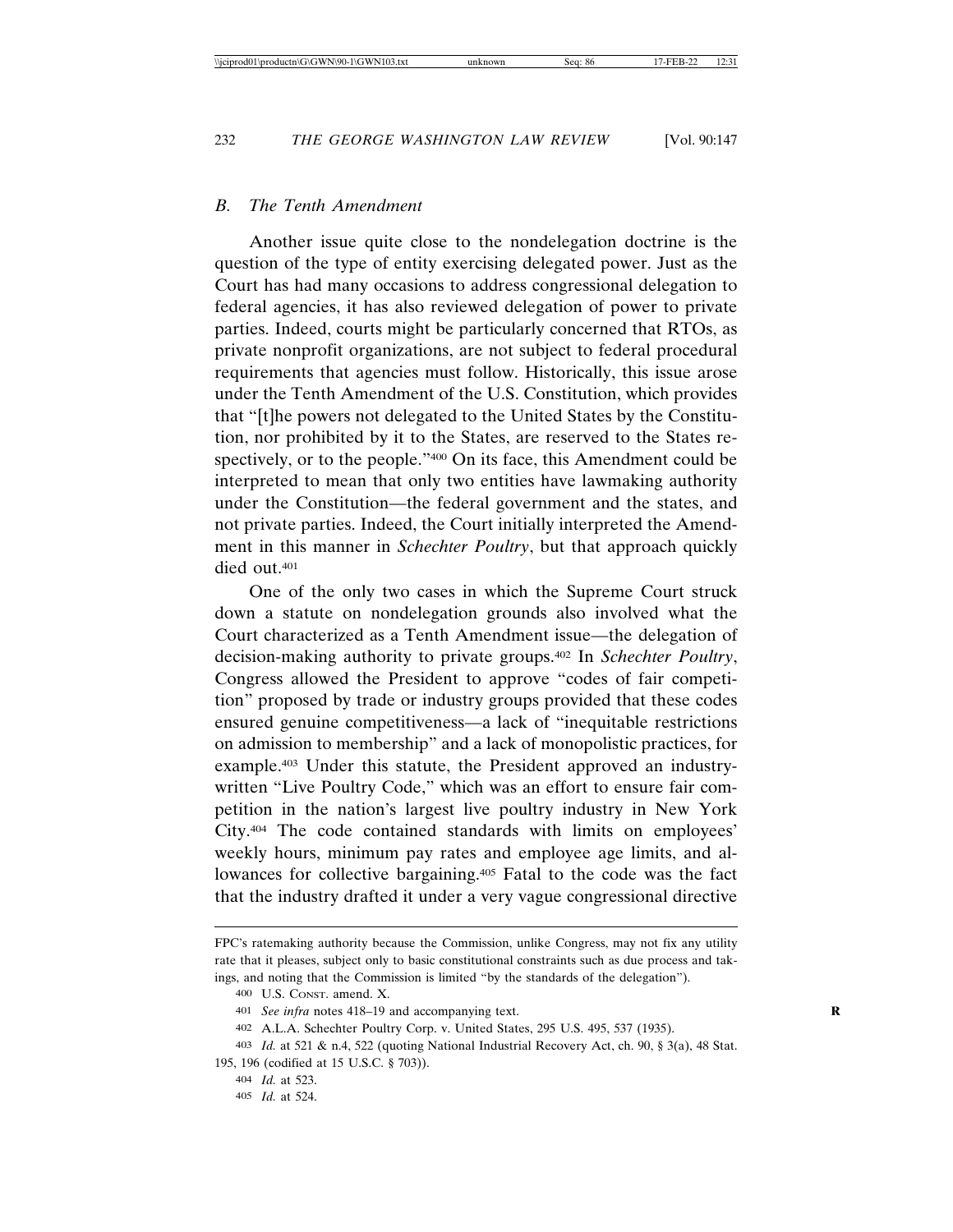to write a code of "fair competition"—a standard too loose to be an intelligible principle guiding the agency in rulemaking.406 But another point against the code was the fact that the code was privately written. Congress provided that an industry advisory committee, "to be selected by trade associations and members of the industry," was to administer the code and submit periodic reports of its code administration to the Secretary of Agriculture and the Administrator of the National Industrial Recovery Act.407

The *Schechter Poultry* Court criticized this arrangement on Tenth Amendment grounds, noting that the statute did not "seek merely to endow voluntary trade or industrial associations or groups with privileges or immunities."408 Rather, it involved "the coercive exercise of the law-making power" by private trade groups, which were to write codes of fair competition with enforceable penalties for their violation.409 These trade groups paid for the expenses of code administration themselves, and the President, not Congress, approved the codes.410 Further, executive agencies, not Congress, reviewed reports submitted by the industry group writing and administering the code to ensure that consumers and others were adequately protected under the code.411

The *Schechter* arrangement sounds eerily similar to RTOs. RTOs are, in many respects, trade groups. Although they are nonprofit organizations, the bulk of their members are owners of utilities.412 And they are *private* organizations, not states or the federal government. Further, FERC requires RTOs to submit periodic reports on, for example, the status of their implementation of FERC orders, such as the requirement for regional transmission planning.

This very type of approach was a problem in *Schechter*—the fact that private entities exercised authority caused them to act extraconstitutionally under the Tenth Amendment.413 It did not matter that the President approved the codes proposed by these private entities or that executive agencies reviewed reports by these entities to ensure that consumers and others were being protected by the codes adminis-

411 *Id.* at 525.

413 *Schechter Poultry*, 295 U.S. at 528.

<sup>406</sup> *Id.* at 521–22. 407 *Id.* at 524–25. 408 *Id.* at 529. 409 *Id.* 410 *Id.* at 521–24.

<sup>412</sup> *See* Hart et al*.*, *supra* note 320; *supra* text accompanying note 320. **R**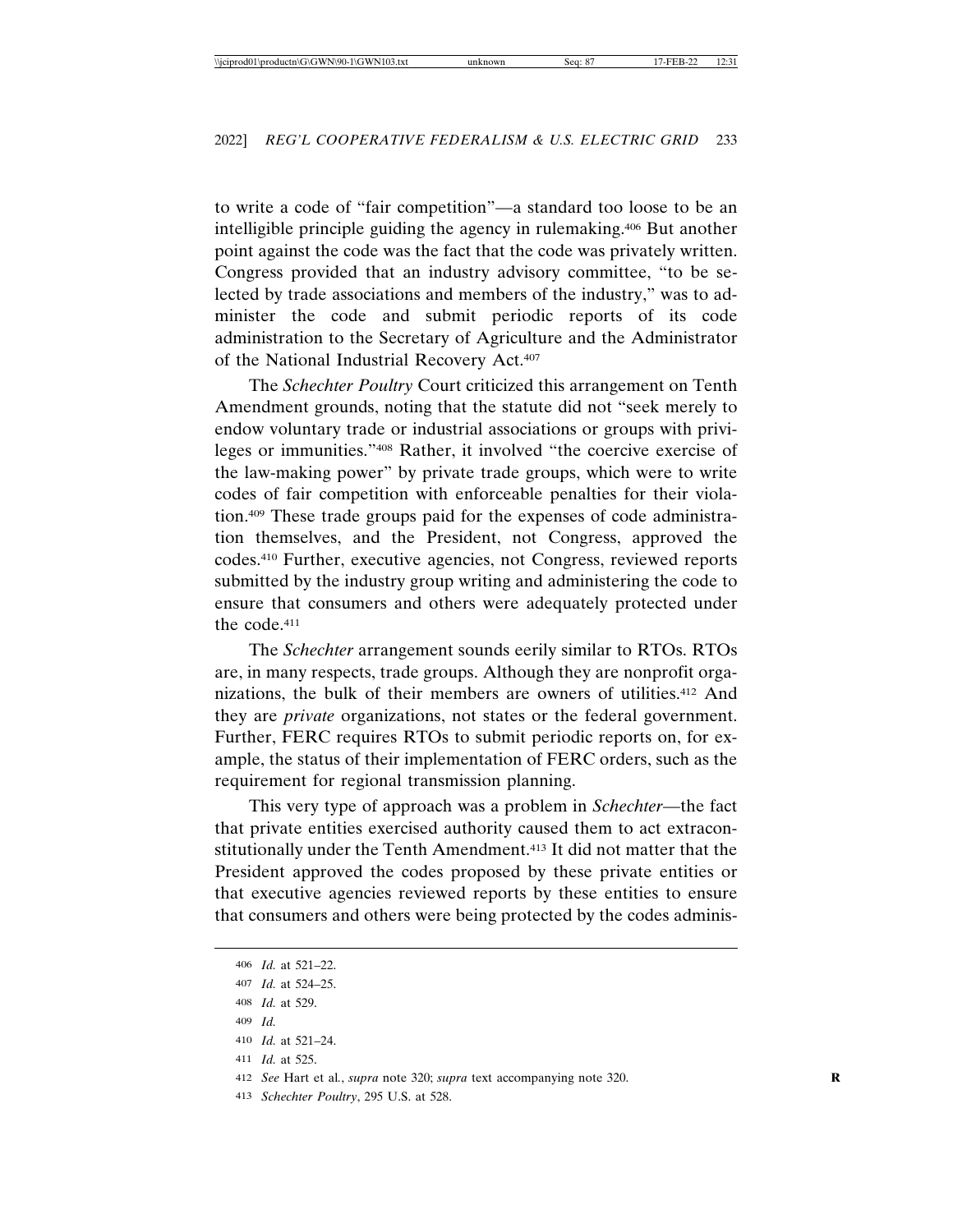tered by trade associations.414 The Court characterized this as "action which lies outside the sphere of [Tenth Amendment] constitutional authority."415

Despite this seeming legal peril for RTOs, since the 1935 *Schechter Poultry* decision—which contained only one paragraph discussing the Tenth Amendment—the Court has substantially constrained the meaning of the Tenth Amendment.416 In *New York v. United States*, 417 for example, the Court emphasized that although the Tenth Amendment "restrains the power of Congress," these restraints do not actually come from the Tenth Amendment.418 Rather, the Tenth Amendment simply means that Article I of the Constitution which expressly lays out the boundaries of federal authority—might in some cases restrain federal power vis-à-vis the states.<sup>419</sup> In simpler terms, the Tenth Amendment, rather than specifying whether a particular governmental power is constitutional or not, serves as a guiding principle in determining whether the federal government has impermissibly intruded into states' sovereign authority.

Another Tenth Amendment challenge to regional cooperative federalist entities such as RTOs might focus on the threat that regional entities operating beneath a federal mandate will somehow expand federal powers too much, thus intruding into state sovereign territory. States made an argument akin to this in a challenge to MISO's initiative to expand transmission for wind energy, arguing that FERC's approval of MISO's MVPs effort was essentially coercing the states to accept MISO's planned transmission projects within their territories.420 The Seventh Circuit rejected the argument as "frivolous," finding no such coercion and emphasizing that MISO's projects,

418 *Id.* at 156–57 (emphasizing that the Tenth Amendment is "essentially a tautology"); *see also* United States v. Darby, 312 U.S. 100, 124 (1941) ("There is nothing in the history of [the Tenth Amendment's] adoption to suggest that it was more than declaratory of the relationship between the national and state governments as it had been established by the Constitution . . . .").

419 *See* New York v. United States, 505 U.S. at 157 ("[T]he Tenth Amendment confirms that the power of the Federal Government is subject to limits that may, in a given instance, reserve power to the States. The Tenth Amendment thus directs us to determine . . . whether an incident of state sovereignty is protected by a limitation on an Article I power.").

420 *See* Ill. Com. Comm'n v. FERC, 721 F.3d 764, 773 (7th Cir. 2013).

<sup>414</sup> *Id.*

<sup>415</sup> *Id.*

<sup>416</sup> Delegation of regulatory authority to a private entity could also run afoul of the private nondelegation doctrine, but as Emily Hammond notes and examines in detail, "courts and scholars have recently questioned both the history of the doctrine and its continuing existence." Hammond, *supra* note 380, at 1722–28. **R**

<sup>417</sup> 505 U.S. 144 (1992).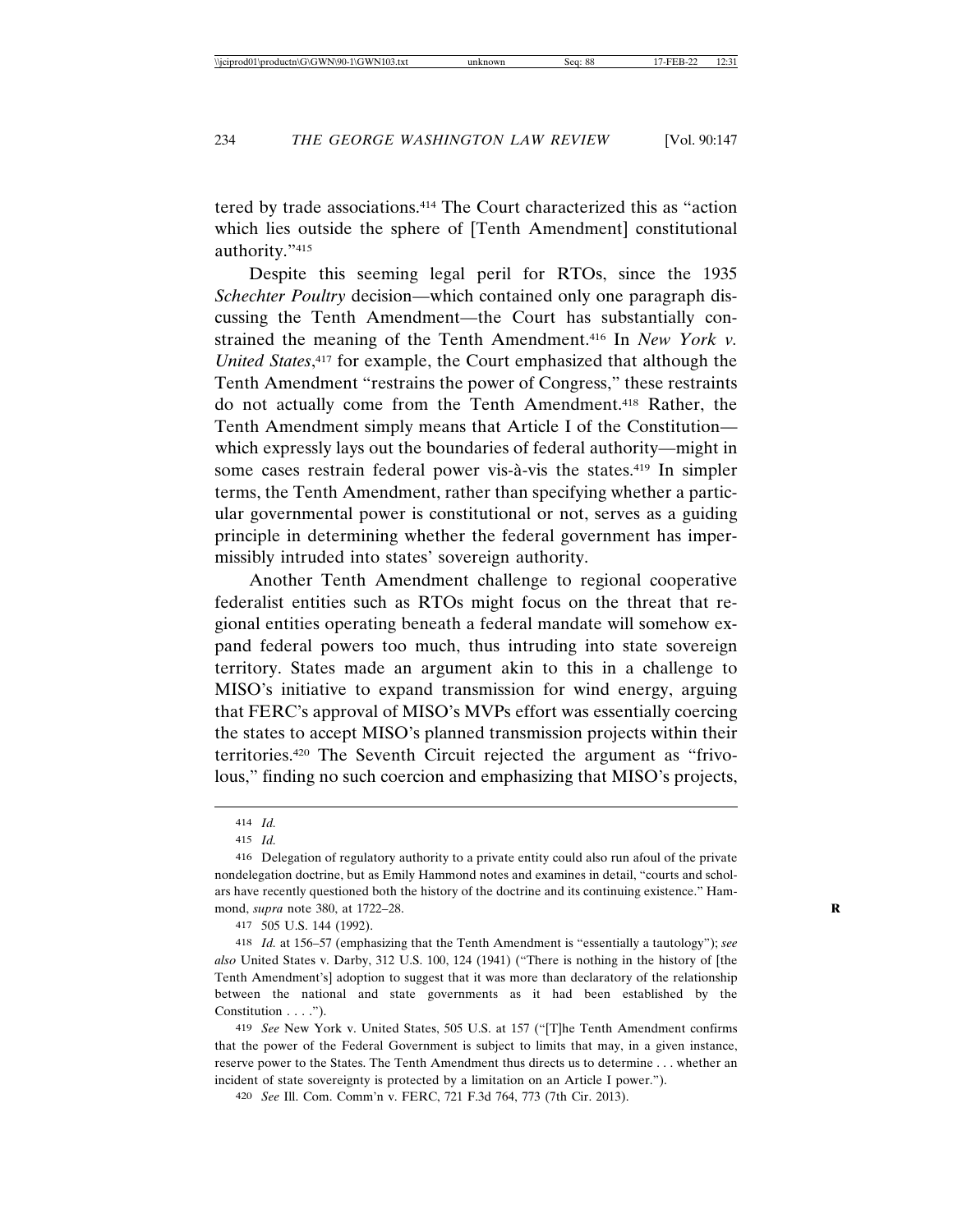approved by FERC, simply offered "a carrot that states won't be able to resist eating" due to the benefits of the project.421 And this was "a far cry from the federal government's conscripting a state government into federal service" through a federal-regional initiative.422

All in all, the continued dormancy of the nondelegation doctrine, combined with a Tenth Amendment largely restricted to policing federal-state relations—not delegation to private parties—makes regional cooperative federalism relatively immune to legal challenges. There are, of course, important limits to this immunity. For example, if states band together to address a policy issue with federal agency oversight, but without the formal blessing of Congress, this might be labeled as a violation of the Compact Clause.423 But Congress has granted regional entities authority under the Compact Clause in a variety of contexts—including regional transmission planning—if the states ultimately preferred to follow this course.424 Indeed, Congress has given states the opportunity to create formal compacts in the line siting context, although they have not opted to do so.<sup>425</sup>

#### **CONCLUSION**

The United States faces a growing list of complex policy issues that are intensely local, regional, and national. Many local governments have pledged to move to wholly carbon-free energy mix in the not-too-distant future, yet this will require even more cross-state planning for transmission lines to support new generation.426 These governments will similarly need to coordinate climate adaptation efforts as sea levels and flood waters rise and threaten to engulf critical public infrastructure and numerus homes.427 Strong storms unleash their fury in small or vast swaths of the country—with hurricanes dumping fifty inches of rain on Houston, for example, or cutting a vast path across the entire Southeast.428 Even intensely local storms create regional

427 *See supra* Section III.D.

428 *See generally* Tom Di Liberto, *Reviewing Hurricane Harvey's Catastrophic Rain and Flooding*, NOAA: CLIMATE.GOV (Sept. 18, 2017), https://www.climate.gov/news-features/event-

<sup>421</sup> *Id.*

<sup>422</sup> *Id.*

<sup>423</sup> *But see supra* note 10 (describing the many types of state agreements not deemed to be **R** compacts that require congressional approval).

<sup>424</sup> *See, e.g.*, Florestano, *supra* note 11, at 20. **R**

<sup>425</sup> *See supra* note 136 and accompanying text. **R**

<sup>426</sup> *See, e.g.*, *Local Government Climate and Energy Goals*, AM. COUNCIL FOR AN ENERGY-EFFICIENT ECON. (June 2021), https://database.aceee.org/city/local-government-energy-efficiency-goals [https://perma.cc/53UU-MX8K] (documenting local government goals and commitments).